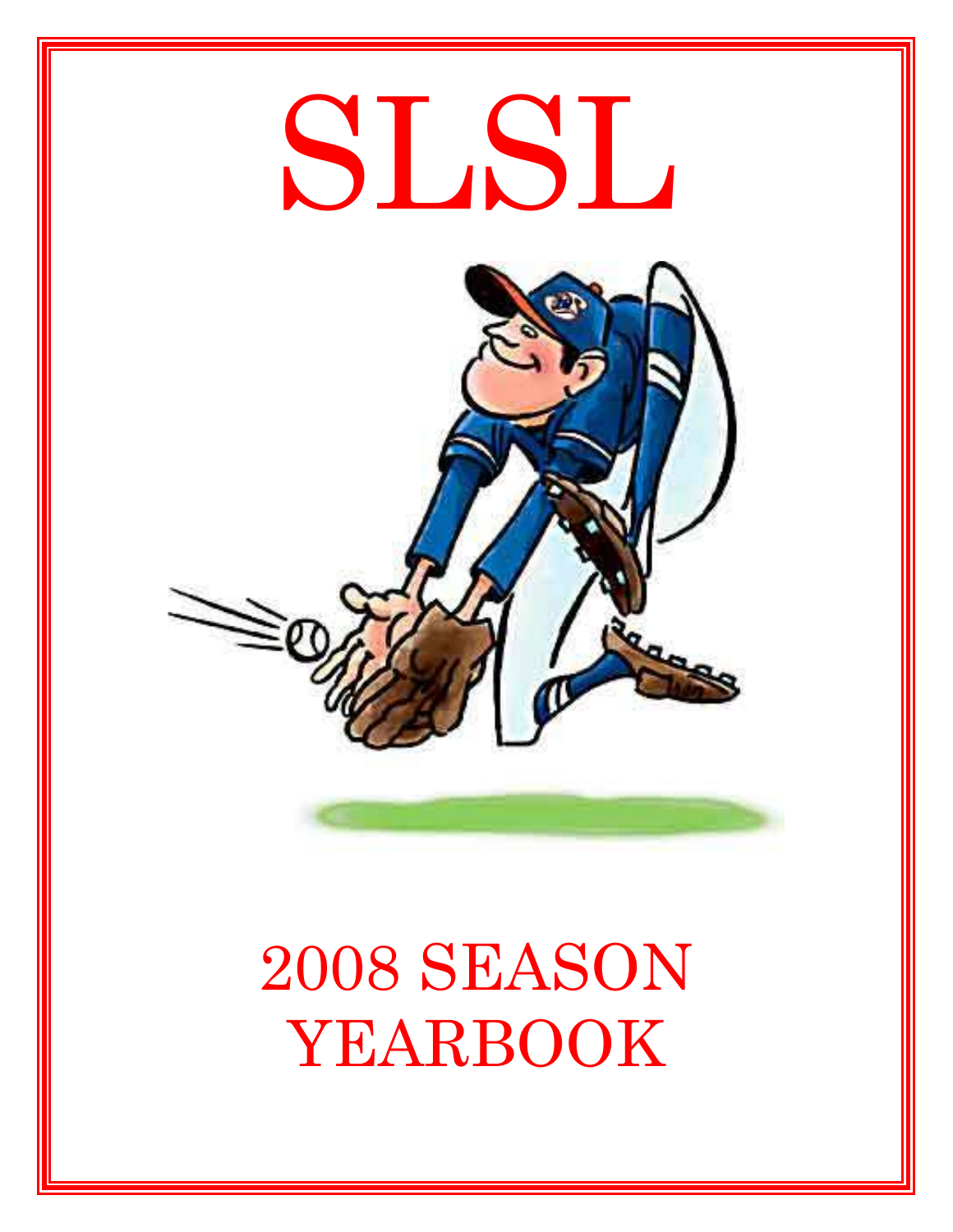# FINAL LEAGUE STANDINGS

| Aaron                         | Won | Lost | Pct  | <b>GB</b> |
|-------------------------------|-----|------|------|-----------|
| Galapagos Tortoises           | 88  | 74   | .543 |           |
| Vernal Equinox                | 85  | 77   | .525 | 3         |
| New York Knights              | 79  | 83   | .488 | 9         |
| <b>Emerald City Osprey</b>    | 78  | 84   | .481 | 10        |
| Arizona Heat                  | 67  | 95   | .414 | 21        |
| Jackson Hole Guides           | 45  | 117  | .278 | 43        |
|                               |     |      |      |           |
| <b>Mays</b>                   | Won | Lost | Pct  | <b>GB</b> |
| Malibu Wave                   | 102 | 60   | .630 |           |
| <b>Central Valley Condors</b> | 101 | 61   | .623 | 1         |
| <b>Washington Generals</b>    | 88  | 74   | .543 | 14        |
| Chesapeake Crabs              | 85  | 77   | .525 | 17        |
| St. George Sunrays            | 80  | 82   | .494 | 22        |
| California Dragons            | 74  | 88   | .457 | 28        |

# 2008 Expanded Records

| <b>Team</b>                   |     | Won Lost | <b>Pct</b> | Home      | Road      | Extra    | 1-Run     |
|-------------------------------|-----|----------|------------|-----------|-----------|----------|-----------|
| Arizona Heat                  | 67  | 95       | .414       | 37-44     | $30 - 51$ | $4 - 7$  | 19-27     |
| California Dragons            | 74  | 88       | .457       | 38-43     | 36-45     | $11 - 7$ | $23 - 24$ |
| <b>Central Valley Condors</b> | 101 | 61       | .623       | 53-28     | 48-33     | $7 - 5$  | $23-19$   |
| Chesapeake Crabs              | 85  | 77       | .525       | 39-42     | $46 - 35$ | $5 - 7$  | $23 - 22$ |
| <b>Emerald City Osprey</b>    | 78  | 84       | .481       | $40 - 41$ | 38-43     | $6-4$    | $21 - 20$ |
| Galapagos Tortoises           | 88  | 74       | .543       | $50 - 31$ | 38-43     | $4 - 2$  | 18-16     |
| Jackson Hole Guides           | 45  | 117      | .278       | 16-65     | 29-52     | $6 - 8$  | $13 - 21$ |
| Malibu Wave                   | 102 | 60       | .630       | 52-29     | $50 - 31$ | $11-9$   | $27 - 23$ |
| New York Knights              | 79  | 83       | .488       | $46 - 35$ | 33-48     | $3-4$    | $26 - 20$ |
| St. George Sunrays            | 80  | 82       | .494       | 39-42     | $41-40$   | $9 - 5$  | $25 - 28$ |
| Vernal Equinox                | 85  | 77       | .525       | $43 - 38$ | 42-39     | $3 - 8$  | 19-28     |
| <b>Washington Generals</b>    | 88  | 74       | .543       | 45-36     | 43-48     | $8 - 11$ | $30 - 25$ |

# 2008 Monthly Records

| <b>Team</b>                   | Apr       | May       | Jun       | Jul       | Aug       | Sep+      | In Div | <b>Out Div</b> |
|-------------------------------|-----------|-----------|-----------|-----------|-----------|-----------|--------|----------------|
| Arizona Heat                  | $13 - 14$ | $8-19$    | $9 - 15$  | $14 - 13$ | $12 - 15$ | 11-19     | 41-49  | 26-46          |
| California Dragons            | $10 - 17$ | 18-9      | $8-16$    | $13 - 14$ | $12 - 15$ | $13 - 17$ | 38-52  | $36 - 36$      |
| <b>Central Valley Condors</b> | $15 - 12$ | $22 - 5$  | 15-9      | $15 - 12$ | $17-10$   | $17-13$   | 53-37  | 48-24          |
| Chesapeake Crabs              | $14 - 13$ | $14 - 13$ | $11 - 13$ | $17-10$   | 18-9      | 11-19     | 43-47  | $42 - 30$      |
| <b>Emerald City Osprey</b>    | 16-9      | $11 - 18$ | $12 - 12$ | $13 - 14$ | 8-19      | 18-12     | 53-37  | 25-47          |
| Galapagos Tortoises           | 13-14     | $17-10$   | $13 - 11$ | $15 - 12$ | $10 - 17$ | $20-10$   | 52-38  | $36 - 36$      |
| Jackson Hole Guides           | $9 - 18$  | $7-20$    | $5-19$    | $13 - 14$ | $7-20$    | $4 - 26$  | 26-64  | 19-53          |
| Malibu Wave                   | $14 - 13$ | $16 - 11$ | $15-9$    | $18 - 11$ | $18 - 11$ | 21-9      | 53-37  | 49-23          |
| New York Knights              | $12 - 15$ | $12 - 15$ | $14 - 10$ | $11 - 16$ | $12 - 15$ | 18-12     | 47-43  | $32 - 40$      |
| St. George Sunrays            | $15 - 12$ | $12 - 15$ | $14 - 10$ | $11 - 16$ | 15-12     | 13-17     | 44-46  | $36 - 36$      |
| Vernal Equinox                | 18-9      | $9 - 18$  | $13 - 11$ | $11 - 18$ | $15 - 12$ | $19 - 11$ | 51-39  | 34-38          |
| <b>Washington Generals</b>    | 13-14     | $16 - 11$ | $15-9$    | $11 - 16$ | 18-9      | 15-15     | 39-51  | 49-23          |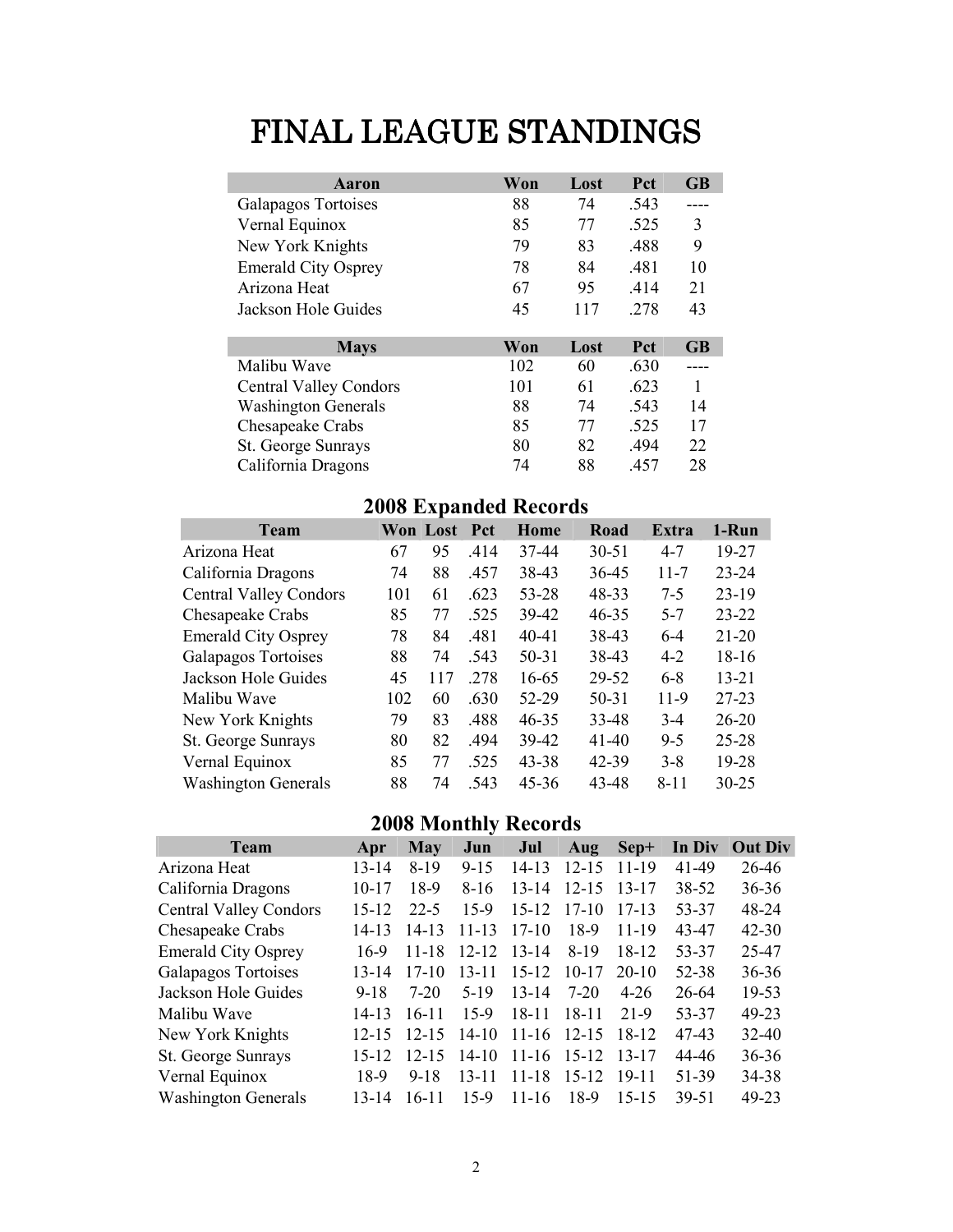| <b>Team</b>                   |    |    |       |     |    |    |    | AZH CAD CVC CHC ECO GAT JAG MAW NYK SGS VEE WAG |    |    |    |    |
|-------------------------------|----|----|-------|-----|----|----|----|-------------------------------------------------|----|----|----|----|
| Arizona Heat                  |    |    |       | 8   |    | 6  | 12 |                                                 |    | 6  |    |    |
| California Dragons            | 8  |    | 6     |     |    |    | 9  |                                                 |    | 8  |    | 10 |
| <b>Central Valley Condors</b> | 9  | 12 | $---$ | 13  | 8  | 8  | 8  |                                                 | 8  | 12 |    |    |
| Chesapeake Crabs              | 4  | 11 |       | --- | 8  | 4  |    |                                                 | 8  | 8  |    | 12 |
| <b>Emerald City Osprey</b>    |    |    | 4     |     |    | 10 | 12 | 2                                               | 10 | 6  | 10 |    |
| Galapagos Tortoises           | 12 |    | 4     | 8   | 8  |    | 11 |                                                 | 11 | 6  | 10 |    |
| Jackson Hole Guides           | 6  |    |       |     | 6  |    |    |                                                 |    | 6  | 3  |    |
| Malibu Wave                   | 9  |    |       |     | 10 |    | 11 |                                                 | h  | 11 | 8  |    |
| New York Knights              | Q  |    | 4     | 4   | 8  |    | 14 | h                                               |    | h  | 9  |    |
| St. George Sunrays            | h  | 10 | 6     | 10  | 6  |    | 6  |                                                 |    |    | 5  |    |
| Vernal Equinox                |    | 8  |       |     | 8  | 8  | 15 |                                                 | 9  |    |    |    |
| <b>Washington Generals</b>    | 10 | 8  | 9     |     | 10 |    | 8  |                                                 |    |    |    |    |

# 2008 Team by Team Matrix (Wins are Across, Losses are Down)

Batting

| <b>Team</b>         | <b>AVG</b> | AB     | $\mathbf R$ | H      | 2B    | 3B  | <b>HR</b> | <b>RBI</b> | SB  | $\overline{\text{CS}}$ | E     |
|---------------------|------------|--------|-------------|--------|-------|-----|-----------|------------|-----|------------------------|-------|
| Washington          | .289       | 5824   | 919         | 1684   | 395   | 31  | 216       | 879        | 68  | 22                     | 88    |
| Central Valley      | .287       | 5696   | 792         | 1636   | 296   | 53  | 182       | 755        | 101 | 45                     | 78    |
| Galapagos           | .283       | 5687   | 924         | 1612   | 314   | 35  | 238       | 872        | 61  | 21                     | 80    |
| Vernal              | .276       | 5671   | 873         | 1565   | 278   | 22  | 198       | 832        | 125 | 27                     | 79    |
| Malibu              | .276       | 5687   | 912         | 1568   | 317   | 30  | 232       | 876        | 93  | 31                     | 94    |
| St. George          | .276       | 5714   | 850         | 1575   | 322   | 44  | 257       | 817        | 53  | 21                     | 74    |
| California          | .276       | 5693   | 757         | 1569   | 339   | 24  | 219       | 729        | 66  | 19                     | 96    |
| New York            | .270       | 5563   | 814         | 1504   | 334   | 25  | 193       | 769        | 67  | 25                     | 121   |
| <b>Emerald City</b> | .268       | 5571   | 759         | 1495   | 293   | 27  | 181       | 726        | 70  | 22                     | 90    |
| Chesapeake          | .264       | 5722   | 839         | 1509   | 268   | 39  | 217       | 814        | 89  | 27                     | 95    |
| Arizona             | .255       | 5562   | 739         | 1417   | 274   | 34  | 223       | 714        | 38  | 13                     | 101   |
| Jackson             | .254       | 5643   | 659         | 1436   | 289   | 19  | 183       | 634        | 98  | 52                     | 86    |
| <b>TOTALS</b>       | .273       | 68,033 | 9,837       | 18,570 | 3,719 | 383 | 2,539     | 9,417      | 929 | 325                    | 1,082 |

| <b>Pitching</b>     |      |     |     |        |        |         |       |     |             |           |             |  |
|---------------------|------|-----|-----|--------|--------|---------|-------|-----|-------------|-----------|-------------|--|
| <b>Team</b>         | ERA  | W   | L   | IP     | H      | $\bf R$ | ER    | HR  | <b>BB</b>   | <b>SO</b> | <b>OAVG</b> |  |
| Central Valley      | 3.76 | 101 | 61  | 1458   | 1417   | 654     | 609   | 164 | 438         | 1109      | .255        |  |
| Chesapeake          | 4.08 | 85  | 77  | 1476.2 | 1486   | 726     | 669   | 173 | 541         | 1387      | .262        |  |
| Malibu              | 4.13 | 102 | 60  | 1481   | 1466   | 729     | 680   | 210 | 539         | 1290      | .258        |  |
| <b>Emerald City</b> | 4.64 | 78  | 84  | 1445   | 1571   | 795     | 745   | 169 | 498         | 1081      | .279        |  |
| Washington          | 4.65 | 88  | 74  | 1478.2 | 1529   | 819     | 764   | 215 | 505         | 1398      | .264        |  |
| Vernal              | 4.68 | 85  | 77  | 1449.1 | 1581   | 801     | 753   | 204 | 476         | 1218      | .279        |  |
| St. George          | 4.84 | 80  | 82  | 1456.1 | 1494   | 830     | 783   | 235 | 600         | 1355      | .266        |  |
| New York            | 4.87 | 79  | 83  | 1435.1 | 1539   | 857     | 776   | 209 | 624         | 1061      | .275        |  |
| Galapagos           | 4.95 | 88  | 74  | 1438.2 | 1659   | 840     | 792   | 234 | 467         | 1199      | .290        |  |
| California          | 5.15 | 74  | 88  | 1444.2 | 1472   | 873     | 826   | 232 | 671         | 1253      | .265        |  |
| Arizona             | 5.18 | 67  | 95  | 1434.2 | 1627   | 891     | 825   | 205 | 586         | 1147      | .284        |  |
| Jackson             | 6.06 | 45  | 117 | 1441.2 | 1729   | 1022    | 971   | 289 | 550         | 1101      | .296        |  |
| <b>TOTALS</b>       | 4.74 | 972 | 972 | 17,440 | 18,570 | 9,837   | 9,193 |     | 2,539 6,495 | 14,599    | .273        |  |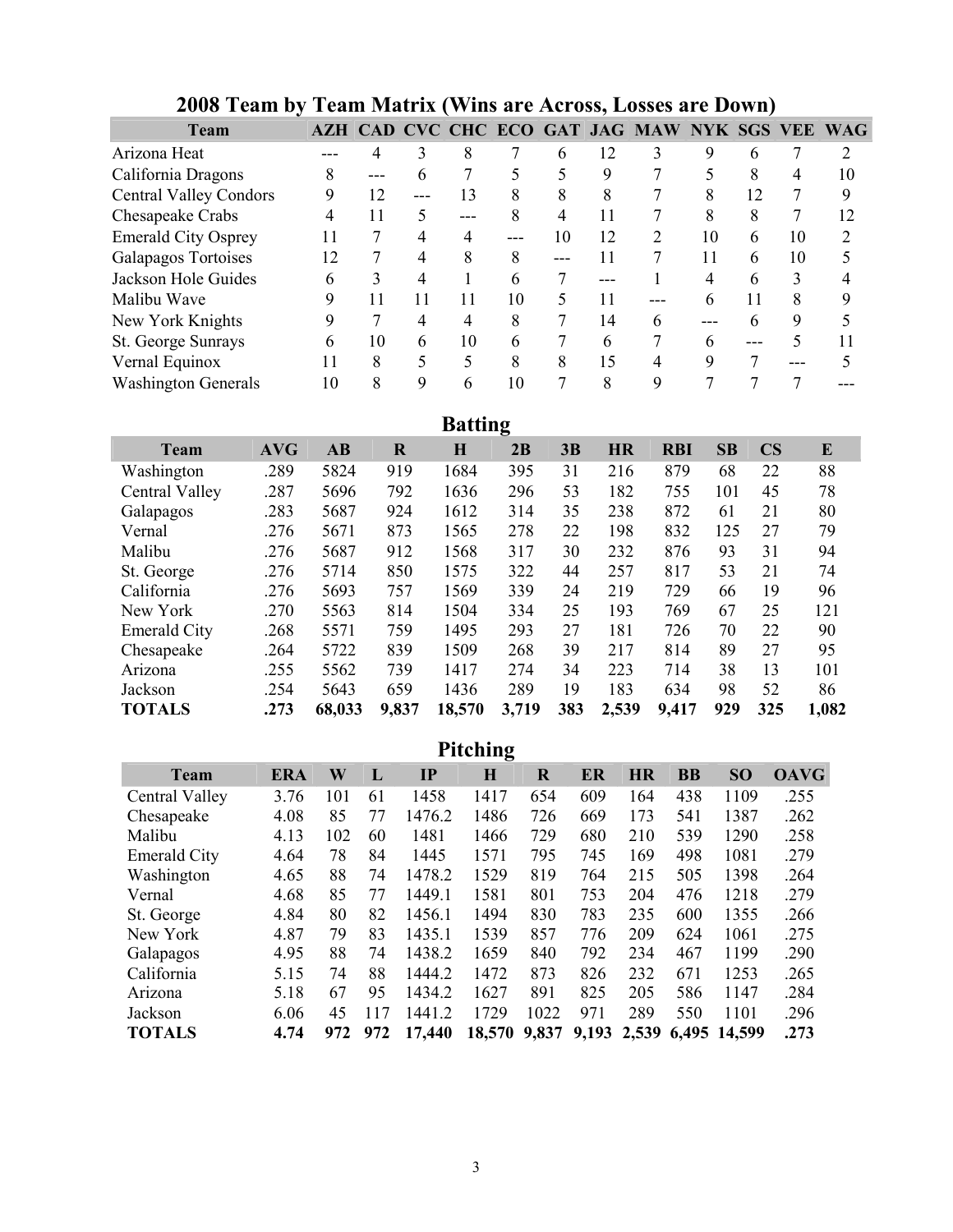| <b>Miscellaneous Team Offense</b> |            |            |         |           |            |        |            |           |           |             |        |                  |       |
|-----------------------------------|------------|------------|---------|-----------|------------|--------|------------|-----------|-----------|-------------|--------|------------------|-------|
| <b>Team</b>                       | <b>OBA</b> | <b>SLG</b> | $O + S$ | <b>BB</b> | <b>IBB</b> | SO     | <b>HBP</b> | <b>SH</b> | <b>SF</b> | <b>GIDP</b> | TВ     | <b>HRHM HRRD</b> |       |
| Washington                        | .367       | .479       | .846    | 616       | 30         | 1200   | 124        | 17        | 32        | 191         | 2789   | 105              | 111   |
| Galapagos                         | .361       | .477       | .837    | 611       | 32         | 1256   | 99         | 23        | 42        | 153         | 2710   | 114              | 124   |
| St. George                        | .339       | .482       | .822    | 484       | 11         | 1394   | 84         | 28        | 36        | 170         | 2756   | 141              | 116   |
| Malibu                            | .349       | .464       | .814    | 622       | 30         | 1291   | 43         | 39        | 40        | 154         | 2641   | 109              | 123   |
| Central Valley                    | .345       | .454       | .799    | 481       | 16         | 1127   | 50         | 51        | 48        | 129         | 2584   | 77               | 105   |
| California                        | .328       | .459       | .787    | 413       | 14         | 1194   | 52         | 18        | 40        | 149         | 2613   | 103              | 116   |
| New York                          | .344       | .443       | .787    | 576       | 28         | 1054   | 66         | 39        | 42        | 151         | 2467   | 110              | 83    |
| Vernal                            | .349       | .437       | .786    | 596       | 21         | 1175   | 68         | 13        | 52        | 128         | 2481   | 98               | 100   |
| Chesapeake                        | .340       | .438       | .778    | 613       | 25         | 1288   | 68         | 21        | 40        | 132         | 2506   | 109              | 108   |
| <b>Emerald City</b>               | .338       | .428       | .766    | 568       | 21         | 1101   | 41         | 17        | 50        | 173         | 2385   | 91               | 90    |
| Arizona                           | .323       | .437       | .760    | 516       | 11         | 1319   | 62         | 35        | 37        | 138         | 2428   | 122              | 101   |
| Jackson Hole                      | .312       | .410       | .722    | 399       | 7          | 1200   | 85         | 23        | 27        | 151         | 2312   | 88               | 95    |
| <b>TOTALS</b>                     | .342       | .451       | .792    | 6,495     | 246        | 14,599 | 842        | 324       | 486       | 1,819       | 30.672 | 1,267            | 1,272 |

#### PLAYOFF RESULTS

#### FIRST ROUND

Aaron Division Vernal over New York 4 - 3 MVP – C.C. Sabathia

Mays Division Central Valley over Washington 4 - 2 MVP – John Smoltz

#### DIVISION CHAMPIONSHIP

Aaron Division Vernal over Galapagos 4 - 2 MVP – David Wright

Mays Division Malibu over Central Valley 4 - 2 MVP – Chipper Jones

#### LEAGUE CHAMPIONSHIP

Vernal over Malibu 4 - 3 MVP – Adrian Gonzalez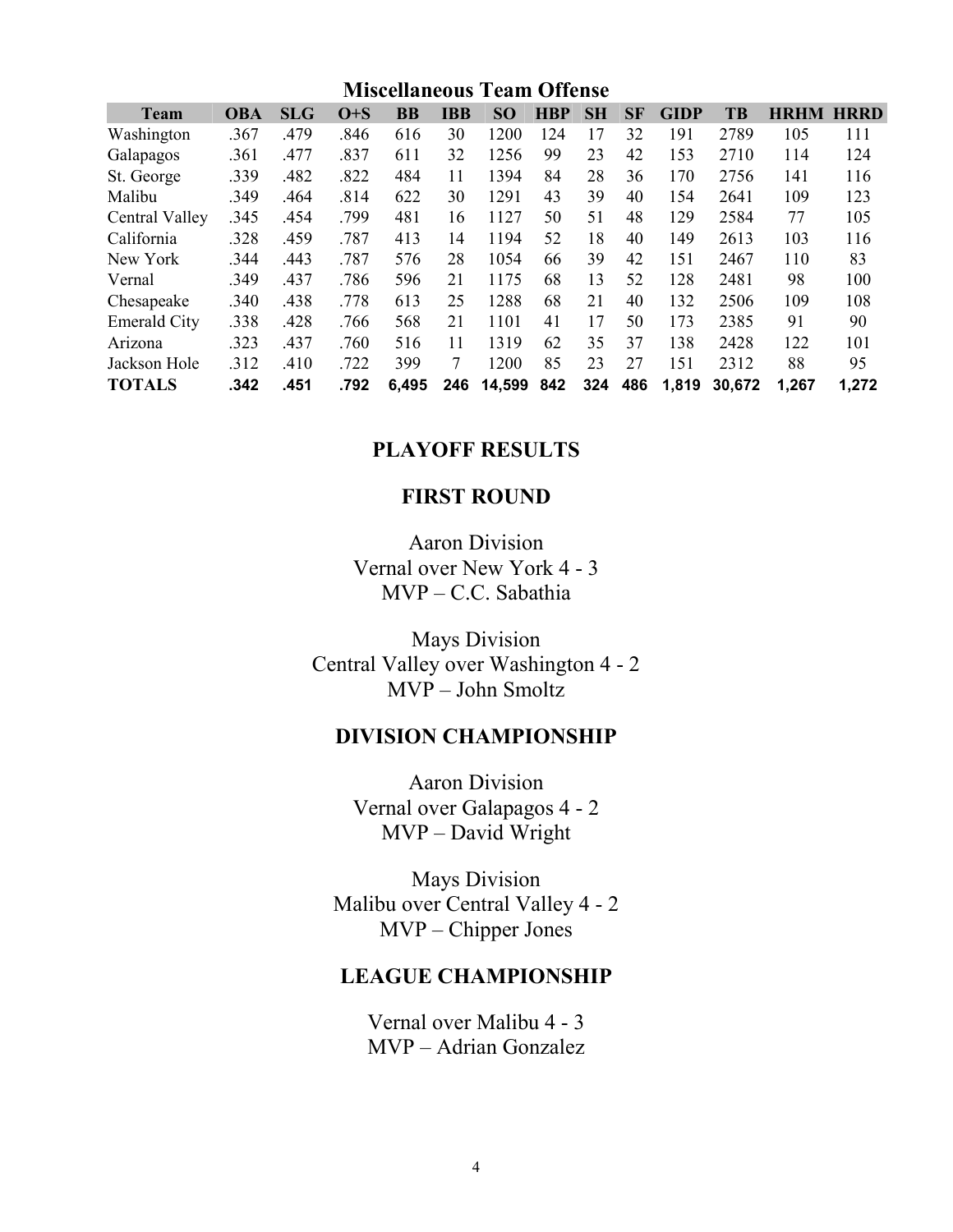#### ALL STAR GAME 2008 MAYS ALL STARS at 2008 AARON ALL STARS

| Aaron All Stars<br>J.Keppinger SS<br>A-M. Young SS<br><b>B.Roberts 2B</b><br>B-M. Fontenot 2B<br>M.Teixeira 1B<br>C-A. Pujols 1B<br>L.Berkman LF<br>D-C.Ross LF<br>S-A.Gonzalez PH<br>D.Wright 3B<br>E-A.Boone 3B<br>J.Thome DH<br>F-C.Duncan DH<br>V.Guerrero RF<br>G-J.Hamilton RF<br>T.Hunter CF<br>H-N.McLouth CF<br>R.Martin C<br>I-B.McCann C                                                                                                                                                                                                                                                                                                                                                                                               | AВ<br>R<br>1<br>0<br>2<br>0<br>0<br>0<br>2<br>0<br>$\mathbf{2}$<br>0<br>1<br>0<br>2<br>0<br>1<br>0<br>1<br>0<br>$\mathbf 2$<br>0<br>$\mathbf 2$<br>0<br>$\mathbf{2}$<br>0<br>$\mathbf{2}$<br>0<br>1<br>0<br>1<br>0<br>$\mathbf{2}$<br>0<br>$\mathbf 1$<br>0<br>$\mathbf{2}$<br>0<br>1<br>0<br>$- -$ | H RBI<br>$\mathsf{O}\xspace$<br>$\circ$<br>1<br>0<br>0<br>0<br>0<br>0<br>0<br>0<br>0<br>0<br>0<br>0<br>0<br>0<br>0<br>0<br>1<br>0<br>0<br>0<br>$\mathbf 1$<br>0<br>$\mathbf 1$<br>0<br>0<br>0<br>0<br>0<br>0<br>0<br>0<br>0<br>0<br>0<br>0<br>$\circ$<br>$- - -$ | Mays All Stars<br>C.Granderson CF<br>J-G.Sizemore CF<br>H.Ramirez SS<br>K-D.Jeter SS<br>M.Ordonez RF<br>L-R.Ludwick RF<br>A.Rodriguez 3B<br>M-C.Jones 3B<br>J.Posada C<br>N-I.Rodriguez C<br><b>B.Bonds DH</b><br>O-K.Lofton DH<br>C.Pena 1B<br>P-P. Fielder 1B<br>S.Schumaker LF<br>Q-R.Church LF<br>R.Cano 2B<br>R-C.Utley 2B |                                                                    |                                                               | AВ<br>3<br>1<br>3<br>1<br>2<br>1<br>3<br>1<br>$\mathbf 1$<br>$\mathbf{2}$<br>$\overline{c}$<br>$\mathbf{2}$<br>$\mathbf{2}$<br>$\mathbf{2}$<br>$\mathbf 1$<br>1<br>$\mathbf{2}$<br>$\mathbf{1}$ | R<br>$\circ$<br>0<br>0<br>0<br>1<br>0<br>0<br>1<br>0<br>0<br>0<br>0<br>0<br>0<br>1<br>$\Omega$<br>0<br>0 | H RBI<br>$\mathbf 1$<br>$\circ$<br>0<br>0<br>0<br>0<br>0<br>0<br>1<br>1<br>0<br>0<br>0<br>0<br>1<br>0<br>$\mathbf 1$<br>$\circ$<br>$\mathbf 1$<br>1<br>0<br>0<br>0<br>0<br>0<br>0<br>0<br>0<br>1<br>$\overline{0}$<br>0<br>0<br>1<br>1<br>1<br>0 |
|---------------------------------------------------------------------------------------------------------------------------------------------------------------------------------------------------------------------------------------------------------------------------------------------------------------------------------------------------------------------------------------------------------------------------------------------------------------------------------------------------------------------------------------------------------------------------------------------------------------------------------------------------------------------------------------------------------------------------------------------------|-----------------------------------------------------------------------------------------------------------------------------------------------------------------------------------------------------------------------------------------------------------------------------------------------------|------------------------------------------------------------------------------------------------------------------------------------------------------------------------------------------------------------------------------------------------------------------|---------------------------------------------------------------------------------------------------------------------------------------------------------------------------------------------------------------------------------------------------------------------------------------------------------------------------------|--------------------------------------------------------------------|---------------------------------------------------------------|-------------------------------------------------------------------------------------------------------------------------------------------------------------------------------------------------|----------------------------------------------------------------------------------------------------------|--------------------------------------------------------------------------------------------------------------------------------------------------------------------------------------------------------------------------------------------------|
| Totals                                                                                                                                                                                                                                                                                                                                                                                                                                                                                                                                                                                                                                                                                                                                            | 28<br>$\mathbb O$                                                                                                                                                                                                                                                                                   | 4<br>$\mathbb O$                                                                                                                                                                                                                                                 |                                                                                                                                                                                                                                                                                                                                 | Totals                                                             |                                                               | 31                                                                                                                                                                                              | 3                                                                                                        | 3<br>8                                                                                                                                                                                                                                           |
| Aaron All Stars. 0 0 0<br>Mays All Stars 0 0 1                                                                                                                                                                                                                                                                                                                                                                                                                                                                                                                                                                                                                                                                                                    | $0\quad 0\quad 0$<br>010                                                                                                                                                                                                                                                                            | $0\quad 0\quad 0$<br>01x                                                                                                                                                                                                                                         | 0<br>$\cup$<br>4<br>$\overline{\phantom{a}}$<br>3<br>8<br>$\overline{0}$<br>$\overline{\phantom{a}}$                                                                                                                                                                                                                            |                                                                    |                                                               |                                                                                                                                                                                                 |                                                                                                          |                                                                                                                                                                                                                                                  |
| Aaron All Stars<br>J. Shields LOSS<br><b>B.Webb</b><br>C.Sabathia<br>J.Soria<br>J.Papelbon<br>Totals                                                                                                                                                                                                                                                                                                                                                                                                                                                                                                                                                                                                                                              | ΙP<br>3<br>$\mathbf 2$<br>1<br>1<br>1<br>8                                                                                                                                                                                                                                                          | Η<br>3<br>$\mathbf{2}$<br>$\circ$<br>$\mathbf{1}$<br>2<br>8                                                                                                                                                                                                      | ER<br>BB<br>R<br>$\mathbf 1$<br>1<br>1<br>2<br>1<br>$\mathbf 1$<br>$\circ$<br>0<br>0<br>0<br>0<br>0<br>1<br>1<br>0<br>3<br>3<br>3                                                                                                                                                                                               | SO<br>3<br>$\circ$<br>0<br>0<br>1<br>4                             | HR<br>1<br>0<br>0<br>0<br>0<br>$\mathbf 1$                    |                                                                                                                                                                                                 |                                                                                                          |                                                                                                                                                                                                                                                  |
| Mays All Stars<br>T.Hudson<br>C.Zambrano WIN<br>Y.Gallardo HOLD<br>F.Rodriguez HOLD<br>J.Putz HOLD<br>R.Betancourt SAVE<br>Totals                                                                                                                                                                                                                                                                                                                                                                                                                                                                                                                                                                                                                 | ΙP<br>3<br>$\sqrt{2}$<br>1<br>1<br>$\mathbf{1}$<br>1<br>9                                                                                                                                                                                                                                           | Н<br>$\mathbf 1$<br>1<br>1<br>$\mathbf 1$<br>$\overline{0}$                                                                                                                                                                                                      | ER<br>BB<br>R<br>0<br>$\circ$<br>2<br>2<br>0<br>0<br>$\circ$<br>$\mathsf{O}\xspace$<br>0<br>$\overline{0}$<br>0<br>0<br>$\overline{0}$<br>$\overline{0}$<br>$\overline{0}$<br>$0 \t 0 \t 0 \t 1 \t 1$<br>4 0 0 5 6                                                                                                              | SO<br>$\circ$<br>0<br>$\mathbf{2}$<br>$\mathbf{2}$<br>$\mathbf{1}$ | HR<br>$\circ$<br>0<br>0<br>0<br><sup>n</sup><br>0<br>$\Omega$ |                                                                                                                                                                                                 |                                                                                                          |                                                                                                                                                                                                                                                  |
| ATTENDANCE- 33, 178 TIME- Night<br>UMPIRES- Richard Starkey, John Lennon, Paul McCartney, George Harrison<br>$T - 2:48$<br>LEFT ON BASE- Aaron All Stars: 6 Mays All Stars: 7<br>DOUBLE PLAYS- Aaron All Stars: 0 Mays All Stars: 2<br>DOUBLES- M. Young, C. Duncan, C. Granderson, I. Rodriguez, S. Schumaker, R. Cano<br>HOME RUNS- M.Ordonez<br>CAUGHT STEALING- D.Wright<br>WALKS- J.Keppinger, B.Roberts-2, A.Pujols, V.Guerrero, M.Ordonez, J.Posada,<br>S.Schumaker<br>STRIKE OUTS- M.Fontenot, C.Ross, A.Gonzalez, A.Boone, N.McLouth, B.McCann,<br>C.Granderson, H.Ramirez, R.Ludwick, A.Rodriguez<br>GIDP- M. Teixeira, T. Hunter<br>WILD PITCHES- J.Shields<br>WEB GEMS- Top 5th: Carlos Zambrano robbed Russell Martin of a base hit. |                                                                                                                                                                                                                                                                                                     |                                                                                                                                                                                                                                                                  |                                                                                                                                                                                                                                                                                                                                 |                                                                    |                                                               |                                                                                                                                                                                                 |                                                                                                          |                                                                                                                                                                                                                                                  |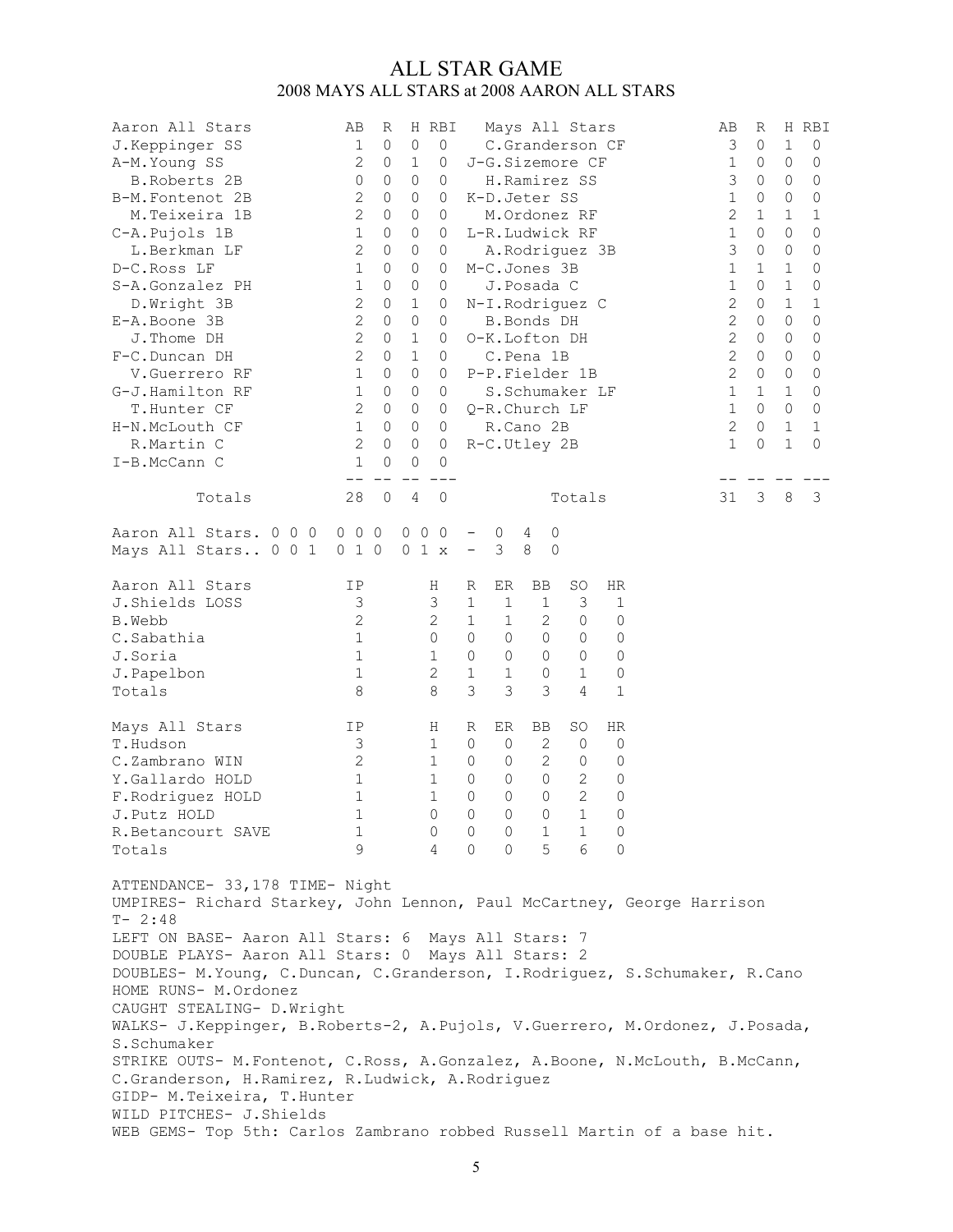# Individual League Leaders

| <b>Batting Average</b> |            |      |              | <b>At Bats</b> |     | <b>Runs Scored</b> |            |     |  |
|------------------------|------------|------|--------------|----------------|-----|--------------------|------------|-----|--|
| M.Ordonez              | <b>MAW</b> | .357 | I.Suzuki     | <b>CVC</b>     | 720 | A.Rodriguez        | SGS        | 136 |  |
| C.Granderson           | <b>SGS</b> | .337 | D.Jeter      | WAG            | 710 | D.Wright           | <b>VEE</b> | 127 |  |
| J.Posada               | WAG        | .331 | J.Posada     | WAG            | 656 | C.Jones            | <b>MAW</b> | 127 |  |
| T.Helton               | WAG        | .321 | C.Beltran    | AZH            | 647 | H.Ramirez          | <b>CAD</b> | 116 |  |
| V.Guerrero             | <b>NYK</b> | .321 | T.Tulowitzki | <b>SGS</b>     | 643 | B. Bonds           | WAG        | 112 |  |
| A.Rodriguez            | <b>SGS</b> | .320 | M.Holliday   | <b>SGS</b>     | 641 | J. Thome           | <b>GAT</b> | 111 |  |
| <b>B.Roberts</b>       | ECO        | .319 | D.Pedroia    | <b>CAD</b>     | 640 | C.Pena             | <b>MAW</b> | 109 |  |
| K Lofton               | <b>CVC</b> | .319 | H.Ramirez    | <b>CAD</b>     | 638 | <b>B.Roberts</b>   | ECO        | 107 |  |
| A.Pujols               | JAG        | .311 | H.Pence      | CAD            | 630 | C.Beltran          | AZH        | 104 |  |
| S.Hatteberg            | <b>NYK</b> | .309 | A.Rios       | <b>AZH</b>     | 627 | P.Fielder          | <b>CAD</b> | 104 |  |
| J. Thome               | <b>GAT</b> | .309 | D. Wright    | <b>VEE</b>     | 627 |                    |            |     |  |
| M.Fontenot             | <b>VEE</b> | .309 | A.Rodriguez  | <b>SGS</b>     | 621 |                    |            |     |  |

|                  | <b>Hits</b> |     |                  | <b>Doubles</b> |    | <b>Triples</b>   |            |    |  |
|------------------|-------------|-----|------------------|----------------|----|------------------|------------|----|--|
| I Suzuki         | <b>CVC</b>  | 220 | J.Posada         | WAG            | 61 | <b>J.Rollins</b> | <b>CVC</b> | 21 |  |
| M.Ordonez        | <b>MAW</b>  | 219 | M.Ordonez        | <b>MAW</b>     | 56 | C. Granderson    | <b>SGS</b> | 17 |  |
| J.Posada         | WAG         | 217 | <b>B.Roberts</b> | ECO            | 51 | T.Buck           | <b>GAT</b> | 10 |  |
| D.Jeter          | WAG         | 211 | M.Holliday       | SGS            | 48 | A.Rios           | AZH        | 9  |  |
| A.Rodriguez      | <b>SGS</b>  | 199 | A Gonzalez       | <b>VEE</b>     | 44 | H.Pence          | <b>CAD</b> | 8  |  |
| H.Ramirez        | <b>CAD</b>  | 196 | T.Helton         | WAG            | 44 | M.Fontenot       | <b>VEE</b> | 8  |  |
| H.Pence          | <b>CAD</b>  | 194 | H.Ramirez        | <b>CAD</b>     | 43 | I Suzuki         | <b>CVC</b> | 8  |  |
| C.Granderson     | <b>SGS</b>  | 192 | R.Cano           | <b>CVC</b>     | 42 | R.Cano           | <b>CVC</b> | 8  |  |
| <b>B.Roberts</b> | ECO         | 191 | C. Granderson    | SGS            | 42 | J.Werth          | <b>CHC</b> | 8  |  |
| M.Holliday       | <b>SGS</b>  | 191 | C.Jones          | <b>MAW</b>     | 41 | K Matsui         | <b>MAW</b> | 8  |  |
| D. Wright        | VEE         | 189 | A.Rowand         | WAG            | 41 | M.Kemp           | <b>SGS</b> | 8  |  |

| <b>Home Runs</b> |            |    | <b>RBIs</b>     |            |     | <b>Walks</b>    |            |     |  |
|------------------|------------|----|-----------------|------------|-----|-----------------|------------|-----|--|
| A.Rodriguez      | SGS        | 67 | P.Fielder       | CAD        | 146 | <b>B.</b> Bonds | WAG        | 146 |  |
| P.Fielder        | CAD        | 60 | A.Rodriguez     | <b>SGS</b> | 146 | J.Cust          | VEE        | 120 |  |
| B. Bonds         | WAG        | 54 | <b>B.</b> Bonds | WAG        | 139 | D.Ortiz         | <b>NYK</b> | 113 |  |
| J. Thome         | <b>GAT</b> | 51 | C.Jones         | <b>MAW</b> | 130 | D. Wright       | <b>VEE</b> | 102 |  |
| R.Howard         | <b>CVC</b> | 49 | M.Ordonez       | <b>MAW</b> | 121 | J Thome         | <b>GAT</b> | 97  |  |
| C.Jones          | <b>MAW</b> | 47 | R.Howard        | <b>CVC</b> | 120 | C.Pena          | <b>MAW</b> | 93  |  |
| C.Pena           | <b>MAW</b> | 44 | D. Wright       | <b>VEE</b> | 119 | A Dunn          | ECO        | 92  |  |
| L.Berkman        | AZH        | 39 | J. Thome        | <b>GAT</b> | 117 | T.Helton        | WAG        | 92  |  |
| A.Dunn           | ECO        | 39 | $Cl$ Pena       | <b>MAW</b> | 117 | G.Sizemore      | <b>CVC</b> | 89  |  |
| D.Ortiz          | NYK.       | 34 | M.Holliday      | <b>SGS</b> | 113 | <b>B.</b> Abreu | <b>CHC</b> | 89  |  |
| C.Beltran        | AZH        | 33 | V. Guerrero     | <b>NYK</b> | 108 | C.Jones         | <b>MAW</b> | 84  |  |
| J.Cust           | VEE        | 33 | L.Berkman       | <b>AZH</b> | 107 | K.Johnson       | <b>CHC</b> | 83  |  |

|            | <b>Intentional Walks</b> |   |              | <b>Strike Outs</b> |     | <b>Hit by Pitch</b> |            |    |  |
|------------|--------------------------|---|--------------|--------------------|-----|---------------------|------------|----|--|
| J.Thome    | <b>GAT</b>               |   | R.Howard     | <b>CVC</b>         | 227 | C.Utley             | WAG        | 27 |  |
| V Guerrero | <b>NYK</b>               |   | M.Reynolds   | AZH                | 206 | A.Boone             | <b>GAT</b> | 23 |  |
| D.Ortiz    | <b>NYK</b>               |   | A.Dunn       | ECO                | 184 | A.Rodriguez         | <b>SGS</b> | 21 |  |
| C.Jones    | <b>MAW</b>               |   | C.Beltran    | AZH                | 172 | D.Jeter             | <b>WAG</b> | 19 |  |
| M.Young    | VEE                      | 6 | J.Cust       | <b>VEE</b>         | 171 | A Rowand            | WAG        | 18 |  |
| D. Wright  | VEE                      | 6 | C.Pena       | <b>MAW</b>         | 168 | C.Pena              | <b>MAW</b> | 17 |  |
| R. Ankiel  | <b>MAW</b>               | 6 | T.Tulowitzki | <b>SGS</b>         | 164 | N.McLouth           | <b>VEE</b> | 16 |  |
|            |                          |   | A.Rodriguez  | SGS                | 161 | D.Dejesus           | <b>NYK</b> | 15 |  |
|            |                          |   | M.Holliday   | SGS                | 161 | P. Fielder          | <b>CAD</b> | 14 |  |
|            |                          |   | H.Pence      | <b>CAD</b>         | 159 | G.Sizemore          | <b>CVC</b> | 14 |  |
|            |                          |   | C.Young      | JAG                | 155 | M.Holliday          | <b>SGS</b> | 14 |  |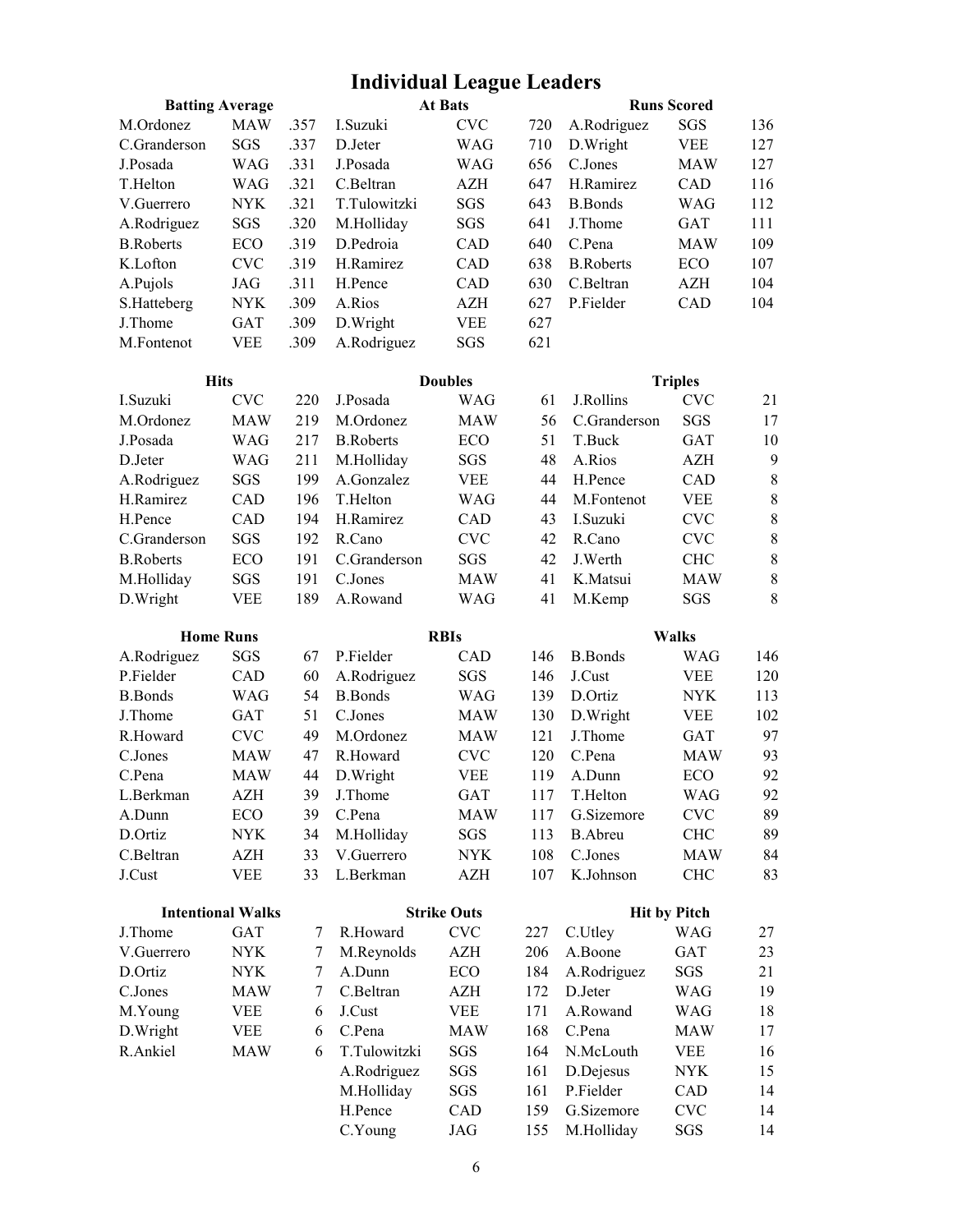| <b>Sacrifice Hits</b> |            |      |                                 | <b>Stolen Bases</b>    |       | <b>Slugging Pct</b>        |                      |       |
|-----------------------|------------|------|---------------------------------|------------------------|-------|----------------------------|----------------------|-------|
| C.Ruiz                | <b>CVC</b> | 25   | J.Reyes                         | <b>NYK</b>             | 42    | A.Rodriguez                | SGS                  | .700  |
| M.Derosa              | <b>AZH</b> | 17   | W.Taveras                       | <b>MAW</b>             | 41    | J.Thome                    | <b>GAT</b>           | .682  |
| T.Tulowitzki          | SGS        | 17   | H.Ramirez                       | CAD                    | 37    | P.Fielder                  | CAD                  | .663  |
| K.Matsui              | <b>MAW</b> | 15   | C.Figgins                       | <b>JAG</b>             | 37    | C.Jones                    | <b>MAW</b>           | .650  |
| W.Taveras             | <b>MAW</b> | 14   | <b>B.Roberts</b>                | ECO                    | 37    | <b>B.Bonds</b>             | <b>WAG</b>           | .590  |
| J.Molina              | <b>NYK</b> | 12   | R. Willits                      | <b>VEE</b>             | 34    | M.Ordonez                  | <b>MAW</b>           | .584  |
| R.Furcal              | ECO        | 11   | I.Suzuki                        | <b>CVC</b>             | 31    | L.Berkman                  | <b>AZH</b>           | .575  |
| S.Drew                | <b>AZH</b> | 10   | C.Crawford                      | <b>CHC</b>             | 27    | C.Granderson               | SGS                  | .570  |
| J.Vidro               | <b>NYK</b> | 10   | D.Wright                        | <b>VEE</b>             | 25    | R.Howard                   | <b>CVC</b>           | .568  |
| O.Hudson              | SGS        | 8    | K.Matsui                        | <b>MAW</b>             | 25    | C.Pena                     | <b>MAW</b>           | .564  |
|                       |            |      |                                 |                        |       | D.Ortiz                    | <b>NYK</b>           | .548  |
|                       |            |      |                                 |                        |       | <b>B.Hawpe</b>             | <b>MAW</b>           | .543  |
| <b>On Base Pct</b>    |            |      | <b>Runs Created per 27 Outs</b> |                        |       |                            | <b>Total Average</b> |       |
| T.Helton              | WAG        | .431 | J.Thome                         | GAT                    | 11.5  | J.Thome                    | GAT                  | 1.272 |
| J.Thome               | <b>GAT</b> | .430 | A.Rodriguez                     | SGS                    | 10.8  | A.Rodriguez                | SGS                  | 1.231 |
| D.Ortiz               | <b>NYK</b> | .417 | P.Fielder                       | CAD                    | 9.3   | P.Fielder                  | CAD                  | 1.116 |
| M.Ordonez             | <b>MAW</b> | .415 | M.Ordonez                       | <b>MAW</b>             | 9.3   | C.Jones                    | <b>MAW</b>           | 1.102 |
| A.Rodriguez           | SGS        | .414 | C.Jones                         | <b>MAW</b>             | 9.2   | <b>B.Bonds</b>             | <b>WAG</b>           | 1.090 |
| <b>B.Bonds</b>        | <b>WAG</b> | .409 | C.Granderson                    | SGS                    | 8.7   | J.Cust                     | <b>VEE</b>           | 1.030 |
| J.Posada              | <b>WAG</b> | .402 | T.Helton                        | <b>WAG</b>             | 8.4   | C.Pena                     | <b>MAW</b>           | 1.030 |
| L.Berkman             | <b>AZH</b> | .400 | D.Ortiz                         | <b>NYK</b>             | 8.3   | D.Ortiz                    | <b>NYK</b>           | 1.024 |
| D.Wright              | <b>VEE</b> | .397 | J.Cust                          | VEE                    | 8.3   | M.Ordonez                  | <b>MAW</b>           | 1.022 |
| J.Cust                | <b>VEE</b> | .396 | <b>B.Bonds</b>                  | <b>WAG</b>             | 8.2   | L.Berkman                  | <b>AZH</b>           | 1.010 |
| <b>B.Roberts</b>      | ECO        | .395 | L.Berkman                       | <b>AZH</b>             | 8.1   | T.Helton                   | <b>WAG</b>           | .992  |
| C.Jones               | <b>MAW</b> | .394 | C.Pena                          | <b>MAW</b>             | 8.1   | C.Granderson               | SGS                  | .985  |
|                       |            |      |                                 |                        |       |                            |                      |       |
|                       |            |      |                                 |                        |       |                            |                      |       |
| <b>Wins</b>           |            |      | Losses                          |                        |       |                            | <b>Winning Pct</b>   |       |
| J.Smoltz              | <b>CVC</b> | 24   | J.Verlander                     | <b>AZH</b>             | 21    | C.Hamels                   | <b>MAW</b>           | .783  |
| G.Meche               | <b>CVC</b> | 23   | J.Beckett                       | <b>AZH</b>             | 20    | H.Bell                     | <b>MAW</b>           | .765  |
| J.Peavy               | <b>CHC</b> | 23   | T.Gorzelanny                    | <b>AZH</b>             | 19    | P.Neshek                   | SGS                  | .733  |
| J.Shields             | <b>GAT</b> | 22   | R.Halladay                      | <b>AZH</b>             | 18    | C.Zambrano                 | <b>MAW</b>           | .704  |
| T.Hudson              | <b>CVC</b> | 21   | J.Shields                       | GAT                    | 18    | G.Meche                    | <b>CVC</b>           | .697  |
| C.Sabathia            | <b>VEE</b> | 20   | C.Sabathia                      | <b>VEE</b>             | 18    | D.Lowe                     | <b>VEE</b>           | .696  |
| C.Zambrano            | <b>MAW</b> | 19   | I.Snell                         | VEE                    | 18    | J.Smoltz                   | <b>CVC</b>           | .667  |
| C.Hamels              | <b>MAW</b> | 18   | <b>B.Arroyo</b>                 | JAG                    | 17    | M.Herges                   | <b>WAG</b>           | .667  |
| J.Blanton             | GAT        | 16   | J.Bergmann                      | CAD                    | 16    | J.Peavy                    | <b>CHC</b>           | .639  |
| D.Lowe                | <b>VEE</b> | 16   | M.Cain                          | GAT                    | 16    | A.Burnett                  | CAD                  | .619  |
| I.Snell               | <b>VEE</b> | 16   | R.Clemens                       | <b>NYK</b>             | 16    | C.Young                    | <b>WAG</b>           | .619  |
| A.Harang              | WAG        | 16   |                                 |                        |       | T.Hudson                   | <b>CVC</b>           | .618  |
| <b>ERA</b>            |            |      |                                 | <b>Innings Pitched</b> |       | <b>Total Batters Faced</b> |                      |       |
| J.Peavy               | <b>CHC</b> | 3.47 | J.Smoltz                        | <b>CVC</b>             | 313.0 | J.Shields                  | <b>GAT</b>           | 1356  |
| T.Hudson              | <b>CVC</b> | 3.49 | J.Shields                       | GAT                    | 312.1 | J.Smoltz                   | <b>CVC</b>           | 1308  |
| J.Smoltz              | <b>CVC</b> | 3.77 | T.Hudson                        | <b>CVC</b>             | 304.2 | T.Hudson                   | <b>CVC</b>           | 1273  |
| C.Young               | <b>WAG</b> | 3.85 | J.Peavy                         | <b>CHC</b>             | 298.0 | J.Peavy                    | <b>CHC</b>           | 1236  |
| G.Meche               | <b>CVC</b> | 3.87 | J.Verlander                     | AZH                    | 286.1 | J.Beckett                  | AZH                  | 1227  |
| C.Hamels              | <b>MAW</b> | 4.24 | C.Sabathia                      | <b>VEE</b>             | 280.0 | J.Verlander                | AZH                  | 1226  |
| Y.Gallardo            | SGS        | 4.24 | G.Meche                         | <b>CVC</b>             | 279.0 | I.Snell                    | <b>VEE</b>           | 1214  |
| C.Zambrano            | <b>MAW</b> | 4.31 | J.Beckett                       | AZH                    | 277.2 | C.Sabathia                 | <b>VEE</b>           | 1204  |
| J.Verlander           | AZH        | 4.34 | A.Harang                        | WAG                    | 274.0 | A.Harang                   | <b>WAG</b>           | 1194  |
| J.Lackey              | <b>CVC</b> | 4.36 | C.Zambrano                      | MAW                    | 267.0 | M.Cain                     | GAT                  | 1180  |
| <b>B.</b> Sheets      | <b>CHC</b> | 4.38 | I.Snell                         | <b>VEE</b>             | 264.1 | J.Garland                  | <b>NYK</b>           | 1178  |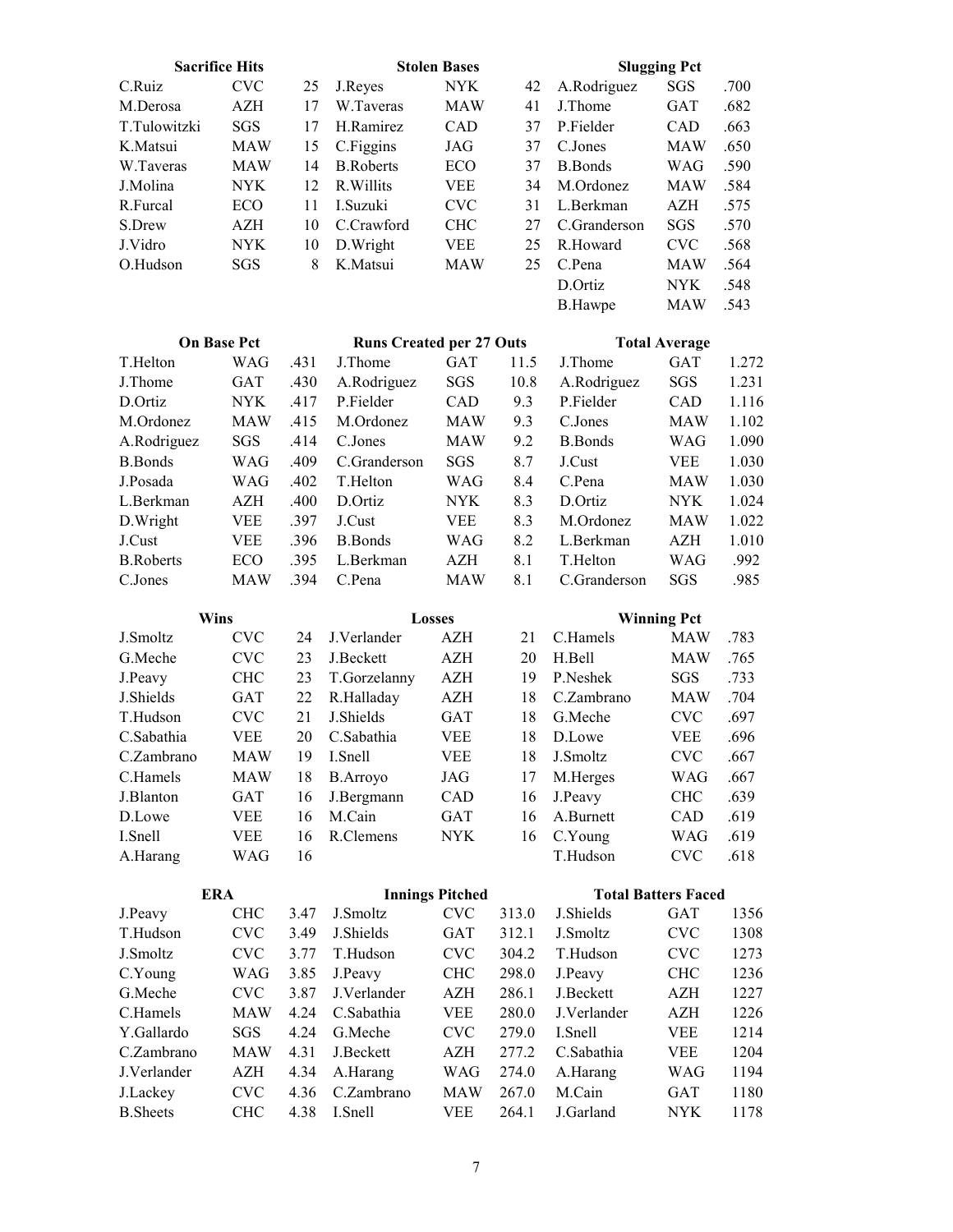| <b>NYK</b><br>93<br>J.Shields<br>GAT<br>19<br>J.Soria<br><b>NYK</b><br>63<br>J.Burton<br>59<br>M.Rivera<br><b>WAG</b><br>90<br><b>CVC</b><br><b>WAG</b><br>T.Hudson<br>17<br>J.Nathan<br><b>WAG</b><br>82<br><b>AZH</b><br>SGS<br>54<br>J.Nathan<br>J.Beckett<br>14<br>J.Putz<br>49<br>P.Moylan<br>CAD<br>78<br>J.Smoltz<br><b>CVC</b><br>14<br><b>CVC</b><br>R.Betancourt<br>49<br>J.Soria<br><b>NYK</b><br>76<br><b>CHC</b><br>14<br>T.Saito<br><b>CHC</b><br>J.Peavy<br>48<br>J.Papelbon<br><b>VEE</b><br>75<br>M.Cain<br>GAT<br>13<br>F.Cordero<br><b>GAT</b><br>C.Sabathia<br>H.Bell<br>75<br><b>VEE</b><br>13<br>J.Papelbon<br><b>VEE</b><br>48<br><b>MAW</b><br>12<br>48<br><b>NYK</b><br>74<br>J.Verlander<br><b>AZH</b><br>ECO<br>R.Mahay<br>J.Isringhause<br>J.Valverde<br>43<br>SGS<br>74<br>G.Meche<br><b>CVC</b><br>12<br><b>B.Jenks</b><br><b>MAW</b><br>40<br>SGS<br>72<br>S.Hill<br><b>MAW</b><br>10<br>CAD<br>M.Corpas<br>F.Rodriguez<br>38<br>J.Broxton<br>71<br>C.Young<br><b>WAG</b><br>10<br>H.Bell<br><b>MAW</b><br>ECO<br>9<br>J.Lackey<br><b>CVC</b><br>T.Percival<br>37<br>ECO<br><b>Shutouts</b><br>Hits per 9<br><b>Saves</b><br>SGS<br>39<br>G.Meche<br><b>CVC</b><br>7.46<br>J.Putz<br>C.Young<br>WAG<br>4<br>7.94<br><b>WAG</b><br><b>CHC</b><br><b>CHC</b><br>J.Nathan<br>31<br>J.Peavy<br>4<br>J.Peavy<br>7.95<br>J.Papelbon<br><b>VEE</b><br>29<br>R.Halladay<br><b>AZH</b><br>$\overline{2}$<br>J.Verlander<br><b>AZH</b><br>8.36<br>T.Saito<br><b>CHC</b><br>27<br>J.Verlander<br><b>AZH</b><br>$\overline{2}$<br>J.Maine<br><b>NYK</b><br>$\overline{2}$<br>J.Isringhausen<br>ECO<br>27<br>C.Sabathia<br><b>VEE</b><br>A.Burnett<br>CAD<br>8.41<br>$\overline{2}$<br>J.Soria<br>26<br><b>CVC</b><br>J.Smoltz<br><b>CVC</b><br>8.51<br><b>NYK</b><br>J.Lackey<br><b>CVC</b><br>R.Betancourt<br><b>CVC</b><br>25<br>T.Hudson<br><b>CVC</b><br>$\overline{2}$<br>T.Hudson<br>8.83<br>$\overline{2}$<br><b>AZH</b><br>24<br><b>WAG</b><br>W.Rodriguez<br>CAD<br>8.88<br><b>B.</b> Wagner<br>C.Young<br>22<br>G.Meche<br>F.Rodriguez<br>CAD<br><b>CVC</b><br>8.90<br><b>B.Jenks</b><br><b>MAW</b><br>22<br>D.Lowe<br><b>VEE</b><br>8.92<br>18<br>8.93<br>F.Cordero<br><b>GAT</b><br>C.Zambrano<br><b>MAW</b><br>13<br>9.05<br><b>B.</b> Sheets<br><b>CHC</b><br>J.Burton<br><b>NYK</b><br><b>Strikeouts</b><br><b>Wild Pitches</b><br><b>Balks</b><br><b>CHC</b><br>310<br>J.Verlander<br><b>AZH</b><br>30<br><b>WAG</b><br>$\tau$<br>C.Young<br>J.Peavy<br>J.Smoltz<br><b>CVC</b><br>298<br>D.McGowan<br>GAT<br>19<br><b>B.Wickman</b><br><b>JAG</b><br>$\overline{4}$<br>288<br>$\overline{4}$<br>M.Cain<br><b>GAT</b><br>R.Oswalt<br><b>WAG</b><br>A.Harang<br><b>WAG</b><br>17<br>$\mathfrak{Z}$<br>J.Beckett<br><b>AZH</b><br>268<br>J.Smoltz<br><b>CVC</b><br>T.Gorzelanny<br><b>AZH</b><br>16<br>$\mathfrak{Z}$<br>J.Verlander<br>J.Shields<br><b>GAT</b><br>259<br>J.Lackey<br><b>CVC</b><br><b>AZH</b><br>15<br>$\overline{3}$<br>241<br>D.Haren<br><b>CHC</b><br>15<br>S.Downs<br><b>GAT</b><br>E.Bedard<br>SGS<br>M.Cain<br>GAT<br>239<br>J.Shields<br>GAT<br>14<br>R.Mahay<br>$\ensuremath{\text{NYK}}$<br>$\sqrt{3}$<br>C.Wang<br>$\mathfrak{Z}$<br><b>WAG</b><br>239<br>R.Clemens<br><b>ECO</b><br>J.Vazquez<br><b>NYK</b><br>14<br>3<br>G.Sherrill<br><b>CHC</b><br>238<br>J.Guthrie<br>11<br>D.Haren<br>VEE<br>MAW<br>J.Verlander<br><b>AZH</b><br>231<br>C.Hamels<br>11<br>MAW<br>231<br>11<br>C.Sabathia<br><b>VEE</b><br>A.Harang<br>WAG<br>231<br>I.Snell<br>VEE<br>HR per 9<br>Walks per 9<br><b>Strikeouts per 9</b><br>C.Sabathia<br>E.Bedard<br>C.Wang<br>VEE<br>1.77<br>SGS<br>10.55<br>ECO<br>0.67<br>C.Hamels<br>WAG<br>9.46<br><b>CHC</b><br>0.76<br><b>MAW</b><br>2.12<br>A.Harang<br><b>B.Penny</b><br>J.Smoltz<br><b>CVC</b><br>J.Peavy<br>T.Hudson<br>0.77<br>2.13<br><b>CHC</b><br>9.36<br><b>CVC</b><br>D.Matsuzaka<br>J.Shields<br>CAD<br>Y.Gallardo<br>GAT<br>2.22<br>9.29<br>SGS<br>0.82<br>C.Young<br>C.Young<br>J.Blanton<br>GAT<br>2.23<br>WAG<br>8.95<br><b>WAG</b><br>0.82<br>S.Hill<br>A.Burnett<br>CAD<br>8.86<br>J.Beckett<br>0.91<br>2.28<br>AZH<br>MAW<br>T.Lincecum<br>8.77<br>J.Peavy<br><b>CHC</b><br>A.Harang<br>WAG<br>2.43<br>ECO<br>1.03<br>T.Hudson<br><b>CVC</b><br>2.60<br>J.Beckett<br><b>AZH</b><br><b>B.Webb</b><br>ECO<br>8.69<br>1.04<br>B.Webb<br>C.Hamels<br>ECO<br>2.65<br><b>MAW</b><br>8.59<br>J.Lackey<br><b>CVC</b><br>1.07<br>J.Smoltz<br><b>CVC</b><br>R.Oswalt<br>J.Garland<br><b>NYK</b><br>2.69<br>8.57<br><b>WAG</b><br>1.16<br><b>B.</b> Sheets<br><b>CHC</b><br>G.Meche<br><b>CVC</b><br>1.19<br>2.73<br>J.Vazquez<br>WAG<br>8.48<br>D.Haren<br><b>CHC</b><br>D.Haren<br><b>CHC</b><br>8.35<br>J.Guthrie<br><b>VEE</b><br>1.21<br>2.74 | <b>Games Pitched</b> |  | <b>Complete Games</b> | <b>Games Finished</b> |  |  |  |
|----------------------------------------------------------------------------------------------------------------------------------------------------------------------------------------------------------------------------------------------------------------------------------------------------------------------------------------------------------------------------------------------------------------------------------------------------------------------------------------------------------------------------------------------------------------------------------------------------------------------------------------------------------------------------------------------------------------------------------------------------------------------------------------------------------------------------------------------------------------------------------------------------------------------------------------------------------------------------------------------------------------------------------------------------------------------------------------------------------------------------------------------------------------------------------------------------------------------------------------------------------------------------------------------------------------------------------------------------------------------------------------------------------------------------------------------------------------------------------------------------------------------------------------------------------------------------------------------------------------------------------------------------------------------------------------------------------------------------------------------------------------------------------------------------------------------------------------------------------------------------------------------------------------------------------------------------------------------------------------------------------------------------------------------------------------------------------------------------------------------------------------------------------------------------------------------------------------------------------------------------------------------------------------------------------------------------------------------------------------------------------------------------------------------------------------------------------------------------------------------------------------------------------------------------------------------------------------------------------------------------------------------------------------------------------------------------------------------------------------------------------------------------------------------------------------------------------------------------------------------------------------------------------------------------------------------------------------------------------------------------------------------------------------------------------------------------------------------------------------------------------------------------------------------------------------------------------------------------------------------------------------------------------------------------------------------------------------------------------------------------------------------------------------------------------------------------------------------------------------------------------------------------------------------------------------------------------------------------------------------------------------------------------------------------------------------------------------------------------------------------------------------------------------------------------------------------------------------------------------------------------------------------------------------------------------------------------------------------------------------------------------------------------------------------------------------------------------------------------------------------------------------------------------------------------------------------------------------------------------------------------------------------------------------------------------------------------------------------------------------------------------------------------------------------------------------------------------------------------------------------------------------------------------------------------------------------------------------------------------------------------------------------------------------------------------------------------------------------------------------------|----------------------|--|-----------------------|-----------------------|--|--|--|
|                                                                                                                                                                                                                                                                                                                                                                                                                                                                                                                                                                                                                                                                                                                                                                                                                                                                                                                                                                                                                                                                                                                                                                                                                                                                                                                                                                                                                                                                                                                                                                                                                                                                                                                                                                                                                                                                                                                                                                                                                                                                                                                                                                                                                                                                                                                                                                                                                                                                                                                                                                                                                                                                                                                                                                                                                                                                                                                                                                                                                                                                                                                                                                                                                                                                                                                                                                                                                                                                                                                                                                                                                                                                                                                                                                                                                                                                                                                                                                                                                                                                                                                                                                                                                                                                                                                                                                                                                                                                                                                                                                                                                                                                                                                                                    |                      |  |                       |                       |  |  |  |
|                                                                                                                                                                                                                                                                                                                                                                                                                                                                                                                                                                                                                                                                                                                                                                                                                                                                                                                                                                                                                                                                                                                                                                                                                                                                                                                                                                                                                                                                                                                                                                                                                                                                                                                                                                                                                                                                                                                                                                                                                                                                                                                                                                                                                                                                                                                                                                                                                                                                                                                                                                                                                                                                                                                                                                                                                                                                                                                                                                                                                                                                                                                                                                                                                                                                                                                                                                                                                                                                                                                                                                                                                                                                                                                                                                                                                                                                                                                                                                                                                                                                                                                                                                                                                                                                                                                                                                                                                                                                                                                                                                                                                                                                                                                                                    |                      |  |                       |                       |  |  |  |
|                                                                                                                                                                                                                                                                                                                                                                                                                                                                                                                                                                                                                                                                                                                                                                                                                                                                                                                                                                                                                                                                                                                                                                                                                                                                                                                                                                                                                                                                                                                                                                                                                                                                                                                                                                                                                                                                                                                                                                                                                                                                                                                                                                                                                                                                                                                                                                                                                                                                                                                                                                                                                                                                                                                                                                                                                                                                                                                                                                                                                                                                                                                                                                                                                                                                                                                                                                                                                                                                                                                                                                                                                                                                                                                                                                                                                                                                                                                                                                                                                                                                                                                                                                                                                                                                                                                                                                                                                                                                                                                                                                                                                                                                                                                                                    |                      |  |                       |                       |  |  |  |
|                                                                                                                                                                                                                                                                                                                                                                                                                                                                                                                                                                                                                                                                                                                                                                                                                                                                                                                                                                                                                                                                                                                                                                                                                                                                                                                                                                                                                                                                                                                                                                                                                                                                                                                                                                                                                                                                                                                                                                                                                                                                                                                                                                                                                                                                                                                                                                                                                                                                                                                                                                                                                                                                                                                                                                                                                                                                                                                                                                                                                                                                                                                                                                                                                                                                                                                                                                                                                                                                                                                                                                                                                                                                                                                                                                                                                                                                                                                                                                                                                                                                                                                                                                                                                                                                                                                                                                                                                                                                                                                                                                                                                                                                                                                                                    |                      |  |                       |                       |  |  |  |
|                                                                                                                                                                                                                                                                                                                                                                                                                                                                                                                                                                                                                                                                                                                                                                                                                                                                                                                                                                                                                                                                                                                                                                                                                                                                                                                                                                                                                                                                                                                                                                                                                                                                                                                                                                                                                                                                                                                                                                                                                                                                                                                                                                                                                                                                                                                                                                                                                                                                                                                                                                                                                                                                                                                                                                                                                                                                                                                                                                                                                                                                                                                                                                                                                                                                                                                                                                                                                                                                                                                                                                                                                                                                                                                                                                                                                                                                                                                                                                                                                                                                                                                                                                                                                                                                                                                                                                                                                                                                                                                                                                                                                                                                                                                                                    |                      |  |                       |                       |  |  |  |
|                                                                                                                                                                                                                                                                                                                                                                                                                                                                                                                                                                                                                                                                                                                                                                                                                                                                                                                                                                                                                                                                                                                                                                                                                                                                                                                                                                                                                                                                                                                                                                                                                                                                                                                                                                                                                                                                                                                                                                                                                                                                                                                                                                                                                                                                                                                                                                                                                                                                                                                                                                                                                                                                                                                                                                                                                                                                                                                                                                                                                                                                                                                                                                                                                                                                                                                                                                                                                                                                                                                                                                                                                                                                                                                                                                                                                                                                                                                                                                                                                                                                                                                                                                                                                                                                                                                                                                                                                                                                                                                                                                                                                                                                                                                                                    |                      |  |                       |                       |  |  |  |
|                                                                                                                                                                                                                                                                                                                                                                                                                                                                                                                                                                                                                                                                                                                                                                                                                                                                                                                                                                                                                                                                                                                                                                                                                                                                                                                                                                                                                                                                                                                                                                                                                                                                                                                                                                                                                                                                                                                                                                                                                                                                                                                                                                                                                                                                                                                                                                                                                                                                                                                                                                                                                                                                                                                                                                                                                                                                                                                                                                                                                                                                                                                                                                                                                                                                                                                                                                                                                                                                                                                                                                                                                                                                                                                                                                                                                                                                                                                                                                                                                                                                                                                                                                                                                                                                                                                                                                                                                                                                                                                                                                                                                                                                                                                                                    |                      |  |                       |                       |  |  |  |
|                                                                                                                                                                                                                                                                                                                                                                                                                                                                                                                                                                                                                                                                                                                                                                                                                                                                                                                                                                                                                                                                                                                                                                                                                                                                                                                                                                                                                                                                                                                                                                                                                                                                                                                                                                                                                                                                                                                                                                                                                                                                                                                                                                                                                                                                                                                                                                                                                                                                                                                                                                                                                                                                                                                                                                                                                                                                                                                                                                                                                                                                                                                                                                                                                                                                                                                                                                                                                                                                                                                                                                                                                                                                                                                                                                                                                                                                                                                                                                                                                                                                                                                                                                                                                                                                                                                                                                                                                                                                                                                                                                                                                                                                                                                                                    |                      |  |                       |                       |  |  |  |
|                                                                                                                                                                                                                                                                                                                                                                                                                                                                                                                                                                                                                                                                                                                                                                                                                                                                                                                                                                                                                                                                                                                                                                                                                                                                                                                                                                                                                                                                                                                                                                                                                                                                                                                                                                                                                                                                                                                                                                                                                                                                                                                                                                                                                                                                                                                                                                                                                                                                                                                                                                                                                                                                                                                                                                                                                                                                                                                                                                                                                                                                                                                                                                                                                                                                                                                                                                                                                                                                                                                                                                                                                                                                                                                                                                                                                                                                                                                                                                                                                                                                                                                                                                                                                                                                                                                                                                                                                                                                                                                                                                                                                                                                                                                                                    |                      |  |                       |                       |  |  |  |
|                                                                                                                                                                                                                                                                                                                                                                                                                                                                                                                                                                                                                                                                                                                                                                                                                                                                                                                                                                                                                                                                                                                                                                                                                                                                                                                                                                                                                                                                                                                                                                                                                                                                                                                                                                                                                                                                                                                                                                                                                                                                                                                                                                                                                                                                                                                                                                                                                                                                                                                                                                                                                                                                                                                                                                                                                                                                                                                                                                                                                                                                                                                                                                                                                                                                                                                                                                                                                                                                                                                                                                                                                                                                                                                                                                                                                                                                                                                                                                                                                                                                                                                                                                                                                                                                                                                                                                                                                                                                                                                                                                                                                                                                                                                                                    |                      |  |                       |                       |  |  |  |
|                                                                                                                                                                                                                                                                                                                                                                                                                                                                                                                                                                                                                                                                                                                                                                                                                                                                                                                                                                                                                                                                                                                                                                                                                                                                                                                                                                                                                                                                                                                                                                                                                                                                                                                                                                                                                                                                                                                                                                                                                                                                                                                                                                                                                                                                                                                                                                                                                                                                                                                                                                                                                                                                                                                                                                                                                                                                                                                                                                                                                                                                                                                                                                                                                                                                                                                                                                                                                                                                                                                                                                                                                                                                                                                                                                                                                                                                                                                                                                                                                                                                                                                                                                                                                                                                                                                                                                                                                                                                                                                                                                                                                                                                                                                                                    |                      |  |                       |                       |  |  |  |
|                                                                                                                                                                                                                                                                                                                                                                                                                                                                                                                                                                                                                                                                                                                                                                                                                                                                                                                                                                                                                                                                                                                                                                                                                                                                                                                                                                                                                                                                                                                                                                                                                                                                                                                                                                                                                                                                                                                                                                                                                                                                                                                                                                                                                                                                                                                                                                                                                                                                                                                                                                                                                                                                                                                                                                                                                                                                                                                                                                                                                                                                                                                                                                                                                                                                                                                                                                                                                                                                                                                                                                                                                                                                                                                                                                                                                                                                                                                                                                                                                                                                                                                                                                                                                                                                                                                                                                                                                                                                                                                                                                                                                                                                                                                                                    |                      |  |                       |                       |  |  |  |
|                                                                                                                                                                                                                                                                                                                                                                                                                                                                                                                                                                                                                                                                                                                                                                                                                                                                                                                                                                                                                                                                                                                                                                                                                                                                                                                                                                                                                                                                                                                                                                                                                                                                                                                                                                                                                                                                                                                                                                                                                                                                                                                                                                                                                                                                                                                                                                                                                                                                                                                                                                                                                                                                                                                                                                                                                                                                                                                                                                                                                                                                                                                                                                                                                                                                                                                                                                                                                                                                                                                                                                                                                                                                                                                                                                                                                                                                                                                                                                                                                                                                                                                                                                                                                                                                                                                                                                                                                                                                                                                                                                                                                                                                                                                                                    |                      |  |                       |                       |  |  |  |
|                                                                                                                                                                                                                                                                                                                                                                                                                                                                                                                                                                                                                                                                                                                                                                                                                                                                                                                                                                                                                                                                                                                                                                                                                                                                                                                                                                                                                                                                                                                                                                                                                                                                                                                                                                                                                                                                                                                                                                                                                                                                                                                                                                                                                                                                                                                                                                                                                                                                                                                                                                                                                                                                                                                                                                                                                                                                                                                                                                                                                                                                                                                                                                                                                                                                                                                                                                                                                                                                                                                                                                                                                                                                                                                                                                                                                                                                                                                                                                                                                                                                                                                                                                                                                                                                                                                                                                                                                                                                                                                                                                                                                                                                                                                                                    |                      |  |                       |                       |  |  |  |
|                                                                                                                                                                                                                                                                                                                                                                                                                                                                                                                                                                                                                                                                                                                                                                                                                                                                                                                                                                                                                                                                                                                                                                                                                                                                                                                                                                                                                                                                                                                                                                                                                                                                                                                                                                                                                                                                                                                                                                                                                                                                                                                                                                                                                                                                                                                                                                                                                                                                                                                                                                                                                                                                                                                                                                                                                                                                                                                                                                                                                                                                                                                                                                                                                                                                                                                                                                                                                                                                                                                                                                                                                                                                                                                                                                                                                                                                                                                                                                                                                                                                                                                                                                                                                                                                                                                                                                                                                                                                                                                                                                                                                                                                                                                                                    |                      |  |                       |                       |  |  |  |
|                                                                                                                                                                                                                                                                                                                                                                                                                                                                                                                                                                                                                                                                                                                                                                                                                                                                                                                                                                                                                                                                                                                                                                                                                                                                                                                                                                                                                                                                                                                                                                                                                                                                                                                                                                                                                                                                                                                                                                                                                                                                                                                                                                                                                                                                                                                                                                                                                                                                                                                                                                                                                                                                                                                                                                                                                                                                                                                                                                                                                                                                                                                                                                                                                                                                                                                                                                                                                                                                                                                                                                                                                                                                                                                                                                                                                                                                                                                                                                                                                                                                                                                                                                                                                                                                                                                                                                                                                                                                                                                                                                                                                                                                                                                                                    |                      |  |                       |                       |  |  |  |
|                                                                                                                                                                                                                                                                                                                                                                                                                                                                                                                                                                                                                                                                                                                                                                                                                                                                                                                                                                                                                                                                                                                                                                                                                                                                                                                                                                                                                                                                                                                                                                                                                                                                                                                                                                                                                                                                                                                                                                                                                                                                                                                                                                                                                                                                                                                                                                                                                                                                                                                                                                                                                                                                                                                                                                                                                                                                                                                                                                                                                                                                                                                                                                                                                                                                                                                                                                                                                                                                                                                                                                                                                                                                                                                                                                                                                                                                                                                                                                                                                                                                                                                                                                                                                                                                                                                                                                                                                                                                                                                                                                                                                                                                                                                                                    |                      |  |                       |                       |  |  |  |
|                                                                                                                                                                                                                                                                                                                                                                                                                                                                                                                                                                                                                                                                                                                                                                                                                                                                                                                                                                                                                                                                                                                                                                                                                                                                                                                                                                                                                                                                                                                                                                                                                                                                                                                                                                                                                                                                                                                                                                                                                                                                                                                                                                                                                                                                                                                                                                                                                                                                                                                                                                                                                                                                                                                                                                                                                                                                                                                                                                                                                                                                                                                                                                                                                                                                                                                                                                                                                                                                                                                                                                                                                                                                                                                                                                                                                                                                                                                                                                                                                                                                                                                                                                                                                                                                                                                                                                                                                                                                                                                                                                                                                                                                                                                                                    |                      |  |                       |                       |  |  |  |
|                                                                                                                                                                                                                                                                                                                                                                                                                                                                                                                                                                                                                                                                                                                                                                                                                                                                                                                                                                                                                                                                                                                                                                                                                                                                                                                                                                                                                                                                                                                                                                                                                                                                                                                                                                                                                                                                                                                                                                                                                                                                                                                                                                                                                                                                                                                                                                                                                                                                                                                                                                                                                                                                                                                                                                                                                                                                                                                                                                                                                                                                                                                                                                                                                                                                                                                                                                                                                                                                                                                                                                                                                                                                                                                                                                                                                                                                                                                                                                                                                                                                                                                                                                                                                                                                                                                                                                                                                                                                                                                                                                                                                                                                                                                                                    |                      |  |                       |                       |  |  |  |
|                                                                                                                                                                                                                                                                                                                                                                                                                                                                                                                                                                                                                                                                                                                                                                                                                                                                                                                                                                                                                                                                                                                                                                                                                                                                                                                                                                                                                                                                                                                                                                                                                                                                                                                                                                                                                                                                                                                                                                                                                                                                                                                                                                                                                                                                                                                                                                                                                                                                                                                                                                                                                                                                                                                                                                                                                                                                                                                                                                                                                                                                                                                                                                                                                                                                                                                                                                                                                                                                                                                                                                                                                                                                                                                                                                                                                                                                                                                                                                                                                                                                                                                                                                                                                                                                                                                                                                                                                                                                                                                                                                                                                                                                                                                                                    |                      |  |                       |                       |  |  |  |
|                                                                                                                                                                                                                                                                                                                                                                                                                                                                                                                                                                                                                                                                                                                                                                                                                                                                                                                                                                                                                                                                                                                                                                                                                                                                                                                                                                                                                                                                                                                                                                                                                                                                                                                                                                                                                                                                                                                                                                                                                                                                                                                                                                                                                                                                                                                                                                                                                                                                                                                                                                                                                                                                                                                                                                                                                                                                                                                                                                                                                                                                                                                                                                                                                                                                                                                                                                                                                                                                                                                                                                                                                                                                                                                                                                                                                                                                                                                                                                                                                                                                                                                                                                                                                                                                                                                                                                                                                                                                                                                                                                                                                                                                                                                                                    |                      |  |                       |                       |  |  |  |
|                                                                                                                                                                                                                                                                                                                                                                                                                                                                                                                                                                                                                                                                                                                                                                                                                                                                                                                                                                                                                                                                                                                                                                                                                                                                                                                                                                                                                                                                                                                                                                                                                                                                                                                                                                                                                                                                                                                                                                                                                                                                                                                                                                                                                                                                                                                                                                                                                                                                                                                                                                                                                                                                                                                                                                                                                                                                                                                                                                                                                                                                                                                                                                                                                                                                                                                                                                                                                                                                                                                                                                                                                                                                                                                                                                                                                                                                                                                                                                                                                                                                                                                                                                                                                                                                                                                                                                                                                                                                                                                                                                                                                                                                                                                                                    |                      |  |                       |                       |  |  |  |
|                                                                                                                                                                                                                                                                                                                                                                                                                                                                                                                                                                                                                                                                                                                                                                                                                                                                                                                                                                                                                                                                                                                                                                                                                                                                                                                                                                                                                                                                                                                                                                                                                                                                                                                                                                                                                                                                                                                                                                                                                                                                                                                                                                                                                                                                                                                                                                                                                                                                                                                                                                                                                                                                                                                                                                                                                                                                                                                                                                                                                                                                                                                                                                                                                                                                                                                                                                                                                                                                                                                                                                                                                                                                                                                                                                                                                                                                                                                                                                                                                                                                                                                                                                                                                                                                                                                                                                                                                                                                                                                                                                                                                                                                                                                                                    |                      |  |                       |                       |  |  |  |
|                                                                                                                                                                                                                                                                                                                                                                                                                                                                                                                                                                                                                                                                                                                                                                                                                                                                                                                                                                                                                                                                                                                                                                                                                                                                                                                                                                                                                                                                                                                                                                                                                                                                                                                                                                                                                                                                                                                                                                                                                                                                                                                                                                                                                                                                                                                                                                                                                                                                                                                                                                                                                                                                                                                                                                                                                                                                                                                                                                                                                                                                                                                                                                                                                                                                                                                                                                                                                                                                                                                                                                                                                                                                                                                                                                                                                                                                                                                                                                                                                                                                                                                                                                                                                                                                                                                                                                                                                                                                                                                                                                                                                                                                                                                                                    |                      |  |                       |                       |  |  |  |
|                                                                                                                                                                                                                                                                                                                                                                                                                                                                                                                                                                                                                                                                                                                                                                                                                                                                                                                                                                                                                                                                                                                                                                                                                                                                                                                                                                                                                                                                                                                                                                                                                                                                                                                                                                                                                                                                                                                                                                                                                                                                                                                                                                                                                                                                                                                                                                                                                                                                                                                                                                                                                                                                                                                                                                                                                                                                                                                                                                                                                                                                                                                                                                                                                                                                                                                                                                                                                                                                                                                                                                                                                                                                                                                                                                                                                                                                                                                                                                                                                                                                                                                                                                                                                                                                                                                                                                                                                                                                                                                                                                                                                                                                                                                                                    |                      |  |                       |                       |  |  |  |
|                                                                                                                                                                                                                                                                                                                                                                                                                                                                                                                                                                                                                                                                                                                                                                                                                                                                                                                                                                                                                                                                                                                                                                                                                                                                                                                                                                                                                                                                                                                                                                                                                                                                                                                                                                                                                                                                                                                                                                                                                                                                                                                                                                                                                                                                                                                                                                                                                                                                                                                                                                                                                                                                                                                                                                                                                                                                                                                                                                                                                                                                                                                                                                                                                                                                                                                                                                                                                                                                                                                                                                                                                                                                                                                                                                                                                                                                                                                                                                                                                                                                                                                                                                                                                                                                                                                                                                                                                                                                                                                                                                                                                                                                                                                                                    |                      |  |                       |                       |  |  |  |
|                                                                                                                                                                                                                                                                                                                                                                                                                                                                                                                                                                                                                                                                                                                                                                                                                                                                                                                                                                                                                                                                                                                                                                                                                                                                                                                                                                                                                                                                                                                                                                                                                                                                                                                                                                                                                                                                                                                                                                                                                                                                                                                                                                                                                                                                                                                                                                                                                                                                                                                                                                                                                                                                                                                                                                                                                                                                                                                                                                                                                                                                                                                                                                                                                                                                                                                                                                                                                                                                                                                                                                                                                                                                                                                                                                                                                                                                                                                                                                                                                                                                                                                                                                                                                                                                                                                                                                                                                                                                                                                                                                                                                                                                                                                                                    |                      |  |                       |                       |  |  |  |
|                                                                                                                                                                                                                                                                                                                                                                                                                                                                                                                                                                                                                                                                                                                                                                                                                                                                                                                                                                                                                                                                                                                                                                                                                                                                                                                                                                                                                                                                                                                                                                                                                                                                                                                                                                                                                                                                                                                                                                                                                                                                                                                                                                                                                                                                                                                                                                                                                                                                                                                                                                                                                                                                                                                                                                                                                                                                                                                                                                                                                                                                                                                                                                                                                                                                                                                                                                                                                                                                                                                                                                                                                                                                                                                                                                                                                                                                                                                                                                                                                                                                                                                                                                                                                                                                                                                                                                                                                                                                                                                                                                                                                                                                                                                                                    |                      |  |                       |                       |  |  |  |
|                                                                                                                                                                                                                                                                                                                                                                                                                                                                                                                                                                                                                                                                                                                                                                                                                                                                                                                                                                                                                                                                                                                                                                                                                                                                                                                                                                                                                                                                                                                                                                                                                                                                                                                                                                                                                                                                                                                                                                                                                                                                                                                                                                                                                                                                                                                                                                                                                                                                                                                                                                                                                                                                                                                                                                                                                                                                                                                                                                                                                                                                                                                                                                                                                                                                                                                                                                                                                                                                                                                                                                                                                                                                                                                                                                                                                                                                                                                                                                                                                                                                                                                                                                                                                                                                                                                                                                                                                                                                                                                                                                                                                                                                                                                                                    |                      |  |                       |                       |  |  |  |
|                                                                                                                                                                                                                                                                                                                                                                                                                                                                                                                                                                                                                                                                                                                                                                                                                                                                                                                                                                                                                                                                                                                                                                                                                                                                                                                                                                                                                                                                                                                                                                                                                                                                                                                                                                                                                                                                                                                                                                                                                                                                                                                                                                                                                                                                                                                                                                                                                                                                                                                                                                                                                                                                                                                                                                                                                                                                                                                                                                                                                                                                                                                                                                                                                                                                                                                                                                                                                                                                                                                                                                                                                                                                                                                                                                                                                                                                                                                                                                                                                                                                                                                                                                                                                                                                                                                                                                                                                                                                                                                                                                                                                                                                                                                                                    |                      |  |                       |                       |  |  |  |
|                                                                                                                                                                                                                                                                                                                                                                                                                                                                                                                                                                                                                                                                                                                                                                                                                                                                                                                                                                                                                                                                                                                                                                                                                                                                                                                                                                                                                                                                                                                                                                                                                                                                                                                                                                                                                                                                                                                                                                                                                                                                                                                                                                                                                                                                                                                                                                                                                                                                                                                                                                                                                                                                                                                                                                                                                                                                                                                                                                                                                                                                                                                                                                                                                                                                                                                                                                                                                                                                                                                                                                                                                                                                                                                                                                                                                                                                                                                                                                                                                                                                                                                                                                                                                                                                                                                                                                                                                                                                                                                                                                                                                                                                                                                                                    |                      |  |                       |                       |  |  |  |
|                                                                                                                                                                                                                                                                                                                                                                                                                                                                                                                                                                                                                                                                                                                                                                                                                                                                                                                                                                                                                                                                                                                                                                                                                                                                                                                                                                                                                                                                                                                                                                                                                                                                                                                                                                                                                                                                                                                                                                                                                                                                                                                                                                                                                                                                                                                                                                                                                                                                                                                                                                                                                                                                                                                                                                                                                                                                                                                                                                                                                                                                                                                                                                                                                                                                                                                                                                                                                                                                                                                                                                                                                                                                                                                                                                                                                                                                                                                                                                                                                                                                                                                                                                                                                                                                                                                                                                                                                                                                                                                                                                                                                                                                                                                                                    |                      |  |                       |                       |  |  |  |
|                                                                                                                                                                                                                                                                                                                                                                                                                                                                                                                                                                                                                                                                                                                                                                                                                                                                                                                                                                                                                                                                                                                                                                                                                                                                                                                                                                                                                                                                                                                                                                                                                                                                                                                                                                                                                                                                                                                                                                                                                                                                                                                                                                                                                                                                                                                                                                                                                                                                                                                                                                                                                                                                                                                                                                                                                                                                                                                                                                                                                                                                                                                                                                                                                                                                                                                                                                                                                                                                                                                                                                                                                                                                                                                                                                                                                                                                                                                                                                                                                                                                                                                                                                                                                                                                                                                                                                                                                                                                                                                                                                                                                                                                                                                                                    |                      |  |                       |                       |  |  |  |
|                                                                                                                                                                                                                                                                                                                                                                                                                                                                                                                                                                                                                                                                                                                                                                                                                                                                                                                                                                                                                                                                                                                                                                                                                                                                                                                                                                                                                                                                                                                                                                                                                                                                                                                                                                                                                                                                                                                                                                                                                                                                                                                                                                                                                                                                                                                                                                                                                                                                                                                                                                                                                                                                                                                                                                                                                                                                                                                                                                                                                                                                                                                                                                                                                                                                                                                                                                                                                                                                                                                                                                                                                                                                                                                                                                                                                                                                                                                                                                                                                                                                                                                                                                                                                                                                                                                                                                                                                                                                                                                                                                                                                                                                                                                                                    |                      |  |                       |                       |  |  |  |
|                                                                                                                                                                                                                                                                                                                                                                                                                                                                                                                                                                                                                                                                                                                                                                                                                                                                                                                                                                                                                                                                                                                                                                                                                                                                                                                                                                                                                                                                                                                                                                                                                                                                                                                                                                                                                                                                                                                                                                                                                                                                                                                                                                                                                                                                                                                                                                                                                                                                                                                                                                                                                                                                                                                                                                                                                                                                                                                                                                                                                                                                                                                                                                                                                                                                                                                                                                                                                                                                                                                                                                                                                                                                                                                                                                                                                                                                                                                                                                                                                                                                                                                                                                                                                                                                                                                                                                                                                                                                                                                                                                                                                                                                                                                                                    |                      |  |                       |                       |  |  |  |
|                                                                                                                                                                                                                                                                                                                                                                                                                                                                                                                                                                                                                                                                                                                                                                                                                                                                                                                                                                                                                                                                                                                                                                                                                                                                                                                                                                                                                                                                                                                                                                                                                                                                                                                                                                                                                                                                                                                                                                                                                                                                                                                                                                                                                                                                                                                                                                                                                                                                                                                                                                                                                                                                                                                                                                                                                                                                                                                                                                                                                                                                                                                                                                                                                                                                                                                                                                                                                                                                                                                                                                                                                                                                                                                                                                                                                                                                                                                                                                                                                                                                                                                                                                                                                                                                                                                                                                                                                                                                                                                                                                                                                                                                                                                                                    |                      |  |                       |                       |  |  |  |
|                                                                                                                                                                                                                                                                                                                                                                                                                                                                                                                                                                                                                                                                                                                                                                                                                                                                                                                                                                                                                                                                                                                                                                                                                                                                                                                                                                                                                                                                                                                                                                                                                                                                                                                                                                                                                                                                                                                                                                                                                                                                                                                                                                                                                                                                                                                                                                                                                                                                                                                                                                                                                                                                                                                                                                                                                                                                                                                                                                                                                                                                                                                                                                                                                                                                                                                                                                                                                                                                                                                                                                                                                                                                                                                                                                                                                                                                                                                                                                                                                                                                                                                                                                                                                                                                                                                                                                                                                                                                                                                                                                                                                                                                                                                                                    |                      |  |                       |                       |  |  |  |
|                                                                                                                                                                                                                                                                                                                                                                                                                                                                                                                                                                                                                                                                                                                                                                                                                                                                                                                                                                                                                                                                                                                                                                                                                                                                                                                                                                                                                                                                                                                                                                                                                                                                                                                                                                                                                                                                                                                                                                                                                                                                                                                                                                                                                                                                                                                                                                                                                                                                                                                                                                                                                                                                                                                                                                                                                                                                                                                                                                                                                                                                                                                                                                                                                                                                                                                                                                                                                                                                                                                                                                                                                                                                                                                                                                                                                                                                                                                                                                                                                                                                                                                                                                                                                                                                                                                                                                                                                                                                                                                                                                                                                                                                                                                                                    |                      |  |                       |                       |  |  |  |
|                                                                                                                                                                                                                                                                                                                                                                                                                                                                                                                                                                                                                                                                                                                                                                                                                                                                                                                                                                                                                                                                                                                                                                                                                                                                                                                                                                                                                                                                                                                                                                                                                                                                                                                                                                                                                                                                                                                                                                                                                                                                                                                                                                                                                                                                                                                                                                                                                                                                                                                                                                                                                                                                                                                                                                                                                                                                                                                                                                                                                                                                                                                                                                                                                                                                                                                                                                                                                                                                                                                                                                                                                                                                                                                                                                                                                                                                                                                                                                                                                                                                                                                                                                                                                                                                                                                                                                                                                                                                                                                                                                                                                                                                                                                                                    |                      |  |                       |                       |  |  |  |
|                                                                                                                                                                                                                                                                                                                                                                                                                                                                                                                                                                                                                                                                                                                                                                                                                                                                                                                                                                                                                                                                                                                                                                                                                                                                                                                                                                                                                                                                                                                                                                                                                                                                                                                                                                                                                                                                                                                                                                                                                                                                                                                                                                                                                                                                                                                                                                                                                                                                                                                                                                                                                                                                                                                                                                                                                                                                                                                                                                                                                                                                                                                                                                                                                                                                                                                                                                                                                                                                                                                                                                                                                                                                                                                                                                                                                                                                                                                                                                                                                                                                                                                                                                                                                                                                                                                                                                                                                                                                                                                                                                                                                                                                                                                                                    |                      |  |                       |                       |  |  |  |
|                                                                                                                                                                                                                                                                                                                                                                                                                                                                                                                                                                                                                                                                                                                                                                                                                                                                                                                                                                                                                                                                                                                                                                                                                                                                                                                                                                                                                                                                                                                                                                                                                                                                                                                                                                                                                                                                                                                                                                                                                                                                                                                                                                                                                                                                                                                                                                                                                                                                                                                                                                                                                                                                                                                                                                                                                                                                                                                                                                                                                                                                                                                                                                                                                                                                                                                                                                                                                                                                                                                                                                                                                                                                                                                                                                                                                                                                                                                                                                                                                                                                                                                                                                                                                                                                                                                                                                                                                                                                                                                                                                                                                                                                                                                                                    |                      |  |                       |                       |  |  |  |
|                                                                                                                                                                                                                                                                                                                                                                                                                                                                                                                                                                                                                                                                                                                                                                                                                                                                                                                                                                                                                                                                                                                                                                                                                                                                                                                                                                                                                                                                                                                                                                                                                                                                                                                                                                                                                                                                                                                                                                                                                                                                                                                                                                                                                                                                                                                                                                                                                                                                                                                                                                                                                                                                                                                                                                                                                                                                                                                                                                                                                                                                                                                                                                                                                                                                                                                                                                                                                                                                                                                                                                                                                                                                                                                                                                                                                                                                                                                                                                                                                                                                                                                                                                                                                                                                                                                                                                                                                                                                                                                                                                                                                                                                                                                                                    |                      |  |                       |                       |  |  |  |
|                                                                                                                                                                                                                                                                                                                                                                                                                                                                                                                                                                                                                                                                                                                                                                                                                                                                                                                                                                                                                                                                                                                                                                                                                                                                                                                                                                                                                                                                                                                                                                                                                                                                                                                                                                                                                                                                                                                                                                                                                                                                                                                                                                                                                                                                                                                                                                                                                                                                                                                                                                                                                                                                                                                                                                                                                                                                                                                                                                                                                                                                                                                                                                                                                                                                                                                                                                                                                                                                                                                                                                                                                                                                                                                                                                                                                                                                                                                                                                                                                                                                                                                                                                                                                                                                                                                                                                                                                                                                                                                                                                                                                                                                                                                                                    |                      |  |                       |                       |  |  |  |
|                                                                                                                                                                                                                                                                                                                                                                                                                                                                                                                                                                                                                                                                                                                                                                                                                                                                                                                                                                                                                                                                                                                                                                                                                                                                                                                                                                                                                                                                                                                                                                                                                                                                                                                                                                                                                                                                                                                                                                                                                                                                                                                                                                                                                                                                                                                                                                                                                                                                                                                                                                                                                                                                                                                                                                                                                                                                                                                                                                                                                                                                                                                                                                                                                                                                                                                                                                                                                                                                                                                                                                                                                                                                                                                                                                                                                                                                                                                                                                                                                                                                                                                                                                                                                                                                                                                                                                                                                                                                                                                                                                                                                                                                                                                                                    |                      |  |                       |                       |  |  |  |
|                                                                                                                                                                                                                                                                                                                                                                                                                                                                                                                                                                                                                                                                                                                                                                                                                                                                                                                                                                                                                                                                                                                                                                                                                                                                                                                                                                                                                                                                                                                                                                                                                                                                                                                                                                                                                                                                                                                                                                                                                                                                                                                                                                                                                                                                                                                                                                                                                                                                                                                                                                                                                                                                                                                                                                                                                                                                                                                                                                                                                                                                                                                                                                                                                                                                                                                                                                                                                                                                                                                                                                                                                                                                                                                                                                                                                                                                                                                                                                                                                                                                                                                                                                                                                                                                                                                                                                                                                                                                                                                                                                                                                                                                                                                                                    |                      |  |                       |                       |  |  |  |
|                                                                                                                                                                                                                                                                                                                                                                                                                                                                                                                                                                                                                                                                                                                                                                                                                                                                                                                                                                                                                                                                                                                                                                                                                                                                                                                                                                                                                                                                                                                                                                                                                                                                                                                                                                                                                                                                                                                                                                                                                                                                                                                                                                                                                                                                                                                                                                                                                                                                                                                                                                                                                                                                                                                                                                                                                                                                                                                                                                                                                                                                                                                                                                                                                                                                                                                                                                                                                                                                                                                                                                                                                                                                                                                                                                                                                                                                                                                                                                                                                                                                                                                                                                                                                                                                                                                                                                                                                                                                                                                                                                                                                                                                                                                                                    |                      |  |                       |                       |  |  |  |
|                                                                                                                                                                                                                                                                                                                                                                                                                                                                                                                                                                                                                                                                                                                                                                                                                                                                                                                                                                                                                                                                                                                                                                                                                                                                                                                                                                                                                                                                                                                                                                                                                                                                                                                                                                                                                                                                                                                                                                                                                                                                                                                                                                                                                                                                                                                                                                                                                                                                                                                                                                                                                                                                                                                                                                                                                                                                                                                                                                                                                                                                                                                                                                                                                                                                                                                                                                                                                                                                                                                                                                                                                                                                                                                                                                                                                                                                                                                                                                                                                                                                                                                                                                                                                                                                                                                                                                                                                                                                                                                                                                                                                                                                                                                                                    |                      |  |                       |                       |  |  |  |
|                                                                                                                                                                                                                                                                                                                                                                                                                                                                                                                                                                                                                                                                                                                                                                                                                                                                                                                                                                                                                                                                                                                                                                                                                                                                                                                                                                                                                                                                                                                                                                                                                                                                                                                                                                                                                                                                                                                                                                                                                                                                                                                                                                                                                                                                                                                                                                                                                                                                                                                                                                                                                                                                                                                                                                                                                                                                                                                                                                                                                                                                                                                                                                                                                                                                                                                                                                                                                                                                                                                                                                                                                                                                                                                                                                                                                                                                                                                                                                                                                                                                                                                                                                                                                                                                                                                                                                                                                                                                                                                                                                                                                                                                                                                                                    |                      |  |                       |                       |  |  |  |
|                                                                                                                                                                                                                                                                                                                                                                                                                                                                                                                                                                                                                                                                                                                                                                                                                                                                                                                                                                                                                                                                                                                                                                                                                                                                                                                                                                                                                                                                                                                                                                                                                                                                                                                                                                                                                                                                                                                                                                                                                                                                                                                                                                                                                                                                                                                                                                                                                                                                                                                                                                                                                                                                                                                                                                                                                                                                                                                                                                                                                                                                                                                                                                                                                                                                                                                                                                                                                                                                                                                                                                                                                                                                                                                                                                                                                                                                                                                                                                                                                                                                                                                                                                                                                                                                                                                                                                                                                                                                                                                                                                                                                                                                                                                                                    |                      |  |                       |                       |  |  |  |
|                                                                                                                                                                                                                                                                                                                                                                                                                                                                                                                                                                                                                                                                                                                                                                                                                                                                                                                                                                                                                                                                                                                                                                                                                                                                                                                                                                                                                                                                                                                                                                                                                                                                                                                                                                                                                                                                                                                                                                                                                                                                                                                                                                                                                                                                                                                                                                                                                                                                                                                                                                                                                                                                                                                                                                                                                                                                                                                                                                                                                                                                                                                                                                                                                                                                                                                                                                                                                                                                                                                                                                                                                                                                                                                                                                                                                                                                                                                                                                                                                                                                                                                                                                                                                                                                                                                                                                                                                                                                                                                                                                                                                                                                                                                                                    |                      |  |                       |                       |  |  |  |
|                                                                                                                                                                                                                                                                                                                                                                                                                                                                                                                                                                                                                                                                                                                                                                                                                                                                                                                                                                                                                                                                                                                                                                                                                                                                                                                                                                                                                                                                                                                                                                                                                                                                                                                                                                                                                                                                                                                                                                                                                                                                                                                                                                                                                                                                                                                                                                                                                                                                                                                                                                                                                                                                                                                                                                                                                                                                                                                                                                                                                                                                                                                                                                                                                                                                                                                                                                                                                                                                                                                                                                                                                                                                                                                                                                                                                                                                                                                                                                                                                                                                                                                                                                                                                                                                                                                                                                                                                                                                                                                                                                                                                                                                                                                                                    |                      |  |                       |                       |  |  |  |
|                                                                                                                                                                                                                                                                                                                                                                                                                                                                                                                                                                                                                                                                                                                                                                                                                                                                                                                                                                                                                                                                                                                                                                                                                                                                                                                                                                                                                                                                                                                                                                                                                                                                                                                                                                                                                                                                                                                                                                                                                                                                                                                                                                                                                                                                                                                                                                                                                                                                                                                                                                                                                                                                                                                                                                                                                                                                                                                                                                                                                                                                                                                                                                                                                                                                                                                                                                                                                                                                                                                                                                                                                                                                                                                                                                                                                                                                                                                                                                                                                                                                                                                                                                                                                                                                                                                                                                                                                                                                                                                                                                                                                                                                                                                                                    |                      |  |                       |                       |  |  |  |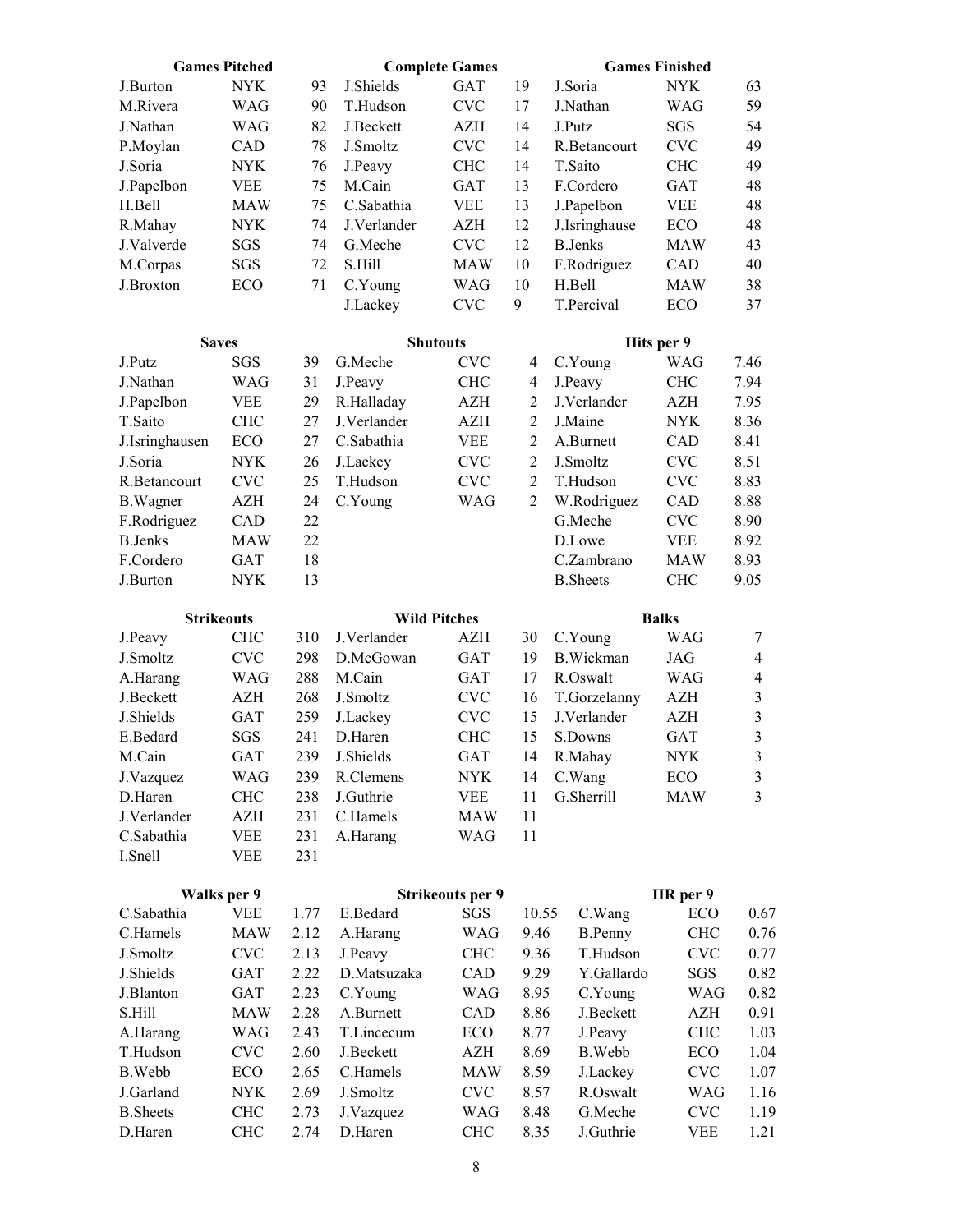| <b>Opponent Batting Average</b> |            |      |                                | <b>Left Opponent BA</b> |      | <b>Right Opponent BA</b>    |            |      |  |
|---------------------------------|------------|------|--------------------------------|-------------------------|------|-----------------------------|------------|------|--|
| C.Young                         | WAG        | .226 | A.Burnett                      | <b>CAD</b>              | .211 | C.Young                     | WAG        | .170 |  |
| J.Verlander                     | AZH        | .235 | J.Verlander                    | AZH                     | .216 | J.Peavy                     | <b>CHC</b> | .180 |  |
| J.Peavy                         | <b>CHC</b> | .238 | <b>B.</b> Sheets               | <b>CHC</b>              | .216 | <b>B.</b> Bannister         | ECO        | .227 |  |
| A.Burnett                       | <b>CAD</b> | .246 | G.Meche                        | <b>CVC</b>              | .221 | C.Zambrano                  | <b>MAW</b> | .231 |  |
| J.Smoltz                        | <b>CVC</b> | .247 | R.Clemens                      | <b>NYK</b>              | .232 | J.Lackey                    | <b>CVC</b> | .234 |  |
| J.Maine                         | <b>NYK</b> | .249 | C.Hamels                       | <b>MAW</b>              | .234 | J.Smoltz                    | <b>CVC</b> | .239 |  |
| G.Meche                         | <b>CVC</b> | .257 | J.Vazquez                      | <b>WAG</b>              | .240 | S.Hill                      | <b>MAW</b> | .241 |  |
| T.Hudson                        | <b>CVC</b> | .259 | J.Maine                        | <b>NYK</b>              | .246 | E.Bedard                    | SGS        | .250 |  |
| W.Rodriguez                     | <b>CAD</b> | .259 | C.Sabathia                     | <b>VEE</b>              | .250 | J.Beckett                   | AZH        | .252 |  |
| C.Zambrano                      | <b>MAW</b> | .260 | W.Rodriguez                    | CAD                     | .252 | J.Maine                     | <b>NYK</b> | .253 |  |
| E.Bedard                        | SGS        | .260 | D.Haren                        | <b>CHC</b>              | .253 | F.Carmona                   | CAD        | .255 |  |
| <b>B.</b> Sheets                | <b>CHC</b> | .260 | T.Hudson                       | <b>CVC</b>              | .253 | W.Rodriguez                 | CAD        | .261 |  |
| <b>Run Support</b>              |            |      |                                |                         |      |                             |            |      |  |
|                                 |            |      | <b>Inherited Runs Scored %</b> |                         |      | <b>Strikeout/Walk Ratio</b> |            |      |  |
| C.Hamels                        | <b>MAW</b> | 6.18 | M.Capps                        | <b>VEE</b>              | .149 | C.Sabathia                  | <b>VEE</b> | 4.20 |  |
| J.Vazquez                       | WAG        | 5.95 | C.Marmol                       | <b>CHC</b>              | .209 | C.Hamels                    | <b>MAW</b> | 4.06 |  |
| D.McGowan                       | GAT        | 5.93 | S.Downs                        | <b>GAT</b>              | .213 | J.Smoltz                    | <b>CVC</b> | 4.03 |  |
| I.Snell                         | <b>VEE</b> | 5.88 | H.Street                       | <b>VEE</b>              | .220 | A.Harang                    | <b>WAG</b> | 3.89 |  |
| E.Bedard                        | SGS        | 5.87 | T.Percival                     | ECO                     | .221 | J.Shields                   | <b>GAT</b> | 3.36 |  |
| C.Zambrano                      | <b>MAW</b> | 5.78 | H.Bell                         | <b>MAW</b>              | .222 | E.Bedard                    | SGS        | 3.35 |  |
| J.Shields                       | <b>GAT</b> | 5.74 | T.Hoffman                      | <b>MAW</b>              | .233 | D.Haren                     | <b>CHC</b> | 3.05 |  |
| F.Hernandez                     | <b>SGS</b> | 5.71 | <b>B.Jenks</b>                 | <b>MAW</b>              | .234 | J.Peavy                     | <b>CHC</b> | 2.84 |  |
| Z.Greinke                       | <b>MAW</b> | 5.61 | <b>B.Fuentes</b>               | JAG                     | .234 | J.Vazquez                   | WAG        | 2.81 |  |
| D.Lowe                          | <b>VEE</b> | 5.58 | J.Speier                       | WAG                     | .234 | Z.Greinke                   | <b>MAW</b> | 2.80 |  |
| J.Blanton                       | <b>GAT</b> | 5.57 | D.Marte                        | CAD                     | .239 | B. Webb                     | ECO        | 2.80 |  |

#### Awards Voting

| Player of the Year   |      | Pitcher of the Year |     |  |
|----------------------|------|---------------------|-----|--|
| A.Rodriguez (SGS)    | 392  | J.Smoltz (CVC)      | 117 |  |
| C.Jones (MAW)        | 364  | J.Peavy (CHC)       | 94  |  |
| R.Howard (CVC)       |      | 206 G.Meche (CVC)   | 49  |  |
| <b>B.Bonds</b> (WAG) | 135  | H.Bell (MAW)        | 19  |  |
| M.Ordonez (MAW)      | 100- | J.Soria (NYK)       |     |  |

#### All SLSL Team

| Pos       | 1st Team               | <b>Votes</b> | 2nd Team             | <b>Votes</b> |
|-----------|------------------------|--------------|----------------------|--------------|
| C         | J.Posada (WAG)         | 2,394,750    | R.Martin (GAT)       | 1,849,852    |
| 1B        | P.Fielder (CAD)        | 3,223,344    | R.Howard (CVC)       | 2,552,647    |
| 2B        | <b>B.Roberts (ECO)</b> | 2,011,320    | K.Johnson (CHC)      | 1,458,076    |
| 3B        | A.Rodriguez (SGS)      | 4,659,583    | C.Jones (MAW)        | 2,867,687    |
| <b>SS</b> | H.Ramirez (CAD)        | 2,447,266    | T.Tulowitzki (SGS)   | 2,012,008    |
| LF        | <b>B.Bonds</b> (WAG)   | 2,835,774    | M.Holliday (SGS)     | 2,233,028    |
| <b>CF</b> | C.Beltran (AZH)        | 2,039,104    | H.Pence (CAD)        | 1,929,576    |
| RF        | M.Ordonez (MAW)        | 2,392,307    | J.Cust (VEE)         | 1,755,000    |
| Pi        | J.Smoltz (CVC)         | 4,473,199    | J.Peavy (CHC)        | 4,272,423    |
|           | J.Soria (NYK)          | 3,434,658    | G.Meche (CVC)        | 3,212,193    |
|           | H.Bell (MAW)           | 3,165,669    | T.Saito (CHC)        | 2,806,810    |
|           | C.Hamels (MAW)         | 2,465,589    | J.Isringhausen (ECO) | 2,399,008    |
|           | R.Betancourt (CVC)     | 2,361,785    | J.Papelbon (VEE)     | 2,193,274    |
|           | T.Hudson (CVC)         | 2,161,561    | J.Putz (SGS)         | 2,143,338    |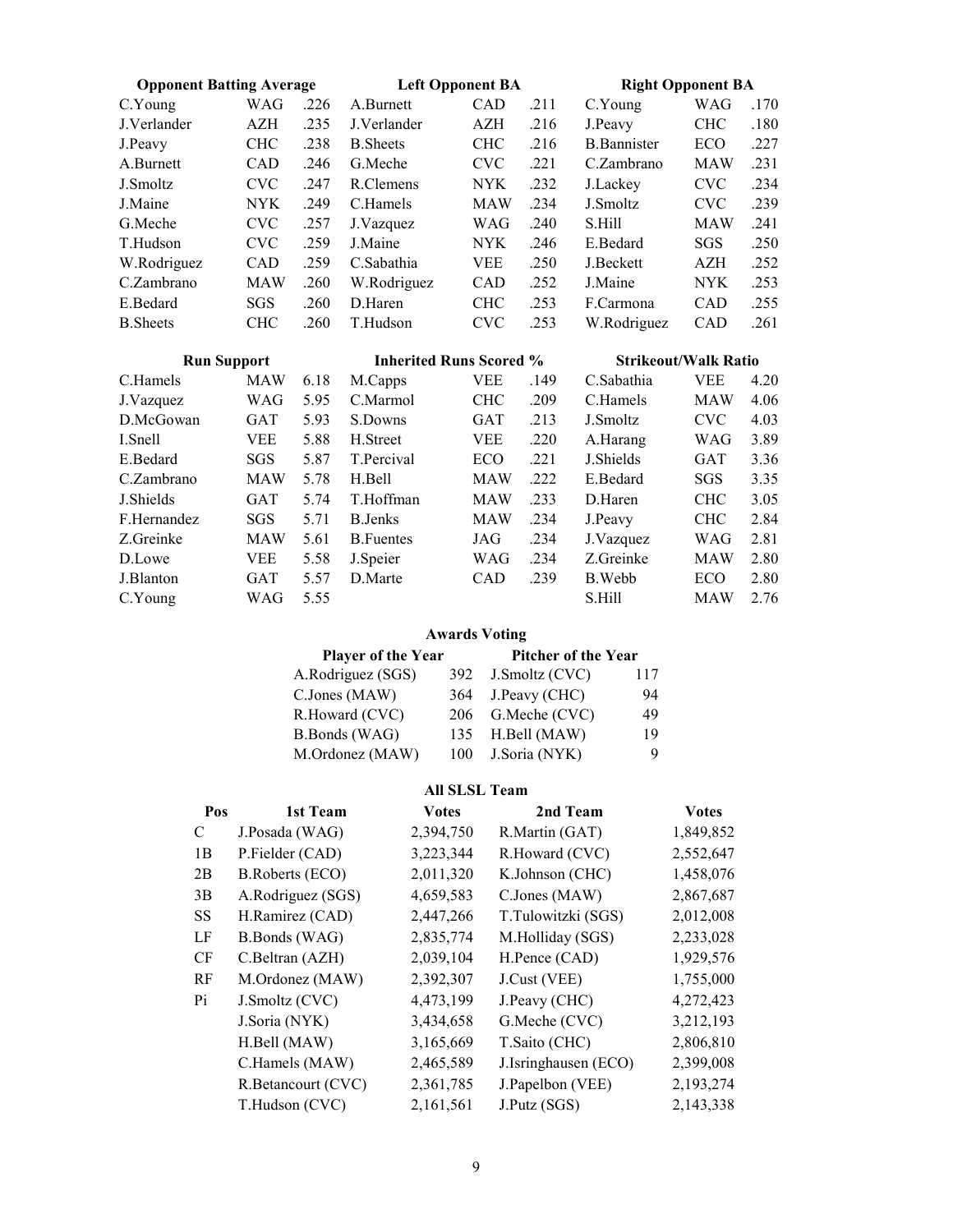#### Gold Glove Awards Silver Slugger Awards

| Pos       | Winner            | Runner-up                | Pos       | Winner                 | Runner-up          |
|-----------|-------------------|--------------------------|-----------|------------------------|--------------------|
| P         | J.Peavy (CHC)     | <b>B.Bannister (ECO)</b> | C         | J.Posada (WAG)         | R.Martin (GAT)     |
| C         | R.Martin (GAT)    | J.Varitek (MAW)          | 1B        | P.Fielder (CAD)        | R.Howard (CVC)     |
| 1B        | D.Lee (ECO)       | C.Pena (MAW)             | 2B        | <b>B.Roberts (ECO)</b> | K.Johnson (CHC)    |
| 2B        | O.Hudson (SGS)    | D.Pedroia (CAD)          | 3B        | A.Rodriguez (SGS)      | C.Jones (MAW)      |
| 3B        | A.Rodriguez (SGS) | M.Lowell (CVC)           | SS        | H.Ramirez (CAD)        | T.Tulowitzki (SGS) |
| <b>SS</b> | J.Rollins (CVC)   | T.Tulowitzki (SGS)       | LF        | B.Bonds (WAG)          | M.Holliday (SGS)   |
| OF        | A.Rowand (WAG)    | A.Rios (AZH)             | <b>CF</b> | H.Pence (CAD)          | C.Beltran (AZH)    |
| OF        | G.Sizemore (CVC)  | C.Granderson (SGS)       | RF        | M.Ordonez (MAW)        | J.Cust (VEE)       |
| OF        | C.Beltran (AZH)   | M.Holliday (SGS)         |           |                        |                    |

| Pos | Winner                 | <b>Runner-up</b>   |
|-----|------------------------|--------------------|
| C   | J.Posada (WAG)         | R.Martin (GAT)     |
| 1B  | P.Fielder (CAD)        | R.Howard (CVC)     |
| 2B  | <b>B.Roberts (ECO)</b> | K.Johnson (CHC)    |
| 3B  | A.Rodriguez (SGS)      | C.Jones (MAW)      |
| SS  | H.Ramirez (CAD)        | T.Tulowitzki (SGS) |
| LF  | <b>B.Bonds</b> (WAG)   | M.Holliday (SGS)   |
| СF  | H.Pence (CAD)          | C.Beltran (AZH)    |
| RF  | M.Ordonez (MAW)        | J.Cust (VEE)       |

| <b>Reliever of the Year</b> | <b>Manager of the Year</b> |                |            |
|-----------------------------|----------------------------|----------------|------------|
| J.Putz (SGS)                | 91                         | Davey Lopes    | MAW        |
| J.IsringhauseN (ECO)        | 77                         | Derek Lyon     | <b>CVC</b> |
| J.Papelbon (VEE)            | 73                         | Charles Darwin | <b>GAT</b> |
| J.Nathan (WAG)              | 73                         | Mike Scioscia  | WAG        |
| R.Betancourt (CVC)          | 71                         | Lou Piniella   | NYK.       |

### 2008 FREE AGENT DRAFT

|              | Round 1      | Pick             |     | Round 2      | Pick           |    | Round 3      | Pick             |
|--------------|--------------|------------------|-----|--------------|----------------|----|--------------|------------------|
| $\mathbf{1}$ | St. George   | Yovani Gallardo  | 13  | St. George   | Yunel Escobar  | 25 | St. George   | Ian Kennedy      |
| $2^{\circ}$  | California   | Hunter Pence     | 14  | California   | D Matsuzaka    | 26 | California   | Ian Stewart      |
| 3            | Malibu       | Carlos Pena      | 15. | Malibu       | Uhaldo Jimenez | 27 | Malibu       | Asdrubal Cabrera |
| 4            | Galapagos    | Dustin McGowan   | 16  | Galapagos    | Philip Hughes  | 28 | Galapagos    | Adam Jones       |
| 5            | Santa Ana    | Tim Lincecum     | 17  | Santa Ana    | Josh Hamilton  | 29 | Santa Ana    | Mike Napoli      |
| 6            | Cen Valley   | Ryan Braun       | 18  | Cen Valley   | Carlos Ruiz    | 30 | Arizona      | Daric Barton     |
|              | Jackson Hole | Clay Buchholz    | 19  | Jackson Hole | Aaron Hill     | 31 | Jackson Hole | Homer Bailey     |
| 8            | Arizona      | Alex Gordon      | 20  | Chesapeake   | Justin Upton   | 32 | Chesapeake   | Kelly Johnson    |
| 9            | St. George   | Joba Chamberlain | 21  | Vernal       | Ian Snell      | 33 | Vernal       | Mike Fontenot    |
| 10           | New York     | Cody Ross        | 22  | New York     | Joakim Soria   | 34 | New York     | Jon Garland      |
| 11           | Arizona      | Jacoby Ellsbury  | 23  | Arizona      | Mark Reynolds  | 35 | Arizona      | Geovany Soto     |
| 12           | Washington   | Hank Blalock     | 24  | Washington   | Ryan Ludwick   | 36 | Washington   | Ryan Church      |

|    | Round 4    | Pick               |    | Round 5      | Pick                  |    | Round 6      | Pick                 |
|----|------------|--------------------|----|--------------|-----------------------|----|--------------|----------------------|
| 37 | St. George | Micah Owings       | 49 | St. George   | Jensen Lewis          | 61 | St. George   | <b>Steven Pearce</b> |
| 38 | California | Cameron Maybin     | 50 | California   | <b>Billy Butler</b>   | 62 | California   | Peter Moylan         |
| 39 | Santa Ana  | Aaron Heilman      | 51 | Malibu       | Zach Greinke          | 63 | Malibu       | Kelly Shoppach       |
| 40 | Galapagos  | <b>Travis Buck</b> | 52 | Galapagos    | <b>Scott Downs</b>    | 64 | Galapagos    | Mike Pelfrey         |
| 41 | Galapagos  | Jon Lester         | 53 | Santa Ana    | Kevin Gregg           | 65 | Santa Ana    | Norris Hopper        |
| 42 | Cen Valley | Justin Germano     | 54 | Cen Valley   | Russ Springer         | 66 | Jackson Hole | J.R. Towles          |
| 43 | Cen Valley | Derrick Turnbow    | 55 | Jackson Hole | <b>Bronson Arroyo</b> | 67 | Jackson Hole | Andy LaRoche         |
| 44 | Chesapeake | Rafael Perez       | 56 | Chesapeake   | J Saltalamacchia      | 68 | Chesapeake   | Jon Rauch            |
| 45 | Vernal     | Hideki Okajima     | 57 | Vernal       | Reggie Willits        | 69 | Vernal       | Jack Cust            |
| 46 | New York   | Jared Burton       | 58 | New York     | Braden Looper         | 70 | New York     | Jose Vidro           |
| 47 | Galapagos  | Brandon Wood       | 59 | Arizona      | Felix Pie             | 71 | Arizona      | Jair Jurrjens        |
| 48 | Washington | Joey Votto         | 60 | Washington   | Matt Herges           | 72 | Washington   | <b>Brandon Moss</b>  |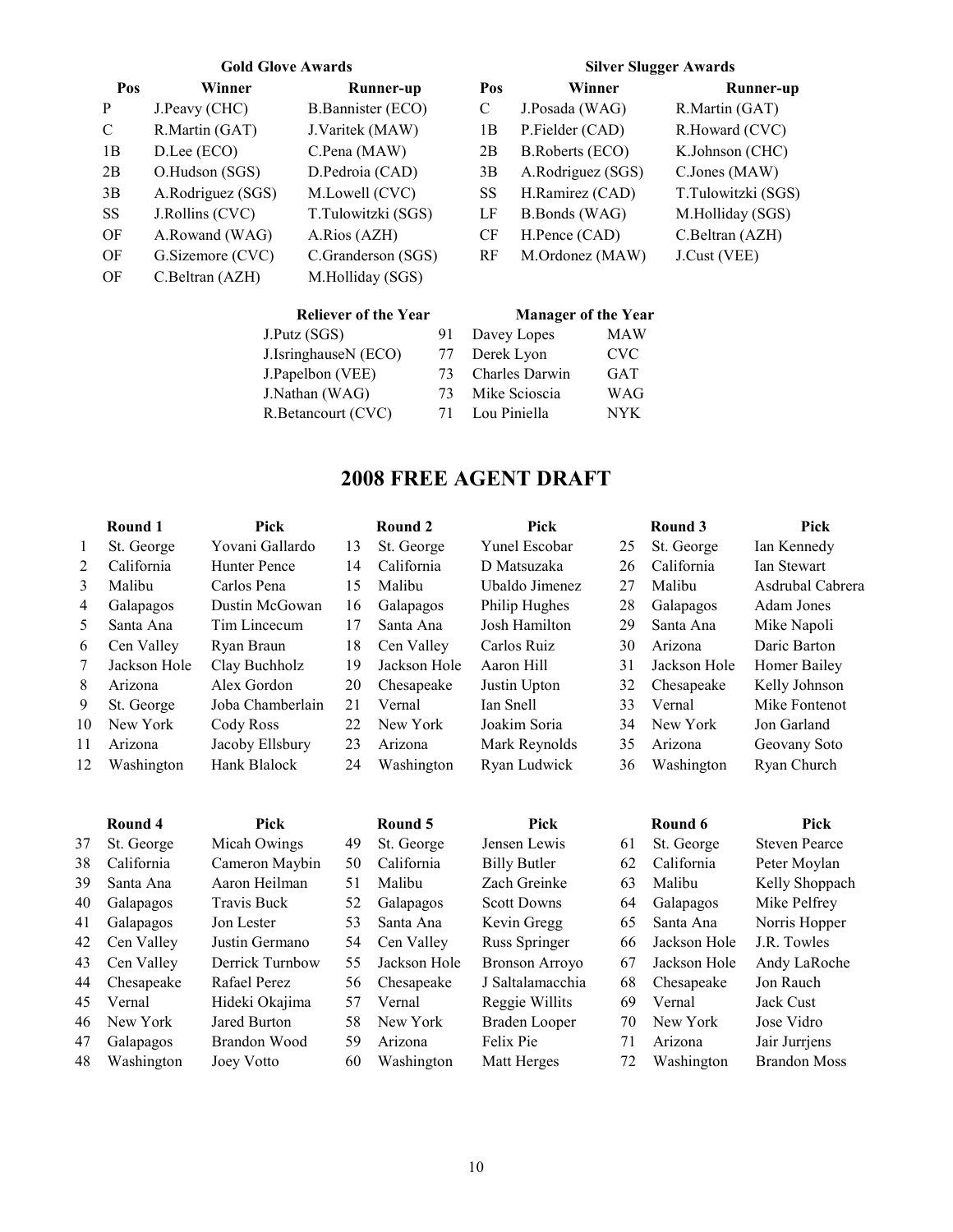|    | Round 7      | Pick           |    | Round 8      | Pick                   |
|----|--------------|----------------|----|--------------|------------------------|
| 73 | Vernal       | Matt Lindstrom | 85 | St. George   | Mark Ellis             |
| 74 | California   | Jesus Flores   | 86 | California   | Khalil Greene          |
| 75 | Malibu       | Rick Ankiel    | 87 | Cen Valley   | Willie Harris          |
| 76 | Galapagos    | Chase Headley  | 88 | Galapagos    | Ruben Gotay            |
| 77 | Santa Ana    | Mike Wuertz    | 89 | Malibu       | Kevin Kouzmanoff       |
| 78 | Cen Valley   | Matt Stairs    | 90 | Cen Valley   | <b>Yusmeiro Petit</b>  |
| 79 | Jackson Hole | Austin Kearns  | 91 | Jackson Hole | Andy Sonnanstine       |
| 80 | Chesapeake   | Jayson Werth   | 92 | Chesapeake   | Alex Gonzalez          |
| 81 | Vernal       | Brendan Ryan   | 93 | Cen Valley   | Sammy Sosa             |
| 82 | New York     | Luke Hochevar  | 94 | New York     | <b>Scott Hatteberg</b> |
| 83 | Arizona      | Lance Broadway | 95 | Chesapeake   | Rocco Baldelli         |
| 84 | Washington   | David Murphy   | 96 | Washington   | <b>Shelley Duncan</b>  |

#### 2008 FREE AGENT DRAFT BY TEAM

Alex Gordon Hunter Pence Ryan Braun Justin Upton Jacoby Ellsbury Daisuke Matsuzaka Carlos Ruiz Kelly Johnson Mark Reynolds Ian Stewart Justin Germano Rafael Perez Geovany Soto Billy Butler Russ Springer Jon Rauch<br>
Felix Pie Peter Movlan Matt Stairs Javson We Peter Moylan Matt Stairs Jayson Werth Jair Jurrjens Jesus Flores Willie Harris Alex Gonzalez Lance Broadway Khalil Greene Yusmeiro Petit Rocco Baldelli

Sammy Sosa

Arizona California Central Valley Chesapeake Daric Barton Cameron Maybin Derrick Turnbow Jarrod Saltalamacchia

#### Emerald City Galapagos Jackson Hole Malibu

Scott Hatteberg Mark Ellis Shelley Duncan

Tim Lincecum Dustin McGowan Clay Buchholz Carlos Pena Josh Hamilton Philip Hughes Aaron Hill Ubaldo Jimenez Aaron Heilman Travis Buck Bronson Arroyo Zach Greinke Kevin Gregg Jon Lester J.R. Towles Kelly Shoppach<br>
Norris Hopper Brandon Wood Andy LaRoche Rick Ankiel Norris Hopper Brandon Wood Andy LaRoche Mike Pelfrey **Andy Sonnanstine**  Chase Headley Ruben Gotay

New York St. George Vernal Washington<br>
Cody Ross Yovani Gallardo Ian Snell Hank Blalock Yovani Gallardo Ian Snell Hank Blalock Joakim Soria Joba Chamberlain Mike Fontenot Ryan Ludwick Jon Garland Yunel Escobar Hideki Okajima Ryan Church Jared Burton Ian Kennedy Reggie Willits Joey Votto Braden Looper Micah Owings Jack Cust Matt Herges Jose Vidro Jensen Lewis Matt Lindstrom Brandon Moss Luke Hochevar Steven Pearce Brendan Ryan David Murphy

Mike Napoli Adam Jones Homer Bailey Asdrubal Cabrera Mike Wuertz Scott Downs Austin Kearns Kevin Kouzmanoff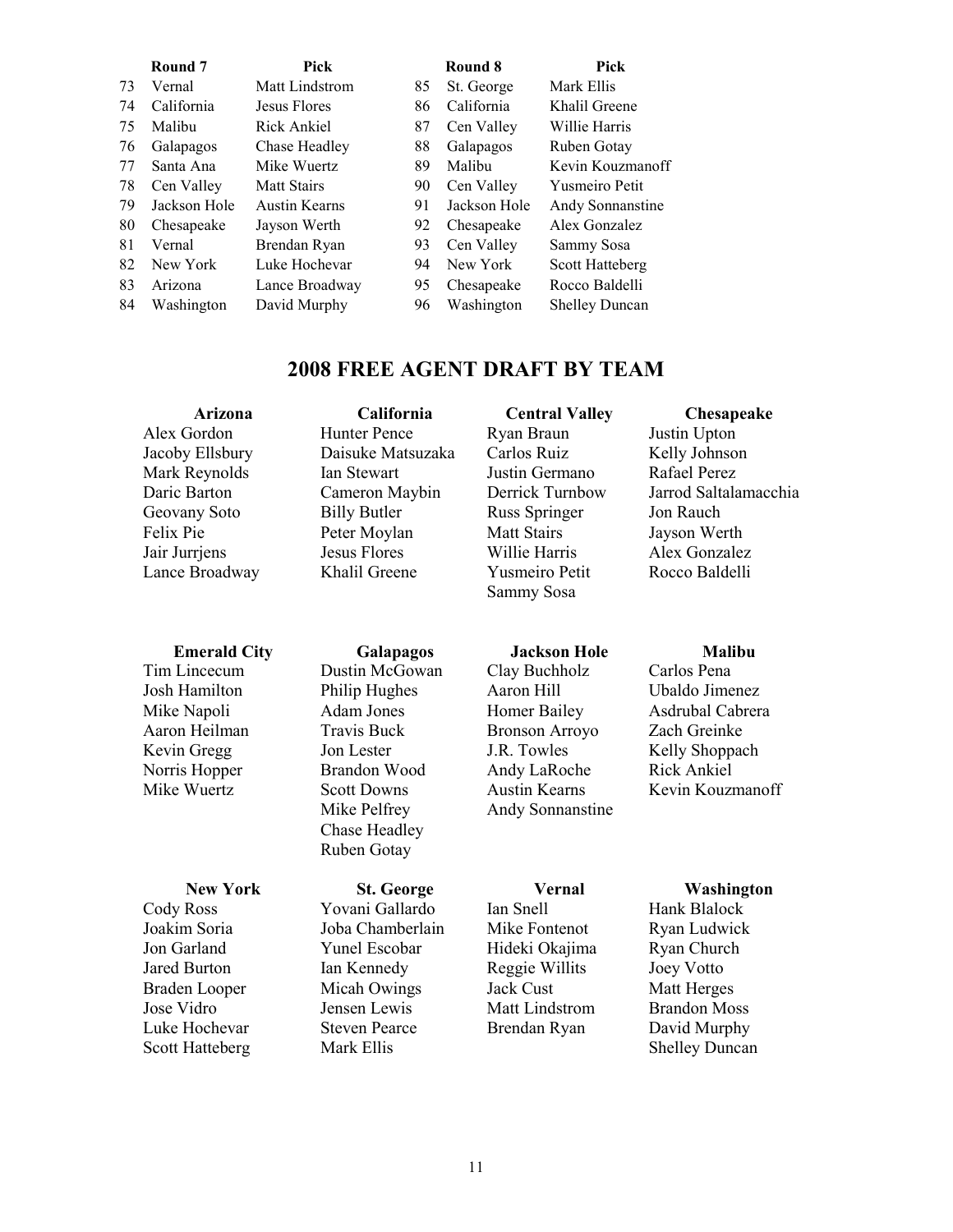### SUPPLEMENTAL DRAFT MARCH 2008

|    | Round 1                   | Pick            | Cut                |    | Round 2             | Pick           | Cut                    |
|----|---------------------------|-----------------|--------------------|----|---------------------|----------------|------------------------|
| 1  | St. George                | Tony Clark      | <b>ORS</b>         | 11 | St. George          | Damien Easley  | <b>Anthony Reyes</b>   |
| 2  | California                | Ramon Castro    | Rich Aurilia       | 12 | California          | Ron Belliard   | Taylor Buchholz        |
| 3  | Malibu                    | Akinori Iwamura | Jamey Carroll      | 13 | Malibu              | Elijah Dukes   | Jeff Francis           |
| 4  | Galapagos                 | Pass            |                    | 14 | <b>Emerald City</b> | Donnie Murphy  | Joey Gathright         |
| 5  | <b>Emerald City</b>       | Troy Percival   | Eric Hinske        | 15 | Cen Valley          | Skip Schumaker | Xavier Nady            |
| 6  | St. George                | Ivan Rodriguez  | Felipe Lopez       | 16 | Jackson Hole        | Carlos Gomez   | Nook Logan             |
| 7  | Jackson Hole              | Michael Bourne  | Ross Gload         | 17 | Chesapeake          | Pass           |                        |
| 8  | Chesapeake                | Greg Norton     | Mike Gonzalez      | 18 | Vernal              | Dioner Navarro | Robinson Tejeda        |
| 9  | Vernal                    | Josh Fields     | Matt Thornton      | 19 | Arizona             | Matt Guerrier  | <b>Shannon Stewart</b> |
| 10 | Arizona                   | Casey Janssen   | <b>ORS</b>         |    |                     |                |                        |
|    | Round 3                   | Pick            | Cut                |    | Round 4             | Pick           | Cut                    |
| 20 | St. George                | Pass            |                    | 28 | <b>Emerald City</b> | Pass           |                        |
| 21 | California                | Pass            |                    | 29 | Cen Valley          | Kyle Kendrick  | Tom Glavine            |
| 22 | Malibu                    | Pass            |                    | 30 | Jackson Hole        | Kevin Slowey   | Marcus Thames          |
| 23 | <b>Emerald City</b>       | Timo Perez      | Al Reyes           | 31 | Vernal              | Pass           |                        |
| 24 | Cen Valley                | Josh Anderson   | Chris Sampson      |    | Round 5             | Pick           | Cut                    |
| 25 | Jackson Hole              | Edinson Volquez | Emil Brown         | 32 | Cen Valley          | Chris Schroder | Nelson Cruz            |
| 26 | Vernal                    | Nate McLouth    | Justin Duchscherer | 33 | Jackson             | Pass           |                        |
| 27 | Arizona                   | Pass            |                    |    |                     |                |                        |
|    | $\mathbf{n}$ $\mathbf{r}$ | n' l            | $\sim$ $\sim$      |    | $\mathbf{r}$<br>.   | n' l           | $\sim$                 |

| Round 6       | Pick         | <b>Cut</b>   | Round 7       | Pick | Cut |
|---------------|--------------|--------------|---------------|------|-----|
| 34 Cen Valley | Mark Loretta | Kenny Rogers | 35 Cen Valley | Pass |     |

# SUPPLEMENTAL DRAFT JUNE 2008

|    | Round 1             | Pick                 | Cut                   |     |    | Round 2             | Pick                |                  | Cut             |
|----|---------------------|----------------------|-----------------------|-----|----|---------------------|---------------------|------------------|-----------------|
| 1  | Jackson Hole        | <b>Ryan Dempster</b> | Luis Gonzalez         |     | 9  | Jackson Hole        | Joe Saunders        |                  | N Garciaparra   |
| 2  | California          | Gavin Floyd          | <b>Kendry Morales</b> |     | 10 | California          | Jesse Litsch        |                  | Scott Olsen     |
| 3  | Vernal              | Todd Wellemeyer      | Jason Jennings        |     | 11 | Vernal              | Kyle Lohse          |                  | Adam Kennedy    |
| 4  | <b>Emerald City</b> | Eric Hinske          | Ambiorix Burgos       |     | 12 | <b>Emerald City</b> | Pass                |                  |                 |
| 5  | Chesapeake          | Cristian Guzman      | Josh Barfield         |     | 13 | Chesapeake          | Jerry Hairston      |                  | Michael Barrett |
| 6  | Galapagos           | Jason Kubel          | Oliver Perez          |     | 14 | Galapagos           | Fred Lewis          |                  | Rich Hill       |
| 7  | Malibu              | Jorge Cantu          | Sean Marshall         |     | 15 | Malibu              | Jeff Baker          |                  | Bobby Howry     |
| 8  | -----               |                      |                       |     | 16 | Cen Valley          | Rod Barajas         |                  | Yusmeiro Petit  |
|    | Round 3             | Pick                 | Cut                   |     |    | Round 4             | Pick                |                  | Cut             |
| 17 | Jackson Hole        | Xavier Nady          | Mike Cameron          | 24  |    | Jackson Hole        | <b>Clint Barmes</b> |                  | Mike Myers      |
| 18 | California          | Vicente Padilla      | Matt Murton           | 25  |    | California          | Kurt Suzuki         |                  | Miguel Olivo    |
| 19 | Vernal              | Edwin Jackson        | Corey Patterson       | 26  |    | Vernal              | Pass                |                  |                 |
| 20 | Chesapeake          | Tim Redding          | Mark Buerhle          | 27  |    | Chesapeake          | Chris Coste         |                  | Akinori Otsuka  |
| 21 | Galapagos           | Taylor Buchholz      | Mike Pelfrey          | 28  |    | Galapagos           | Pass                |                  |                 |
| 22 | Malibu              | Marco Scutaro        | Curt Schilling        | 29  |    | Malibu              | Pass                |                  |                 |
| 23 | Cen Valley          | Pass                 |                       |     |    | Round 5             | Pick                |                  | Cut             |
|    |                     |                      |                       | 30  |    | Jackson Hole        | John Denks          |                  | Andy Pettitte   |
|    |                     |                      |                       | 31  |    | California          | Jose Guillen        | <b>Bill Hall</b> |                 |
|    |                     |                      |                       | 32  |    | Chesapeake          | Ben Francisco       |                  | Rocco Baldelli  |
|    | Round 6             |                      | Pick                  | Cut |    |                     | Round 7             | Pick             | Cut             |

| KVUHU V         | г іск          | v.u           | NVUIIU .        | т іск |  |
|-----------------|----------------|---------------|-----------------|-------|--|
| 33 Jackson Hole | Randy Winn     | Geoff Jenkins | 35 Jackson Hole | Pass  |  |
| 34 California   | Alexei Casilla | Jason Marquis | 36 California   | Pass  |  |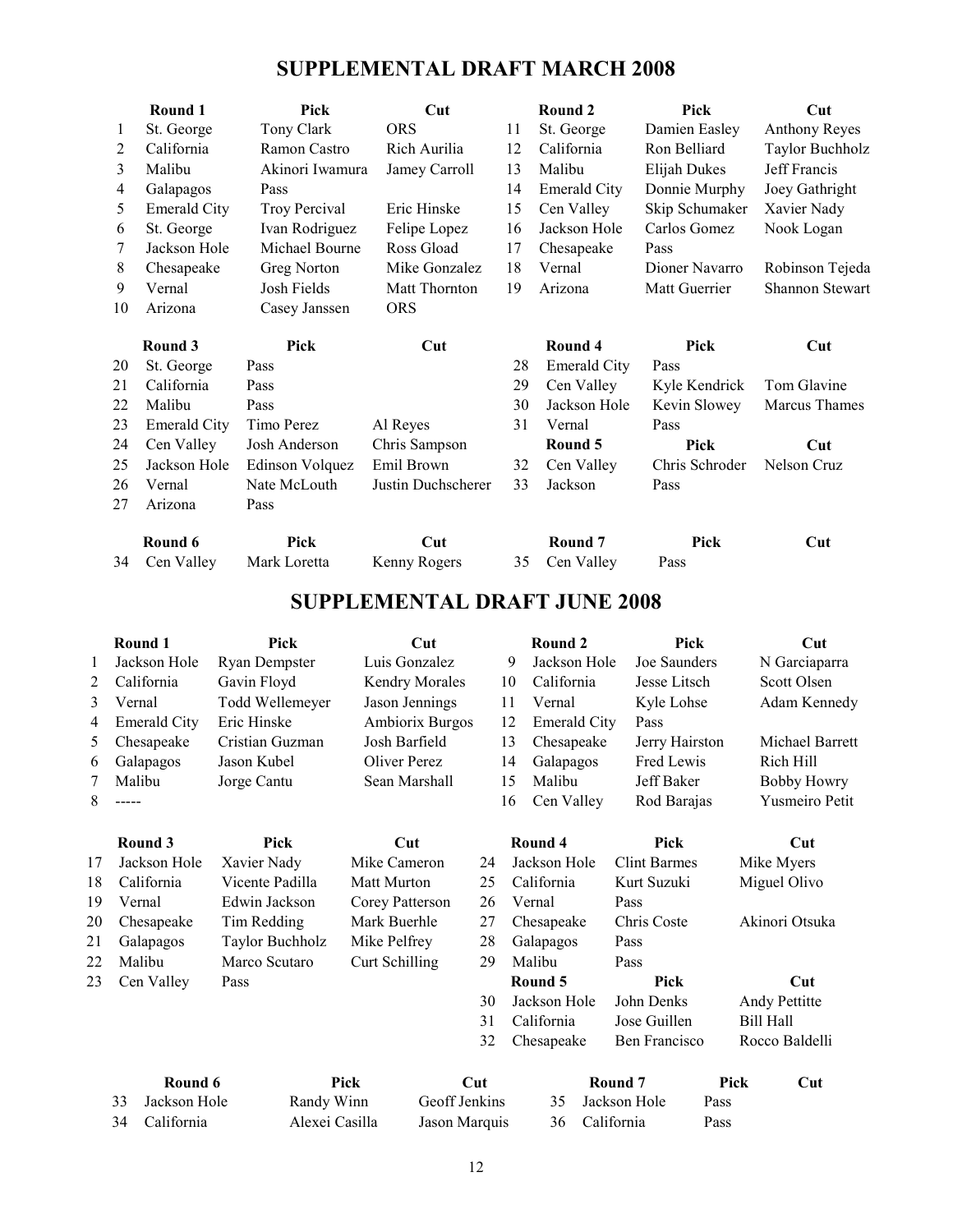#### SUPPLEMENTAL DRAFT AUGUST 2008

| 1<br>2<br>3<br>4<br>5.<br>6 | Round 1<br>Jackson Hole<br>California<br>Arizona<br>St. George<br>Galapagos<br>Chesapeake | Pick<br><b>Yusmeiro Petit</b><br>Melvin Mora<br>Pass<br>Pass<br>Hong-Chih Kuo<br>Miguel Montero | Cut<br>Bob Wickman<br>Luis Castillo<br>Jeff Francouer<br>Esteban German | 7<br>8<br>9<br>10 | Round 2<br>Jackson Hole<br>California<br>Galapagos<br>Chesapeake              | Pick<br><b>Brandon Morrow</b><br>Joel Hanrahan<br>Pass<br>Pass             | Cut<br>Ryan Franklin<br>Wily Mo Pena                                 |
|-----------------------------|-------------------------------------------------------------------------------------------|-------------------------------------------------------------------------------------------------|-------------------------------------------------------------------------|-------------------|-------------------------------------------------------------------------------|----------------------------------------------------------------------------|----------------------------------------------------------------------|
| 11<br>12                    | Round 3<br>Jackson Hole<br>California                                                     | Pick<br>Matt Thornton<br>Pass                                                                   | Cut<br>Tony Pena                                                        | 13<br>14<br>15    | Round 4<br>Jackson Hole<br>Round 5<br>Jackson Hole<br>Round 6<br>Jackson Hole | Pick<br>Salomon Torres<br>Pick<br>Mike Pelfrey<br>Pick<br><b>Bill Hall</b> | Cut<br>Kevin Correia<br>Cut<br>Marcus Giles<br>Cut<br>Bronson Arroyo |

#### 2008 OFFICIAL TRADES

#### January 5, 2008

Chesapeake trades the 8th pick of the 2008 free agent draft and Justin Morneau to Arizona for Miguel Cabrera and the 95th pick of the 2008 free agent draft.

Galapagos trades Miguel Tejada to Santa Ana for the 41st pick in the 2008 free agent draft

Malibu trades Raul Ibanez and the 39th pick of the 2008 free agent draft to Santa Ana for Willy Taveras and the 89th pick of the 2008 free agent draft.

Central Valley trades Nick Markakis and the 66th pick in the 2008 free agent draft to Jackson Hole for John Smoltz and the 43rd pick in the 2008 free agent draft.

#### February 9, 2008

St. George trades Tim Hudson to Central Valley for their 1st, 3rd, 5th, and 7th round picks in the 2009 Free Agent draft and their 1st round supplemental picks in March and June 2008.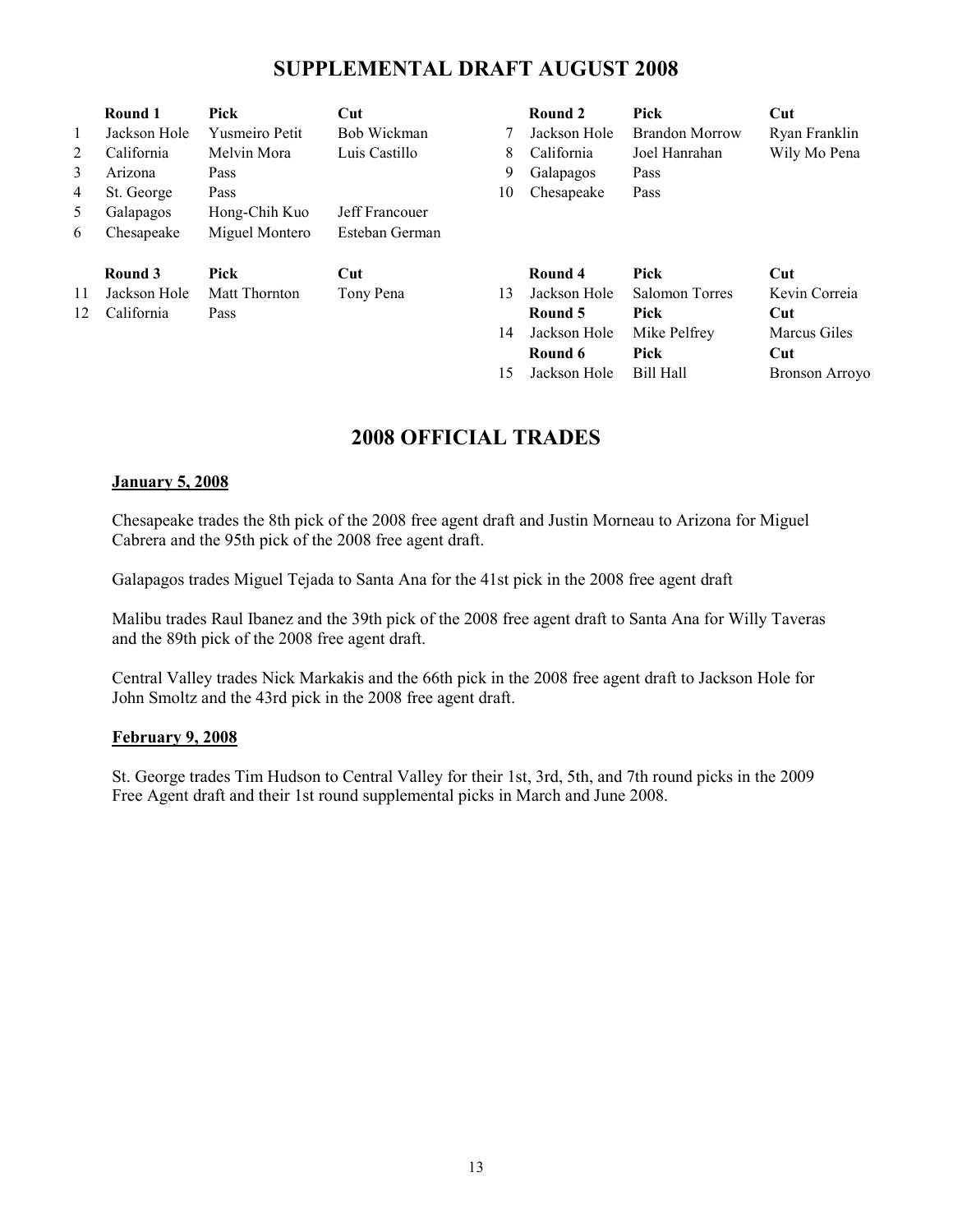# INDIVIDUAL BATTING STATISTICS (BY ALPHA)

| н<br><b>HR</b><br><b>CHC</b><br>.276<br>.386<br>.396<br>.783<br>135<br>497<br>87<br>137<br>23<br>$\overline{2}$<br>67<br>89<br>99<br>3<br>3<br>9<br>23<br><b>Bobby Abreu</b><br>11<br>4                                                                                                                                                             | 4<br>3                               |
|-----------------------------------------------------------------------------------------------------------------------------------------------------------------------------------------------------------------------------------------------------------------------------------------------------------------------------------------------------|--------------------------------------|
|                                                                                                                                                                                                                                                                                                                                                     |                                      |
| $\overline{2}$<br>Moises Alou<br><b>VEE</b><br>.352<br>.407<br>.545<br>.951<br>213<br>3<br>12<br>42<br>19<br>17<br>$\boldsymbol{0}$<br>2<br>90<br>44<br>75<br>11<br>1<br>1<br>1                                                                                                                                                                     | $\boldsymbol{0}$<br>3                |
| <b>CVC</b><br>9<br>.375<br>.375<br>.787<br>$\overline{2}$<br>$\mathbf{1}$<br>Josh Anderson<br>.412<br>16<br>6<br>$\mathbf{0}$<br>$\theta$<br>$\theta$<br>$\Omega$<br>1<br>$\mathbf{0}$<br>$\theta$<br>$\boldsymbol{0}$<br>$\mathbf{0}$<br>$\mathbf{0}$<br>1                                                                                         | $\boldsymbol{0}$<br>$\mathbf{0}$     |
| .396<br>$\overline{c}$<br>35<br>32<br>75<br>.270<br>344<br>.741<br>101<br>270<br>35<br>73<br>12<br>6<br>3<br>13<br><b>Rick Ankiel</b><br><b>MAW</b><br>6<br>$\theta$<br>1<br>1                                                                                                                                                                      | $\boldsymbol{0}$<br>1                |
| .770<br>539<br>26<br>$\overline{2}$<br>71<br>54<br>98<br>3<br>$\mathbf{0}$<br>$\overline{4}$<br>$\overline{2}$<br><b>Garrett Atkins</b><br>ECO<br>.276<br>.343<br>.427<br>154<br>67<br>149<br>17<br>16                                                                                                                                              | $\mathbf{0}$<br>18                   |
| .269<br>$\overline{2}$<br>$\overline{c}$<br>$\theta$<br>$\overline{2}$<br>$\mathbf{0}$<br>.111<br>.158<br>.111<br>18<br>$\mathbf{0}$<br>$\mathbf{0}$<br>$\mathbf{0}$<br>$\mathbf{1}$<br>$\mathbf{0}$<br>$\theta$<br>$\mathbf{0}$<br>$\mathbf{0}$<br>Erick Aybar<br><b>JAG</b><br>6<br>1                                                             | 3                                    |
| $\overline{2}$<br>.000<br>$\theta$<br>$\boldsymbol{0}$<br>$\theta$<br>$\mathbf{0}$<br>$\mathbf{0}$<br>$\mathbf{0}$<br><b>CVC</b><br>.000<br>.000<br>.000<br>$\mathbf{0}$<br>$\mathbf{0}$<br>$\theta$<br>$\mathbf{1}$<br>$\theta$<br>$\mathbf{0}$<br>$\mathbf{0}$<br>$\theta$<br>Rod Barajas<br>1                                                    | $\mathbf{0}$<br>$\mathbf{0}$         |
| $\overline{7}$<br>36<br>3<br>3<br>$\overline{2}$<br>442<br>.417<br>.859<br>28<br>$\mathbf{0}$<br>12<br>$\theta$<br>$\mathbf{0}$<br>$\mathbf{0}$<br>6<br>$\mathbf{0}$<br>$\mathbf{0}$<br>$\mathbf{1}$<br><b>AZH</b><br>.333<br>$\theta$<br>Josh Bard                                                                                                 | $\mathbf{0}$<br>$\mathbf{0}$         |
| <b>CHC</b><br>.000<br>.000<br>.000<br>.000<br>$\mathbf{0}$<br>$\mathbf{0}$<br>$\mathbf{0}$<br>$\mathbf{0}$<br>$\mathbf{0}$<br>$\mathbf{0}$<br>$\mathbf{0}$<br>$\mathbf{0}$<br>$\boldsymbol{0}$<br>$\mathbf{0}$<br>$\mathbf{0}$<br>$\mathbf{0}$<br>Josh Barfield<br>$\mathbf{0}$<br>$\mathbf{0}$<br>$\theta$<br>1                                    | $\mathbf{0}$<br>$\mathbf{0}$         |
| 5<br>.688<br>6<br>$\overline{2}$<br>$\overline{4}$<br>3<br>$\mathbf{0}$<br>$\mathbf{0}$<br>$\mathbf{0}$<br>.250<br>.438<br>16<br>$\theta$<br>$\mathbf{0}$<br>$\mathbf{0}$<br>$\mathbf{0}$<br>$\mathbf{0}$<br>$\mathbf{0}$<br>$\mathbf{0}$<br><b>Clint Barmes</b><br><b>JAG</b><br>.250                                                              | $\theta$<br>$\mathbf{0}$             |
| .000<br>$\theta$<br>$\theta$<br>$\mathbf{0}$<br>$\theta$<br>$\theta$<br>$\mathbf{0}$<br>$\mathbf{0}$<br>$\mathbf{0}$<br>$\mathbf{0}$<br>$\mathbf{0}$<br>$\theta$<br>$\theta$<br><b>CHC</b><br>.000<br>.000<br>.000<br>$\theta$<br>$\theta$<br>$\mathbf{0}$<br>Jason Bartlett<br>1                                                                   | $\mathbf{0}$<br>$\mathbf{0}$         |
| .385<br>9<br>13<br>$\overline{2}$<br>$\overline{4}$<br>$\overline{2}$<br>$\overline{2}$<br><b>AZH</b><br>.438<br>.822<br>$\mathbf{0}$<br>$\mathbf{0}$<br>$\mathbf{0}$<br>$\mathbf{0}$<br>$\mathbf{0}$<br>.308<br>$\mathbf{1}$<br>$\boldsymbol{0}$<br>$\mathbf{0}$<br>Daric Barton<br>$\mathbf{1}$<br>-1                                             | $\mathbf{0}$                         |
| .386<br>34<br>32<br>5<br>76<br>$\overline{\mathbf{4}}$<br>10<br>Ron Belliard<br>CAD<br>.270<br>.296<br>.681<br>113<br>407<br>110<br>$\mathbf{0}$<br>36<br>15<br>1<br>$\mathbf{0}$<br>$\mathbf{0}$                                                                                                                                                   | 17                                   |
| $\overline{c}$<br>3<br>33<br>62<br>172<br>15<br><b>AZH</b><br>.249<br>.318<br>.467<br>.785<br>156<br>104<br>161<br>36<br>70<br>Carlos Beltran<br>647<br>4<br>6<br>1                                                                                                                                                                                 | $\overline{2}$<br>$\,$ 8 $\,$        |
| .250<br>.421<br>3<br>12<br>18<br><b>Adrian Beltre</b><br><b>MAW</b><br>.221<br>.671<br>65<br>95<br>14<br>21<br>10<br>$\mathbf{0}$<br>4<br>$\boldsymbol{0}$<br>4<br>$\overline{0}$<br>1<br>1                                                                                                                                                         | 5                                    |
| .298<br>.575<br>.975<br>527<br>157<br>23<br>3<br>39<br>80<br>3<br>124<br>12<br>$\mathbf{0}$<br>3<br>23<br>$\overline{2}$<br>Lance Berkman<br><b>AZH</b><br>.400<br>144<br>100<br>107                                                                                                                                                                | 12<br>$\boldsymbol{0}$               |
| .397<br>580<br>55<br>29<br>77<br>7<br>.276<br>.288<br>.684<br>157<br>160<br>$\overline{4}$<br>11<br>64<br>10<br>7<br>12<br><b>JAG</b><br>$\theta$<br>Yuniesky Betancourt<br>1<br>1                                                                                                                                                                  | 24<br>5                              |
| .722<br>59<br>21<br>59<br>56<br>136<br>$\overline{2}$<br>8<br><b>NYK</b><br>.203<br>.309<br>.413<br>129<br>385<br>78<br>16<br>$\mathbf{0}$<br>$\overline{4}$<br>$\mathbf{0}$<br>$\mathbf{0}$<br>Wilson Betemit                                                                                                                                      | 15<br>$\mathbf{0}$                   |
| .716<br>32<br>35<br>71<br>$\overline{c}$<br>ECO<br>.243<br>.289<br>.426<br>86<br>284<br>11<br>$\overline{4}$<br>11<br>$\boldsymbol{0}$<br>Casey Blake<br>69<br>$\overline{4}$<br>11<br>15<br>$\mathbf{0}$<br>1                                                                                                                                      | $\mathfrak{2}$                       |
| $\overline{\mathbf{3}}$<br>368<br>57<br>48<br>5<br>Hank Blalock<br>.245<br>.315<br>.470<br>.785<br>90<br>24<br>$\overline{4}$<br>17<br>33<br>76<br>$\overline{2}$<br>$\overline{0}$<br>10<br>WAG<br>115<br>1                                                                                                                                        | 23<br>1                              |
| $\overline{54}$<br>5<br>19<br>146<br>.242<br>.409<br>.590<br>525<br>112<br>127<br>139<br>$\mathbf{0}$<br>$\overline{4}$<br>26<br>$\mathbf{1}$<br><b>WAG</b><br>.999<br>149<br>111<br>$\overline{4}$<br><b>Barry Bonds</b><br>1                                                                                                                      | $\mathbf{0}$<br>$\mathbf{0}$         |
| $\overline{c}$<br>.453<br>.822<br>23<br>99<br>23<br>6<br>$\overline{4}$<br>Aaron Boone<br>GAT<br>.294<br>.368<br>116<br>408<br>52<br>120<br>14<br>68<br>26<br>$\mathbf{0}$<br>1<br>$\theta$                                                                                                                                                         | $\boldsymbol{0}$<br>18               |
| $\overline{2}$<br>$\theta$<br>$\mathbf{0}$<br>$\theta$<br>$\theta$<br>$\theta$<br>$\mathbf{1}$<br>$\mathbf{0}$<br>$\theta$<br><b>JAG</b><br>.000<br>.000<br>.000<br>.000<br>$\theta$<br>$\theta$<br>$\theta$<br>$\theta$<br>$\mathbf{0}$<br>$\mathbf{0}$<br>Michael Bourn<br>1                                                                      | $\mathbf{0}$<br>$\mathbf{0}$         |
| $\overline{7}$<br>.525<br>.891<br>107<br>91<br>31<br>62<br>109<br>10<br>.268<br>.366<br>425<br>114<br>14<br>64<br>$\overline{4}$<br>$\mathbf{0}$<br>Milton Bradley<br>GAT                                                                                                                                                                           | 5<br>$\overline{4}$                  |
| <b>CVC</b><br>.392<br>.623<br>1.016<br>59<br>138<br>22<br>7<br>$\overline{2}$<br>11<br>28<br>19<br>3<br>35<br>$\overline{0}$<br>$\overline{2}$<br>Ryan Braun<br>.304<br>42<br>$\theta$<br>1<br>1                                                                                                                                                    | $\mathbf{0}$<br>$\mathbf{0}$         |
| .725<br>56<br>5<br>7<br>John Buck<br>SGS<br>.218<br>.284<br>.440<br>67<br>193<br>21<br>42<br>13<br>$\theta$<br>10<br>26<br>13<br>$\mathbf{0}$<br>$\mathbf{1}$<br>$\mathbf{0}$<br>$\mathbf{0}$                                                                                                                                                       | $\mathbf{0}$<br>$\mathbf{0}$         |
| 8<br>5<br>.555<br>.940<br>112<br>29<br>14<br>44<br>$\overline{4}$<br>4<br><b>Travis Buck</b><br>GAT<br>.306<br>.386<br>110<br>366<br>63<br>10<br>60<br>106<br>1<br>1                                                                                                                                                                                | $\overline{2}$<br>$\mathbf{0}$       |
| .429<br>$\overline{2}$<br><b>AZH</b><br>.200<br>.267<br>.695<br>9<br>15<br>$\overline{2}$<br>3<br>$\mathbf{0}$<br>$\mathbf{0}$<br>6<br>$\mathbf{0}$<br>6<br>$\mathbf{0}$<br>$\mathbf{0}$<br>$\mathbf{0}$<br>$\mathbf{0}$<br>Pat Burrell<br>$\mathbf{0}$<br>1                                                                                        | $\mathbf{0}$<br>$\mathbf{0}$         |
| $\overline{c}$<br>.800<br>5<br>$\overline{2}$<br>$\overline{c}$<br><b>Billy Butler</b><br>CAD<br>.400<br>.400<br>.400<br>$\mathbf{0}$<br>$\mathbf{0}$<br>$\theta$<br>$\theta$<br>$\bf{0}$<br>$\mathbf{0}$<br>$\theta$<br>$\boldsymbol{0}$<br>$\boldsymbol{0}$<br>$\mathbf{0}$<br>1<br>$\theta$                                                      | $\boldsymbol{0}$<br>$\mathbf{0}$     |
| 33<br>3<br>.270<br>327<br>.389<br>.716<br>452<br>122<br>5<br>51<br>5<br>$\overline{2}$<br>9<br>Marlon Byrd<br>GAT<br>123<br>49<br>14<br>10<br>103<br>6<br>$\theta$                                                                                                                                                                                  | 3                                    |
| $\tau$<br>3<br>.221<br>.270<br>.363<br>.633<br>59<br>25<br>$\overline{4}$<br>9<br>30<br>$\overline{2}$<br><b>AZH</b><br>113<br>21<br>$\overline{2}$<br>$\theta$<br>$\mathbf{0}$<br>Eric Byrnes<br>1                                                                                                                                                 | $\mathbf{0}$                         |
| .529<br>.350<br>.417<br>.946<br>71<br>31<br>3<br>26<br>17<br>34<br>$\overline{2}$<br>7<br>Asdrubal Cabrera<br><b>MAW</b><br>157<br>55<br>10<br>4<br>$\mathbf{0}$<br>$\boldsymbol{0}$<br>$\mathbf{0}$<br>-1                                                                                                                                          | 0<br>$\overline{4}$                  |
| .000<br>6<br>5<br>$\theta$<br>$\theta$<br>$\theta$<br>$\mathbf{0}$<br>$\mathbf{0}$<br>$\mathbf{0}$<br>Melky Cabrera<br>.000<br>.000<br>.000<br>$\mathbf{0}$<br>$\mathbf{0}$<br>$\theta$<br>$\theta$<br>$\mathbf{0}$<br>$\mathbf{0}$<br>$\mathbf{0}$<br><b>NYK</b><br>$\theta$                                                                       | $\theta$<br>$\mathbf{0}$             |
| 13<br>$\overline{7}$<br>$\overline{2}$<br>.272<br>342<br>.509<br>.850<br>397<br>64<br>108<br>19<br>25<br>69<br>36<br>$\overline{4}$<br>99<br>$\mathbf{0}$<br><b>CHC</b><br>114<br>$\mathbf{0}$<br>Miguel Cabrera<br>1                                                                                                                               | $\mathbf{0}$                         |
| .222<br>.238<br>.259<br>28<br>81<br>8<br>18<br>3<br>$\mathbf{0}$<br>$\theta$<br>8<br>2<br>$\mathbf{0}$<br>10<br>$\mathbf{0}$<br>$\overline{2}$<br>$\mathbf{0}$<br>Orlando Cabrera<br><b>CVC</b><br>.497<br>1<br>1                                                                                                                                   | $\mathbf{1}$<br>$\overline{4}$       |
| 5<br>3<br>8<br>16<br>$\overline{2}$<br>.240<br>324<br>.413<br>.737<br>43<br>121<br>20<br>29<br>6<br>$\theta$<br>18<br>$\mathbf{0}$<br>38<br>$\mathbf{0}$<br>$\mathbf{0}$<br>Mike Cameron<br><b>JAG</b>                                                                                                                                              | $\mathbf{0}$                         |
| 3<br>8<br>13<br>18<br>$\overline{2}$<br>75<br>$\tau$<br>$\overline{4}$<br>17<br>.301<br>333<br>.501<br>.834<br>131<br>485<br>48<br>146<br>42<br>43<br>$\mathbf{1}$<br><b>CVC</b><br>Robinson Cano                                                                                                                                                   | $\overline{c}$<br>13                 |
| .333<br>.333<br>.500<br>.833<br>Jorge Cantu<br><b>MAW</b><br>5<br>$\boldsymbol{2}$<br>$\boldsymbol{0}$<br>$\boldsymbol{0}$<br>$\boldsymbol{0}$<br>$\boldsymbol{0}$<br>6<br>$\boldsymbol{0}$<br>$\,1\,$<br>$\boldsymbol{0}$<br>$\boldsymbol{0}$<br>$\boldsymbol{0}$<br>$\boldsymbol{0}$<br>$\mathbf{1}$<br>$\mathbf{1}$<br>$\mathbf{1}$              | $\boldsymbol{0}$<br>$\mathbf{1}$     |
| $\overline{2}$<br>$\mathbf{0}$<br>$\boldsymbol{0}$<br>CAD<br>.000<br>.000<br>.000<br>.000<br>$\boldsymbol{0}$<br>$\boldsymbol{0}$<br>$\boldsymbol{0}$<br>$\boldsymbol{0}$<br>$\boldsymbol{0}$<br>$\bf{0}$<br>$\boldsymbol{0}$<br>$\boldsymbol{0}$<br>$\boldsymbol{0}$<br>$\boldsymbol{0}$<br>0<br>$\boldsymbol{0}$<br>$\mathbf{0}$<br>Alexi Casilla | $\boldsymbol{0}$<br>1                |
| $\overline{2}$<br>Luis Castillo<br>CAD<br>29<br>5<br>$\boldsymbol{0}$<br>$\boldsymbol{0}$<br>$\mathbf{0}$<br>$\mathbf{0}$<br>3<br>$\boldsymbol{0}$<br>$\boldsymbol{0}$<br>$\boldsymbol{0}$<br>.345<br>.387<br>.345<br>.732<br>18<br>10<br>$\boldsymbol{0}$<br>$\mathbf{0}$<br>1                                                                     | 1<br>1                               |
| $\overline{c}$<br>.540<br>.874<br>174<br>20<br>50<br>8<br>12<br>31<br>10<br>56<br>3<br>CAD<br>.287<br>.333<br>65<br>$\mathbf{0}$<br>$\boldsymbol{0}$<br>$\overline{4}$<br>4<br>$\mathbf{0}$<br>Ramon Castro                                                                                                                                         | 7<br>$\mathbf{0}$                    |
| WAG<br>.408<br>.465<br>71<br>2<br>9<br>2<br>2<br><b>Endy Chavez</b><br>.366<br>.873<br>31<br>14<br>26<br>3<br>$\boldsymbol{0}$<br>5<br>4<br>$\boldsymbol{0}$<br>$\boldsymbol{0}$<br>$\boldsymbol{0}$<br>-1                                                                                                                                          | 2<br>$\boldsymbol{0}$                |
| CAD<br>.253<br>58<br>12<br>$\overline{2}$<br>11<br>42<br>Eric Chavez<br>.197<br>.313<br>.566<br>147<br>29<br>9<br>11<br>2<br>$\boldsymbol{0}$<br>$\boldsymbol{0}$<br>1<br>$\mathbf{0}$<br>1<br>6                                                                                                                                                    | 1<br>4                               |
| .477<br>.822<br>53<br>Ryan Church<br>WAG<br>.296<br>.345<br>392<br>57<br>32<br>3<br>11<br>24<br>103<br>7<br>3<br>10<br>118<br>116<br>$\mathbf{0}$<br>$\boldsymbol{0}$<br>1                                                                                                                                                                          | 2<br>$\mathbf{0}$                    |
| Tony Clark<br>SGS<br>.257<br>.222<br>.491<br>.748<br>234<br>31<br>52<br>4<br>19<br>53<br>13<br>71<br>$\boldsymbol{0}$<br>$\boldsymbol{0}$<br>7<br>$\boldsymbol{0}$<br>61<br>$\boldsymbol{0}$<br>6<br>1                                                                                                                                              | $\boldsymbol{0}$<br>$\boldsymbol{0}$ |
| $\sqrt{2}$<br>5<br>$\overline{2}$<br>3<br>$\mathfrak{2}$<br>$\mathbf{0}$<br>Chris Coste<br>${\rm CHC}$<br>.372<br>.417<br>.814<br>1.231<br>14<br>43<br>16<br>16<br>$\mathbf{0}$<br>$\boldsymbol{0}$<br>$\boldsymbol{0}$<br>9<br>1<br>1                                                                                                              | $\mathbf{0}$                         |
| $\overline{4}$<br>20<br><b>CHC</b><br>.274<br>.365<br>.673<br>543<br>70<br>29<br>50<br>$\overline{2}$<br>119<br>8<br>4<br>3<br>27<br>Carl Crawford<br>.308<br>139<br>149<br>4<br>11                                                                                                                                                                 | 9                                    |
| $\mathbf{0}$<br>Joe Crede<br><b>VEE</b><br>.000<br>.000<br>.000<br>.000<br>$\overline{0}$<br>$\mathbf{0}$<br>$\mathbf{0}$<br>$\mathbf{0}$<br>$\mathbf{0}$<br>$\boldsymbol{0}$<br>$\mathbf{0}$<br>$\mathbf{0}$<br>$\boldsymbol{0}$<br>$\mathbf{0}$<br>$\mathbf{0}$<br>$\mathbf{0}$<br>$\mathbf{0}$<br>$\mathbf{0}$<br>1                              | $\mathbf{0}$<br>$\mathbf{0}$         |
| 17<br>27<br>$\tau$<br>$\overline{2}$<br><b>CHC</b><br>.379<br>.444<br>.824<br>9<br>$\mathbf{0}$<br>$\overline{2}$<br>$\mathbf{0}$<br>6<br>3<br>Coco Crisp<br>.333<br>$\mathbf{0}$<br>$\boldsymbol{0}$<br>1<br>1                                                                                                                                     | $\mathbf{0}$                         |
| 31<br><b>VEE</b><br>.396<br>.531<br>.927<br>150<br>478<br>118<br>$\mathfrak{Z}$<br>33<br>98<br>120<br>171<br>$\boldsymbol{0}$<br>3<br>3<br>$\boldsymbol{0}$<br>Jack Cust<br>.247<br>89<br>$\boldsymbol{0}$<br>$\boldsymbol{0}$                                                                                                                      | 0<br>$\boldsymbol{0}$                |
| $\overline{2}$<br>$\tau$<br>290<br>$\overline{4}$<br>$\overline{4}$<br>6<br>ECO<br>.297<br>.368<br>.431<br>.799<br>109<br>42<br>86<br>14<br>39<br>35<br>45<br>$\mathbf{0}$<br>1<br>$\boldsymbol{0}$<br>Johnny Damon                                                                                                                                 | 1<br>1                               |
| .373<br>CHC<br>.351<br>51<br>22<br>9<br>$\boldsymbol{0}$<br>11<br>9<br>$\boldsymbol{0}$<br>23<br>18<br>Rajai Davis<br>.280<br>.724<br>118<br>33<br>4<br>$\mathbf{1}$<br>$\boldsymbol{0}$<br>1<br>1                                                                                                                                                  | 2<br>$\mathbf{0}$                    |
| $\boldsymbol{2}$<br>$\overline{c}$<br>$\overline{c}$<br>.320<br>.320<br>93<br>253<br>21<br>55<br>8<br>26<br>24<br>$\boldsymbol{0}$<br>3<br>David Dejesus<br><b>NYK</b><br>.217<br>.640<br>6<br>40<br>15<br>$\mathbf{1}$                                                                                                                             | 1                                    |
| 5<br>SGS<br>.303<br>.446<br>.749<br>94<br>294<br>$70\,$<br>13<br>16<br>32<br>23<br>59<br>11<br>3<br>Carlos Delgado<br>.238<br>32<br>$\mathbf{0}$<br>$\boldsymbol{0}$<br>1<br>1                                                                                                                                                                      | $\overline{0}$<br>$\overline{0}$     |
| <b>AZH</b><br>.357<br>.428<br>.785<br>156<br>605<br>178<br>35<br>5<br>12<br>51<br>54<br>7<br>Mark Derosa<br>.294<br>83<br>$\boldsymbol{0}$<br>117<br>17<br>18<br>4<br>1                                                                                                                                                                             | 2<br>17                              |
| Matt Diaz<br>CAD<br>.337<br>.348<br>.451<br>.799<br>59<br>193<br>7<br>$\boldsymbol{0}$<br>5<br>25<br>2<br>$\boldsymbol{0}$<br>47<br>2<br>$\boldsymbol{0}$<br>$\boldsymbol{0}$<br>17<br>65<br>6<br>1                                                                                                                                                 | 2<br>1                               |
| 5<br>19<br>50<br>.251<br>.315<br>211<br>53<br>19<br>$\overline{c}$<br>$\overline{2}$<br>$\boldsymbol{0}$<br>3<br>$10\,$<br>$\mathbf{1}$<br>SGS<br>.431<br>.746<br>70<br>29<br>20<br>$\boldsymbol{0}$<br>Ryan Doumit                                                                                                                                 | $\mathfrak{Z}$<br>1                  |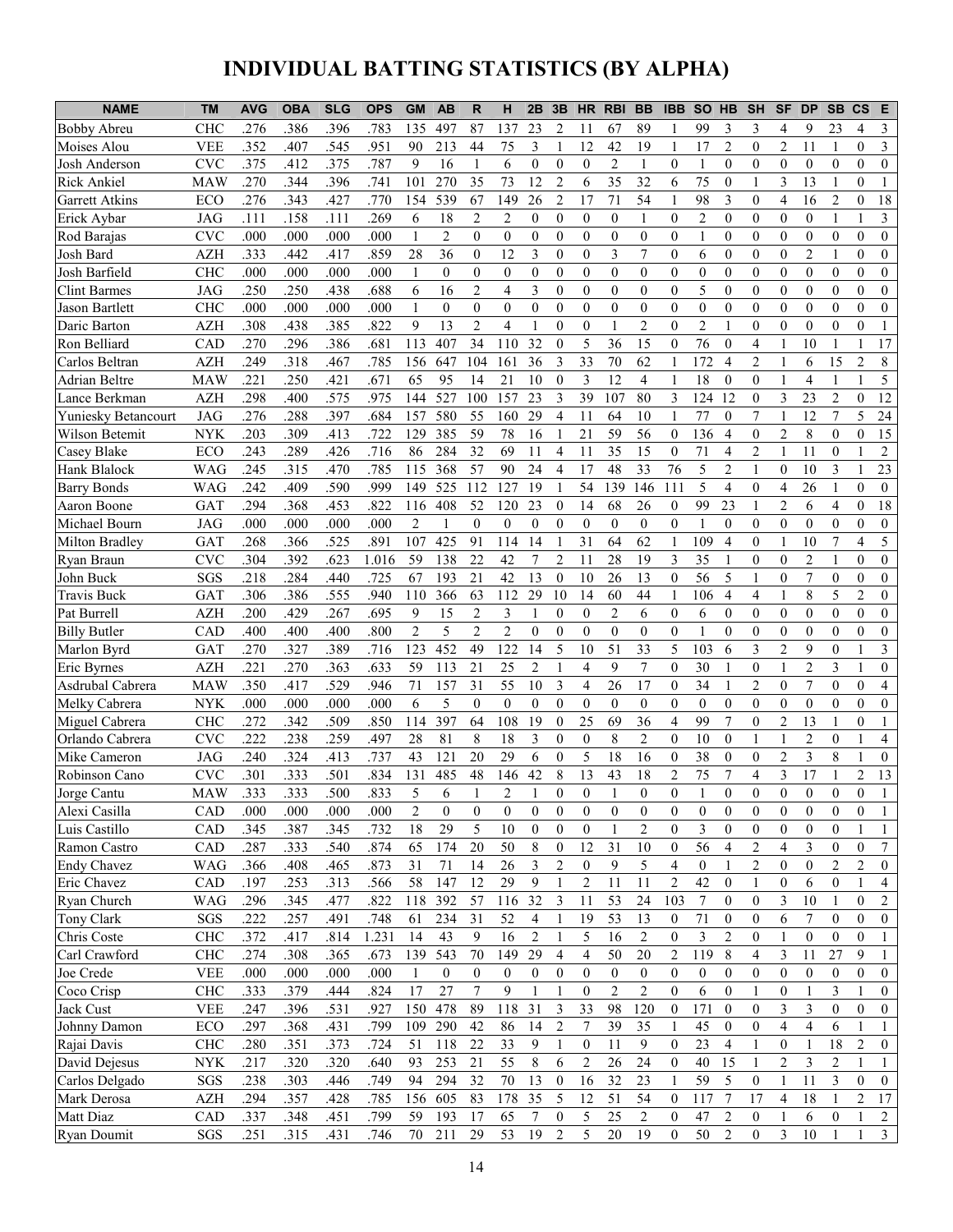| <b>NAME</b>               | <b>TM</b>   | <b>AVG</b> | <b>OBA</b> | <b>SLG</b> | <b>OPS</b> | <b>GM</b>      | <b>AB</b>      | $\mathsf{R}$             | H                | 2B             | 3B               | <b>HR</b>        | <b>RBI</b>               | <b>BB</b>        | <b>IBB</b>       | <b>SO</b>        | <b>HB</b>        | <b>SH</b>        | <b>SF</b>        | <b>DP</b>        | <b>SB</b>        | <b>CS</b>        | Е              |
|---------------------------|-------------|------------|------------|------------|------------|----------------|----------------|--------------------------|------------------|----------------|------------------|------------------|--------------------------|------------------|------------------|------------------|------------------|------------------|------------------|------------------|------------------|------------------|----------------|
| J.D. Drew                 | CAD         | .259       | .340       | .395       | .734       | 134            | 428            | 56                       | 111              | 22             | 3                | 10               | 37                       | 53               | 0                | 93               | $\theta$         | $\overline{2}$   | $\overline{2}$   | 4                | 3                | $\overline{2}$   | 6              |
| <b>Steven Drew</b>        | <b>AZH</b>  | .199       | .282       | .317       | .599       | 150            | 498            | 53                       | 99               | 24             |                  | 11               | 43                       | 53               | 1                | 98               | 5                | 10               | 1                | 6                | 5                | $\boldsymbol{0}$ | 20             |
| <b>Elijah Dukes</b>       | <b>MAW</b>  | .267       | .313       | .533       | .846       | $\tau$         | 15             | $\overline{2}$           | $\overline{4}$   | $\mathbf{1}$   | $\theta$         | 1                | $\overline{2}$           | $\mathbf{1}$     | $\theta$         | 6                | $\theta$         | $\theta$         | $\mathbf{0}$     |                  | $\theta$         | $\theta$         | $\Omega$       |
| Chris Duncan              | <b>JAG</b>  | .318       | .403       | .690       | 1.094      | 73             | 255            | 44                       | 81               | 8              | $\theta$         | 29               | 63                       | 34               | 1                | 72               | $\overline{4}$   | $\mathbf{0}$     | $\overline{c}$   | $\overline{7}$   | 1                | 1                | $\overline{0}$ |
| <b>Shelley Duncan</b>     | <b>WAG</b>  | .000       | .500       | .000       | .500       | $\overline{2}$ | $\theta$       | $\mathbf{0}$             | $\theta$         | $\mathbf{0}$   | $\theta$         | $\theta$         | $\overline{\phantom{a}}$ | $\mathbf{1}$     | $\mathbf{0}$     | $\mathbf{0}$     | $\theta$         | $\theta$         | $\mathbf{1}$     | $\mathbf{0}$     | $\mathbf{0}$     | $\mathbf{0}$     | $\overline{0}$ |
| Adam Dunn                 | ECO         | .219       | 332        | .464       | .796       | 160            | 575            | 87                       | 126              | 22             |                  | 39               | 101                      | 92               |                  | 184              | 8                | $\theta$         | 6                | 9                | 3                | $\theta$         | $\tau$         |
| Jermaine Dye              | WAG         | .295       | 377        | .541       | .918       | 22             | 61             | 17                       | 18               | 6              | $\theta$         | 3                | $\overline{7}$           | $\overline{7}$   | $\overline{7}$   | -1               | $\theta$         | $\mathbf{0}$     | $\mathbf{0}$     | 3                | $\theta$         | $\theta$         | $\overline{0}$ |
| Damion Easley             | SGS         | .263       | .354       | .343       | .697       | 34             | 99             | 17                       | 26               | $\overline{2}$ | $\mathbf{0}$     | $\overline{2}$   | 9                        | 10               | $\mathbf{0}$     | 19               | $\overline{4}$   | $\theta$         | $\mathbf{0}$     | 1                | $\mathbf{0}$     | $\mathbf{0}$     | $\theta$       |
| David Eckstein            | <b>MAW</b>  | .174       | .208       | .217       | .426       | 10             | 23             | $\overline{\mathcal{L}}$ | $\overline{4}$   | $\mathbf{1}$   | $\mathbf{0}$     | $\theta$         | 3                        | $\mathbf{0}$     | $\mathbf{0}$     | $\overline{2}$   | 1                | $\theta$         | $\mathbf{0}$     | $\boldsymbol{0}$ | $\theta$         | $\mathbf{0}$     | 3              |
| Jim Edmonds               | <b>MAW</b>  | .000       | .000       | .000       | .000       | 3              | 3              | $\mathbf{0}$             | $\theta$         | $\mathbf{0}$   | $\mathbf{0}$     | $\mathbf{0}$     | $\theta$                 | $\mathbf{0}$     | $\theta$         | $\mathbf{1}$     | $\mathbf{0}$     | $\theta$         | $\mathbf{0}$     | $\mathbf{0}$     | $\mathbf{0}$     | $\mathbf{0}$     | $\overline{0}$ |
| Mark Ellis                | SGS         | .261       | 302        | .462       | .765       | 46             | 119            | 24                       | 31               | $\mathfrak{2}$ | $\overline{c}$   | 6                | 19                       | 7                | $\mathbf{0}$     | 24               |                  | $\theta$         | $\overline{c}$   |                  | $\mathbf{0}$     | $\mathbf{0}$     | $\overline{c}$ |
| Jacoby Ellsbury           | <b>AZH</b>  | .333       | 349        | .450       | .799       | 31             | 60             | 6                        | 20               | $\overline{2}$ | 1                | $\mathbf{1}$     | 12                       | $\mathbf{1}$     | $\mathbf{0}$     | $\overline{7}$   | 1                | $\theta$         | 1                | $\theta$         | 1                | 5                | $\overline{0}$ |
| <b>Edwin Encarnacion</b>  | <b>JAG</b>  | .291       | 342        | .408       | .750       | 61             | 213            | 23                       | 62               | 10             | $\mathbf{0}$     | 5                | 19                       | $\overline{4}$   |                  | 33               | 13               | $\theta$         | 1                | 3                | $\overline{c}$   | 1                | 7              |
| Morgan Ensberg            | <b>NYK</b>  | .190       | .316       | .394       | .710       | 63             | 142            | 20                       | 27               | 8              | $\overline{0}$   | 7                | 21                       | 27               | $\mathbf{0}$     | 44               | $\theta$         | $\theta$         | $\overline{2}$   | 6                | $\mathbf{0}$     | $\mathbf{0}$     | 9              |
| Yunel Escobar             | SGS         | .263       | .359       | .313       | .671       | 27             | 80             | 12                       | 21               | $\overline{4}$ | $\Omega$         | $\mathbf{0}$     | 6                        | 8                | $\mathbf{0}$     | 15               | $\overline{4}$   | 1                | $\mathbf{0}$     | 2                | 1                | $\mathbf{0}$     | $\overline{c}$ |
| Andre Ethier              | GAT         | .212       | .263       | .339       | .602       | 66             | 236            | 25                       | 50               | 15             | 3                | 3                | 27                       | 13               | $\mathbf{0}$     | 46               | 4                | 3                | $\overline{c}$   | 10               | $\boldsymbol{0}$ | $\theta$         | $\mathbf{2}$   |
| Prince Fielder            | CAD         | .290       | 378        | .663       | 1.041      | 156            | 569            | 104                      | 165              | 30             | $\mathbf{1}$     | 60               | 146                      | 71               | 5                | 143              | 14               | $\boldsymbol{0}$ | $\overline{7}$   | 10               | $\mathbf{1}$     | 1                | 13             |
| Josh Fields               | <b>VEE</b>  | .000       | .111       | .000       | .111       | 6              | 7              | $\mathbf{0}$             | $\mathbf{0}$     | $\mathbf{0}$   | $\mathbf{0}$     | $\mathbf{0}$     |                          | 1                | $\theta$         | $\overline{4}$   | $\mathbf{0}$     | $\boldsymbol{0}$ | 1                | $\theta$         | $\mathbf{0}$     | $\mathbf{0}$     | $\mathbf{0}$   |
| Chone Figgins             | <b>JAG</b>  | .313       | .378       | .382       | .760       | 115            | 450            | 60                       | 141              | 29             | $\mathbf{1}$     | $\theta$         | 30                       | 47               | $\mathbf{0}$     | 98               | $\mathbf{0}$     | $\mathfrak{Z}$   | $\mathbf{1}$     | 6                | 37               | 16               | 10             |
| Jesus Flores              | CAD         | .000       | .250       | .000       | .250       | 5              | 3              | $\theta$                 | $\theta$         | $\mathbf{0}$   | $\theta$         | $\theta$         | $\theta$                 | $\mathbf{1}$     | $\theta$         | $\mathbf{1}$     | $\theta$         | $\theta$         | $\mathbf{0}$     | $\mathbf{0}$     | $\theta$         | $\theta$         |                |
| Mike Fontenot             | <b>VEE</b>  | .309       | .357       | .414       | .771       | 136            | 466            | 70                       | 144              | 24             | 8                | 3                | 44                       | 38               | $\overline{c}$   | 70               | $\mathbf{0}$     | $\mathbf{0}$     | 6                | 6                | 12               | 3                | 14             |
| <b>Ben Francisco</b>      | <b>CHC</b>  | .000       | .000       | .000       | .000       | $\overline{c}$ | 3              | $\mathbf{0}$             | $\boldsymbol{0}$ | $\mathbf{0}$   | $\mathbf{0}$     | $\theta$         | $\theta$                 | $\mathbf{0}$     | $\mathbf{0}$     | $\overline{2}$   | $\mathbf{0}$     | $\theta$         | $\overline{0}$   | $\mathbf{0}$     | $\mathbf{0}$     | $\mathbf{0}$     | $\overline{0}$ |
| Jeff Francoeur            | GAT         | .258       | .299       | .417       | .716       | 53             | 163            | 23                       | 42               | 8              | $\mathbf{0}$     | 6                | 17                       | 10               | 3                | 33               | $\mathbf{0}$     | $\overline{2}$   | 1                | $\overline{7}$   | $\overline{2}$   | $\mathbf{0}$     | $\overline{0}$ |
| Kevin Frandsen            | <b>AZH</b>  | .222       | .237       | .278       | .514       | 33             | 90             | 9                        | 20               | $\mathbf{0}$   | 1                | 1                | 6                        | $\mathbf{2}$     | $\mathbf{0}$     | 9                | $\mathbf{0}$     | $\theta$         | 1                | $\overline{2}$   | $\overline{2}$   | $\mathbf{0}$     | $\overline{4}$ |
| Ryan Freel                | <b>WAG</b>  | .231       | .264       | .308       | .572       | 39             | 117            | 15                       | 27               | $\overline{4}$ | 1                | 1                | 18                       | 5                | 27               | $\mathbf{1}$     | $\mathbf{0}$     | 1                | $\overline{c}$   | 5                | 10               | 4                | 5              |
| Rafael Furcal             | ECO         | .226       | .278       | .297       | .576       | 138            | 508            | 57                       | 115              | 16             |                  | 6                | 49                       | 39               | 1                | 73               | $\theta$         | 11               | 6                | 11               | 12               | 5                | 17             |
| Nomar Garciaparra         | <b>JAG</b>  | .000       | .000       | .000       | .000       | $\overline{2}$ | 2              | $\boldsymbol{0}$         | $\mathbf{0}$     | $\mathbf{0}$   | $\theta$         | $\theta$         | $\theta$                 | $\mathbf{0}$     | $\theta$         | $\mathbf{0}$     | $\theta$         | $\theta$         | $\boldsymbol{0}$ | $\theta$         | $\mathbf{0}$     | $\theta$         | $\overline{0}$ |
| Ryan Garko                | GAT         | .313       | .371       | .545       | .916       | 35             | 112            | 20                       | 35               | 11             | $\mathbf{0}$     | 5                | 21                       | 4                | $\overline{0}$   | 25               | 7                | $\theta$         | 1                | $\overline{4}$   | $\mathbf{0}$     | $\mathbf{0}$     | $\mathbf{0}$   |
| Esteban German            | <b>CHC</b>  | .000       | .000       | .000       | .000       | $\mathbf{1}$   | 1              | $\theta$                 | $\mathbf{0}$     | $\mathbf{0}$   | $\mathbf{0}$     | $\mathbf{0}$     | $\theta$                 | $\mathbf{0}$     | $\theta$         | $\boldsymbol{0}$ | $\theta$         | $\theta$         | $\mathbf{0}$     | $\mathbf{0}$     | $\mathbf{0}$     | $\mathbf{0}$     | $\mathbf{0}$   |
| Jason Giambi              | <b>JAG</b>  | .231       | .346       | .352       | .697       | 32             | 91             | 10                       | 21               | $\overline{2}$ | $\theta$         | 3                | $\overline{7}$           | 11               | $\theta$         | 25               | 5                | $\mathbf{0}$     | $\mathbf{0}$     | $\overline{2}$   | $\mathbf{0}$     | $\theta$         |                |
| <b>Brian Giles</b>        | SGS         | .300       | 365        | .511       | .876       | 88             | 280            | 43                       | 84               | 16             | $\overline{2}$   | 13               | 47                       | 28               |                  | 52               | $\overline{2}$   | $\overline{0}$   | $\overline{c}$   | 5                | 1                | $\overline{2}$   | $\overline{0}$ |
| <b>Troy Glaus</b>         | ECO         | .363       | .463       | .716       | 1.179      | 49             | 102            | 21                       | 37               | 15             | $\mathbf{0}$     | $\overline{7}$   | 25                       | 18               | $\overline{c}$   | 24               | $\overline{2}$   | $\theta$         | $\mathbf{1}$     | 3                | $\mathbf{0}$     | $\mathbf{0}$     |                |
| Johnny Gomes              | <b>MAW</b>  | .444       | .545       | 1.444      | 1.990      | $\overline{4}$ | 9              | $\overline{3}$           | $\overline{4}$   | $\mathbf{0}$   | $\theta$         | 3                | $\overline{4}$           | $\overline{c}$   | $\theta$         | $\overline{2}$   | $\theta$         | $\theta$         | $\mathbf{0}$     | $\mathbf{0}$     | $\mathbf{0}$     | $\theta$         |                |
| Carlos Gomez              | <b>JAG</b>  | .104       | .196       | .135       | .332       | 38             | 96             | $\overline{4}$           | 10               | $\mathbf{1}$   |                  | $\theta$         | $\theta$                 | 6                | $\Omega$         | 39               | 5                | $\theta$         | $\theta$         |                  | 5                | 4                | $\overline{4}$ |
| Adrian Gonzalez           | <b>VEE</b>  | .261       | .313       | .440       | .753       | 154            | 564            | 66                       | 147              | 44             | $\mathbf{0}$     | 19               | 82                       | 43               | 3                | 147              | $\overline{2}$   | $\theta$         | $\overline{4}$   | 8                | $\mathbf{0}$     | $\mathbf{0}$     | 12             |
| Alex Gonzalez             | <b>CHC</b>  | .258       | .287       | .458       | .745       | 119            | 419            | 52                       | 108              | 24             | $\theta$         | 20               | 65                       | 14               | $\overline{0}$   | 74               | $\overline{4}$   | $\overline{2}$   | $\overline{c}$   | 15               | $\mathbf{0}$     | $\mathbf{0}$     | 11             |
| Luis Gonzalez             | <b>JAG</b>  | .206       | 265        | .333       | .598       | 22             | 63             | 13                       | 13               | $\overline{2}$ | $\theta$         | $\overline{2}$   | $\tau$                   | $\overline{4}$   | $\theta$         | 14               | 1                | $\mathbf{0}$     | $\overline{0}$   | 5                | 1                | $\mathbf{0}$     | $\mathbf{0}$   |
| Alex Gordon               | AZH         | .048       | 087        | 048        | 135        | 6              | 21             | $\overline{2}$           | 1                | $\mathbf{0}$   | $\Omega$         | $\Omega$         |                          | 1                | $\Omega$         | 6                | $\overline{0}$   | $\mathbf{0}$     |                  |                  | $\Omega$         | $\Omega$         | $\overline{2}$ |
| Ruben Gotay               | GAT         | .273       | .337       | .443       | .780       | 138            | 472            | 64                       | 129              | 38             | $\mathbf{0}$     | 14               | 84                       | 46               | 4                | 99               | $\mathfrak{2}$   | 1                | 5                | 15               | 10               | 6                | 14             |
| Curtis Granderson         | SGS         | .337       | .389       | .570       | .959       | 144            | 570            | 97                       | 192              | 42             | 17               | 19               | 76                       | 40               | 2                | 144              | 9                | 1                |                  | 9                | 11               | 4                | 4              |
| Khalil Greene             | CAD         | .171       | .205       | .341       | .546       | 47             | 41             | 4                        | 7                | 1              | $\bf{0}$         | $\overline{c}$   | 7                        | $\mathbf{1}$     | $\boldsymbol{0}$ | 11               | 1                | 1                |                  |                  | $\overline{0}$   | $\mathbf{0}$     |                |
| Ken Griffey Jr            | <b>MAW</b>  | .236       | .322       | .411       | .732       | 143            | 499            | 73                       | 118              | $24\,$         | $\mathbf{0}$     | 21               | 72                       | 66               | $\mathbf{0}$     | 114              | $\boldsymbol{0}$ | $\boldsymbol{0}$ | 7                | 16               | $\mathbf{0}$     | 1                | 7              |
| Mark Grudzielanek         | <b>NYK</b>  | .273       | .293       | .414       | .707       | 67             | 128            | 14                       | 35               | 15             | $\mathbf{0}$     | 1                | 9                        | 3                |                  | 16               | 1                | $\theta$         |                  | $\overline{4}$   | $\overline{0}$   | $\theta$         | $\overline{c}$ |
| Vladimir Guerrero         | <b>NYK</b>  | .321       | .367       | .522       | .889       | 147            | 548            | 83                       | 176              | 39             | 1                | 23               | 108                      | 36               | $\boldsymbol{7}$ | 82               | 9                | $\boldsymbol{0}$ | 9                | 23               | $\mathbf{0}$     | $\overline{2}$   | 14             |
| Carlos Guillen            | <b>CHC</b>  | .273       | .312       | .417       | .729       | 41             | 132            | 15                       | 36               | 6              | 2                | 3                | 16                       | 8                |                  | 35               | $\bf{0}$         | $\boldsymbol{0}$ | 1                | $\overline{c}$   | 1                | -1               | 4              |
| Jose Guillen              | CAD         | .000       | .000       | .000       | .000       | $\overline{3}$ | $\overline{4}$ | $\mathbf{0}$             | $\overline{0}$   | $\mathbf{0}$   | $\mathbf{0}$     | $\mathbf{0}$     | $\boldsymbol{0}$         | $\mathbf{0}$     | $\mathbf{0}$     | $\mathbf{0}$     | $\mathbf{0}$     | $\theta$         | $\boldsymbol{0}$ | $\boldsymbol{0}$ | $\mathbf{0}$     | $\mathbf{0}$     | $\mathbf{0}$   |
| <b>Franklin Gutierrez</b> | CAD         | .325       | .367       | .550       | .917       | 64             | 120            | 17                       | 39               | 12             | $\mathbf{0}$     | 5                | 14                       | $\overline{7}$   | $\boldsymbol{0}$ | 40               | -1               | $\mathbf{1}$     | $\boldsymbol{0}$ | $\mathfrak{Z}$   | $\overline{0}$   | $\mathbf{0}$     | $\mathbf{0}$   |
| Cristian Guzman           | ${\rm CHC}$ | .271       | .352       | .364       | .716       | 38             | 140            | 17                       | 38               | $\sqrt{5}$     | 4                | $\mathbf{0}$     | 17                       | 17               | 1                | 17               | $\overline{2}$   | $\boldsymbol{0}$ | 3                | $\boldsymbol{0}$ | 1                | 1                | 3              |
| Travis Hafner             | CHC         | .232       | .348       | .461       | .809       | 62             | 228            | 36                       | 53               | 11             | $\overline{4}$   | 11               | 33                       | 38               | $\mathbf{0}$     | 56               | 3                | $\mathbf{0}$     | $\mathbf{1}$     | $10\,$           | $\mathbf{1}$     | $\mathbf{0}$     | 1              |
| Jerry Hairston Jr         | ${\rm CHC}$ | .000       | .000       | .000       | .000       | $\mathbf{1}$   | $\overline{4}$ | $\boldsymbol{0}$         | $\boldsymbol{0}$ | $\mathbf{0}$   | $\boldsymbol{0}$ | $\boldsymbol{0}$ | $\boldsymbol{0}$         | $\boldsymbol{0}$ | $\mathbf{0}$     | $\mathbf{0}$     | $\mathbf{0}$     | $\boldsymbol{0}$ | $\boldsymbol{0}$ | 1                | $\boldsymbol{0}$ | $\mathbf{0}$     | $\mathbf{0}$   |
| Josh Hamilton             | ECO         | .227       | .290       | .417       | .707       | 118            | 427            | 56                       | 97               | 21             | 3                | 18               | 56                       | 34               | $\overline{0}$   | 97               | 6                | $\boldsymbol{0}$ | 6                | 13               | $\mathfrak{2}$   | $\overline{4}$   | 4              |
| J.J. Hardy                | ${\rm CHC}$ | .227       | .272       | .413       | .685       | 32             | 75             | 11                       | 17               | 5              | $\bf{0}$         | 3                | 12                       | 5                | $\mathbf{0}$     | 10               | $\mathbf{0}$     | $\overline{c}$   | 1                | $\boldsymbol{0}$ | $\mathbf{0}$     | $\mathbf{0}$     | 3              |
| <b>Brendan Harris</b>     | ${\rm CHC}$ | .311       | .368       | .424       | .792       | 41             | 132            | 20                       | 41               | 12             | $\boldsymbol{0}$ | $\mathbf{1}$     | 18                       | 12               | $\boldsymbol{0}$ | $27\,$           | $\bf{0}$         | $\mathbf{0}$     | $\boldsymbol{0}$ | $\overline{c}$   | $\overline{0}$   | $\mathbf{0}$     | $\overline{c}$ |
| Willie Harris             | <b>CVC</b>  | .167       | .167       | .333       | .500       | $\tau$         | 6              | $\boldsymbol{0}$         | $\mathbf{1}$     | 1              | 0                | $\theta$         | $\boldsymbol{0}$         | $\boldsymbol{0}$ | $\boldsymbol{0}$ | $\overline{c}$   | $\mathbf{0}$     | $\boldsymbol{0}$ | $\boldsymbol{0}$ | $\boldsymbol{0}$ | $\boldsymbol{0}$ | $\mathbf{0}$     | $\overline{0}$ |
| Corey Hart                | ${\rm CHC}$ | .321       | .380       | .596       | .976       | 39             | 109            | 22                       | 35               | 8              | 5                | $\overline{4}$   | 14                       | 9                |                  | 32               | $\overline{c}$   | $\boldsymbol{0}$ | -1               |                  | $\overline{c}$   | $\mathbf{0}$     | $\overline{0}$ |
| <b>Scott Hatteberg</b>    | <b>NYK</b>  | .309       | .389       | .447       | .836       | 138            | 488            | 68                       | 151              | 33             | $\overline{2}$   | 10               | 60                       | 64               | $\boldsymbol{0}$ | 68               | $\overline{2}$   | $\mathbf{0}$     | 4                | 19               | $\boldsymbol{0}$ | $\mathbf{0}$     | 3              |
| <b>Brad Hawpe</b>         | <b>MAW</b>  | .267       | .366       | .543       | .910       | 142            | 484            | 90                       | 129              | 35             | $\mathfrak{Z}$   | 31               | 83                       | 75               | 5                | 133              | $\mathfrak{Z}$   | $\boldsymbol{0}$ | 3                | 16               | $\mathbf{0}$     | $\mathbf{0}$     | $\overline{7}$ |
| Wes Helms                 | <b>NYK</b>  | .318       | .348       | .364       | .711       | 9              | 22             | 2                        | 7                | 1              | $\mathbf{0}$     | $\mathbf{0}$     | 3                        | 1                | $\overline{0}$   | 5                | $\boldsymbol{0}$ | $\boldsymbol{0}$ | $\boldsymbol{0}$ | $\bf{0}$         | $\overline{0}$   | $\mathbf{0}$     | $\overline{c}$ |
| Todd Helton               | WAG         | .321       | .431       | .521       | .952       | 137            | 501            | 93                       | 161              | 44             | $\overline{4}$   | 16               | 68                       | 92               | 88               | 5                | 5                | $\boldsymbol{0}$ | 1                | 21               | $\mathbf{0}$     | $\mathbf{0}$     | $\mathbf{0}$   |
| Jeremy Hermida            | CAD         | .270       | .352       | .474       | .825       | 94             | 304            | 40                       | 82               | 20             | $\boldsymbol{0}$ | 14               | 35                       | 36               |                  | 91               | 3                | $\mathbf{1}$     | 1                | 6                | $\boldsymbol{0}$ | $\mathbf{1}$     | 6              |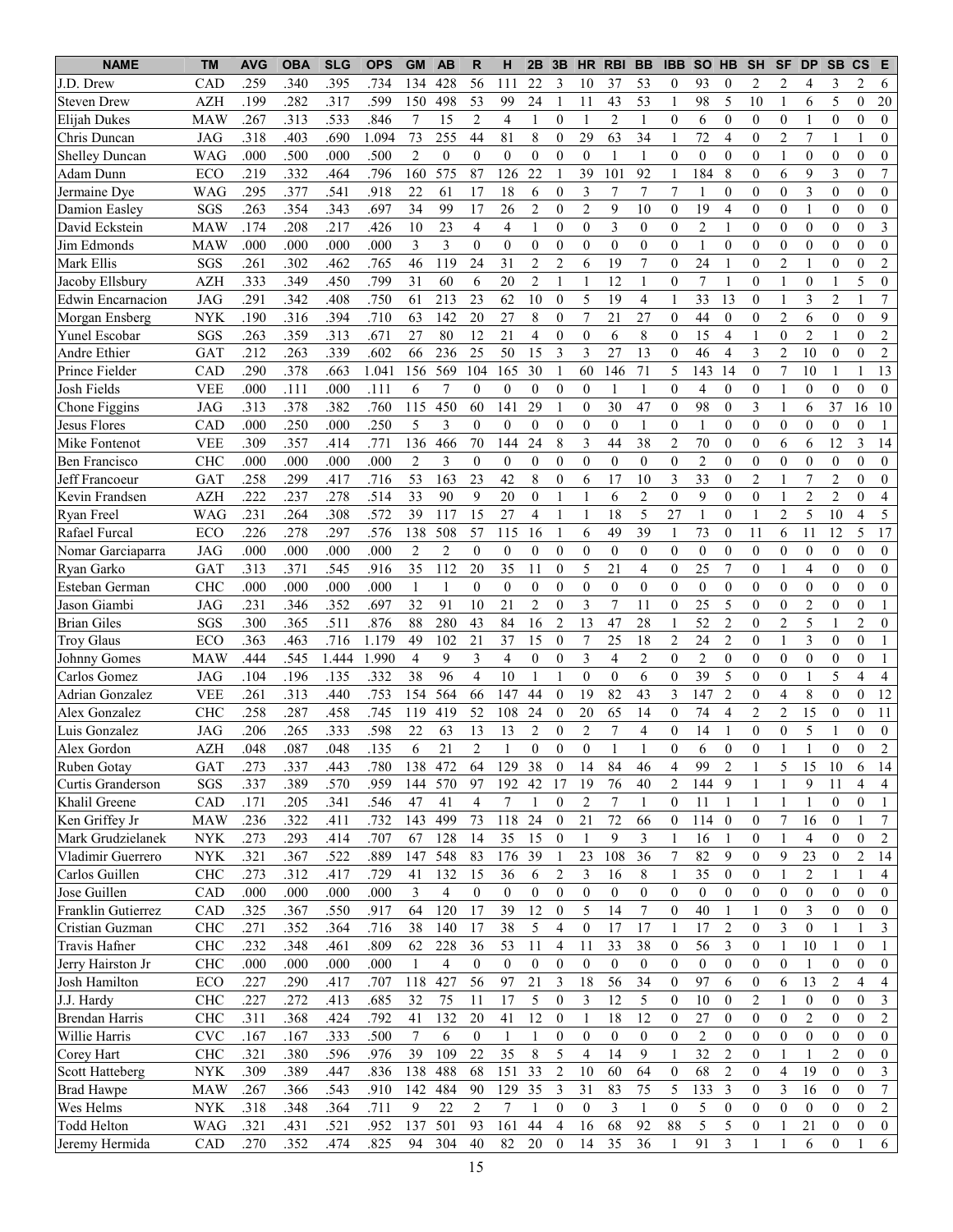| <b>NAME</b>               | <b>TM</b>         | <b>AVG</b> | <b>OBA</b>   | <b>SLG</b>   | <b>OPS</b>   | <b>GM</b>      | <b>AB</b>      | $\mathsf{R}$            | н            | 2B               | 3B                  | <b>HR</b>                  | <b>RBI</b>           | <b>BB</b>            | <b>IBB</b>                         | <b>SO</b>            | <b>HB</b>                          | <b>SH</b>                          | <b>SF</b>                                 | <b>DP</b>        | <b>SB</b>                        | <b>CS</b>                        | E                            |
|---------------------------|-------------------|------------|--------------|--------------|--------------|----------------|----------------|-------------------------|--------------|------------------|---------------------|----------------------------|----------------------|----------------------|------------------------------------|----------------------|------------------------------------|------------------------------------|-------------------------------------------|------------------|----------------------------------|----------------------------------|------------------------------|
| Ramon Hernandez           | <b>JAG</b>        | .217       | .262         | .370         | .633         | 59             | 189            | 19                      | 41           | 11               | $\theta$            | 6                          | 25                   | 6                    | $\boldsymbol{0}$                   | 39                   | 6                                  | 1                                  |                                           | 2                | $\overline{0}$                   |                                  |                              |
| Aaron Hill                | <b>JAG</b>        | .231       | .259         | .368         | .627         | 136            | 568            | 53                      | 131          | 34               |                     | 14                         | 54                   | 23                   | $\mathbf{0}$                       | 106                  | $\mathbf{0}$                       | 6                                  | 4                                         | 19               | 6                                | $\overline{c}$                   | 8                            |
| Eric Hinske               | ECO               | .000       | 1.000        | .000         | 1.000        | 1              | $\Omega$       | $\theta$                | $\theta$     | $\boldsymbol{0}$ | $\theta$            | $\theta$                   | $\theta$             | $\mathbf{1}$         | $\theta$                           | $\mathbf{0}$         | $\Omega$                           | $\theta$                           | $\boldsymbol{0}$                          | $\boldsymbol{0}$ | $\theta$                         | $\mathbf{0}$                     | $\overline{0}$               |
| Matt Holliday             | SGS               | .298       | 362          | .529         | .891         | 162            | 641            | 103                     | 191          | 48               | $\overline{2}$      | 32                         | 113                  | 53                   | $\overline{c}$                     | 161                  | 14                                 | $\boldsymbol{0}$                   | 5                                         | 26               | 8                                | $\overline{2}$                   | 3                            |
| Norris Hopper             | ECO               | .316       | 352          | .368         | .720         | 86             | 250            | 30                      | 79           | 9                | $\overline{c}$      | $\theta$                   | 26                   | 15                   | $\mathbf{1}$                       | 37                   | $\theta$                           | 3                                  | $\overline{2}$                            | 5                | $\overline{4}$                   | $\mathbf{0}$                     | 3                            |
| Ryan Howard               | <b>CVC</b>        | .277       | 367          | .568         | .935         | 160            | 600            | 96                      | 166          | 28               | $\mathbf{0}$        | 49                         | 120                  | 81                   | $\overline{2}$                     | 227                  | 8                                  | $\mathbf{0}$                       | 6                                         | 12               | $\mathbf{0}$                     | $\mathbf{0}$                     | 6                            |
| Orlando Hudson            | SGS               | .245       | .330         | .355         | .684         | 126            | 482            | 65                      | 118          | 27               | 7                   | $\overline{4}$             | 32                   | 58                   | $\mathbf{1}$                       | 100                  | $\overline{4}$                     | 8                                  | $\overline{2}$                            | 14               | 3                                | $\mathbf{1}$                     | 8                            |
| Aubrey Huff               | <b>JAG</b>        | .284       | .321         | .471         | .792         | 69             | 257            | 34                      | 73           | 15               | 3                   | 9                          | 33                   | 14                   | $\mathbf{0}$                       | 35                   | $\mathbf{0}$                       | $\theta$                           | $\boldsymbol{0}$                          | 12               | $\mathbf{0}$                     | $\mathbf{0}$                     |                              |
| Torii Hunter              | <b>VEE</b>        | .270       | .293         | .547         | .840         | 118            | 296            | 51                      | 80           | 14               |                     | 22                         | 56                   | 9                    | $\mathbf{0}$                       | 62                   | 3                                  | $\theta$                           | 6                                         | 7                | $\overline{7}$                   | 1                                | $\overline{0}$               |
| Chris Iannetta            | <b>JAG</b>        | .167       | .265         | .284         | .549         | 106            | 341            | 29                      | 57           | 17               | $\overline{4}$      | 5                          | 31                   | 35                   | $\mathbf{0}$                       | 101                  | 11                                 | $\overline{3}$                     | $\overline{2}$                            | 8                | $\mathbf{0}$                     | $\mathbf{0}$                     | $\overline{0}$               |
| Raul Ibanez               | ECO               | .279       | 351          | .415         | .766         | 130            | 441            | 54                      | 123          | 23               | 2                   | 11                         | 66                   | 51                   | 1                                  | 74                   |                                    | $\mathbf{0}$                       | 5                                         | 16               | $\mathbf{0}$                     | $\mathbf{0}$                     | $\overline{0}$               |
| Akinori Iwamura           | <b>MAW</b>        | .237       | .256         | .316         | .572         | 15             | 38             | 4                       | 9            | $\boldsymbol{0}$ | $\overline{0}$      | 1                          | 4                    | $\mathbf{1}$         | $\mathbf{0}$                       | $\boldsymbol{7}$     | $\theta$                           | 1                                  | $\mathbf{0}$                              | $\mathbf{0}$     | 1                                | $\theta$                         |                              |
| Maicer Izturis            | GAT               | .256       | .356         | .308         | .663         | 26             | 39             | $\overline{\mathbf{4}}$ | 10           | $\overline{c}$   | $\overline{0}$      | $\mathbf{0}$               | $\overline{4}$       | 6                    | $\mathbf{0}$                       | $\overline{3}$       | $\theta$                           | $\mathbf{1}$                       | $\overline{0}$                            |                  | $\mathbf{0}$                     | $\theta$                         |                              |
| Connor Jackson            | <b>AZH</b>        | .262       | .338         | .415         | .753         | 26             | 65             | 13                      | 17           | $\mathbf{1}$     | $\overline{0}$      | 3                          | 8                    | 7                    | $\overline{0}$                     | 11                   | -1                                 | $\theta$                           | 1                                         | 1                | $\mathbf{0}$                     | $\mathbf{0}$                     | $\mathbf{0}$                 |
| Mike Jacobs               | <b>NYK</b>        | .333       | .333         | .333         | .667         | $\overline{2}$ | 3              | $\theta$                | $\mathbf{1}$ | $\mathbf{0}$     | $\theta$            | $\theta$                   | $\theta$             | $\mathbf{0}$         | $\mathbf{0}$                       | $\overline{c}$       | $\mathbf{0}$                       | $\boldsymbol{0}$                   | $\mathbf{0}$                              | $\mathbf{0}$     | $\mathbf{0}$                     | $\mathbf{0}$                     | $\mathbf{0}$                 |
| Geoff Jenkins             | <b>JAG</b>        | .200       | .200         | .200         | .400         | $\mathbf{1}$   | 5              | $\boldsymbol{0}$        | $\mathbf{1}$ | $\boldsymbol{0}$ | $\theta$            | $\theta$                   | $\mathbf{1}$         | $\mathbf{0}$         | $\theta$                           | 1                    | $\Omega$                           | $\boldsymbol{0}$                   | $\mathbf{0}$                              | $\boldsymbol{0}$ | $\boldsymbol{0}$                 | $\theta$                         | $\mathbf{0}$                 |
| Derek Jeter               | <b>WAG</b>        | .297       | .358         | .401         | .759         | 162            | 710            | 103                     | 211          | 40               | 5                   | 8                          | 67                   | 50                   | 130                                | 19                   | 3                                  | 5                                  | 3                                         | 15               | 12                               | $\overline{4}$                   | 18                           |
| Kenji Johjima             | <b>VEE</b>        | .235       | .263         | .359         | .622         | 149            | 493            | 46                      | 116          | 19               | $\theta$            | 14                         | 63                   | $\tau$               | $\theta$                           | 61                   | 13                                 | $\mathbf{1}$                       | $\overline{4}$                            | 15               | $\mathbf{0}$                     | $\mathbf{0}$                     | $\overline{c}$               |
| Kelly Johnson             | <b>CHC</b>        | .257       | .374         | .470         | .844         | 138            | 479            | 76                      | 123          | 21               | 3                   | 25                         | 82                   | 83                   | 1                                  | 122                  | 10                                 | $\overline{4}$                     | 5                                         | 10               | 8                                | $\mathfrak{Z}$                   | 14                           |
| Reed Johnson              | <b>VEE</b>        | .125       | .222         | .125         | .347         | 25             | 8              | $\mathbf{0}$            | $\mathbf{1}$ | $\mathbf{0}$     | $\mathbf{0}$        | $\mathbf{0}$               | $\mathbf{0}$         | $\mathbf{1}$         | $\mathbf{0}$                       | $\mathbf{1}$         | $\mathbf{0}$                       | $\mathbf{0}$                       | $\overline{0}$                            | $\mathbf{0}$     | $\mathbf{0}$                     | $\mathbf{0}$                     | $\overline{0}$               |
| <b>Adam Jones</b>         | GAT               | .333       | .333         | .333         | .667         | $\mathfrak{Z}$ | 3              | $\mathbf{0}$            | $\mathbf{1}$ | $\mathbf{0}$     | $\theta$            | $\mathbf{0}$               | $\mathbf{1}$         | $\boldsymbol{0}$     | $\mathbf{0}$                       | $\mathbf{1}$         | $\mathbf{0}$                       | $\theta$                           | $\boldsymbol{0}$                          | $\mathbf{0}$     | $\mathbf{0}$                     | $\mathbf{0}$                     | $\overline{0}$               |
| <b>Andruw Jones</b>       | SGS               | .185       | .271         | .366         | .637         | 85             | 238            | 32                      | 44           | 10               | $\mathbf{0}$        | 11                         | 29                   | 24                   | $\mathbf{0}$                       | 73                   | 5                                  | $\boldsymbol{0}$                   | $\overline{c}$                            | 6                | 1                                | $\mathbf{1}$                     | $\overline{c}$               |
| Chipper Jones             | <b>MAW</b>        | .306       | .394         | .650         | 1.045        | 153            | 563            | 127                     | 172          | 41               | 6                   | 47                         | 130                  | 84                   | $\overline{7}$                     | 108                  | $\theta$                           | $\mathbf{0}$                       | $\overline{c}$                            | 20               | 3                                | $\mathbf{0}$                     | 9                            |
| Austin Kearns             | <b>JAG</b>        | .238       | .329         | .365         | .694         | 122            | 433            | 50                      | 103          | 20               |                     | 11                         | 44                   | 50                   | $\overline{0}$                     | 117                  | -11                                | $\mathbf{0}$                       | 4                                         | 9                | 3                                | 1                                | 0                            |
| Matt Kemp                 | SGS               | .311       | .341         | .487         | .828         | 104            | 380            | 49                      | 118          | 12               | 8                   | 13                         | 52                   | 19                   | $\Omega$                           | 104                  | $\theta$                           | $\theta$                           | 3                                         | 9                | 5                                | $\overline{2}$                   | 11                           |
| Jason Kendall             | <b>CVC</b>        | .333       | .333         | .333         | .667         | 5              | 3              | $\mathbf{0}$            | $\mathbf{1}$ | $\mathbf{0}$     | $\theta$            | $\theta$                   | $\theta$             | $\mathbf{0}$         | $\mathbf{0}$                       | $\mathbf{0}$         | $\theta$                           | $\theta$                           | $\mathbf{0}$                              | $\mathbf{0}$     | $\mathbf{0}$                     | $\theta$                         | $\overline{0}$               |
| Howie Kendrick            | GAT               | .304       | .317         | .443         | .760         | 28             | 79             | 12                      | 24           | 8                | $\boldsymbol{0}$    | 1                          | $\overline{7}$       | $\mathbf{0}$         | $\mathbf{0}$                       | 13                   | $\overline{2}$                     | 1                                  | 1                                         | $\overline{2}$   | 1                                | 1                                | 3                            |
| Jeff Kent                 | ECO               | .250       | .397         | .467         | .864         | 37             | 92             | 18                      | 23           | 8                | $\theta$            | $\overline{4}$             | 15                   | 23                   | $\theta$                           | 17                   | $\theta$                           | $\mathbf{0}$                       | $\mathbf{1}$                              | $\mathfrak{Z}$   | $\mathbf{0}$                     | $\mathbf{0}$                     | $\overline{c}$               |
| Jeff Keppinger            | GAT               | .298       | .364         | .405         | .769         | 147            | 590            | 103                     | 176          | 24               | 3                   | 11                         | 63                   | 59                   |                                    | 58                   | $\overline{4}$                     | $\boldsymbol{7}$                   | $\overline{\mathcal{L}}$                  | 22               | 5                                | 1                                | $\overline{\mathbf{3}}$      |
| Ian Kinsler               | WAG               | .238       | .336         | .438         | .774         | 41             | 105            | 17                      | 25           | 8                | $\overline{2}$      | 3                          | 14                   | 16                   | 33                                 | $\boldsymbol{0}$     | $\Omega$                           | $\boldsymbol{0}$                   | $\mathbf{1}$                              | $\overline{4}$   | $\mathbf{1}$                     | $\mathbf{0}$                     | 3                            |
| Paul Konerko              | <b>MAW</b>        | .179       | .303         | 357          | .660         | 25             | 28             | 3                       | 5            | $\overline{2}$   | $\theta$            | $\mathbf{1}$               | 3                    | 5                    | $\mathbf{0}$                       | 6                    | $\theta$                           | $\theta$                           | $\mathbf{0}$                              | $\mathbf{0}$     | $\mathbf{0}$                     | $\mathbf{0}$                     |                              |
| Casey Kotchman            | ECO               | .256       | .323         | .427         | .750         | 44             | 117            | 15                      | 30           | 9                |                     | 3                          | 11                   | 11                   | 1                                  | 17                   | $\mathbf{1}$                       | $\overline{0}$                     | $\mathbf{1}$                              | 9                | $\mathbf{0}$                     | $\mathbf{0}$                     | $\mathfrak{2}$               |
| Mark Kotsay               | ECO               | .111       | .111         | .111         | .222         | 11             | 9              | $\theta$                | $\mathbf{1}$ | $\mathbf{0}$     | $\theta$            | $\theta$                   | $\mathbf{1}$         | $\mathbf{0}$         | $\theta$                           | $\mathbf{1}$         | $\theta$                           | $\theta$                           | $\mathbf{0}$                              | $\mathbf{0}$     | $\theta$                         | $\mathbf{0}$                     | $\overline{0}$               |
| Kevin Kouzmanoff          | <b>MAW</b>        | .000       | .000         | .000         | .000         | $\mathbf{1}$   | 1              | $\mathbf{0}$            | $\theta$     | $\mathbf{0}$     | $\mathbf{0}$        | $\theta$                   | $\theta$             | $\mathbf{0}$         | $\mathbf{0}$                       | $\mathbf{1}$         | $\mathbf{0}$                       | $\theta$                           | $\mathbf{0}$                              | $\boldsymbol{0}$ | $\mathbf{0}$                     | $\mathbf{0}$                     | $\overline{0}$               |
| Jason Kubel               | GAT               | 1.000      | 1.000        | 4.000        | 5.000        | $\mathbf{1}$   | 1              | $\mathbf{1}$            | $\mathbf{1}$ | $\mathbf{0}$     | $\mathbf{0}$        | $\mathbf{1}$               | $\mathbf{1}$         | $\mathbf{0}$         | $\mathbf{0}$                       | $\mathbf{0}$         | $\mathbf{0}$                       | $\theta$                           | $\mathbf{0}$                              | $\mathbf{0}$     | $\mathbf{0}$                     | $\mathbf{0}$                     | $\overline{0}$               |
| Gerald Laird              | <b>MAW</b>        | .500       | .500         | .500         | 1.000        | $\overline{c}$ | $\overline{c}$ | $\mathbf{0}$            | $\mathbf{1}$ | $\mathbf{0}$     | $\theta$            | $\mathbf{0}$               | $\mathbf{0}$         | $\mathbf{0}$         | $\theta$                           | $\mathbf{1}$         | $\mathbf{0}$                       | $\boldsymbol{0}$                   | $\overline{0}$                            | $\mathbf{0}$     | $\mathbf{0}$                     | $\mathbf{0}$                     | $\boldsymbol{0}$             |
| Mike Lamb                 | <b>CHC</b>        | .237       | 306          | .431         | .737         | 131            | 464            | 59                      | 110          | 11               | $\overline{c}$      | 25                         | 70                   | 47                   | $\mathbf{0}$                       | 78                   | 1                                  | $\mathbf{0}$                       | 4                                         | 20               | $\mathbf{0}$                     | $\mathbf{0}$                     | 27                           |
| Adam Laroche              | WAG               | $000 -$    | 1.000        | $000 \,$     | .000         |                | $\theta$       | $\theta$                | $\theta$     | $\Omega$         | $\Omega$            | $\Omega$                   | $\Omega$             | 1                    | $\Omega$                           | $\Omega$             | $\Omega$                           | $\theta$                           | $\theta$                                  | $\Omega$         | $\Omega$                         | $\Omega$                         | $\boldsymbol{0}$             |
| Carlos Lee                | CAD               | .250       | .283         | .448         | .731         | 135            | 529            | 59                      | 132          | 32               | $\overline{c}$      | 23                         | 74                   | 25                   | $\boldsymbol{2}$                   | 95                   | 1                                  | $\boldsymbol{0}$                   | 4                                         | 20               | 3                                |                                  | $\overline{0}$               |
| Derrek Lee                | ECO               | .290       | .368         | .424         | .792         | 145            | 514            | 65                      | 149          | 21               | $\boldsymbol{0}$    | 16                         | 63                   | 54                   | 3                                  | 131                  | 11                                 | $\boldsymbol{0}$                   | 3                                         | 23               | 3                                | 3                                | 7                            |
| Fred Lewis                | <b>GAT</b>        | .290       | .375         |              | .795         | 61             |                |                         |              |                  |                     |                            |                      |                      |                                    |                      |                                    |                                    | 1                                         |                  |                                  |                                  |                              |
|                           |                   | .182       |              | .420         |              |                | 224            | 38                      | 65           | 6                | 4<br>$\overline{0}$ | $\sqrt{5}$<br>$\mathbf{0}$ | 23                   | 27                   | $\boldsymbol{0}$                   | 45<br>$\,8\,$        | $\overline{4}$                     | $\boldsymbol{0}$                   |                                           | 5<br>3           | 6                                | 1                                |                              |
| Adam Lind<br>Kenny Lofton | SGS<br><b>CVC</b> | .319       | .250<br>.389 | .212<br>.461 | .462<br>.850 | 9<br>136       | 33<br>514      | $\mathfrak{Z}$<br>93    | 6<br>164     | 35               | $\overline{7}$      | 8                          | $\mathfrak{Z}$<br>47 | $\mathfrak{Z}$<br>59 | $\overline{c}$<br>$\boldsymbol{0}$ | 72                   | $\boldsymbol{0}$<br>$\mathfrak{2}$ | $\boldsymbol{0}$<br>$\overline{3}$ | $\boldsymbol{0}$<br>$\overline{3}$        | $\overline{4}$   | $\mathbf{0}$<br>23               | $\mathbf{0}$<br>15               | $\mathbf{0}$<br>$\mathbf{0}$ |
|                           | <b>AZH</b>        | .285       | .326         | .481         |              | 156            | 592            | 69                      |              | 28               | 5                   | 26                         | 105                  | 35                   | 3                                  | 109                  | 3                                  | $\boldsymbol{0}$                   | 5                                         | 12               | $\mathbf{0}$                     |                                  | 10                           |
| James Loney               | <b>JAG</b>        | .208       | .227         | .248         | .807<br>.475 | 31             | 125            | $\tau$                  | 169<br>26    | 5                | $\boldsymbol{0}$    | $\mathbf{0}$               | $\mathfrak{Z}$       | $\mathfrak{Z}$       | $\boldsymbol{0}$                   | 20                   | $\mathbf{0}$                       | $\boldsymbol{0}$                   | $\boldsymbol{0}$                          | $\overline{4}$   | $\boldsymbol{0}$                 | $\boldsymbol{0}$<br>$\mathbf{0}$ |                              |
| Jose Lopez                | <b>CVC</b>        |            |              |              | .714         | 46             | 130            | 16                      | 37           | $\,$ 8 $\,$      |                     | $\overline{2}$             | 16                   | $8\,$                | $\mathbf{0}$                       | 13                   |                                    |                                    |                                           | $\mathfrak{Z}$   | $\mathbf{1}$                     | 1                                | 1                            |
| Mark Loretta              |                   | .285       | .321         | .392         |              |                |                |                         |              |                  | $\boldsymbol{0}$    | 26                         |                      |                      |                                    |                      | $\bf{0}$                           | $\boldsymbol{0}$                   | $\overline{c}$                            |                  |                                  |                                  | 1                            |
| Mike Lowell               | <b>CVC</b>        | .292       | .337         | .475         | .812         | 140            | 541            | 63                      | 158          | 19               | 1                   | 21                         | 86                   | 37                   | 1<br>74                            | 70<br>$\overline{9}$ | $\overline{c}$                     | $\boldsymbol{0}$                   | $\overline{\mathbf{4}}$<br>$\overline{c}$ | 26               | $\overline{c}$<br>$\overline{c}$ | $\mathfrak{Z}$<br>1              | 14                           |
| Ryan Ludwick              | WAG               | .289       | .332         | .593         | .925         | 86             | 280            | 41                      | 81           | 22               | $\boldsymbol{0}$    |                            | 58                   | $10\,$               |                                    |                      | $\boldsymbol{0}$                   | $\mathbf{0}$                       |                                           | $\overline{c}$   |                                  |                                  | 3                            |
| Nick Markakis             | JAG               | .270       | .328         | .441         | .769         | 133            | 512            | 60                      | 138          | 34               | $\boldsymbol{0}$    | 18                         | 79                   | 40                   | $\overline{0}$                     | 107                  | $\overline{7}$                     | $\mathbf{0}$                       | 5                                         | 14               | 9                                | 6                                | 3                            |
| Russell Martin            | GAT               | .294       | .359         | .476         | .835         | 161            | 603            | 86                      | 177          | 33               | 4                   | 23                         | 91                   | 57                   | 2                                  | 126                  | $\tau$                             | $\boldsymbol{0}$                   | 5                                         | 12               | 18                               | $\overline{4}$                   | 10                           |
| Victor Martinez           | ${\rm CHC}$       | .263       | .324         | .442         | .767         | 152            | 608            | 71                      | 160          | 28               | $\boldsymbol{0}$    | 27                         | 95                   | 46                   | 5                                  | 113 12               |                                    | $\mathbf{0}$                       | 6                                         | 17               | $\mathbf{0}$                     | $\mathbf{0}$                     | 2                            |
| Hideki Matsui             | <b>VEE</b>        | .299       | .375         | .458         | .833         | 131            | 384            | 59                      | 115          | 16               | 3                   | 13                         | 65                   | 47                   | $\boldsymbol{0}$                   | 64                   | -1                                 | $\boldsymbol{0}$                   | 3                                         | 8                | $\mathbf{0}$                     | $\boldsymbol{0}$                 | 4                            |
| Kaz Matsui                | <b>MAW</b>        | .254       | .313         | .353         | .667         | 137            | 481            | 69                      | 122          | 23               | $\,$ 8 $\,$         | 3                          | 46                   | 43                   |                                    | 89                   | $\boldsymbol{0}$                   | 15                                 | $\mathfrak{Z}$                            | 5                | 25                               | $\tau$                           | 2                            |
| Gary Matthews Jr          | <b>NYK</b>        | .245       | .305         | .486         | .791         | 95             | 278            | 46                      | 68           | 9                | 5                   | 16                         | 45                   | 24                   | $\boldsymbol{0}$                   | 53                   | -1                                 | $\boldsymbol{0}$                   | $\overline{\mathbf{c}}$                   | 6                | 7                                | $\overline{2}$                   | 3                            |
| Joe Mauer                 | CAD               | .251       | .334         | .363         | .697         | 121            | 399            | 40                      | 100          | 29               | $\sqrt{2}$          | $\overline{4}$             | $3\,8$               | 43                   | $\overline{c}$                     | 55                   | 8                                  | $\boldsymbol{0}$                   | $\overline{c}$                            | 14               | 5                                | $\boldsymbol{0}$                 | $\boldsymbol{0}$             |
| Brian McCann              | <b>NYK</b>        | .255       | .296         | .407         | .703         | 134            | 435            | 45                      | 111          | 36               | $\mathbf{0}$        | 10                         | 57                   | 22                   | $\overline{c}$                     | 59                   | $\overline{4}$                     | 6                                  | $\overline{2}$                            | 10 <sup>1</sup>  | $\mathbf{0}$                     | $\mathbf{0}$                     | 10                           |
| Nate McLouth              | <b>VEE</b>        | .224       | .325         | .416         | .741         | 126            | 375            | 62                      | 84           | 22               | 1                   | 16                         | 56                   | 41                   | 1                                  | 83                   | 16                                 | $\overline{c}$                     | $\boldsymbol{2}$                          | $\tau$           | 23                               | 6                                | 3                            |
| Jason Michaels            | <b>NYK</b>        | .250       | .303         | .500         | .803         | 26             | 60             | 12                      | 15           | 6                | $\mathbf{0}$        | 3                          | 12                   | $\overline{4}$       |                                    | 13                   | 1                                  | $\mathbf{1}$                       | 1                                         | 3                | $\mathbf{0}$                     | $\mathbf{0}$                     | $\mathbf{0}$                 |
| Doug Mientkiewicz         | <b>CVC</b>        | .182       | .182         | .182         | .364         | 28             | 11             | $\mathbf{1}$            | $\sqrt{2}$   | $\boldsymbol{0}$ | $\mathbf{0}$        | $\mathbf{0}$               | $\boldsymbol{0}$     | $\boldsymbol{0}$     | $\mathbf{0}$                       | $\overline{2}$       | $\boldsymbol{0}$                   | $\mathbf{1}$                       | $\boldsymbol{0}$                          | $\boldsymbol{0}$ | $\mathbf{0}$                     | $\mathbf{0}$                     | $\mathbf{0}$                 |
| Kevin Millar              | <b>NYK</b>        | .236       | .353         | .484         | .837         | 71             | 182            | 31                      | 43           | 9                | $\boldsymbol{0}$    | 12                         | 32                   | 29                   | $\overline{0}$                     | 36                   | 4                                  | $\boldsymbol{0}$                   | $\boldsymbol{0}$                          | 5                | $\boldsymbol{0}$                 | $\boldsymbol{0}$                 | 1                            |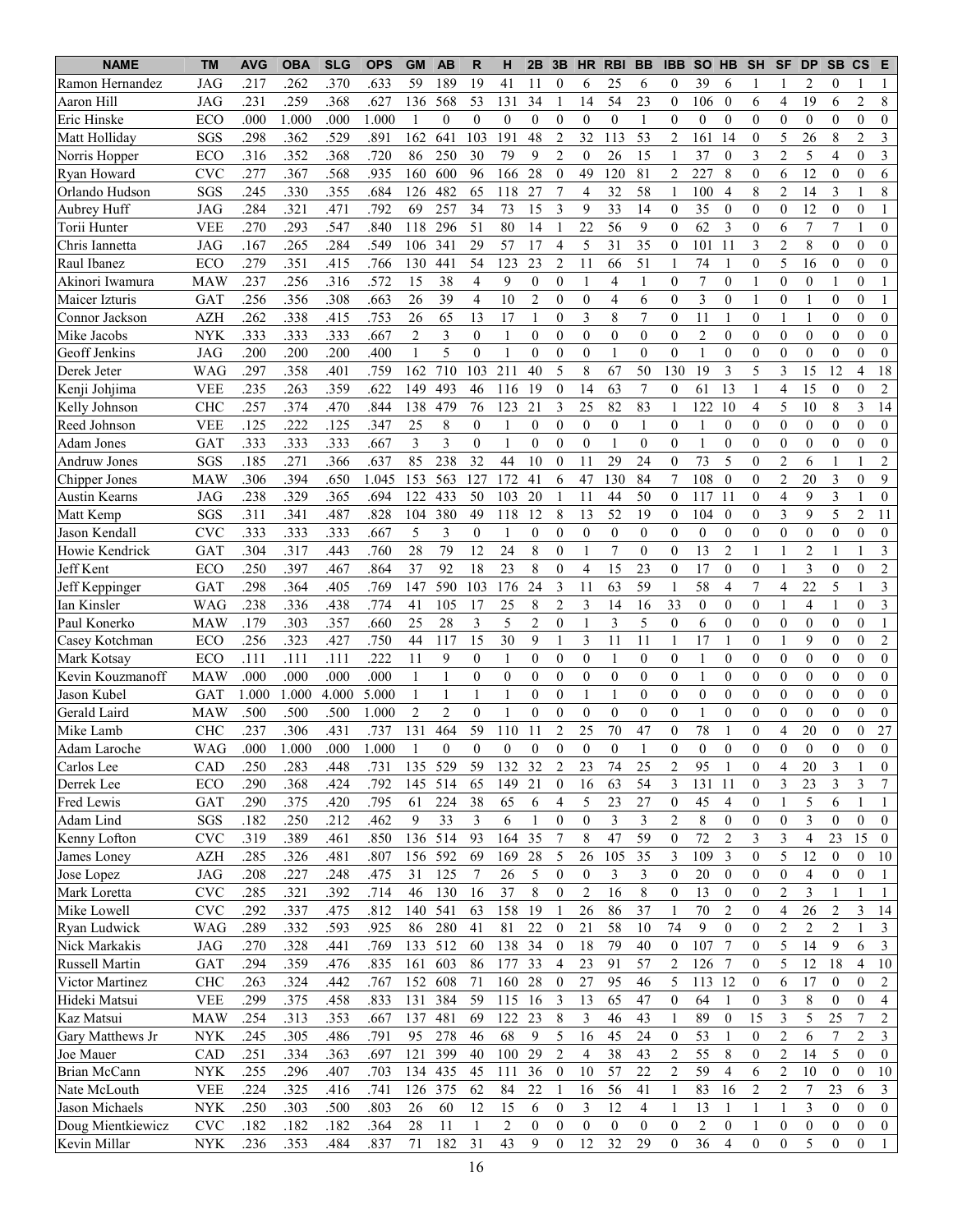| <b>NAME</b>             | <b>TM</b>                 | <b>AVG</b> | <b>OBA</b> | <b>SLG</b> | <b>OPS</b> | <b>GM</b> | <b>AB</b>      | $\mathsf{R}$            | н                | 2B               | 3B               | <b>HR</b>      | <b>RBI</b>     | <b>BB</b>        | <b>IBB</b>            | <b>SO</b>        | HB               | <b>SH</b>                            | <b>SF</b>             | <b>DP</b>        | <b>SB</b>        | <b>CS</b>         | Е                     |
|-------------------------|---------------------------|------------|------------|------------|------------|-----------|----------------|-------------------------|------------------|------------------|------------------|----------------|----------------|------------------|-----------------------|------------------|------------------|--------------------------------------|-----------------------|------------------|------------------|-------------------|-----------------------|
| Lastings Milledge       | <b>WAG</b>                | .363       | .431       | .626       | 1.058      | 31        | 91             | 18                      | 33               | 4                |                  | 6              | 20             | 7                | 20                    | 4                |                  | $\theta$                             | $\mathbf{0}$          |                  | $\theta$         | $\boldsymbol{0}$  | $\overline{0}$        |
| Bengie Molina           | ECO                       | .220       | .240       | .355       | .596       | 114       | 391            | 30                      | 86               | 11               | $\mathbf{0}$     | 14             | 49             | 11               | 3                     | 45               | -1               | $\boldsymbol{0}$                     | 5                     | 15               | $\mathbf{0}$     | $\mathbf{0}$      | 2                     |
| Jose Molina             | <b>NYK</b>                | .211       | .218       | .330       | .548       | 45        | 109            | 8                       | 23               | $\overline{7}$   | $\overline{0}$   | $\overline{2}$ | 16             | $\mathbf{1}$     | $\mathbf{0}$          | 31               | $\theta$         | 12                                   | $\mathbf{0}$          | 3                | $\overline{2}$   | $\mathbf{0}$      | 3                     |
| Yadier Molina           | GAT                       | .143       | .333       | .143       | .476       | 8         |                | $\overline{2}$          | $\mathbf{1}$     | $\mathbf{0}$     | $\theta$         | $\theta$       | $\theta$       | 1                | $\theta$              | 1                |                  | $\theta$                             | $\mathbf{0}$          | $\theta$         | $\theta$         | $\mathbf{0}$      | $\overline{0}$        |
| Melvin Mora             | CAD                       | .146       | .186       | .293       | 479        | 12        | 41             | 3                       | 6                | 3                | $\theta$         | 1              | $\overline{2}$ | $\overline{c}$   | $\theta$              | 12               | $\theta$         | $\mathbf{0}$                         | $\mathbf{0}$          |                  | $\theta$         |                   |                       |
| <b>Kendry Morales</b>   | CAD                       | .303       | .318       | .549       | .867       | 39        | 142            | 14                      | 43               | 11               | $\Omega$         | 8              | 29             | $\overline{4}$   | $\mathbf{0}$          | 21               | $\mathbf{0}$     | $\theta$                             | $\overline{2}$        | 15               | $\mathbf{0}$     | $\mathbf{0}$      | $\overline{0}$        |
| Justin Morneau          | <b>AZH</b>                | .273       | 343        | .490       | .833       | 146       | 549            | 77                      | 150              | 29               | $\mathbf{0}$     | 30             | 87             | 57               | $\overline{c}$        | 102              | $\overline{4}$   | $\mathbf{0}$                         | 5                     | 22               | $\theta$         |                   |                       |
| David Murphy            | <b>WAG</b>                | .298       | .346       | .460       | .806       | 51        | 124            | 17                      | 37               | 11               | 3                | 1              | 17             | 9                | 37                    | $\mathbf{0}$     |                  | $\theta$                             | $\overline{0}$        | $\mathbf{0}$     | $\theta$         | $\theta$          | 3                     |
| Donnie Murphy           | ECO                       | .273       | .273       | .545       | .818       | 5         | 11             | $\mathbf{1}$            | 3                | $\boldsymbol{0}$ | $\mathbf{0}$     | 1              | $\mathbf{1}$   | $\mathbf{0}$     | $\mathbf{0}$          | 6                | $\mathbf{0}$     | $\theta$                             | $\mathbf{0}$          | $\mathbf{0}$     | $\mathbf{0}$     | $\mathbf{0}$      | $\theta$              |
| Xavier Nady             | <b>JAG</b>                | .305       | .341       | .587       | .928       | 43        | 167            | 23                      | 51               | 9                | 1                | 12             | 24             | 5                | 1                     | 41               | $\overline{4}$   | $\theta$                             | $\mathbf{0}$          | 5                | $\mathbf{0}$     | $\mathbf{0}$      | $\overline{0}$        |
| Mike Napoli             | ECO                       | .229       | .330       | .434       | .764       | 30        | 83             | 17                      | 19               | 5                | $\overline{0}$   | $\overline{4}$ | 10             | 10               | $\mathbf{0}$          | 32               | 3                | $\mathbf{0}$                         |                       | $\overline{4}$   | $\theta$         | $\theta$          | $\overline{0}$        |
| Dioner Navarro          | <b>VEE</b>                | .222       | .417       | .333       | .750       | 7         | 9              | 1                       | $\overline{c}$   | 1                | $\overline{0}$   | $\mathbf{0}$   | 1              | 3                | $\mathbf{0}$          | $\mathbf{1}$     | $\mathbf{0}$     | $\overline{2}$                       | $\boldsymbol{0}$      | $\theta$         | $\theta$         | $\mathbf{0}$      | 2                     |
| Greg Norton             | <b>CHC</b>                | .213       | .337       | .284       | .621       | 105       | 348            | 46                      | 74               | 10               | $\theta$         | 5              | 31             | 66               | $\overline{0}$        | 111              | $\theta$         | 1                                    | $\overline{c}$        | 6                | 1                | 6                 | 3                     |
| Magglio Ordonez         | <b>MAW</b>                | .357       | .415       | .584       | .999       | 160       | 613            | 87                      | 219              | 56               |                  | 27             | 121            | 64               | 5                     | 112              | -1               | $\theta$                             | $\overline{7}$        | 20               | 1                | $\mathbf{1}$      | $\overline{0}$        |
| David Ortiz             | <b>NYK</b>                | .294       | .417       | .548       | .964       | 158       | 557            | 98                      | 164              | 39               | $\mathbf{0}$     | 34             | 97             | 113              | $\overline{7}$        | 118              | 6                | $\theta$                             | 3                     | 21               | $\overline{2}$   | $\overline{2}$    | $\overline{7}$        |
| Lyle Overbay            | <b>NYK</b>                | .000       | 1.000      | .000       | 1.000      | $\tau$    | $\overline{0}$ | 1                       | $\boldsymbol{0}$ | $\mathbf{0}$     | $\mathbf{0}$     | $\mathbf{0}$   | $\theta$       | $\mathbf{1}$     | $\mathbf{0}$          | $\boldsymbol{0}$ | $\mathbf{0}$     | $\boldsymbol{0}$                     | $\boldsymbol{0}$      | $\mathbf{0}$     | $\boldsymbol{0}$ | $\mathbf{0}$      | $\overline{0}$        |
| Corey Patterson         | <b>VEE</b>                | .000       | .000       | .000       | .000       | 1         | 3              | $\theta$                | $\theta$         | $\theta$         | $\theta$         | $\theta$       | $\theta$       | $\mathbf{0}$     | $\theta$              | $\theta$         | $\Omega$         | $\mathbf{0}$                         | $\mathbf{0}$          | $\mathbf{0}$     | $\theta$         | $\theta$          | $\Omega$              |
| Ronny Paulino           | <b>CVC</b>                | .257       | 317        | .319       | .636       | 55        | 113            | 15                      | 29               |                  | $\theta$         | $\overline{c}$ | 17             | 11               |                       | 26               | $\theta$         | 1                                    | $\overline{c}$        | 5                | $\mathbf{0}$     | $\mathbf{0}$      | 3                     |
| <b>Steve Pearce</b>     | SGS                       | .250       | .250       | .500       | .750       | 5         | 4              | $\mathbf{1}$            | 1                | $\mathbf{1}$     | $\theta$         | $\theta$       | $\mathbf{1}$   | $\mathbf{0}$     | $\theta$              | $\overline{2}$   | $\theta$         | $\theta$                             | $\mathbf{0}$          | $\mathbf{0}$     | $\mathbf{0}$     | $\mathbf{0}$      | $\overline{0}$        |
| Dustin Pedroia          | CAD                       | .273       | .334       | .355       | .688       | 158       | 640            | 86                      | 175              | 32               |                  | 6              | 38             | 52               | $\theta$              | 85               | 8                | $\overline{4}$                       | $\overline{4}$        | 6                | 5                | $\theta$          | $\tau$                |
| Carlos Pena             | <b>MAW</b>                | .255       | .384       | .564       | .948       | 145       | 518            | 109                     | 132              | 28               | $\theta$         | 44             | 117            | 93               | $\theta$              | 168              | 17               | $\theta$                             | $\overline{2}$        | 11               | $\overline{7}$   | $\theta$          | 8                     |
| Hunter Pence            | CAD                       | .308       | .333       | .517       | .851       | 146       | 630            | 102                     | 194              | 38               | 8                | 26             | 86             | 26               | $\overline{c}$        | 159              | $\mathbf{0}$     | $\mathbf{1}$                         | $\overline{4}$        | 18               | 8                | 3                 | 5                     |
| Jhonny Peralta          | GAT                       | .190       | .261       | .302       | .562       | 28        | 63             | $\tau$                  | 12               | $\mathbf{1}$     | $\overline{0}$   | $\overline{2}$ | $\overline{4}$ | 6                | $\mathbf{0}$          | 14               | $\mathbf{0}$     | $\theta$                             | $\boldsymbol{0}$      | 6                | $\mathbf{0}$     | $\mathbf{0}$      | $\overline{0}$        |
| Timo Perez              | ECO                       | .369       | .434       | .508       | .942       | 27        | 65             | 11                      | 24               | 5                | 2                | $\mathbf{0}$   | $\,$ 8 $\,$    | 9                | $\overline{4}$        | 9                | $\mathbf{0}$     | $\mathbf{0}$                         | $\overline{c}$        | $\overline{2}$   | $\mathbf{0}$     | $\mathbf{0}$      | $\overline{0}$        |
| <b>Brandon Phillips</b> | <b>VEE</b>                | .264       | .304       | .418       | .722       | 104       | 182            | 34                      | 48               | 5                | 1                | 7              | 20             | 6                | $\overline{0}$        | 33               | 5                | $\theta$                             | 1                     | 10               | 13               | $\overline{2}$    | $\mathbf{2}$          |
| Juan Pierre             | <b>MAW</b>                | .077       | .143       | .077       | .220       | 9         | 13             | 1                       | 1                | $\mathbf{0}$     | $\overline{0}$   | $\mathbf{0}$   | -1             | 1                | $\overline{0}$        | 1                | $\overline{0}$   | $\overline{2}$                       | $\mathbf{0}$          | $\mathbf{0}$     | $\overline{2}$   | $\overline{2}$    | $\overline{0}$        |
| A.J. Pierzynski         | <b>MAW</b>                | .200       | .200       | .400       | .600       | 9         | 15             | $\overline{c}$          | $\mathfrak{Z}$   | $\theta$         | $\Omega$         | 1              | 4              | $\mathbf{0}$     | $\mathbf{0}$          | $\overline{2}$   | $\theta$         | $\theta$                             | $\boldsymbol{0}$      |                  | $\theta$         | $\theta$          | $\overline{0}$        |
| Placido Polanco         | <b>WAG</b>                | .338       | .399       | .481       | .879       | 63        | 154            | 24                      | 52               | 10               | $\theta$         | $\overline{4}$ | 26             | 12               | 17                    | 5                | $\overline{2}$   | $\mathbf{0}$                         | $\overline{c}$        | 6                | 3                | 1                 | $\boldsymbol{0}$      |
| Jorge Posada            | WAG                       | .331       | .402       | .529       | .931       | 160       | 656            | 96                      | 217              | 61               | $\theta$         | 23             | 94             | 74               | 135                   | $\overline{7}$   | 5                | $\mathbf{0}$                         | $\overline{4}$        | 26               | $\overline{c}$   | $\mathbf{0}$      | 3                     |
| Albert Pujols           | JAG                       | .311       | .388       | .514       | .902       | 145       | 549            | 87                      | 171              | 26               | $\overline{2}$   | 27             | 72             | 63               | 3                     | 68               | $\overline{7}$   | $\theta$                             | $\overline{2}$        | 22               | $\mathbf{1}$     | 6                 | 9                     |
| Carlos Ouentin          | SGS                       | .000       | .000       | .000       | .000       | 1         |                | $\theta$                | $\mathbf{0}$     | $\theta$         | $\theta$         | $\mathbf{0}$   | $\theta$       | $\mathbf{0}$     | $\theta$              | $\theta$         | $\theta$         | $\mathbf{0}$                         | $\mathbf{0}$          | $\Omega$         | $\mathbf{0}$     | $\mathbf{0}$      | $\mathbf{0}$          |
| Aramis Ramirez          | <b>CHC</b>                | .250       | .293       | .443       | .736       | 77        | 228            | 34                      | 57               | 9                |                  | 11             | 28             | 12               | $\overline{2}$        | 44               | $\overline{2}$   | 1                                    | $\mathbf{0}$          | 6                | $\mathbf{0}$     | $\mathbf{0}$      | 5                     |
| <b>Hanley Ramirez</b>   | CAD                       | .307       | .355       | .541       | .896       | 159       | 638            | 116                     | 196              | 43               | 5                | 32             | 94             | 42               | $\theta$              | 114              | 8                | $\mathbf{1}$                         | 5                     | 19               | 37               | 6                 | 17                    |
| Manny Ramirez           | <b>VEE</b>                | .324       | .431       | .637       | 1.068      | 53        | 102            | 22                      | 33               | 8                | $\theta$         | 8              | 27             | 17               |                       | 27               | 3                | $\mathbf{0}$                         | $\mathbf{1}$          |                  | $\theta$         | $\theta$          |                       |
| Mike Redmond            | <b>VEE</b>                | .286       | .342       | .343       | .685       | 38        | 70             | $\overline{7}$          | 20               | $\overline{4}$   | $\theta$         | $\theta$       | 9              | $\overline{c}$   | $\theta$              | $\overline{7}$   | 4                | $\overline{0}$                       | $\mathbf{0}$          |                  | $\mathbf{0}$     | $\theta$          | $\overline{0}$        |
| Edgar Renteria          | <b>MAW</b>                | .280       | .326       | .362       | .688       | 140       | 608            | 81                      | 170              | 29               | $\mathbf{0}$     | $\overline{7}$ | 63             | 44               | $\mathbf{0}$          | 118              | $\mathbf{0}$     | 3                                    | 5                     | 14               | 5                | 4                 | 16                    |
| Jose Reyes              | <b>NYK</b>                | .249       | 308        | .353       | .661       | 127       | 465            | 67                      | 116              | 16               | 7                | 6              | 39             | 41               | $\mathbf{0}$          | 71               | $\mathbf{0}$     | 5                                    | $\overline{4}$        | 5                | 42               | 13                | 11                    |
| Mark Reynolds           | <b>AZH</b>                | .208       | 287        | 394        | .681       | 142       | 490            | 51                      | 102              | 21               | 5                | 20             | 50             | 47               | $\theta$              | 206              | 8                | $\overline{4}$                       | $\overline{2}$        | 5                | $\theta$         | $\theta$          | 10                    |
| Alexis Rios             | AZH                       | .254       | .297       | .410       | .706       | 157       | 627            | 70                      | 159              | 35               | 9                | 15             | 70             | 38               | $\boldsymbol{0}$      | 138              | $\overline{2}$   | $\boldsymbol{0}$                     | 4                     | 22               | 8                | 1                 | $\overline{2}$        |
| <b>Brian Roberts</b>    | ECO                       | .319       | .395       | .503       | .899       | 148       | 598            | 107                     | 191              | 51               | 7                | 15             | 58             | 75               | $\boldsymbol{0}$      | 92               | $\mathbf{0}$     | $\mathbf{1}$                         | $\boldsymbol{0}$      | 17               | 37               | 8                 | 6                     |
| Dave Roberts            | <b>MAW</b>                | .222       | .276       | .222       | .498       | 45        | $27\,$         | 5                       | 6                | $\boldsymbol{0}$ | $\mathbf{0}$     | $\bf{0}$       | $\sqrt{2}$     | $\overline{c}$   | $\boldsymbol{0}$      |                  | $\boldsymbol{0}$ | $\boldsymbol{0}$                     | $\boldsymbol{0}$      |                  | 6                | $\mathbf{0}$      |                       |
| Alex Rodriguez          | SGS                       | .320       | .414       | .700       | 1.114      | 162       | 621            | 136                     | 199              | 35               | $\boldsymbol{0}$ | 67             | 146            | 80               | 1                     | 161              | 21               | $\boldsymbol{0}$                     | 3                     | 20               | 12               | 3                 | 11                    |
| Ivan Rodriguez          | SGS                       | .274       | .283       | .374       | .657       | 86        | 310            | 28                      | 85               | 20               | -1               | 3              | 29             | 4                |                       | 71               | $\bf{0}$         | $\mathbf{0}$                         | 1                     | 6                | 1                |                   |                       |
| Scott Rolen             | <b>CVC</b>                | .125       | .222       | .125       | .347       | 3         | 8              | -1                      | 1                | $\mathbf{0}$     | $\mathbf{0}$     | $\mathbf{0}$   | $\overline{0}$ | $\mathbf{1}$     | $\mathbf{0}$          | $\overline{2}$   | $\mathbf{0}$     | $\boldsymbol{0}$                     | $\boldsymbol{0}$      | $\mathbf{0}$     | $\boldsymbol{0}$ | $\theta$          | $\overline{0}$        |
| Jimmy Rollins           | <b>CVC</b>                | .245       | .289       | .463       | .752       | 145       | 490            | 63                      | 120              | 20               | 21               | 15             | 77             | 28               |                       | 89               | $\overline{4}$   | $\boldsymbol{7}$                     | 4                     | 9                | 14               | 3                 | 13                    |
| Cody Ross               | <b>NYK</b>                | .330       | .376       | .642       | 1.019      | 109       | 397            | 84                      | 131              | 40               | $\boldsymbol{0}$ | 28             | 79             | 27               | 3                     | 99               | 5                | 1                                    | 4                     | 13               | $\mathbf{0}$     | $\mathbf{0}$      | 5                     |
| Dave Ross               | SGS                       | .235       | .297       | .529       | .827       | 11        | 34             | $\overline{4}$          | $\,$ 8 $\,$      | $\mathbf{1}$     | $\mathbf{0}$     | $\mathfrak{Z}$ | 5              | $\mathfrak{Z}$   | $\boldsymbol{0}$      | 8                | $\bf{0}$         | $\boldsymbol{0}$                     | $\boldsymbol{0}$      | $\overline{2}$   | $\mathbf{0}$     | $\mathbf{0}$      | $\mathbf{0}$          |
| Aaron Rowand            | <b>WAG</b>                | .294       | .343       | .459       | .802       | 148       | 540            | 70                      | 159              | 41               | $\boldsymbol{0}$ | 16             | 82             | 24               | 106                   | 18               | 1                | 6                                    | $\overline{4}$        | 30               | 6                | $\mathbf{0}$      | $\mathbf{0}$          |
| Carlos Ruiz             | $\ensuremath{\text{CVC}}$ | .266       | .331       | .366       | .697       | 143       | 432            | 42                      | 115              | 32               | 1                | 3              | 48             | 35               | $\boldsymbol{0}$      | 75               | $\tau$           | 25                                   | $\boldsymbol{0}$      | 12               | $\overline{c}$   | $\overline{2}$    |                       |
| B.J. Ryan               | <b>VEE</b>                | .361       | .395       | .486       | .881       | 28        | 72             | 9                       | 26               | $\mathfrak{Z}$   | $\boldsymbol{0}$ | $\overline{2}$ | 9              | $\overline{4}$   | $\mathbf{0}$          | $\,8\,$          | $\boldsymbol{0}$ | $\boldsymbol{0}$                     | $\boldsymbol{0}$      | $\overline{2}$   | 3                | $\mathbf{0}$      | 1                     |
| Jarrod Saltalamacchia   | <b>CHC</b>                | .308       | .296       | .538       | .835       | 18        | 26             | $\overline{\mathbf{4}}$ | $\,$ 8 $\,$      |                  | 1                | 1              | 6              | $\boldsymbol{0}$ | $\boldsymbol{0}$      | 6                | $\overline{0}$   | $\boldsymbol{0}$                     |                       | $\boldsymbol{0}$ | $\overline{0}$   | $\mathbf{0}$      |                       |
| Freddie Sanchez         | $\ensuremath{\text{CVC}}$ | .319       | .345       | .430       | .774       | 58        | 135            | 21                      | 43               | 12               | $\bf{0}$         | 1              | 18             | 7                |                       | 14               |                  |                                      | 3                     | 4                | $\mathbf{0}$     | $\mathbf{0}$      | 2                     |
| <b>Brian Schneider</b>  | <b>NYK</b>                | .190       | .320       | .190       | .510       | 17        | 21             | $\overline{2}$          | 4                | $\boldsymbol{0}$ | $\mathbf{0}$     | $\theta$       | $\overline{c}$ | $\mathfrak{Z}$   | 1<br>$\boldsymbol{0}$ | $\mathbf{1}$     | $\bf{0}$<br>1    | $\boldsymbol{0}$<br>$\boldsymbol{0}$ | $\boldsymbol{0}$      | 1                | $\overline{0}$   | $\mathbf{0}$      | $\overline{0}$        |
| Skip Schumaker          | <b>CVC</b>                | .307       | .338       | .436       | .774       | 116       | 433            | 57                      | 133              | $28\,$           | $\overline{c}$   | 8              | 60             | 22               | $\overline{c}$        | 59               | $\bf{0}$         | $\boldsymbol{0}$                     | 4                     | 11               | 0                | $\mathbf{0}$      | 4                     |
| Luke Scott              | <b>VEE</b>                | .271       | .397       | .531       | .928       |           |                | 18                      | 26               |                  |                  | 6              | 24             | 21               |                       | 23               | $\mathbf{1}$     | $\boldsymbol{0}$                     |                       | $\boldsymbol{2}$ | $\mathbf{1}$     |                   |                       |
| Marco Scutaro           | <b>MAW</b>                | .353       | .421       | .412       | .833       | 45<br>11  | 96<br>17       | $\overline{2}$          | 6                | 5                | 1<br>0           | $\mathbf{0}$   | $\overline{c}$ | $\sqrt{2}$       | 1<br>$\boldsymbol{0}$ | 3                | $\boldsymbol{0}$ | $\boldsymbol{0}$                     | 3<br>$\boldsymbol{0}$ |                  | $\mathbf{0}$     | 1<br>$\mathbf{0}$ | 2<br>$\boldsymbol{0}$ |
| Gary Sheffield          | WAG                       | .258       | .375       | .404       | .779       | 72        | 225            | 31                      | 58               | 9                | $\mathbf{0}$     | $\,8\,$        | 24             | 38               | 50                    | $\overline{4}$   |                  | $\boldsymbol{0}$                     | $\boldsymbol{0}$      | $\overline{7}$   | 10               | $\overline{4}$    | 2                     |
| Kelly Shoppach          | <b>MAW</b>                | .277       | .290       | .523       | .813       | 30        | 65             | 12                      | 18               | $\overline{7}$   | $\theta$         | 3              | $\,8\,$        | $\boldsymbol{2}$ | $\Omega$              | 19               | $\overline{0}$   | $\boldsymbol{0}$                     | $\overline{c}$        | $\mathbf{0}$     | $\overline{0}$   | $\theta$          |                       |
|                         | $\ensuremath{\text{CVC}}$ |            | .376       | .459       |            |           | 529            | 88                      | 139              | 24               |                  | 26             | 68             | 89               |                       | 153 14           |                  |                                      | 11                    | $\,8\,$          | 17               |                   | 3                     |
| <b>Grady Sizemore</b>   |                           | .263       |            |            | .836       | 159       |                |                         |                  |                  |                  |                |                |                  | $\overline{0}$        |                  |                  | $\overline{c}$                       |                       |                  |                  | 4                 | $\overline{c}$        |
| Chris Snyder            | <b>AZH</b>                | .199       | .280       | .360       | .640       | 151       | 492            | 55                      | 98               | 19               | $\boldsymbol{0}$ | 20             | 67             | 44               |                       | 135 13           |                  | $\mathbf{2}$                         | 5                     | 15               | $\boldsymbol{0}$ | $\boldsymbol{0}$  | $\overline{2}$        |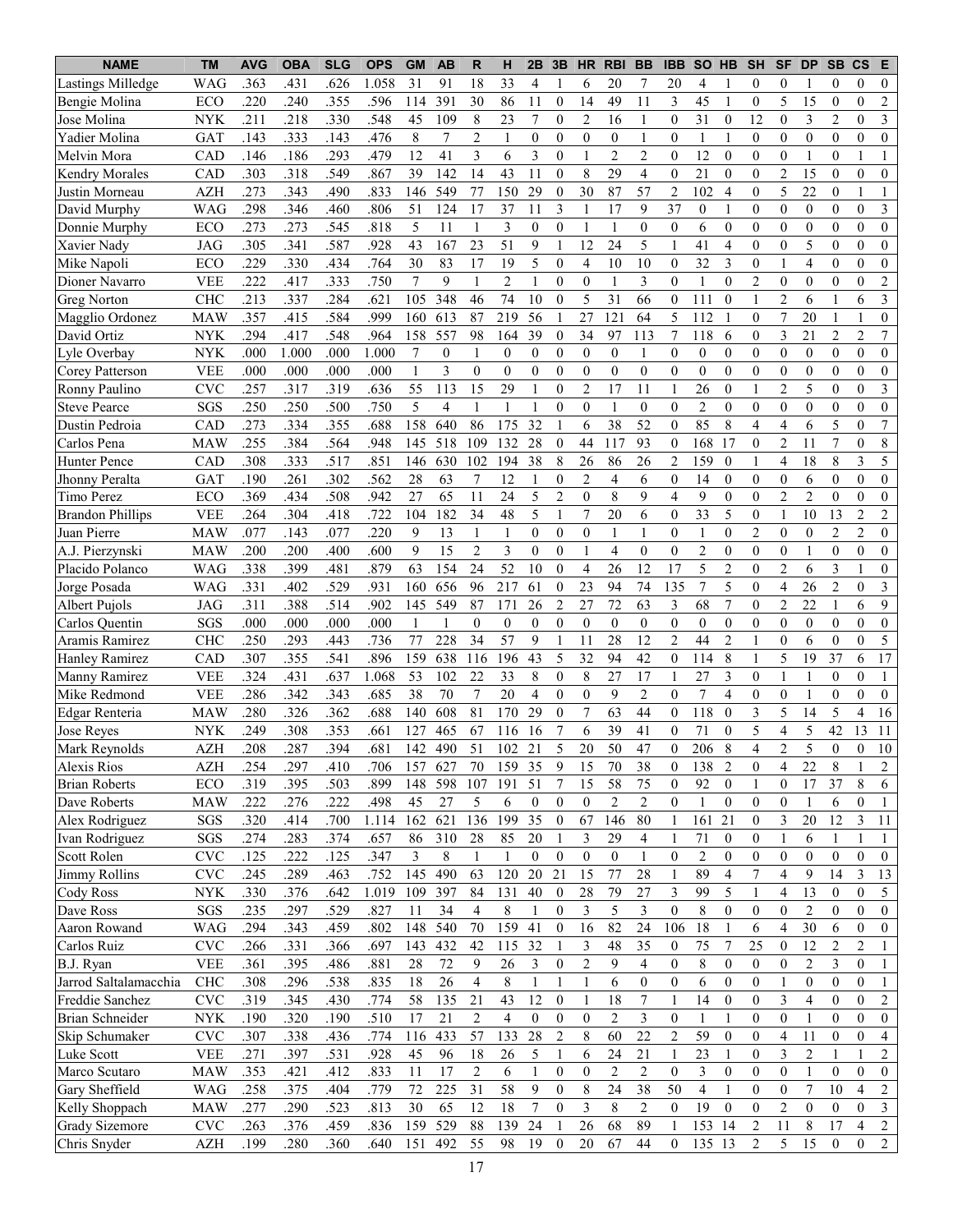| <b>NAME</b>          | <b>TM</b>  | <b>AVG</b> | <b>OBA</b> | <b>SLG</b> | <b>OPS</b> | <b>GM</b>      | <b>AB</b>      | R              | н            | 2B              | 3B               | <b>HR</b>      | <b>RBI</b>     | <b>BB</b>        | <b>IBB</b>     | <b>SO</b>        | <b>HB</b>        | <b>SH</b>        | <b>SF</b>        | <b>DP</b>        | <b>SB</b>        | <b>CS</b>        | E                |
|----------------------|------------|------------|------------|------------|------------|----------------|----------------|----------------|--------------|-----------------|------------------|----------------|----------------|------------------|----------------|------------------|------------------|------------------|------------------|------------------|------------------|------------------|------------------|
| Alfonso Soriano      | <b>CVC</b> | .257       | .325       | .386       | .710       | 42             | 70             | 11             | 18           | 3               | $\theta$         | 2              | 9              | 5                |                | 22               | $\overline{2}$   | $\boldsymbol{0}$ | 0                | 2                | 3                |                  | 0                |
| Sammy Sosa           | <b>CVC</b> | .550       | .571       | .850       | 1.421      | 12             | 20             | 3              | 11           | 3               | $\boldsymbol{0}$ | 1              | 3              | $\mathbf{1}$     | $\theta$       | 6                | $\mathbf{0}$     | $\boldsymbol{0}$ | $\boldsymbol{0}$ | $\theta$         | $\mathbf{0}$     | $\mathbf{0}$     | $\overline{0}$   |
| Geovany Soto         | <b>AZH</b> | .463       | .542       | 1.049      | 1.590      | 15             | 41             | 10             | 19           | 6               | $\mathbf{0}$     | 6              | 10             | $\overline{7}$   | 1              | 12               | $\mathbf{0}$     | $\theta$         | $\mathbf{0}$     | $\mathbf{0}$     | $\theta$         | $\mathbf{0}$     | $\mathbf{0}$     |
| Scott Spiezio        | <b>WAG</b> | .293       | .348       | .361       | .708       | 62             | 147            | 15             | 43           | $\overline{7}$  | $\Omega$         | $\mathbf{1}$   | 15             | 8                | 30             | 5                | $\theta$         | $\overline{0}$   |                  | 3                | $\mathbf{0}$     | $\mathbf{0}$     | 6                |
| Ryan Spilborghs      | CAD        | .216       | .259       | .309       | .567       | 55             | 162            | 18             | 35           | $\overline{4}$  |                  | 3              | 20             | 8                | $\theta$       | 30               | $\overline{2}$   | $\overline{0}$   | $\overline{2}$   | 4                | $\overline{2}$   | $\mathbf{0}$     |                  |
| <b>Matt Stairs</b>   | <b>CVC</b> | .111       | .200       | .111       | .311       | 8              | 9              | -1             | 1            | $\theta$        | $\mathbf{0}$     | $\mathbf{0}$   | $\mathbf{1}$   | 1                | $\theta$       | $\overline{2}$   | $\theta$         | $\mathbf{0}$     | $\mathbf{0}$     |                  | $\mathbf{0}$     | $\theta$         |                  |
| Ichiro Suzuki        | <b>CVC</b> | .306       | .334       | .379       | .713       | 162            | 720            | 103            | 220          | 19              | 8                | 6              | 70             | 30               | $\mathbf{1}$   | 109              | $\overline{2}$   | 6                | 3                | 9                | 31               | 8                |                  |
| Kurt Suzuki          | CAD        | .000       | .000       | .000       | .000       | 1              | 4              | $\mathbf{1}$   | $\mathbf{0}$ | $\theta$        | $\theta$         | $\theta$       | $\overline{0}$ | $\mathbf{0}$     | $\theta$       | $\mathbf{0}$     | $\theta$         | $\overline{0}$   | $\mathbf{0}$     |                  | $\theta$         | $\theta$         | $\theta$         |
| Nick Swisher         | <b>VEE</b> | .254       | .345       | .429       | .773       | 62             | 126            | 15             | 32           | 7               | $\mathbf{0}$     | 5              | 21             | 17               | $\mathbf{0}$   | 35               | -1               | $\theta$         | 1                | 7                | $\mathbf{1}$     | $\mathbf{0}$     | $\overline{0}$   |
| So Taguchi           | <b>NYK</b> | .255       | .340       | .343       | .683       | 54             | 137            | 20             | 35           | 9               | $\mathbf{0}$     | 1              | 6              | 16               | 3              | 18               | $\overline{2}$   | $\,1$            | $\mathbf{1}$     | $\mathbf{0}$     | 8                | 3                | $\overline{c}$   |
| <b>Willy Taveras</b> | <b>MAW</b> | .294       | .330       | .342       | .672       | 130            | 436            | 70             | 128          | $\,8\,$         | 5                | 1              | 34             | 17               | 3              | 73               | $\overline{7}$   | 14               | $\mathbf{0}$     | 6                | 41               | 13               | $\overline{4}$   |
| Mark Teahen          | <b>NYK</b> | .266       | .314       | .378       | .691       | 80             | 143            | 16             | 38           | 11              |                  | 1              | 16             | 8                | 1              | 39               | 2                | 1                | $\boldsymbol{0}$ | 8                | $\overline{2}$   | $\mathbf{0}$     | 3                |
| Mark Teixeira        | GAT        | .330       | .423       | .604       | 1.026      | 111            | 376            | 74             | 124          | 31              | 3                | 22             | 82             | 56               | 5              | 78               | 6                | $\theta$         | $\overline{c}$   | 14               | $\theta$         | $\theta$         | 3                |
| Miguel Tejada        | ECO        | .323       | .354       | .509       | .863       | 49             | 167            | 26             | 54           | 13              | $\mathbf{0}$     | 6              | 27             | 8                |                | 23               |                  | $\mathbf{0}$     | $\overline{c}$   | 9                | 1                | $\mathbf{0}$     | 5                |
| Ryan Theriot         | <b>NYK</b> | .000       | .000       | .000       | .000       | $\overline{4}$ | $\mathbf{0}$   | $\mathbf{0}$   | $\mathbf{0}$ | $\mathbf{0}$    | $\mathbf{0}$     | $\mathbf{0}$   | $\theta$       | $\mathbf{0}$     | $\mathbf{0}$   | $\mathbf{0}$     | $\theta$         | $\boldsymbol{0}$ | $\mathbf{0}$     | $\mathbf{0}$     | $\mathbf{0}$     | $\mathbf{0}$     | $\overline{0}$   |
| Frank Thomas         | <b>MAW</b> | .267       | .345       | .453       | .798       | 44             | 75             | $\overline{7}$ | 20           | $\overline{2}$  | $\mathbf{0}$     | $\overline{4}$ | 16             | 6                | 1              | 17               | $\overline{4}$   | $\boldsymbol{0}$ | $\overline{c}$   | $\overline{2}$   | $\mathbf{0}$     | $\mathbf{0}$     | $\overline{0}$   |
| Jim Thome            | GAT        | .309       | .430       | .682       | 1.112      | 134            | 466            | 111            | 144          | 21              | $\mathbf{0}$     | 51             | 117            | 97               | $\overline{7}$ | 143              | 6                | $\overline{0}$   | 6                | 9                | $\mathbf{0}$     | $\mathbf{0}$     | $\mathbf{0}$     |
| J.R. Towles          | <b>JAG</b> | .556       | .579       | .667       | 1.246      | 6              | 18             | $\overline{c}$ | 10           | $\overline{c}$  | $\theta$         | $\mathbf{0}$   |                | $\mathbf{0}$     | $\theta$       | 1                |                  | $\mathbf{1}$     | $\overline{0}$   | $\mathbf{0}$     | $\theta$         | $\theta$         | $\mathbf{0}$     |
| Chad Tracy           | SGS        | .227       | .325       | .425       | .750       | 82             | 247            | 35             | 56           | 23              |                  | 8              | 31             | 36               | $\mathbf{0}$   | 52               |                  | $\mathbf{0}$     | $\overline{2}$   | 12               | $\theta$         | $\mathbf{0}$     | 7                |
| Troy Tulowitzki      | SGS        | .277       | 328        | 446        | .774       | 161            | 643            | 88             | 178          | 29              |                  | 26             | 88             | 43               | $\theta$       | 164              | $\overline{7}$   | 17               | $\overline{3}$   | 19               | 6                | $\overline{4}$   | 10               |
| Dan Uggla            | <b>NYK</b> | .176       | .356       | .353       | .708       | 21             | 34             | $\overline{7}$ | 6            | 1               | 1                | 1              | 5              | 6                | $\theta$       | 10               | $\overline{4}$   | $\theta$         | $\mathbf{1}$     | $\mathbf{0}$     | $\theta$         | $\theta$         |                  |
| B.J. Upton           | <b>CVC</b> | .310       | .385       | .510       | .894       | 80             | 210            | 39             | 65           | 11              | $\overline{2}$   | 9              | 33             | 26               | $\mathbf{0}$   | 62               | -1               | $\boldsymbol{0}$ | $\overline{c}$   | $\overline{2}$   | 6                | 5                | 4                |
| Chase Utley          | <b>WAG</b> | .262       | .339       | .440       | .779       | 146            | 561            | 90             | 147          | 36              | 5                | 18             | 91             | 40               | 116            | 27               | 3                | $\boldsymbol{0}$ | $\overline{4}$   | 17               | 6                | $\overline{2}$   | 12               |
| Javier Valentin      | ECO        | .000       | .000       | .000       | .000       |                | $\overline{2}$ | $\theta$       | $\mathbf{0}$ | $\theta$        | $\mathbf{0}$     | $\mathbf{0}$   | $\mathbf{0}$   | $\boldsymbol{0}$ | $\mathbf{0}$   | $\theta$         | $\overline{0}$   | $\boldsymbol{0}$ | $\boldsymbol{0}$ | $\mathbf{0}$     | $\mathbf{0}$     | $\mathbf{0}$     | $\boldsymbol{0}$ |
| Jason Varitek        | <b>MAW</b> | .205       | .290       | .352       | .642       | 147            | 483            | 58             | 99           | 19              | $\overline{2}$   | 16             | 63             | 50               | $\mathbf{0}$   | 153              | 9                | $\mathbf{1}$     | 3                | 10               | $\mathbf{0}$     | $\overline{2}$   | $\overline{4}$   |
| Shane Victorino      | WAG        | .271       | .343       | .349       | .691       | 75             | 129            | 26             | 35           | 4               | $\theta$         | 2              | 16             | 12               | 20             | $\overline{2}$   | $\theta$         | $\overline{2}$   | $\boldsymbol{0}$ | $\overline{2}$   | 9                | 3                | 0                |
| Jose Vidro           | <b>NYK</b> | .279       | .343       | .359       | .702       | 142            | 538            | 76             | 150          | 25              | $\mathbf{0}$     | 6              | 52             | 55               | 2              | 74               | $\mathbf{0}$     | 10               | 4                | 10               | 1                | $\theta$         | 15               |
| Omar Vizquel         | <b>VEE</b> | .250       | .294       | .313       | .607       | 20             | 16             | $\theta$       | 4            | 1               | $\theta$         | $\theta$       | $\overline{2}$ | $\mathbf{1}$     | $\mathbf{0}$   | 1                | $\theta$         | 1                | $\mathbf{0}$     | $\mathbf{0}$     | 1                | $\mathbf{0}$     | $\overline{0}$   |
| Joey Votto           | WAG        | .313       | .333       | .597       | .930       | 25             | 67             | 6              | 21           | 10              | $\mathbf{0}$     | 3              | 12             | $\overline{2}$   | 16             | $\boldsymbol{0}$ | -1               | $\boldsymbol{0}$ | $\theta$         | 3                | $\mathbf{0}$     | $\mathbf{0}$     | $\boldsymbol{0}$ |
| Rickie Weeks         | GAT        | .192       | .364       | .333       | .697       | 30             | 78             | 20             | 15           | $\overline{c}$  | $\mathbf{0}$     | $\mathfrak{Z}$ | 9              | 16               | $\overline{0}$ | 23               | 5                | $\boldsymbol{0}$ | $\mathbf{0}$     | $\mathbf{0}$     | $\overline{c}$   | $\mathbf{0}$     | $\overline{c}$   |
| Vernon Wells         | CAD        | .214       | .233       | .321       | .554       | 43             | 84             | $\overline{7}$ | 18           | 6               | $\Omega$         | $\mathbf{1}$   | 5              | $\overline{2}$   | $\theta$       | 19               | $\theta$         | $\overline{0}$   | $\mathbf{0}$     | $\overline{2}$   | 1                | $\mathbf{0}$     | $\overline{0}$   |
| Jayson Werth         | <b>CHC</b> | .281       | .378       | .455       | .833       | 97             | 345            | 54             | 97           | 8               | 8                | 12             | 44             | 52               | $\overline{2}$ | 127              | $\overline{2}$   | 1                | 1                | $\overline{2}$   | $\overline{c}$   | $\mathbf{0}$     | $\overline{4}$   |
| Ty Wigginton         | GAT        | .277       | .327       | .587       | .915       | 52             | 155            | 26             | 43           | 15              | $\theta$         | 11             | 34             | 11               | $\mathbf{1}$   | 38               | $\overline{2}$   | $\theta$         | 3                | 7                | $\mathbf{1}$     | $\mathbf{0}$     | $\overline{4}$   |
| Josh Willingham      | <b>CHC</b> | .281       | .371       | .556       | .927       | 105            | 356            | 63             | 100          | 26              | $\theta$         | 24             | 68             | 46               | 5              | 85               | 6                | $\mathbf{1}$     | $\overline{2}$   | 5                | $\mathbf{1}$     | $\mathbf{0}$     | $\sqrt{2}$       |
| Reggie Willits       | <b>VEE</b> | .262       | .354       | .296       | .650       | 125            | 500            | 84             | 131          | 17              | $\mathbf{0}$     | $\mathbf{0}$   | 30             | 67               | $\mathbf{0}$   | 113              | 5                | 6                | $\mathbf{1}$     | $\overline{7}$   | 34               | 8                | $\overline{4}$   |
| Jack Wilson          | <b>NYK</b> | .300       | .356       | .451       | .806       | 80             | 233            | 34             | 70           | 6               | 1                | 9              | 25             | 15               | -1             | 39               | 5                | 1                | $\mathbf{0}$     | 3                | $\mathbf{1}$     | $\overline{2}$   | $\overline{c}$   |
| Randy Winn           | <b>JAG</b> | .313       | .333       | .469       | .802       | 11             | 32             | 6              | 10           | $\overline{c}$  | $\mathbf{0}$     | $\mathbf{1}$   | $\mathbf{1}$   | $\mathbf{0}$     | $\mathbf{0}$   | 5                | $\mathbf{1}$     | $\boldsymbol{0}$ | $\mathbf{0}$     | 3                | $\boldsymbol{0}$ | $\boldsymbol{0}$ |                  |
| David Wright         | <b>VEE</b> | .301       | .397       | .502       | 899        | 162            | 627            | 127            | 189          | 32              | $\overline{2}$   | 30             | 119            | 102              | 6              | 137              | $\overline{A}$   | $\theta$         | 11               | 18               | 25               | 4                | 15               |
| Kevin Youkilis       | <b>GAT</b> | .255       | .346       | .400       | .746       | 91             | 330            | 50             | 84           | 14              | 2                | 10             | 36             | 36               | 2              | 86               | 12               | $\boldsymbol{0}$ | 4                | 6                | $\theta$         | 1                | 3                |
| Chris Young          | JAG        | .187       | .237       | .373       | .610       | 147            | 541            | 56             | 101          | 24              |                  | 25             | 58             | 27               | $\overline{0}$ | 155              | 9                | $\overline{c}$   | 2                | 14               | 17               | 7                | 4                |
| Delmon Young         | GAT        | .282       | .293       | .487       | .780       | 12             | 39             | 3              | 11           | $\mathfrak{H}$  | $\boldsymbol{0}$ | $\mathbf{1}$   | 8              | $\mathbf{1}$     | $\mathbf{0}$   | $\boldsymbol{7}$ | $\mathbf{0}$     | $\boldsymbol{0}$ |                  | $\boldsymbol{0}$ | $\overline{0}$   | $\boldsymbol{0}$ | $\mathbf{0}$     |
| Dmitri Young         | MAW        | .324       | .373       | .542       | .915       | 58             | 142            | 22             | 46           | $7\phantom{.0}$ | $\bf{0}$         | 8              | 24             | 11               | $\mathbf{1}$   | 26               | $\boldsymbol{0}$ | $\mathbf{0}$     | $\boldsymbol{0}$ | 6                | $\mathbf{0}$     | $\boldsymbol{0}$ | $\overline{2}$   |
| Michael Young        | <b>VEE</b> | .299       | .340       | .381       | .722       | 148            | 582            | 69             | 174          | 22              | 1                | $\,$ 8 $\,$    | 63             | 30               | 6              | 110 8            |                  | $\mathbf{0}$     | 3                | 15               | $\overline{4}$   | $\overline{2}$   | 13               |
| Greg Zaun            | ECO        | .324       | .398       | .505       | .903       | 42             | 105            | 23             | 34           | 13              | $\overline{0}$   | $\sqrt{2}$     | 15             | 13               |                | 25               | $\overline{0}$   | $\mathbf{0}$     | $\boldsymbol{0}$ | 3                | $\mathbf{0}$     | $\boldsymbol{0}$ | 5                |
| Ryan Zimmerman       | AZH        | .284       | .326       | .457       | .783       | 33             | 81             | 12             | 23           | 8               | $\mathbf{0}$     | $\overline{2}$ | 12             | 6                | $\mathbf{0}$   | 29               | $\overline{0}$   | $\overline{0}$   | $\overline{2}$   |                  | $\mathbf{0}$     |                  | 6                |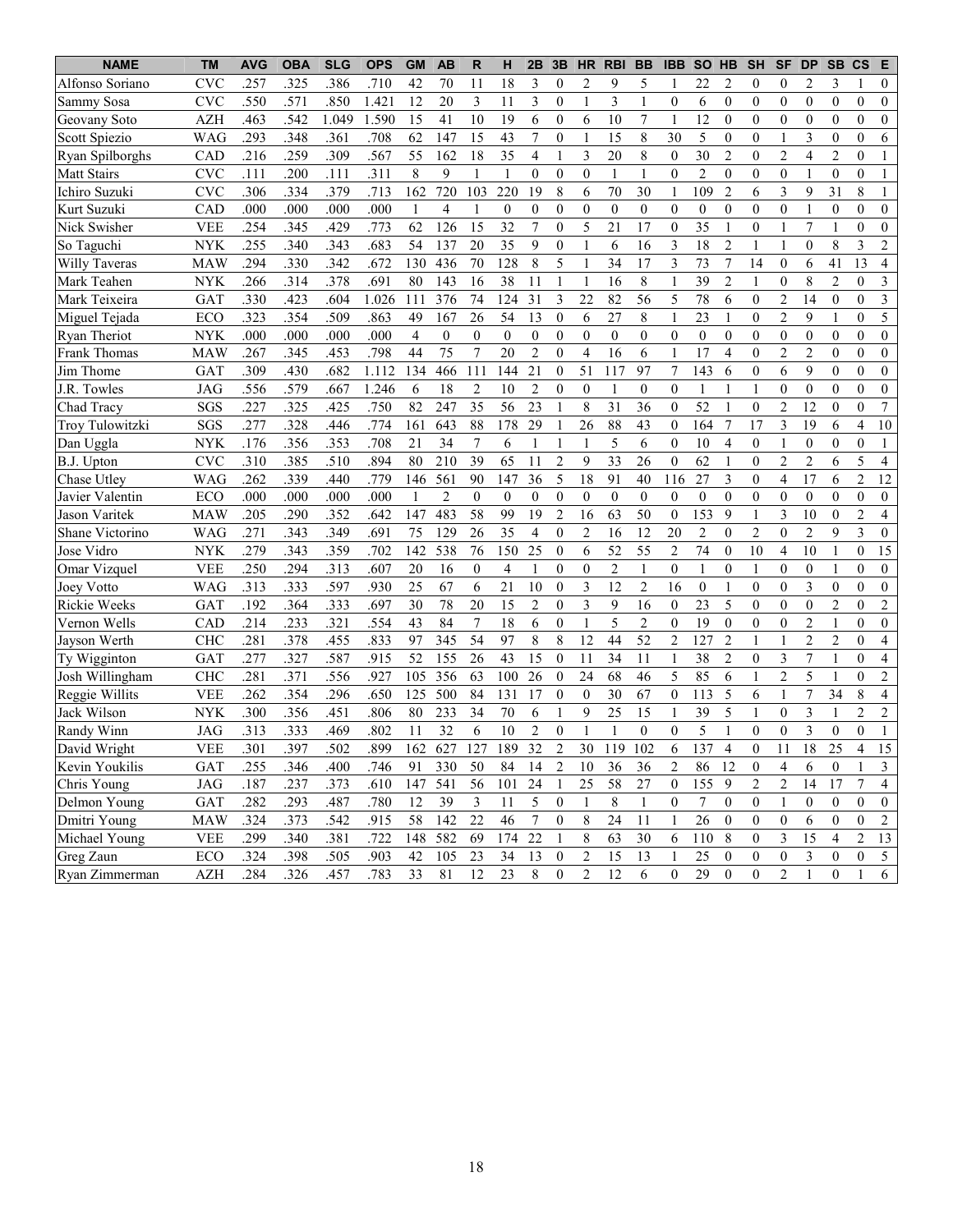# INDIVIDUAL PITCHING STATISTICS (BY ALPHA)

| <b>NAME</b>            | <b>TM</b>                 | <b>AVG</b> | <b>ERA</b> | W<br>L                               | <b>PCT</b> | G              | GS               | CG               | <b>GF</b>               | <b>SH</b>        | <b>SV</b>        | IP    | н               | R                       | ER.          | <b>HR</b>               | <b>BB</b>      | <b>SO</b>      | K/BB  | HR/9           |
|------------------------|---------------------------|------------|------------|--------------------------------------|------------|----------------|------------------|------------------|-------------------------|------------------|------------------|-------|-----------------|-------------------------|--------------|-------------------------|----------------|----------------|-------|----------------|
| Jeremy Accardo         | CAD                       | .209       | 3.58       | 4<br>2                               | .667       | 49             | $\mathbf{0}$     | $\mathbf{0}$     | 24                      | $\mathbf{0}$     | 5                | 60.1  | 44              | 25                      | 24           | 4                       | 20             | 42             | 2.10  | 0.6            |
| <b>Bronson Arroyo</b>  | <b>JAG</b>                | .297       | 6.09       | 17<br>$\overline{4}$                 | .190       | 23             | 23               | 6                | $\mathbf{0}$            | $\theta$         | $\theta$         | 150.2 | 183             | 113                     | 102          | 33                      | 63             | 100            | 1.59  | 2.0            |
| Homer Bailey           | <b>JAG</b>                | .311       | 7.16       | 5<br>$\overline{0}$                  | .000       | 5              | 5                | $\theta$         | $\mathbf{0}$            | $\mathbf{0}$     | $\mathbf{0}$     | 27.2  | 37              | 25                      | 22           | 7                       | 15             | 26             | 1.73  | 2.3            |
| <b>Brian Bannister</b> | ECO                       | .295       | 4.93       | 10<br>11                             | .524       | 34             | 34               | $\overline{4}$   | $\mathbf{0}$            | $\theta$         | $\mathbf{0}$     | 213.2 | 254             | 122                     | 117          | 30                      | 67             | 105            | 1.57  | 1.3            |
| Josh Beckett           | <b>AZH</b>                | .273       | 4.83       | 12<br>20                             | .375       | 38             | 38               | 14               | $\theta$                |                  | $\mathbf{0}$     | 277.2 | 298             | 161                     | 149          | 28                      | 107            | 268            | 2.50  | 0.9            |
| Eric Bedard            | SGS                       | .260       | 4.68       | 14<br>10                             | .583       | 30             | 30               | 8                | $\boldsymbol{0}$        | $\mathbf{0}$     | $\mathbf{0}$     | 205.2 | 209             | 112                     | 107          | 41                      | 72             | 241            | 3.35  | 1.8            |
| Heath Bell             | <b>MAW</b>                | .177       | 1.83       | 13<br>$\overline{4}$                 | .765       | 75             | $\theta$         | $\mathbf{0}$     | 38                      | $\Omega$         | 11               | 133.0 | 80              | 29                      | 27           | 6                       | 59             | 145            | 2.46  | 0.4            |
| Joaquin Benoit         | GAT                       | .268       | 5.22       | 6<br>1                               | .857       | 48             | $\overline{0}$   | $\theta$         | 14                      | $\theta$         | $\overline{2}$   | 70.2  | 72              | 41                      | 41           | 12                      | 32             | 74             | 2.31  | 1.5            |
| Jason Bergmann         | CAD                       | .270       | 6.25       | 8<br>16                              | .333       | 32             | 32               | 3                | $\mathbf{0}$            | $\theta$         | $\mathbf{0}$     | 193.0 | 205             | 143                     | 134          | 42                      | 90             | 142            | 1.58  | $\overline{2}$ |
| Rafael Betancourt      | <b>CVC</b>                | .222       | 2.39       | $\overline{7}$<br>$\overline{4}$     | .636       | 53             | $\boldsymbol{0}$ | $\mathbf{0}$     | 49                      | $\theta$         | 25               | 64.0  | 52              | 17                      | 17           | $\overline{4}$          | 8              | 65             | 8.13  | 0.6            |
| Chad Billingsley       | SGS                       | .316       | 6.85       | $\overline{7}$<br>10                 | .412       | 30             | 24               | $\mathbf{0}$     | $\overline{2}$          | $\mathbf{0}$     | $\mathbf{0}$     | 136.2 | 180             | 111                     | 104          | 26                      | 71             | 101            | 1.42  | 1.7            |
| Joe Blanton            | GAT                       | .340       | 5.69       | 16<br>13                             | .552       | 37             | 37               | 4                | $\mathbf{0}$            |                  | $\theta$         | 234.0 | 335             | 156                     | 148          | 39                      | 58             | 133            | 2.29  | 1.5            |
| Jeremy Bonderman       | <b>AZH</b>                | .382       | 7.94       | 1<br>1                               | .500       | 2              | $\overline{2}$   | $\mathbf{0}$     | $\theta$                | $\mathbf{0}$     | $\mathbf{0}$     | 11.1  | 21              | 15                      | 10           | 3                       | 3              | 5              | 1.67  | 2.4            |
| Jonathan Broxton       | ECO                       | .237       | 2.71       | 5<br>$\overline{4}$                  | .556       | 71             | $\mathbf{0}$     | $\mathbf{0}$     | 26                      | $\theta$         | 3                | 96.1  | 84              | 29                      | 29           | 8                       | 23             | 98             | 4.26  | 0.7            |
| <b>Taylor Buchholz</b> | GAT                       | .376       | 8.56       | 1<br>$\boldsymbol{0}$                | 1.000      | 11             | $\theta$         | $\theta$         | 5                       | $\theta$         | $\theta$         | 27.1  | 44              | 26                      | 26           | $\overline{\mathbf{3}}$ | 8              | 20             | 2.50  | 1.0            |
| Mark Buehrle           | <b>CHC</b>                | .455       | 18.00      | $\overline{0}$<br>1                  | .000       | 1              | 1                | $\mathbf{0}$     | $\mathbf{0}$            | $\theta$         | $\theta$         | 2.0   | 5               | $\overline{4}$          | 4            | $\mathbf{0}$            | $\mathbf{1}$   | 1              | 1.00  | 0.0            |
| A.J. Burnett           | CAD                       | .246       | 5.47       | 8<br>13                              | .619       | 33             | 33               | 6                | $\mathbf{0}$            |                  | $\theta$         | 217.1 | 203             | 135                     | 132          | 46                      | 104            | 214            | 2.06  | 1.9            |
| Jared Burton           | <b>NYK</b>                | .229       | 4.52       | 6<br>$\overline{7}$                  | .462       | 93             | $\mathbf{0}$     | $\theta$         | 27                      | $\theta$         | 13               | 133.1 | 111             | 76                      | 67           | 13                      | 68             | 113            | 1.66  | 0.9            |
| Matt Cain              | GAT                       | .282       | 5.54       | 13<br>16                             | .448       | 37             | 37               | 13               | $\mathbf{0}$            |                  | $\mathbf{0}$     | 263.0 | 293             | 171                     | 162          | 45                      | 119            | 239            | 2.01  | 1.5            |
| Kiko Calero            | <b>NYK</b>                | .200       | 2.25       | $\overline{0}$<br>$\mathbf{0}$       | .000       | $\overline{c}$ | $\mathbf{0}$     | $\mathbf{0}$     | $\mathbf{1}$            | $\mathbf{0}$     | $\theta$         | 4.0   | 3               | $\mathbf{1}$            | $\mathbf{1}$ |                         | $\mathbf{1}$   | 5              | 5.00  | 2.3            |
| <b>Matt Capps</b>      | <b>VEE</b>                | .253       | 2.92       | 5<br>6                               | .545       | 69             | $\overline{0}$   | $\theta$         | 17                      | $\theta$         | $\overline{2}$   | 89.1  | 86              | 29                      | 29           | 6                       | 10             | 74             | 7.40  | 0.6            |
| Fausto Carmona         | CAD                       | .290       | 4.94       | 11<br>13                             | .458       | 33             | 33               | $\overline{7}$   | $\theta$                |                  | $\theta$         | 231.1 | 262             | 134                     | 127          | 33                      | 86             | 147            | 1.71  | 1.3            |
| Roger Clemens          | <b>NYK</b>                | .272       | 4.51       | 12<br>16                             | .429       | 32             | 32               | 6                | $\mathbf{0}$            | $\theta$         | $\theta$         | 201.2 | 212             | 114                     | 101          | 37                      | 85             | 141            | 1.66  | 1.7            |
| Chad Cordero           | CAD                       | .200       | 20.25      | $\mathbf{1}$<br>$\mathbf{0}$         | 1.000      | $\overline{2}$ | $\theta$         | $\mathbf{0}$     | $\mathbf{1}$            | $\mathbf{0}$     | $\mathbf{0}$     | 1.1   | 1               | 3                       | 3            | $\mathbf{0}$            | 3              | $\mathfrak{2}$ | 0.67  | $\mathbf{0}$   |
| Francisco Cordero      | <b>GAT</b>                | .232       | 2.90       | 3<br>$\overline{4}$                  | .571       | 70             | $\theta$         | $\Omega$         | 48                      | $\mathbf{0}$     | 18               | 105.2 | 90              | 36                      | 34           | 11                      | 42             | 137            | 3.26  | 0.9            |
| Manny Corpas           | SGS                       | .265       | 3.37       | 2<br>6                               | .750       | 72             | $\mathbf{0}$     | $\mathbf{0}$     | 21                      | $\mathbf{0}$     | $\overline{2}$   | 101.1 | 104             | 39                      | 38           | 12                      | 33             | 64             | 1.94  | 1.1            |
| Kevin Correia          | JAG                       | .280       | 5.44       | 5<br>3                               | .375       | 47             | 1                | 1                | 26                      | $\overline{0}$   | $\overline{4}$   | 102.2 | 116             | 69                      | 62           | 20                      | 38             | 85             | 2.24  | 1.8            |
| Juan Cruz              | <b>AZH</b>                | .258       | 5.12       | 5<br>$\overline{2}$                  | .714       | 45             | $\theta$         | $\mathbf{0}$     | 16                      | $\mathbf{0}$     | $\mathbf{0}$     | 65.0  | 67              | 39                      | 37           | 6                       | 43             | 82             | 1.91  | 0.8            |
| John Danks             | <b>JAG</b>                | .267       | 5.97       | $\mathbf{0}$<br>6                    | .000       | 12             | 12               | 1                | $\mathbf{0}$            | $\theta$         | $\mathbf{0}$     | 63.1  | 68              | 46                      | 42           | 14                      | 29             | 42             | 1.45  | 2.0            |
| Manny Delcarmen        | <b>MAW</b>                | .188       | 3.00       | 5<br>5                               | .500       | 65             | $\theta$         | $\mathbf{0}$     | 23                      | $\mathbf{0}$     | $\overline{2}$   | 87.0  | 58              | 29                      | 29           | 15                      | 37             | 70             | 1.89  | 1.6            |
| Ryan Dempster          | <b>JAG</b>                | .243       | 3.74       | 3<br>1                               | .750       | 25             | $\theta$         | $\theta$         | 11                      | $\theta$         | $\mathbf{0}$     | 45.2  | 43              | 21                      | 19           | 5                       | 21             | 44             | 2.10  | 1.0            |
| <b>Scott Downs</b>     | GAT                       | .240       | 1.60       | 8<br>3                               | .727       | 58             | $\mathbf{0}$     | $\mathbf{0}$     | 29                      | $\theta$         | 10               | 84.1  | $\overline{75}$ | 19                      | 15           | $\overline{4}$          | 23             | 83             | 3.61  | 0.4            |
| Kelvim Escobar         | <b>CHC</b>                | .296       | 4.17       | 7<br>6                               | .462       | 17             | 17               | 6                | $\mathbf{0}$            | $\theta$         | $\mathbf{0}$     | 105.2 | 124             | 55                      | 49           | 7                       | 43             | 93             | 2.16  | 0.6            |
| Pedro Feliciano        | <b>AZH</b>                | .242       | 3.95       | $\overline{4}$<br>1                  | .200       | 60             | $\overline{0}$   | $\mathbf{0}$     | 20                      | $\theta$         | $\mathfrak{Z}$   | 73.0  | 64              | 35                      | 32           | 6                       | 32             | 56             | 1.75  | 0.7            |
| Gavin Floyd            | CAD                       | .000       | 0.00       | $\theta$<br>$\theta$                 | .000       | 1              | $\theta$         | $\theta$         | $\theta$                | $\theta$         | $\theta$         | 1.0   | $\mathbf{0}$    | $\mathbf{0}$            | $\theta$     | $\theta$                | $\mathbf{1}$   | $\overline{2}$ | 2.00  | $\Omega$       |
| Ryan Franklin          | <b>JAG</b>                | .272       | 4.42       | 5<br>$\mathbf{1}$                    | .167       | 45             | $\mathbf{0}$     | $\mathbf{0}$     | 25                      | $\mathbf{0}$     | 6                | 77.1  | 82              | 41                      | 38           | 16                      | 15             | 41             | 2.73  | 1.9            |
| <b>Brian Fuentes</b>   | <b>JAG</b>                | .155       | 2.45       | 3<br>$\mathbf{1}$                    | .750       | 45             | $\overline{0}$   | $\mathbf{0}$     | 21                      | $\theta$         | 3                | 66.0  | 35              | 18                      | 18           | 8                       | 24             | 57             | 2.38  | 1.1            |
| Yovani Gallardo        | SGS                       | 272        | 4.24       | 11<br>14                             | 440        | 36             | 31               | 4                | 3                       |                  | $\theta$         | 208.0 | 216             | 108                     | 98           | 19                      | 119            | 184            | 1.55  | 0.8            |
| Jon Garland            | <b>NYK</b>                | .299       | 4.67       | 15<br>13                             | .536       | 40             | 40               | 7                | $\boldsymbol{0}$        | $\boldsymbol{0}$ | $\boldsymbol{0}$ | 264.0 | 321             | 155                     | 137          | 44                      | 79             | 118            | 1.49  | 1.5            |
| Chad Gaudin            | SGS                       | .291       | 6.75       | $\mathbf{0}$<br>3                    | .000       | 12             | 9                | $\boldsymbol{0}$ | 1                       | $\boldsymbol{0}$ | $\boldsymbol{0}$ | 53.1  | 60              | 41                      | 40           | 7                       | 35             | 40             | 1.14  | 1.2            |
| Justin Germano         | $\ensuremath{\text{CVC}}$ | .273       | 4.22       | 3<br>1                               | .750       | 30             | $\overline{c}$   | $\boldsymbol{0}$ | 13                      | $\boldsymbol{0}$ | $\mathbf{1}$     | 85.1  | $\bf 88$        | 40                      | 40           | 12                      | 26             | 47             | 1.81  | 1.3            |
| Tom Gorzelanny         | AZH                       | .326       | 6.71       | 19<br>14                             | .424       | 41             | 41               | 3                | $\boldsymbol{0}$        |                  | $\mathbf{0}$     | 238.2 | 329             | 183                     | 178          | 41                      | 111            | 148            | 1.33  | 1.5            |
| Kevin Gregg            | ECO                       | .227       | 7.71       | $\mathbf{0}$<br>1                    | .000       | $\,8\,$        | $\mathbf{0}$     | $\boldsymbol{0}$ | $\overline{c}$          | $\boldsymbol{0}$ | $\mathbf{0}$     | 11.2  | 10              | 10                      | 10           | 3                       | 5              | 14             | 2.80  | 2.3            |
| Zack Greinke           | <b>MAW</b>                | .282       | 4.87       | 13<br>10                             | .565       | 44             | 33               | 6                | $\overline{\mathbf{4}}$ | $\boldsymbol{0}$ | $\boldsymbol{0}$ | 229.0 | 258             | 133                     | 124          | 38                      | 74             | 207            | 2.80  | 1.5            |
| Matt Guerrier          | AZH                       | .242       | 4.70       | $\overline{0}$<br>$\mathbf{0}$       | .000       | 29             | $\mathbf{0}$     | $\overline{0}$   | 13                      | $\mathbf{0}$     | 1                | 46.0  | 43              | 26                      | 24           | 5                       | 12             | 46             | 3.83  | 1.0            |
| Jeremy Guthrie         | <b>VEE</b>                | .291       | 4.90       | 12<br>15                             | .444       | 36             | 33               | 4                | $\mathbf{1}$            | 1                | $\boldsymbol{0}$ | 224.0 | 263             | 139                     | 122          | 30                      | 75             | 155            | 2.07  | 1.2            |
| Roy Halladay           | AZH                       | .322       | 5.43       | 14<br>18                             | .438       | 38             | 38               | $\boldsymbol{7}$ | $\boldsymbol{0}$        | $\overline{c}$   | $\theta$         | 238.2 | 319             | 151                     | 144          | 32                      | 73             | 151            | 2.07  | 1.2            |
| Cole Hamels            | <b>MAW</b>                | .270       | 4.24       | $18\,$<br>5                          | .783       | 33             | 33               | $\,$ 8 $\,$      | $\boldsymbol{0}$        | 1                | $\boldsymbol{0}$ | 221.0 | 236             | 113                     | 104          | 35                      | 52             | 211            | 4.06  | 1.4            |
| Joel Hanrahan          | CAD                       | .250       | 10.80      | $\boldsymbol{0}$<br>$\boldsymbol{0}$ | .000       | $\sqrt{5}$     | $\boldsymbol{0}$ | $\boldsymbol{0}$ | $\mathbf{1}$            | $\boldsymbol{0}$ | $\theta$         | 3.1   | 3               | $\overline{\mathbf{4}}$ | 4            |                         | $\mathfrak{Z}$ | $\sqrt{6}$     | 2.00  | 2.7            |
| Aaron Harang           | WAG                       | .281       | 5.45       | 13<br>16                             | .552       | 41             | 41               | $\,$ 8 $\,$      | $\boldsymbol{0}$        | $\boldsymbol{0}$ | $\mathbf{0}$     | 274.0 | 310             | 174                     | 166          | 49                      | 74             | 288            | 3.89  | 1.6            |
| Dan Haren              | CHC                       | .286       | 4.91       | 12<br>14                             | .462       | 39             | 39               | $\tau$           | $\boldsymbol{0}$        | 1                | $\boldsymbol{0}$ | 256.2 | 290             | 153                     | 140          | 40                      | 78             | 238            | 3.05  | 1.4            |
| Aaron Heilman          | ECO                       | .232       | 3.21       | 8<br>3                               | .727       | 58             | $\overline{0}$   | $\overline{0}$   | 22                      | $\boldsymbol{0}$ | $\overline{2}$   | 131.2 | 114             | 50                      | 47           | 13                      | 40             | 105            | 2.63  | 0.9            |
| <b>Brian Hennessey</b> | <b>NYK</b>                | .143       | 1.42       | $\boldsymbol{0}$<br>$\mathbf{0}$     | .000       | 4              | $\mathbf{0}$     | $\boldsymbol{0}$ | $\boldsymbol{0}$        | $\boldsymbol{0}$ | $\boldsymbol{0}$ | 6.1   | 3               | 2                       | 1            | $\mathbf{0}$            | 4              | $\overline{4}$ | 1.00  | $0.0\,$        |
| Matt Herges            | WAG                       | .256       | 4.92       | 5<br>10                              | .667       | 63             | $\boldsymbol{0}$ | $\boldsymbol{0}$ | 28                      | $\boldsymbol{0}$ | 1                | 113.1 | 111             | 65                      | 62           | 22                      | 41             | 66             | 1.61  | 1.7            |
| Felix Hernandez        | SGS                       | .335       | 6.88       | 8<br>12                              | .400       | 31             | 31               | 3                | $\boldsymbol{0}$        | 1                | $\boldsymbol{0}$ | 168.2 | 235             | 137                     | 129          | 34                      | 57             | 139            | 2.44  | 1.8            |
| Orlando Hernandez      | WAG                       | .267       | 4.21       | 2<br>4                               | .667       | $8\,$          | 8                |                  | $\boldsymbol{0}$        | $\boldsymbol{0}$ | $\boldsymbol{0}$ | 51.1  | 55              | 33                      | 24           | 8                       | 23             | 47             | 2.04  | 1.4            |
| Rich Hill              | GAT                       | .340       | 8.71       | $\boldsymbol{0}$<br>1                | .000       | $\overline{c}$ | $\overline{c}$   | $\boldsymbol{0}$ | $\boldsymbol{0}$        | $\boldsymbol{0}$ | $\boldsymbol{0}$ | 10.1  | 16              | 11                      | $10\,$       | 3                       | $\mathbf{1}$   | 14             | 14.00 | 2.6            |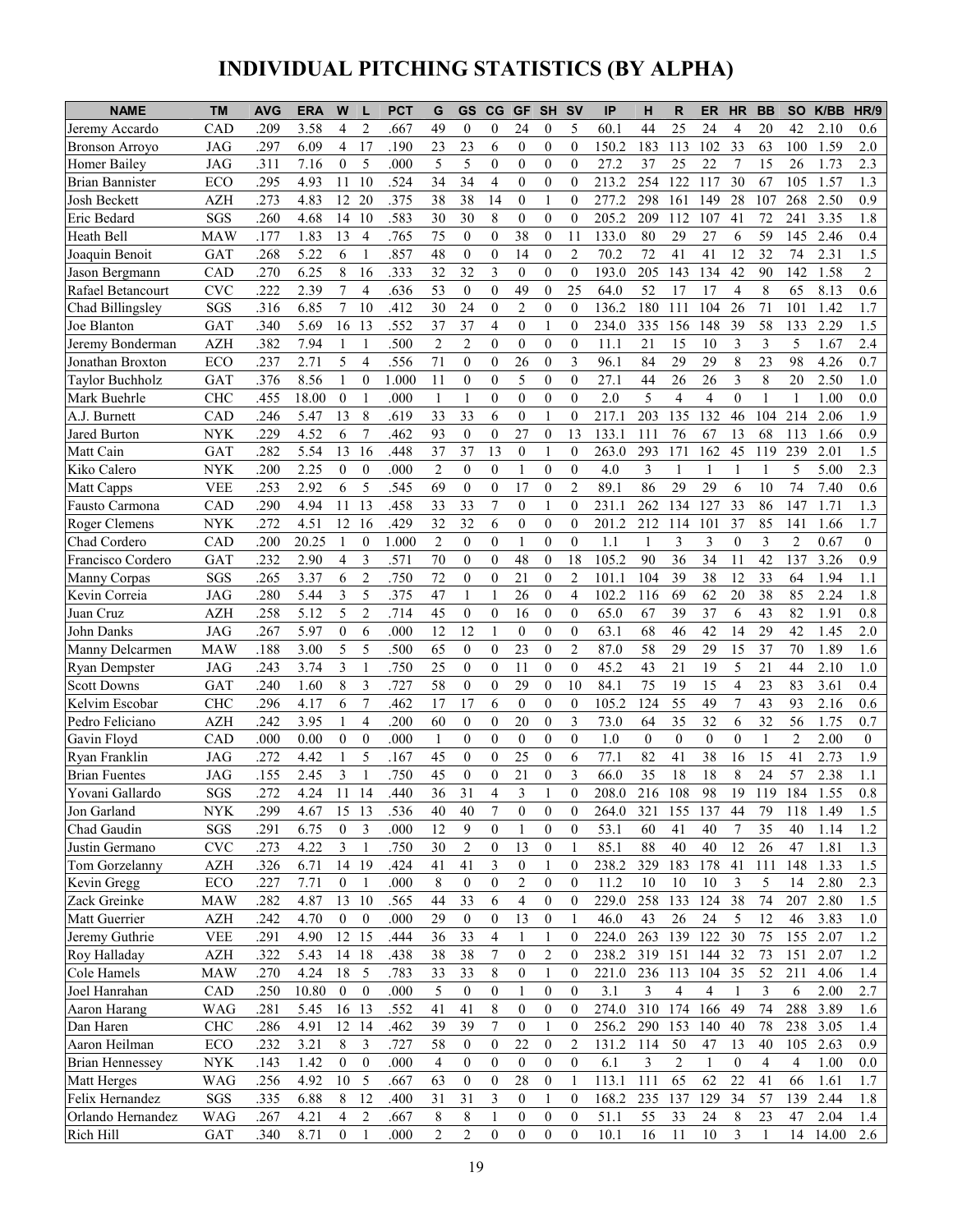| <b>NAME</b>           | <b>TM</b>         | <b>AVG</b>   | <b>ERA</b> | W<br>L                                       | <b>PCT</b> | G                    | GS                   | CG                   | <b>GF</b>               | <b>SH</b>        | <b>SV</b>        | IP    | н                    | R                | ER               | <b>HR</b>               | <b>BB</b>      | <b>SO</b>        | K/BB        | HR/9    |
|-----------------------|-------------------|--------------|------------|----------------------------------------------|------------|----------------------|----------------------|----------------------|-------------------------|------------------|------------------|-------|----------------------|------------------|------------------|-------------------------|----------------|------------------|-------------|---------|
| Shawn Hill            | <b>MAW</b>        | .287         | 4.79       | 13<br>11                                     | .542       | 33                   | 33                   | 10                   | $\mathbf{0}$            |                  | $\boldsymbol{0}$ | 229.1 | 265                  | 129              | 122              | 41                      | 58             | 160              | 2.76        | 1.6     |
| Trevor Hoffman        | <b>MAW</b>        | .232         | 3.07       | 3<br>$\boldsymbol{0}$                        | 1.000      | 40                   | $\Omega$             | $\mathbf{0}$         | 10                      | $\mathbf{0}$     | 1                | 55.2  | 48                   | 19               | 19               | 1                       | 17             | 40               | 2.35        | 0.2     |
| Tim Hudson            | <b>CVC</b>        | 259          | 3.49       | 21<br>13                                     | .618       | 40                   | 40                   | $\overline{17}$      | $\mathbf{0}$            | $\overline{2}$   | $\theta$         | 304.2 | 299                  | 136              | 118              | 26                      | 88             | 158              | 1.80        | 0.8     |
| Jason Isringhausen    | ECO               | .197         | 2.65       | 7<br>6                                       | 538        | 59                   | $\mathbf{0}$         | $\mathbf{0}$         | 48                      | $\mathbf{0}$     | 27               | 78.0  | 54                   | 25               | 23               | 5                       | 32             | 76               | 2.38        | 0.6     |
| Casey Janssen         | <b>AZH</b>        | .312         | 5.23       | 3<br>$\overline{4}$                          | 429        | 43                   | $\theta$             | $\mathbf{0}$         | 25                      | $\mathbf{0}$     | 8                | 62.0  | 81                   | 43               | 36               | 8                       | 25             | 33               | 1.32        | 1.2     |
| Bobby Jenks           | <b>MAW</b>        | .274         | 3.57       | 6<br>8                                       | 429        | 60                   | $\overline{0}$       | $\theta$             | 43                      | $\mathbf{0}$     | 22               | 75.2  | 80                   | 31               | 30               | 5                       | 14             | 76               | 5.43        | 0.6     |
| Ubaldo Jimenez        | MAW               | .267         | 5.59       | 5<br>9                                       | 357        | 23                   | 23                   | 1                    | $\theta$                | $\mathbf{0}$     | $\theta$         | 124.0 | 130                  | 86               | 77               | 29                      | 68             | 115              | 1.69        | 2.1     |
| Randy Johnson         | SGS               | .226         | 3.43       | 3<br>$\mathbf{1}$                            | .750       | 6                    | 6                    | $\overline{c}$       | $\mathbf{0}$            | 1                | $\theta$         | 44.2  | 38                   | 17               | 17               | $\overline{4}$          | 9              | 61               | 6.78        | 0.8     |
| John Lackey           | <b>CVC</b>        | .281         | 4.36       | 14<br>14                                     | .500       | 37                   | 37                   | 9                    | $\mathbf{0}$            | 2                | $\boldsymbol{0}$ | 243.2 | 266                  | 129              | 118              | 29                      | 77             | 182              | 2.36        | 1.1     |
| Jensen Lewis          | SGS               | .326         | 4.22       | $\mathbf{0}$<br>$\mathbf{1}$                 | .000       | 9                    | $\theta$             | $\overline{0}$       | 3                       | $\overline{0}$   | $\mathbf{0}$     | 10.2  | 15                   | 6                | 5                | $\overline{c}$          | $\overline{2}$ | 11               | 5.50        | 1.7     |
| Tim Lincecum          | ECO               | 283          | 5.46       | 9<br>15                                      | 375        | 32                   | 32                   | 6                    | $\mathbf{0}$            | 0                | $\mathbf{0}$     | 204.1 | 227                  | 128              | 124              | 30                      | 89             | 199              | 2.24        | 1.3     |
| Matt Lindstrom        | <b>VEE</b>        | 327          | 5.17       | 3<br>$\overline{c}$                          | .600       | 33                   | $\mathbf{0}$         | $\theta$             | 13                      | 0                | 1                | 38.1  | 50                   | 22               | 22               | $\boldsymbol{0}$        | 14             | 37               | 2.64        | 0.0     |
| Scott Linebrink       | <b>VEE</b>        | .063         | 0.00       | $\mathbf{0}$<br>$\mathbf{0}$                 | .000       | $\overline{4}$       | $\mathbf{0}$         | $\mathbf{0}$         | $\overline{c}$          | $\overline{0}$   | $\mathbf{0}$     | 4.1   | 1                    | $\theta$         | $\mathbf{0}$     | $\mathbf{0}$            | $\overline{c}$ | $\mathbf{1}$     | 0.50        | 0.0     |
| Braden Looper         | <b>NYK</b>        | .340         | 8.23       | 6<br>6                                       | .500       | 18                   | 18                   | 1                    | $\mathbf{0}$            |                  | $\theta$         | 89.2  | 127                  | 87               | 82               | 15                      | 44             | 42               | .95         | 1.5     |
| Derek Lowe            | <b>VEE</b>        | .263         | 4.68       | 7<br>16                                      | .696       | 33                   | 33                   | 7                    | $\mathbf{0}$            | $\theta$         | $\theta$         | 225.0 | 223                  | 125              | 117              | 32                      | 96             | 147              | 1.53        | 1.3     |
| Brandon Lyon          | <b>CVC</b>        | .279         | 5.28       | $\overline{4}$<br>1                          | 200        | 39                   | $\boldsymbol{0}$     | $\boldsymbol{0}$     | 12                      | $\theta$         | $\mathbf{1}$     | 44.1  | 50                   | 28               | 26               | 3                       | 13             | 19               | 1.46        | 0.6     |
| Greg Maddux           | GAT               | 350          | 7.40       | 4<br>6                                       | .400       | 13                   | 13                   | 3                    | $\theta$                | $\overline{0}$   | $\theta$         | 69.1  | 107                  | 61               | 57               | 14                      | 11             | 35               | 3.18        | 1.8     |
| Ron Mahay             | <b>NYK</b>        | 271          | 4.58       | 5<br>4                                       | .444       | 74                   | $\mathbf{0}$         | $\mathbf{0}$         | 30                      | $\theta$         | $\overline{2}$   | 108.0 | 112                  | 64               | 55               | 8                       | 84             | 91               | 1.08        | 0.7     |
| John Maine            | <b>NYK</b>        | .249         | 5.06       | 13<br>12                                     | .520       | 34                   | 34                   | 8                    | $\mathbf{0}$            | $\theta$         | $\mathbf{0}$     | 218.2 | 203                  | 129              | 123              | 39                      | 119            | 196              | 1.65        | 1.6     |
| Sean Marcum           | <b>AZH</b>        | .300         | 6.51       | $\overline{c}$<br>4                          | 333        | 44                   | $\mathbf{1}$         | $\mathbf{0}$         | 15                      | $\theta$         | $\theta$         | 85.2  | 106                  | 64               | 62               | 21                      | 37             | 71               | 1.92        | 2.2     |
| Carlos Marmol         | <b>CHC</b>        | .225         | 2.84       | 3<br>1                                       | .250       | 68                   | $\theta$             | $\mathbf{0}$         | 31                      | $\boldsymbol{0}$ | $\overline{4}$   | 107.2 | 90                   | 39               | 34               | 8                       | 66             | 165              | 2.50        | 0.7     |
| Damaso Marte          |                   |              | 3.48       | 5<br>7                                       | .417       | 70                   | $\boldsymbol{0}$     | $\mathbf{0}$         | 22                      | $\boldsymbol{0}$ | 5                | 75.0  | 72                   | 30               | 29               | 5                       | 36             | 87               | 2.42        | 0.6     |
| Pedro Martinez        | CAD<br><b>NYK</b> | .254<br>.326 | 4.60       | $\overline{2}$<br>1                          | .333       | 5                    | 5                    | 1                    | $\theta$                | $\overline{0}$   | $\theta$         | 31.1  | 43                   | 17               | 16               | $\mathbf{0}$            | 11             | 30               | 2.73        | 0.0     |
|                       |                   |              |            |                                              |            |                      |                      |                      |                         |                  |                  |       |                      |                  |                  |                         |                |                  |             |         |
| Daisuke Matsuzaka     | CAD               | .282         | 5.75       | 11<br>15                                     | .423       | 32                   | 32                   | 4                    | $\mathbf{0}$            | 1                | $\mathbf{0}$     | 198.2 | 222                  | 134              | 127              | 37                      | 101            | 205              | 2.03        | 1.7     |
| Dustin McGowan        | GAT               | .274         | 5.07       | 9<br>9                                       | .500       | 29                   | 29                   | 6                    | $\theta$                | 0                | $\theta$         | 186.1 | 197                  | 115              | 105              | 32                      | 77             | 165              | 2.14        | 1.5     |
| Gil Meche             | <b>CVC</b>        | .257         | 3.87       | 23<br>10                                     | .697       | 41                   | 41                   | 12                   | $\theta$                | 4                | $\mathbf{0}$     | 279.0 | 276                  | 126              | 120              | 37                      | 86             | 208              | 2.42        | 1.2     |
| Cla Meredith          | <b>AZH</b>        | .359         | 4.32       | $\mathbf{0}$<br>$\mathbf{0}$                 | .000       | 5                    | $\theta$             | $\mathbf{0}$         | $\overline{2}$          | 0                | $\mathbf{0}$     | 8.1   | 14                   | 4                | 4                | $\overline{\mathbf{c}}$ | 4              | 3                | 0.75        | 2.2     |
| <b>Brendan Morrow</b> | <b>JAG</b>        | .371         | 9.28       | 1<br>1                                       | .500       | 20                   | $\theta$             | $\mathbf{0}$         | $\overline{\mathbf{3}}$ | $\theta$         | $\mathbf{0}$     | 21.1  | 36                   | 23               | 22               | $\overline{2}$          | 24             | 32               | 1.33        | 0.8     |
| Guillermo Mota        | <b>NYK</b>        | .326         | 6.15       | 1<br>1                                       | .500       | 31                   | $\mathbf{0}$         | $\mathbf{0}$         | 14                      | $\theta$         | $\overline{2}$   | 52.2  | 71                   | 37               | 36               | 8                       | 15             | 54               | 3.60        | 1.4     |
| Peter Moylan          | CAD               | 256          | 3.52       | 7<br>6                                       | .462       | 78                   | $\mathbf{0}$         | $\mathbf{0}$         | 36                      | $\theta$         | $\overline{7}$   | 107.1 | 103                  | 47               | 42               | 13                      | 23             | 76               | 3.30        | 1.1     |
| Mike Mussina          | JAG               | 335          | 6.71       | 8<br>1                                       | .111       | 11                   | 10                   | $\mathbf{0}$         | 1                       | $\overline{0}$   | $\theta$         | 61.2  | 84                   | 47               | 46               | 9                       | 25             | 31               | 1.24        | 1.3     |
| Mike Myers            | JAG               | .286         | 0.00       | $\theta$<br>$\mathbf{0}$                     | .000       | $\overline{c}$<br>82 | $\theta$<br>$\theta$ | $\theta$<br>$\theta$ | $\mathbf{0}$<br>59      | $\overline{0}$   | $\theta$<br>31   | 1.2   | $\overline{2}$<br>94 | $\mathbf{1}$     | $\theta$         | $\theta$<br>12          | $\mathbf{1}$   | $\boldsymbol{0}$ | .00<br>3.57 | 0.0     |
| Joe Nathan            | WAG               | .229         | 3.42       | 5<br>5                                       | .500       |                      |                      |                      |                         | $\theta$         |                  | 110.2 |                      | 44               | 42               |                         | 35             | 125              |             | 1.0     |
| Pat Neshek            | SGS               | .212         | 4.18       | 11<br>$\overline{4}$                         | .733       | 68                   | $\theta$             | $\mathbf{0}$         | 20                      | $\boldsymbol{0}$ | $\theta$         | 92.2  | 72                   | 44               | 43               | 15                      | 32             | 90               | 2.81        | 1.5     |
| Hideki Okajima        | <b>VEE</b>        | .220         | 3.06       | 3<br>$\overline{4}$                          | .429       | 70                   | $\theta$             | $\theta$             | 27                      | $\theta$         | 5                | 85.1  | 70                   | 34               | 29               | 14                      | 27             | 83               | 3.07        | 1.5     |
| Roy Oswalt            | WAG               | .295         | 5.05       | 15<br>13                                     | .536       | 40                   | 40                   | $\overline{4}$       | $\theta$                | $\overline{0}$   | $\mathbf{0}$     | 255.0 | 305                  | 144              | 143              | 33                      | 83             | 189              | 2.28        | 1.2     |
| Micah Owings          | SGS               | 271          | 5.11       | 8<br>10                                      | .444       | 31                   | 31                   | 4                    | $\theta$                | $\overline{0}$   | $\theta$         | 178.0 | 188                  | 108              | 101              | 28                      | 71             | 124              | 1.75        | 1.4     |
| Jonathan Papelbon     | <b>VEE</b>        | 228          | 3.14       | 3<br>$\overline{4}$                          | 429        | 75                   | $\boldsymbol{0}$     | 0                    | 48                      | $\theta$         | 29               | 97.1  | 82                   | 34               | 34               | 15                      | 35             | 135              | 3.86        | 1.4     |
| Jake Peavy            | <b>CHC</b>        | .238         | 3.47       | 23<br>13                                     | .639       | 40                   | 40                   | 14                   | $\boldsymbol{0}$        | 4                | $\bf{0}$         | 298.0 | 263                  | 130              | 115              | 34                      | 109            | 310              | 2.84        | 1.0     |
| Mike Pelfrey          | JAG               | .418         | 15.58      | $\boldsymbol{0}$<br>$\overline{\mathcal{A}}$ | .000       | $\,$ 8 $\,$          | 5                    | $\boldsymbol{0}$     | $\mathfrak{Z}$          | $\boldsymbol{0}$ | $\boldsymbol{0}$ | 17.1  | 33                   | 30               | 30               | 5                       | 20             | 12               | 0.60        | 2.6     |
| Tony Pena             | JAG               | .251         | 5.58       | 3<br>2                                       | .400       | 39                   | $\boldsymbol{0}$     | $\boldsymbol{0}$     | 26                      | $\boldsymbol{0}$ | $\overline{4}$   | 59.2  | 56                   | 38               | 37               | 11                      | $25\,$         | 34               | 1.36        | 1.7     |
| <b>Brad Penny</b>     | CHC               | .291         | 4.94       | 15<br>14                                     | .517       | $3\,8$               | $38\,$               | 7                    | $\boldsymbol{0}$        | $\boldsymbol{0}$ | $\boldsymbol{0}$ | 248.0 | 287                  | 143              | 136              | 21                      | 100            | 144              | 1.44        | 0.8     |
| <b>Troy Percival</b>  | ECO               | .237         | 3.70       | 3<br>6                                       | 333        | 65                   | $\mathbf{0}$         | $\boldsymbol{0}$     | 37                      | $\boldsymbol{0}$ | 6                | 97.1  | 87                   | 43               | 40               | 12                      | 31             | 92               | 2.97        | 1.1     |
| <b>Odalis Perez</b>   | GAT               | .280         | 5.68       | 1<br>$\boldsymbol{0}$                        | 1.000      | $\mathbf{1}$         | 1                    | $\boldsymbol{0}$     | $\boldsymbol{0}$        | $\boldsymbol{0}$ | $\boldsymbol{0}$ | 6.1   | $\boldsymbol{7}$     | $\overline{4}$   | $\overline{4}$   | $\overline{c}$          | $\mathbf{1}$   | $\tau$           | 7.00        | 2.8     |
| Rafael Perez          | CHC               | .230         | 3.11       | 3<br>6                                       | .667       | 52                   | $\boldsymbol{0}$     | $\boldsymbol{0}$     | 24                      | $\boldsymbol{0}$ | $\mathbf{1}$     | 84.0  | 73                   | 31               | 29               | 12                      | 24             | 88               | 3.67        | 1.3     |
| Andy Pettitte         | <b>JAG</b>        | .278         | 4.58       | $\tau$<br>3                                  | .300       | 13                   | 13                   | 3                    | $\mathbf{0}$            | $\mathbf{0}$     | $\mathbf{0}$     | 90.1  | 98                   | 47               | 46               | 13                      | 30             | 48               | 1.60        | 1.3     |
| J.J. Putz             | SGS               | .194         | 3.60       | $\mathbf{2}$<br>$\tau$                       | .222       | 66                   | $\boldsymbol{0}$     | $\boldsymbol{0}$     | 54                      | $\boldsymbol{0}$ | 39               | 75.0  | 51                   | 33               | 30               | 16                      | 19             | 89               | 4.68        | 1.9     |
| Jon Rauch             | CHC               | .294         | 4.72       | $\mathbf{1}$<br>6                            | .143       | 58                   | $\boldsymbol{0}$     | $\boldsymbol{0}$     | 17                      | $\boldsymbol{0}$ | $\overline{2}$   | 74.1  | 86                   | 41               | 39               | 13                      | 26             | 66               | 2.54        | 1.6     |
| Tim Redding           | CHC               | .188         | 0.00       | $\boldsymbol{0}$<br>1                        | 1.000      | $\mathbf{1}$         | 1                    | 1                    | $\boldsymbol{0}$        | 1                | $\boldsymbol{0}$ | 9.0   | 6                    | $\boldsymbol{0}$ | $\boldsymbol{0}$ | $\boldsymbol{0}$        | $\mathfrak{Z}$ | 6                | 2.00        | $0.0\,$ |
| Mariano Rivera        | WAG               | .280         | 3.66       | $\tau$<br>9                                  | .563       | 90                   | $\boldsymbol{0}$     | $\boldsymbol{0}$     | 22                      | $\boldsymbol{0}$ | $\,8\,$          | 115.2 | 127                  | 51               | 47               | 12                      | 25             | 120              | 4.80        | 0.9     |
| Francisco Rodriguez   | CAD               | .233         | 3.58       | 4<br>4                                       | .500       | 56                   | $\bf{0}$             | $\boldsymbol{0}$     | 40                      | $\boldsymbol{0}$ | 22               | 60.1  | 52                   | 24               | 24               | 3                       | 41             | 81               | 1.98        | 0.4     |
| Wandy Rodriguez       | CAD               | .259         | 5.21       | 12<br>10                                     | .455       | 32                   | 32                   | 3                    | $\bf{0}$                | 1                | $\boldsymbol{0}$ | 198.2 | 196                  | 123              | 115              | 27                      | 102            | 157              | 1.54        | 1.2     |
| C.C. Sabathia         | <b>VEE</b>        | .296         | 4.85       | $20\,$<br>18                                 | .526       | 41                   | 41                   | 13                   | $\boldsymbol{0}$        | $\overline{c}$   | $\boldsymbol{0}$ | 280.0 | 335                  | 165              | 151              | 41                      | 55             | 231              | 4.20        | 1.3     |
| Takashi Saito         | CHC               | .195         | 2.69       | 8<br>6                                       | .571       | 60                   | $\boldsymbol{0}$     | $\boldsymbol{0}$     | 49                      | $\boldsymbol{0}$ | 27               | 100.1 | 70                   | 31               | 30               | 11                      | 33             | 124              | 3.76        | 1.0     |
| Ervin Santana         | JAG               | .321         | 6.39       | 5<br>10                                      | .333       | 24                   | 22                   | $\mathfrak{Z}$       | $\mathbf{1}$            | $\boldsymbol{0}$ | $\boldsymbol{0}$ | 132.1 | 178                  | 97               | 94               | 29                      | 58             | 116              | 2.00        | 2.0     |
| Johan Santana         | JAG               | .278         | 5.85       | 3<br>10                                      | .231       | 19                   | 19                   | 1                    | $\mathbf{0}$            | $\boldsymbol{0}$ | $\boldsymbol{0}$ | 124.2 | 142                  | 86               | 81               | 28                      | 32             | 146              | 4.56        | $2.0\,$ |
| Joe Saunders          | JAG               | .401         | 10.98      | $\boldsymbol{0}$<br>12                       | .000       | 14                   | 14                   | 1                    | $\boldsymbol{0}$        | $\boldsymbol{0}$ | $\boldsymbol{0}$ | 69.2  | 128                  | 89               | 85               | 20                      | 35             | 29               | .83         | 2.6     |
| Chris Schroder        | <b>CVC</b>        | .286         | 2.77       | $\mathbf{0}$<br>$\boldsymbol{0}$             | .000       | 10                   | $\boldsymbol{0}$     | $\boldsymbol{0}$     | 5                       | $\boldsymbol{0}$ | $\boldsymbol{0}$ | 13.0  | 14                   | $\overline{4}$   | $\overline{4}$   | $\boldsymbol{0}$        | 5              | $\tau$           | 1.40        | 0.0     |
| <b>Ben Sheets</b>     | CHC               | .260         | 4.38       | 12<br>10                                     | .545       | 26                   | 26                   | 6                    | $\mathbf{0}$            | $\boldsymbol{0}$ | $\boldsymbol{0}$ | 191.0 | 192                  | 99               | 93               | 27                      | 58             | 152              | 2.62        | 1.3     |
| George Sherrill       | <b>MAW</b>        | .217         | 3.03       | $\tau$<br>$\boldsymbol{0}$                   | 1.000      | 54                   | $\boldsymbol{0}$     | $\boldsymbol{0}$     | 11                      | $\boldsymbol{0}$ | $\sqrt{2}$       | 59.1  | 46                   | 22               | 20               | $\mathfrak{Z}$          | $32\,$         | 69               | 2.16        | 0.5     |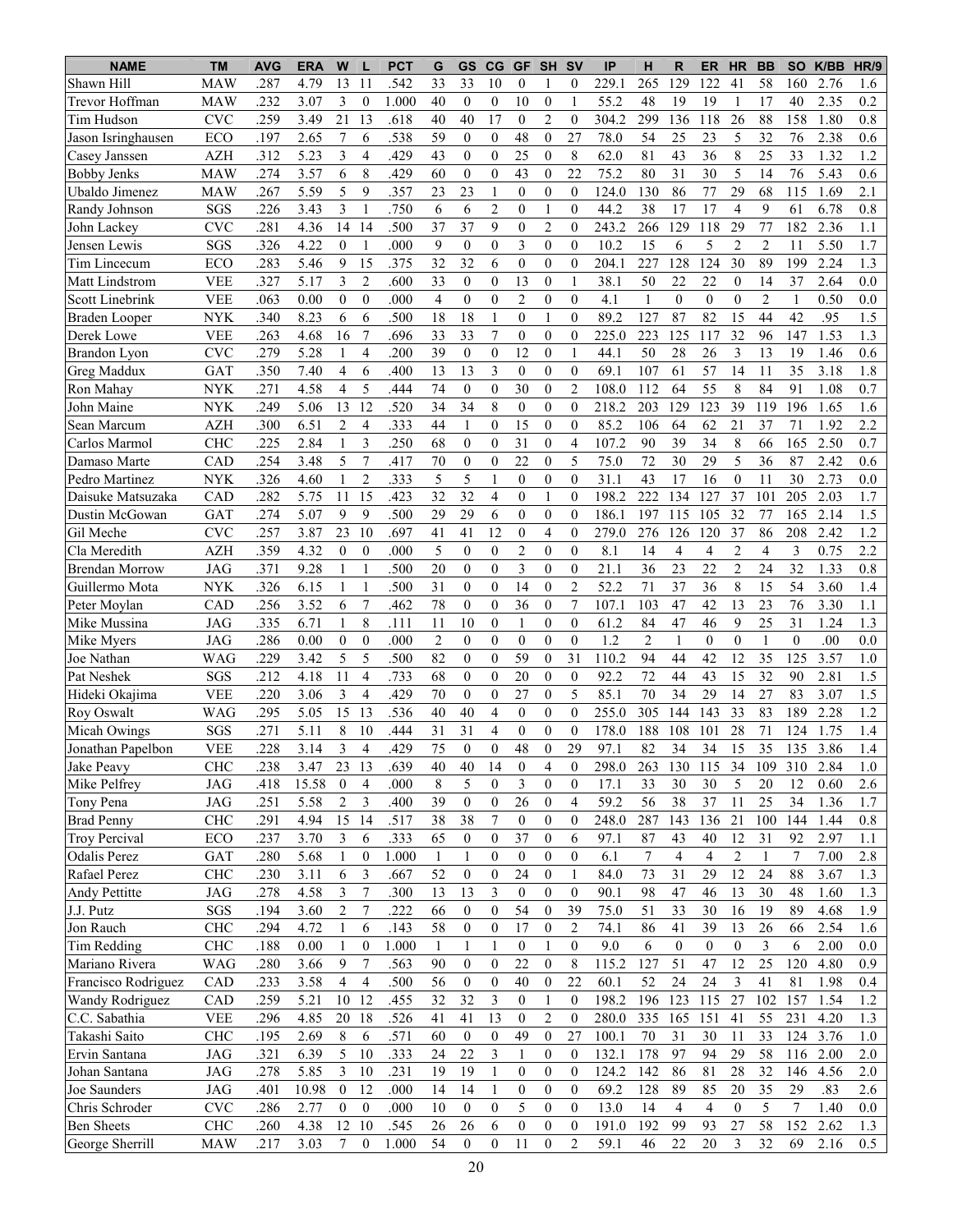| <b>NAME</b>          | <b>TM</b>  | <b>AVG</b> | <b>ERA</b> | W                   |                | <b>PCT</b> | G               | <b>GS</b>    | CG             | <b>GF</b>      | <b>SH</b>      | <b>SV</b>      | IP    | н   | R              | <b>ER</b>      | <b>HR</b>    | <b>BB</b>      | <b>SO</b>      | K/BB | <b>HR/9</b> |
|----------------------|------------|------------|------------|---------------------|----------------|------------|-----------------|--------------|----------------|----------------|----------------|----------------|-------|-----|----------------|----------------|--------------|----------------|----------------|------|-------------|
| <b>James Shields</b> | GAT        | .287       | 4.90       | 22                  | 18             | .550       | 44              | 43           | 19             | $\mathbf{1}$   | $\Omega$       | $\theta$       | 312.1 | 359 | 179            | 170            | 63           | 77             | 259            | 3.36 | 1.8         |
| Scot Shields         | SGS        | .188       | 3.58       | 3                   |                | .750       | 42              | $\theta$     | $\mathbf{0}$   | 9              | $\theta$       | $\overline{2}$ | 78.0  | 51  | 31             | 31             | 18           | 26             | 91             | 3.50 | 2.1         |
| Kevin Slowev         | <b>JAG</b> | .286       | 5.63       | 3                   | $\overline{2}$ | 600        | 9               | 9            | $\Omega$       | $\theta$       | $\Omega$       | $\theta$       | 54.1  | 63  | 36             | 34             | 14           | 12             | 34             | 2.83 | 2.3         |
| John Smoltz          | <b>CVC</b> | .247       | 3.77       | 24<br>12            |                | .667       | 42              | 42           | 14             | $\mathbf{0}$   |                | $\theta$       | 313.0 | 296 | 136            | 131            | 45           | 74             | 298            | 4.03 | 1.3         |
| Ian Snell            | <b>VEE</b> | .311       | 6.26       | 16                  | 18             | 471        | 41              | 41           | 7              | $\mathbf{0}$   |                | $\theta$       | 264.1 | 335 | 187            | 184            | 49           | 110            | 231            | 2.10 | 1.7         |
| Andy Sonnanstine     | <b>JAG</b> | .314       | 5.65       | 8                   | 10             | .444       | 21              | 21           | 3              | $\mathbf{0}$   | $\Omega$       | $\theta$       | 138.2 | 178 | 88             | 87             | 28           | 27             | 106            | 3.93 | 1.8         |
| Joakim Soria         | <b>NYK</b> | .209       | 2.44       | 9                   | 7              | .563       | 76              | $\theta$     | $\mathbf{0}$   | 63             | $\Omega$       | 26             | 129.1 | 100 | 41             | 35             | 9            | 38             | 151            | 3.97 | 0.6         |
| Rafael Soriano       | <b>CVC</b> | .500       | 5.40       | $\mathbf{0}$        | $\mathbf{0}$   | .000       | 2               | $\theta$     | $\theta$       | $\mathbf{0}$   | $\theta$       | $\theta$       | 1.2   | 4   | $\overline{2}$ | 1              | $\mathbf{0}$ | $\mathbf{0}$   | $\mathbf{0}$   | 0.00 | 0.0         |
| Justin Speier        | <b>WAG</b> | .199       | 3.33       | $\overline{7}$<br>3 |                | 300        | 62              | $\theta$     | $\theta$       | 26             | $\theta$       | $\overline{2}$ | 75.2  | 56  | 29             | 28             | 11           | 22             | 96             | 4.36 | 1.3         |
| Russ Springer        | <b>CVC</b> | .171       | 2.11       | 6                   | $\overline{2}$ | .750       | 53              | $\theta$     | $\Omega$       | 23             | $\Omega$       | 5              | 72.2  | 43  | 17             | 17             | 3            | 28             | 82             | 2.93 | 0.4         |
| <b>Huston Street</b> | <b>VEE</b> | .206       | 2.63       | 4                   | $\overline{2}$ | .667       | $\overline{52}$ | $\theta$     | $\mathbf{0}$   | 23             | $\overline{0}$ | 6              | 61.2  | 44  | 19             | 18             | 5            | 20             | 72             | 3.60 | 0.7         |
| Matt Thornton        | <b>JAG</b> | .296       | 6.75       | 1                   | $\overline{2}$ | .333       | 21              | $\theta$     | $\theta$       | 8              | $\theta$       | $\theta$       | 34.2  | 40  | 26             | 26             | 5            | 13             | 33             | 2.54 | 1.3         |
| Derrick Turnbow      | <b>CVC</b> | .218       | 4.42       | $\overline{c}$<br>1 |                | .667       | 30              | $\theta$     | $\Omega$       | 8              | $\Omega$       | $\theta$       | 36.2  | 29  | 19             | 18             | 5            | 33             | 43             | 1.30 | 1.2         |
| Jose Valverde        | SGS        | .200       | 3.73       | 7<br>7              |                | .500       | 74              | $\theta$     | $\theta$       | 28             | $\theta$       | 3              | 103.2 | 75  | 43             | 43             | 13           | 54             | 120            | 2.22 | 1.1         |
| Javier Vazquez       | WAG        | 275        | 5.57       | 13<br>14            |                | .481       | 40              | 40           | 4              | $\theta$       |                | $\theta$       | 253.2 | 281 | 171            | 157            | 47           | 85             | 239            | 2.81 | 1.7         |
| Justin Verlander     | <b>AZH</b> | .235       | 4.34       | 14<br>21            |                | .400       | 42              | 42           | 12             | $\theta$       | $\overline{c}$ | $\theta$       | 286.1 | 253 | 156            | 138            | 47           | 127            | 231            | 1.82 | 1.5         |
| Carlos Villanueva    | CAD        | 289        | 6.22       |                     | 4              | 200        | 46              | $\theta$     | $\theta$       | 15             | $\theta$       | $\theta$       | 97.0  | 109 | 71             | 67             | 21           | 61             | 92             | 1.51 | 1.9         |
| Edinson Volquez      | <b>JAG</b> | 252        | 4.61       | $\overline{2}$      | 5              | 286        | 8               | 8            | $\overline{4}$ | $\mathbf{0}$   | $\Omega$       | $\theta$       | 56.2  | 54  | 30             | 29             | 10           | 20             | 54             | 2.70 | 1.6         |
| <b>Billy Wagner</b>  | <b>AZH</b> | .216       | 3.00       |                     | $\overline{2}$ | .333       | 41              | $\theta$     | $\theta$       | 35             | $\Omega$       | 24             | 42.0  | 32  | 14             | 14             | 6            | 12             | 53             | 4.42 | 1.3         |
| Tim Wakefield        | <b>ECO</b> | .300       | 6.12       | 10<br>11            |                | 476        | 28              | 28           | 3              | $\theta$       |                | $\mathbf{0}$   | 163.1 | 192 | 114            | 111            | 23           | 70             | 82             | 1.17 | 1.3         |
| Jamie Walker         | <b>GAT</b> | 247        | 2.61       | $\overline{4}$      | $\overline{4}$ | .500       | 53              | $\theta$     | $\theta$       | 20             | $\theta$       | 6              | 69.0  | 64  | 21             | 20             | 6            | 18             | 33             | 1.83 | 0.8         |
| Chien-Ming Wang      | <b>ECO</b> | .320       | 5.24       | 10                  | 14             | 417        | 33              | 33           | 5              | $\theta$       |                | $\theta$       | 201.0 | 262 | 131            | 117            | 15           | 68             | 105            | 1.54 | 0.7         |
| Brandon Webb         | ECO        | .290       | 4.50       | 13<br>13            |                | .500       | 35              | 35           | 5              | $\theta$       | $\theta$       | $\mathbf{0}$   | 234.0 | 266 | 132            | 117            | 27           | 69             | 193            | 2.80 | 1.0         |
| Jake Westbrook       | <b>VEE</b> | .298       | 5.31       | $\overline{c}$      | $\overline{2}$ | 500        | 14              | 14           | $\Omega$       | $\theta$       | $\theta$       | $\theta$       | 79.2  | 92  | 47             | 47             | 12           | 32             | 52             | 1.63 | 1.4         |
| Dan Wheeler          | ECO        | .455       | 9.00       | $\theta$            | $\theta$       | .000       | 3               | $\theta$     | $\theta$       | $\overline{2}$ | $\Omega$       | $\theta$       | 2.0   | 5   | $\overline{3}$ | $\overline{2}$ |              |                | $\overline{2}$ | 2.00 | 4.5         |
| Bob Wickman          | <b>JAG</b> | .358       | 10.13      | $\overline{2}$      | 3              | .400       | 45              | $\theta$     | $\theta$       | 14             | $\Omega$       | $\theta$       | 45.1  | 73  | 51             | 51             | 12           | 23             | 31             | 1.35 | 2.4         |
| Mike Wuertz          | <b>ECO</b> | .600       | 27.00      | $\theta$            | $\mathbf{0}$   | .000       | $\overline{c}$  | $\mathbf{0}$ | $\mathbf{0}$   | $\mathbf{1}$   | $\theta$       | $\mathbf{0}$   | 1.2   | 6   | 5              | 5              |              | $\overline{2}$ | $\overline{2}$ | 1.00 | 5.4         |
| Chris Young          | <b>WAG</b> | .226       | 3.85       | 13                  | 8              | .619       | 33              | 33           | 10             | $\theta$       | $\overline{2}$ | $\theta$       | 229.1 | 190 | 108            | 98             | 21           | 117            | 228            | 1.95 | 0.8         |
| Carlos Zambrano      | <b>MAW</b> | .260       | 4.31       | 19                  | 8              | .704       | 41              | 40           | $\overline{7}$ | $\mathbf{1}$   |                | $\theta$       | 267.0 | 265 | 138            | 128            | 37           | 128            | 197            | 1.54 | 1.2         |
| <b>Barry Zito</b>    | <b>NYK</b> | .298       | 5.73       | 12<br>14            |                | .462       | 33              | 33           | 4              | $\theta$       |                | $\theta$       | 196.1 | 233 | 134            | 125            | 35           | 76             | 116            | 1.53 | 1.6         |
| Joel Zumaya          | ECO        | .256       | 2.70       | $\overline{c}$      |                | .667       | 6               | $\mathbf{0}$ | $\mathbf{0}$   |                | $\Omega$       | $\mathbf{0}$   | 10.0  | 10  | 3              | 3              |              |                | 8              | 8.00 | 0.9         |
| Jeremy Accardo       | CAD        | .209       | 3.58       | 4                   | $\overline{2}$ | .667       | 49              | $\theta$     | $\Omega$       | 24             | $\Omega$       | 5              | 60.1  | 44  | 25             | 24             | 4            | 20             | 42             | 2.10 | 0.6         |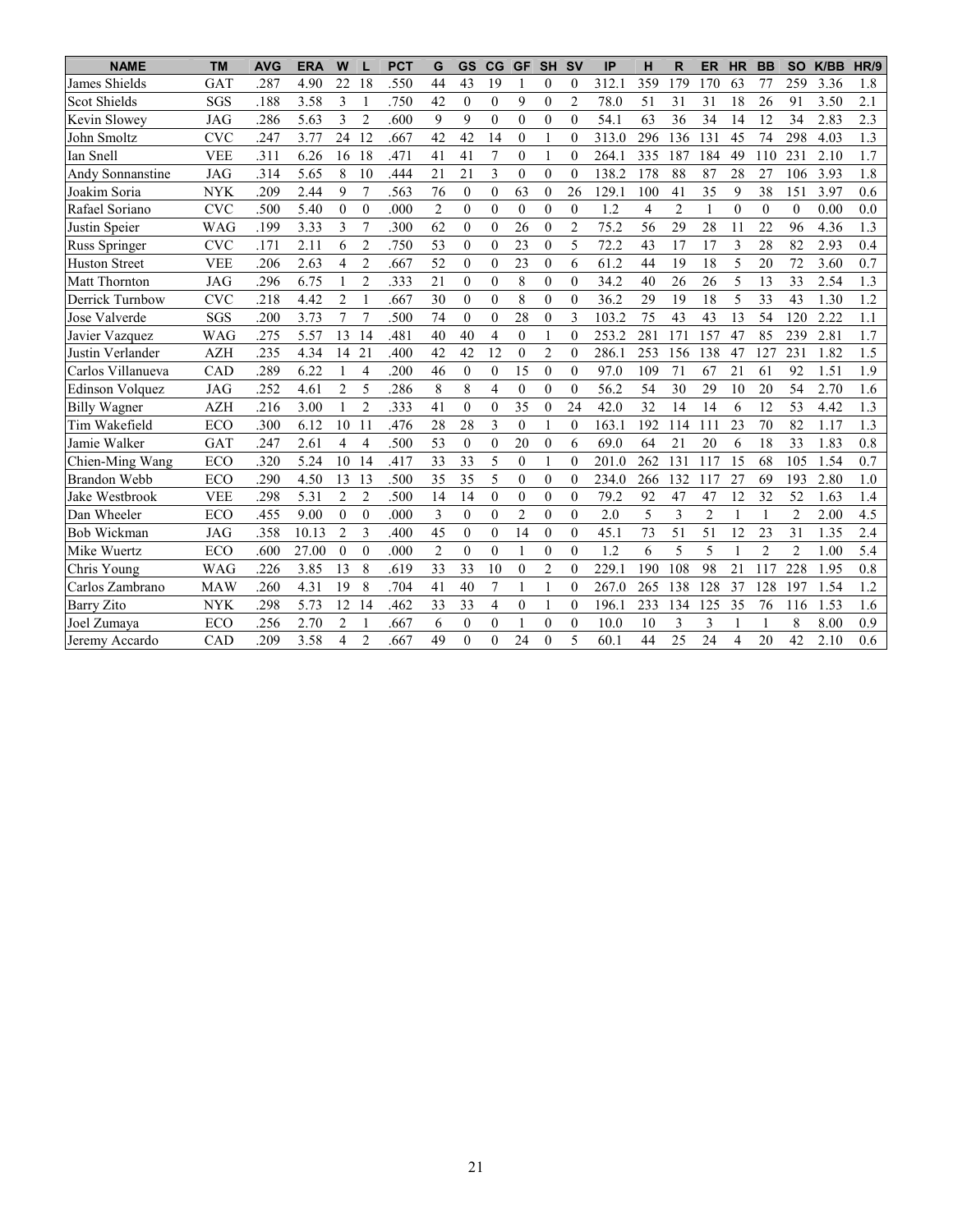### 2008 ARIZONA HEAT

| <b>NAME</b>        | <b>TM</b>  | <b>AVG</b> | <b>OBA</b> | <b>SLG</b> | <b>OPS</b> | <b>GM</b> | <b>AB</b> | R              | н   | 2B             | 3B       | <b>HR</b>      | <b>RBI</b>     | <b>BB</b>      | <b>IBB</b> | <b>SO</b> | <b>HB</b> | <b>SH</b> | <b>SF</b> | <b>DP</b>      | <b>SB</b>      | $\mathsf{cs}$ | Е        |
|--------------------|------------|------------|------------|------------|------------|-----------|-----------|----------------|-----|----------------|----------|----------------|----------------|----------------|------------|-----------|-----------|-----------|-----------|----------------|----------------|---------------|----------|
| Josh Bard          | <b>AZH</b> | 333        | .442       | .417       | .859       | 28        | 36        | $\Omega$       | 12  | 3              | $\Omega$ | $\Omega$       | 3              |                | $\Omega$   | 6         | 0         | $\Omega$  | 0         |                |                | $\Omega$      | $\theta$ |
| Daric Barton       | AZH        | 308        | .438       | .385       | .822       | 9         | 13        | 2              | 4   |                |          |                |                | 2              | 0          | 2         |           | 0         |           |                |                | $\theta$      |          |
| Carlos Beltran     | <b>AZH</b> | 249        | .318       | .467       | .785       | 156       | 647       | 104            | 161 | 36             |          | 33             | 70             | 62             |            | 1 172     | 4         |           |           | 6              | 15             | 2             | 8        |
| Lance Berkman      | AZH        | 298        | .400       | .575       | .975       | 144       | 527       | 100            | 157 | 23             |          | 39             | 107            | 80             |            | 3 1 2 4   | 12        | $\theta$  |           | 23             | $\mathfrak{D}$ |               | 12       |
| Pat Burrell        | <b>AZH</b> | 200        | .429       | .267       | .695       | 9         | 15        |                |     |                |          |                | $\overline{c}$ | 6              | $\theta$   | 6         |           | $\theta$  |           | $\theta$       | $\Omega$       |               |          |
| Eric Byrnes        | AZH        | 221        | .270       | 363        | .633       | 59        | 13        | $2^{\circ}$    | 25  | $\mathfrak{D}$ |          | 4              | 9              |                | $\theta$   | 30        |           | $\Omega$  |           | າ              | 3              |               |          |
| Mark Derosa        | <b>AZH</b> | 294        | 357        | .428       | 785        | 56        | 605       | 83             | .78 | 35             | 5.       | 12             | 51             | 54             |            | 0 1 1 7   |           | 17        | 4         | 18             |                | 2             | 17       |
| <b>Steven Drew</b> | AZH        | 199        | .282       | 317        | .599       | l 50      | 498       | 53             | 99  | 24             |          |                | 43             | 53             |            | 98        | 5         | 10        |           | 6              | 5.             | $\theta$      | 20       |
| Jacoby Ellsbury    | AZH        | .333       | .349       | .450       | .799       | 31        | 60        | 6              | 20  | 2              |          |                | 12             |                | $\Omega$   |           |           | $\theta$  |           |                |                | 5             | $\left($ |
| Kevin Frandsen     | AZH        | 222        | .237       | .278       | .514       | 33        | 90        | 9              | 20  | 0              |          |                | 6              | $\mathfrak{D}$ | $\Omega$   | 9         |           | $\theta$  |           | $\mathfrak{D}$ | $\mathfrak{D}$ |               |          |
| Alex Gordon        | <b>AZH</b> | .048       | .087       | .048       | .135       | 6         | 21        | $\mathfrak{D}$ |     | 0              |          | $\Omega$       |                |                | $\theta$   | 6         |           | $\theta$  |           |                | $\theta$       |               |          |
| Connor Jackson     | <b>AZH</b> | 262        | .338       | .415       | .753       | 26        | 65        | 13             |     |                |          |                | 8              |                | $\theta$   |           |           | $\theta$  |           |                |                |               |          |
| James Loney        | <b>AZH</b> | 285        | 326        | .481       | .807       | 156       | 592       | 69             | 169 | 28             | 5        | 26             | 105            | 35             |            | 3 1 0 9   | 3         | 0         | 5         | 12             | 0              | $\Omega$      | 10       |
| Justin Morneau     | <b>AZH</b> | 273        | .343       | .490       | .833       | 146       | 549       | 77             | 150 | 29             | 0        | 30             | 87             | 57             |            | 2 1 0 2   | 4         | $\theta$  | 5         | 22             | $\theta$       |               |          |
| Mark Reynolds      | <b>AZH</b> | 208        | .287       | .394       | .681       | 142       | 490       | 51             | 102 | 21             | 5        | 20             | 50             | 47             |            | 0 20 6    | 8         | 4         | 2         | 5              | $\theta$       | $\theta$      | 10       |
| Alexis Rios        | <b>AZH</b> | 254        | .297       | .410       | .706       | 157       | 627       | 70             | 159 | 35             |          | 15             | 70             | 38             |            | 0 1 3 8   | 2         | $\theta$  | 4         | 22             | 8              |               | 2        |
| Chris Snyder       | AZH        | 199        | .280       | .360       | .640       | .51       | 492       | 55             | 98  | 19             |          | 20             | 67             | 44             |            | 0 1 3 5   | 13        |           | 5         | 15             | $\Omega$       |               |          |
| Geovany Soto       | <b>AZH</b> | 463        | .542       | .049       | .590       | 15        | 41        | 10             | 19  | 6              |          | 6              | 10             |                |            | 12        | 0         | $\theta$  | 0         | $\Omega$       | 0              |               |          |
| Ryan Zimmerman     | <b>AZH</b> | 284        | 326        | .457       | .783       | 33        | 81        | 12             | 23  | 8              |          | $\mathfrak{D}$ | 12             | 6              | $\theta$   | 29        |           | $\Omega$  |           |                |                |               | 6        |

| <b>NAME</b>        | <b>TM</b>  | <b>AVG</b> | <b>ERA</b>    | W        |    | PCT  | G  | GS | CG         | GF | <b>SH</b> | <b>SV</b> | IP    | н              | R               | ER  | HR. | <b>BB</b> | <b>SO</b> | K/BB | HR/9 |
|--------------------|------------|------------|---------------|----------|----|------|----|----|------------|----|-----------|-----------|-------|----------------|-----------------|-----|-----|-----------|-----------|------|------|
| Josh Beckett       | AZH        | 273        | 4.83          |          | 20 | 375. | 38 | 38 | 14         |    |           |           | 277   | 298            | ى 1             | 149 | 28  | 10′       | 268       | 2.50 | 0.9  |
| Jeremy Bonderman   | AZH        | .382       | '.94          |          |    | .500 |    |    |            |    |           |           |       |                |                 | 10  |     |           |           | .67  | 2.4  |
| Juan Cruz          | AZH        | 258        | 5.12          |          |    | 714  | 45 |    |            | .6 |           |           | 65.0  | 67             | 39              | 37  | 6   | 43        | 82        | .91  | 0.8  |
| Pedro Feliciano    | AZH        | 242        | 3.95          |          | 4  | 200  | 60 |    | $^{\circ}$ | 20 | $\theta$  |           | 73.0  | 64             | 35              | 32  | h   | 32        | 56        | .75  | 0.7  |
| Tom Gorzelanny     | AZH        | 326        | $6.7^{\circ}$ | 14       | ١g | 424  | 41 | 41 |            |    |           |           | 238.2 | 329            | 183             | 78  | 41  |           | 148       | 1.33 | 1.5  |
| Matt Guerrier      | AZH        | 242        | 4.70          |          | 0  | .000 | 29 |    |            | 3  |           |           | 46.0  | 43             | 26              | 24  |     |           | 46        | 3.83 | 1.0  |
| Roy Halladay       | <b>AZH</b> | .322       | 5.43          | 14       | 18 | .438 | 38 | 38 |            |    |           |           | 238.  | 319            | 15 <sup>1</sup> | 44  | 32  | 73        | 151       | 2.07 | 1.2  |
| Casey Janssen      | <b>AZH</b> | .312       | 5.23          |          | 4  | .429 | 43 |    |            | 25 |           | 8         | 62.0  | 81             | 43              | 36  | 8   | 25        | 33        | 1.32 | 1.2  |
| <b>Sean Marcum</b> | <b>AZH</b> | 300        | 6.51          | ∍        | 4  | 333  | 44 |    |            | .5 | 0         |           | 85.2  | 106            | 64              | 62  | 21  | 37        | 71        | .92  | 2.2  |
| Cla Meredith       | AZH        | 359        | 4.32          | $\Omega$ |    | .000 |    |    |            |    | $\Omega$  |           | 8.1   | $\overline{4}$ |                 | 4   |     | 4         |           | 0.75 | 2.2  |
| Justin Verlander   | <b>AZH</b> | 235        | 4.34          | 14       |    | .400 | 42 | 42 | 12         |    |           |           | 286.  | 253            | -56             | 38  | 47  | 2.        | 231       | .82  | 1.5  |
| Billy Wagner       | AZH        | 216        | 3.00          |          |    | 333  | 41 |    |            | 35 | 0         | 24        | 42.0  | 32             | 4               | 14  | 6   |           | 53        | 4.42 | 1.3  |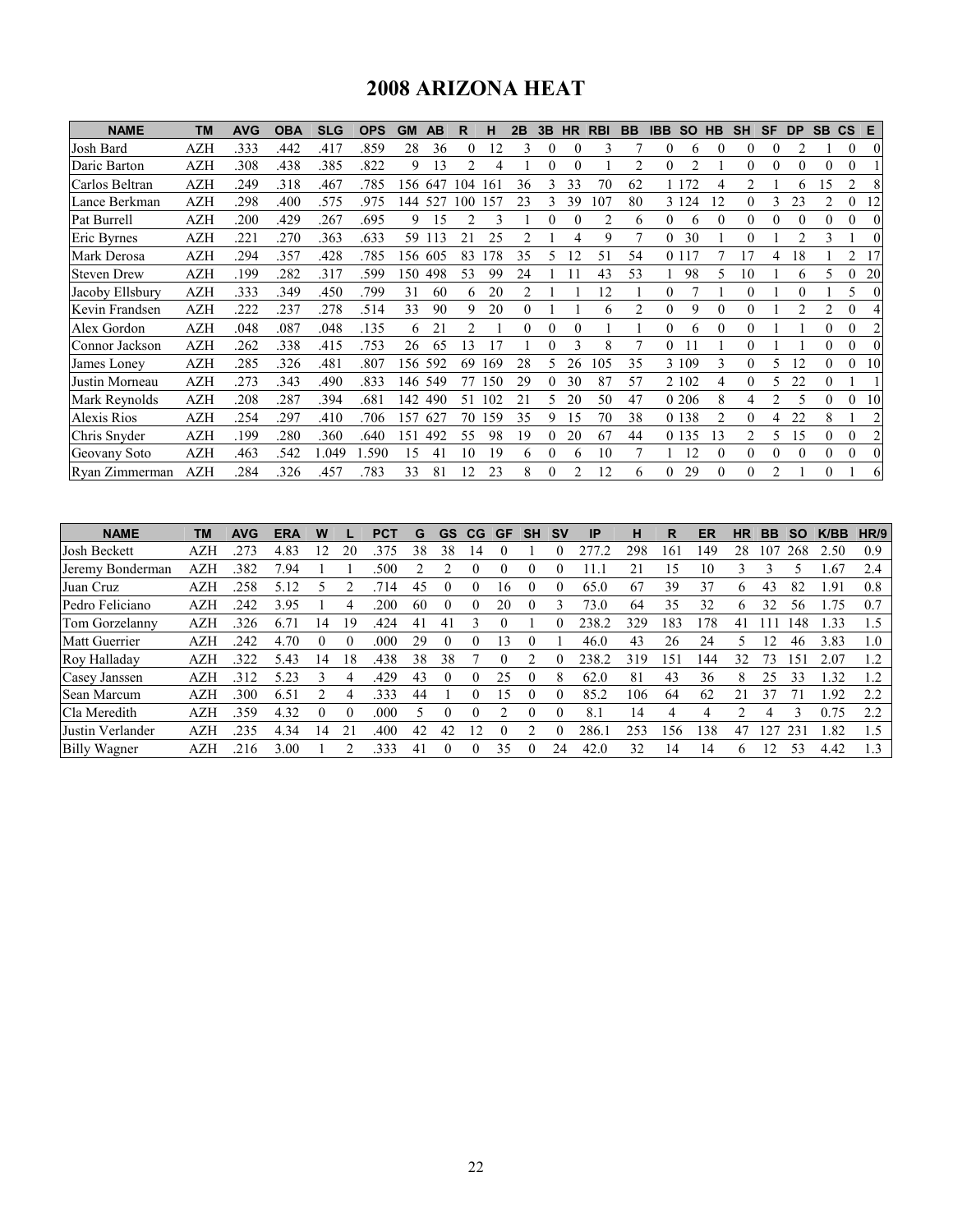# 2008 CALIFORNIA DRAGONS

| <b>NAME</b>           | <b>TM</b> | <b>AVG</b> | <b>OBA</b> | <b>SLG</b> | <b>OPS</b> | <b>GM</b> | <b>AB</b> | R              | н                | 2B           | 3B       | <b>HR</b>      | <b>RBI</b>     | <b>BB</b>        | <b>IBB</b>     | <b>SO</b>    | <b>HB</b>      | <b>SH</b>      | <b>SF</b>      | <b>DP</b> | <b>SB</b>      | $\mathsf{cs}$  | E              |
|-----------------------|-----------|------------|------------|------------|------------|-----------|-----------|----------------|------------------|--------------|----------|----------------|----------------|------------------|----------------|--------------|----------------|----------------|----------------|-----------|----------------|----------------|----------------|
| Ron Belliard          | CAD       | .270       | .296       | .386       | .681       | 113       | 407       | 34             | 110              | 32           | 0        | 5              | 36             | 15               | $\Omega$       | 76           | $\theta$       | 4              |                | 10        |                |                | 17             |
| <b>Billy Butler</b>   | CAD       | .400       | .400       | .400       | .800       | 2         | 5         | $\overline{2}$ | $\overline{2}$   | $\theta$     | $\Omega$ | $\theta$       | 0              | $\Omega$         | 0              |              | $\Omega$       | $\theta$       | $\theta$       | 0         | $\theta$       | $\theta$       | $\Omega$       |
| Alexi Casilla         | CAD       | .000       | .000       | .000       | .000       | 2         | $\theta$  | $\theta$       | $\mathbf{0}$     | $\theta$     | $\Omega$ | $\Omega$       | $\theta$       | $\theta$         | $\theta$       | $\theta$     | $\Omega$       | $\theta$       | $\theta$       | 0         | $\theta$       | $\theta$       |                |
| Luis Castillo         | CAD       | .345       | 387        | .345       | .732       | 18        | 29        | 5              | 10               | $\theta$     | $\Omega$ | $\theta$       |                | 2                | $\Omega$       | 3            | $\Omega$       | $\theta$       | $\theta$       | 0         | $\theta$       |                |                |
| Ramon Castro          | CAD       | .287       | 333        | .540       | .874       | 65        | 174       | 20             | 50               | 8            |          | 12             | 31             | 10               | 0              | 56           | 4              | $\overline{2}$ | 4              | 3         | $\theta$       | $\theta$       | 7              |
| Eric Chavez           | CAD       | .197       | .253       | .313       | .566       | 58        | 147       | 12             | 29               | 9            |          | $\overline{2}$ |                | 11               | $\overline{2}$ | 42           | $\Omega$       |                | $\Omega$       | 6         | $\theta$       |                | 4              |
| Matt Diaz             | CAD       | .337       | 348        | .451       | .799       | 59        | 193       | 17             | 65               |              | $\Omega$ | 5              | 25             | $\overline{2}$   | $\theta$       | 47           | $\overline{2}$ | $\mathbf{0}$   |                | 6         | $\theta$       |                | $\overline{2}$ |
| J.D. Drew             | CAD       | .259       | 340        | .395       | .734       | 134       | 428       | 56             | 111              | 22           | 3        | 10             | 37             | 53               | $\theta$       | 93           | $\Omega$       | $\overline{2}$ | $\overline{c}$ | 4         | 3              | $\overline{2}$ | 6              |
| Prince Fielder        | CAD       | .290       | .378       | .663       | 1.041      | 156       | 569       | 104            | 165              | 30           |          | 60             | 146            | 71               | 5              | 143          | 14             | $\theta$       |                | 10        |                |                | 13             |
| Jesus Flores          | CAD       | .000       | .250       | .000       | .250       | 5         | 3         | $\theta$       | $\mathbf{0}$     | $\theta$     | 0        | $\theta$       | $\theta$       |                  | $\Omega$       |              | $\theta$       | $\theta$       | $\theta$       | 0         | $\theta$       | $\theta$       |                |
| Khalil Greene         | CAD       | .171       | .205       | .341       | .546       | 47        | 41        | 4              | 7                |              | 0        | $\overline{2}$ |                |                  | 0              | 11           |                |                |                |           | $\theta$       | $\theta$       |                |
| Jose Guillen          | CAD       | .000       | .000       | .000       | .000       | 3         | 4         | $\theta$       | $\theta$         | $\theta$     |          | 0              | $\theta$       | $\theta$         | 0              | $\theta$     | $\Omega$       | $\theta$       | 0              | 0         | $\Omega$       | $\theta$       | $\Omega$       |
| Franklin Gutierrez    | CAD       | .325       | 367        | .550       | .917       | 64        | 120       | 17             | 39               | 12           |          | 5              | 14             | 7                | $\theta$       | 40           |                |                | $\theta$       | 3         | $\theta$       | $\theta$       | $\theta$       |
| Jeremy Hermida        | CAD       | .270       | 352        | .474       | .825       | 94        | 304       | 40             | 82               | 20           |          | 14             | 35             | 36               |                | 91           | 3              |                |                | 6         | $\theta$       |                | 6              |
| Carlos Lee            | CAD       | .250       | .283       | .448       | .731       | 135       | 529       | 59             | 132              | 32           |          | 23             | 74             | 25               | 2              | 95           |                | $\theta$       | 4              | 20        | 3              |                | $\theta$       |
| Joe Mauer             | CAD       | .251       | .334       | .363       | .697       | 121       | 399       | 40             | 100              | 29           |          | 4              | 38             | 43               | 2              | 55           | 8              | $\theta$       | 2              | 14        | 5              | 0              | $\Omega$       |
| Melvin Mora           | CAD       | .146       | .186       | .293       | .479       | 12        | 41        | 3              | 6                | 3            | 0        |                | $\overline{c}$ | $\overline{c}$   | $\Omega$       | 12           | $\Omega$       | $\theta$       | $\theta$       |           | $\theta$       |                |                |
| <b>Kendry Morales</b> | CAD       | .303       | 318        | .549       | .867       | 39        | 142       | 14             | 43               | 11           |          | 8              | 29             | 4                | 0              | 21           | $\Omega$       | $\overline{0}$ | $\overline{c}$ | 15        | $\theta$       | $\theta$       | $\Omega$       |
| Dustin Pedroia        | CAD       | .273       | .334       | .355       | .688       | 158       | 640       | 86             | 175              | 32           |          | 6              | 38             | 52               | 0              | 85           | 8              | 4              | 4              | 6         | 5              | $\theta$       |                |
| <b>Hunter Pence</b>   | CAD       | .308       | 333        | .517       | .851       | 146       | 630       | 102            | 194              | 38           |          | 26             | 86             | 26               | $\overline{2}$ | 159          | $\theta$       |                | 4              | 18        | 8              | 3              | 5              |
| <b>Hanley Ramirez</b> | CAD       | .307       | .355       | .541       | .896       | 159       | 638       | 116            | 196              | 43           | 5        | 32             | 94             | 42               | $\Omega$       | 114          | 8              |                | 5              | 19        | 37             | 6              | 17             |
| Ryan Spilborghs       | CAD       | .216       | .259       | .309       | .567       | 55        | 162       | 18             | 35               | 4            |          | 3              | 20             | 8                | $\Omega$       | 30           | $\overline{2}$ | $\theta$       | $\overline{c}$ | 4         | $\overline{2}$ | $\Omega$       |                |
| Kurt Suzuki           | CAD       | .000       | .000       | .000       | .000       |           | 4         |                | $\boldsymbol{0}$ | $\mathbf{0}$ | 0        | $\theta$       | $\overline{0}$ | $\boldsymbol{0}$ | $\theta$       | $\mathbf{0}$ | $\theta$       | $\theta$       | $\theta$       |           | $\theta$       | 0              | $\theta$       |
| Vernon Wells          | CAD       | .214       | 233        | .321       | .554       | 43        | 84        |                | 18               | 6            | $\Omega$ |                | 5              | $\overline{c}$   | $\theta$       | 19           | $\theta$       | $\theta$       | $\theta$       | 2         |                | $\theta$       | $\theta$       |
| Ron Belliard          | CAD       | .270       | 296        | .386       | .681       | 113       | 407       | 34             | 110              | 32           |          | 5              | 36             | 15               | 0              | 76           | $\Omega$       | 4              |                | 10        |                |                |                |

| <b>NAME</b>            | <b>TM</b>  | <b>AVG</b> | <b>ERA</b> | W  |    | <b>PCT</b> | G  | <b>GS</b> | CG           | <b>GF</b> | <b>SH</b> | <b>SV</b> | IP      | н        | R        | ER  | HR | BB  | <b>SO</b>      | K/BB     | HR/9     |
|------------------------|------------|------------|------------|----|----|------------|----|-----------|--------------|-----------|-----------|-----------|---------|----------|----------|-----|----|-----|----------------|----------|----------|
| Jeremy Accardo         | CAD        | 209        | 3.58       | 4  |    | .667       | 49 |           |              | 24        |           |           | 60.1    | 44       | 25       | 24  | 4  | 20  | 42             | 2.10     | 0.6      |
| Jason Bergmann         | <b>CAD</b> | 270        | 6.25       | 8  | 16 | 333        | 32 | 32        | 3            | O         |           |           | 193.0   | 205      | .43      | 34  | 42 | 90  | 142            | 1.58     |          |
| A.J. Burnett           | <b>CAD</b> | 246        | 5.47       | 3  | 8  | .619       | 33 | 33        | <sub>t</sub> |           |           |           |         | 203      | 35       | !32 | 46 | 104 | 214            | 2.06     | 1.9      |
| Fausto Carmona         | <b>CAD</b> | 290        | 4.94       |    | 3  | 458        | 33 | 33        |              | 0         |           |           | 231     | 262      | 34       |     | 33 | 86  | 47             | .71      | 1.3      |
| Chad Cordero           | <b>CAD</b> | 200        | 20.25      |    |    | .000       |    |           |              |           | $\Omega$  |           |         |          | ٦        | 3   |    |     | $\mathfrak{D}$ | 0.67     | $\Omega$ |
| Gavin Floyd            | <b>CAD</b> | .000       | 0.00       | 0  | 0  | .000       |    |           |              | O         |           |           | $\cdot$ | $^{(1)}$ | $\theta$ | 0   |    |     | 2              | 2.00     | 0        |
| Joel Hanrahan          | CAD        | 250        | 10.80      | 0  |    | .0000      | 5  | 0         |              |           | $\Omega$  |           | 3.1     | ζ        | 4        |     |    |     | h              | 2.00     | 2.7      |
| Damaso Marte           | <b>CAD</b> | 254        | 3.48       |    |    | 417        | 70 |           | $\theta$     | 22        | $\theta$  |           | 75.0    | 72       | 30       | 29  |    | 36  | 87             | 2.42     | 0.6      |
| Daisuke Matsuzaka      | <b>CAD</b> | 282        | 5.75       |    | 5٠ | 423        | 32 | 32        | 4            |           |           |           | 198.2   |          | 34       |     | 37 | 101 | 205            | 2.03     |          |
| Peter Moylan           | CAD        | 256        | 3.52       | h. |    | .462       | 78 | $\theta$  |              | 36        |           |           | 107     | 103      | 47       | 42  | 13 | 23  | 76             | 3.30     | 1.1      |
| Francisco Rodriguez    | <b>CAD</b> | 233        | 3.58       | 4  | 4  | 500        | 56 |           | $\theta$     | 40        | $\Omega$  | 22        | 60.1    | 52       | 24       | 24  | 3  | 41  | 81             | .98      | 0.4      |
| <b>Wandy Rodriguez</b> | <b>CAD</b> | 259        | 5.21       | 10 |    | .455       | 32 | 32        |              |           |           |           | 198.2   | 196      | 23       |     |    | 102 | 157            | 1.54     |          |
| Carlos Villanueva      | <b>CAD</b> | 289        | 6.22       |    |    | 200        | 46 | 0         |              | 15        |           |           | 97.0    | 109      |          | 67  | 21 | 61  | 92             | $.5^{1}$ | 19       |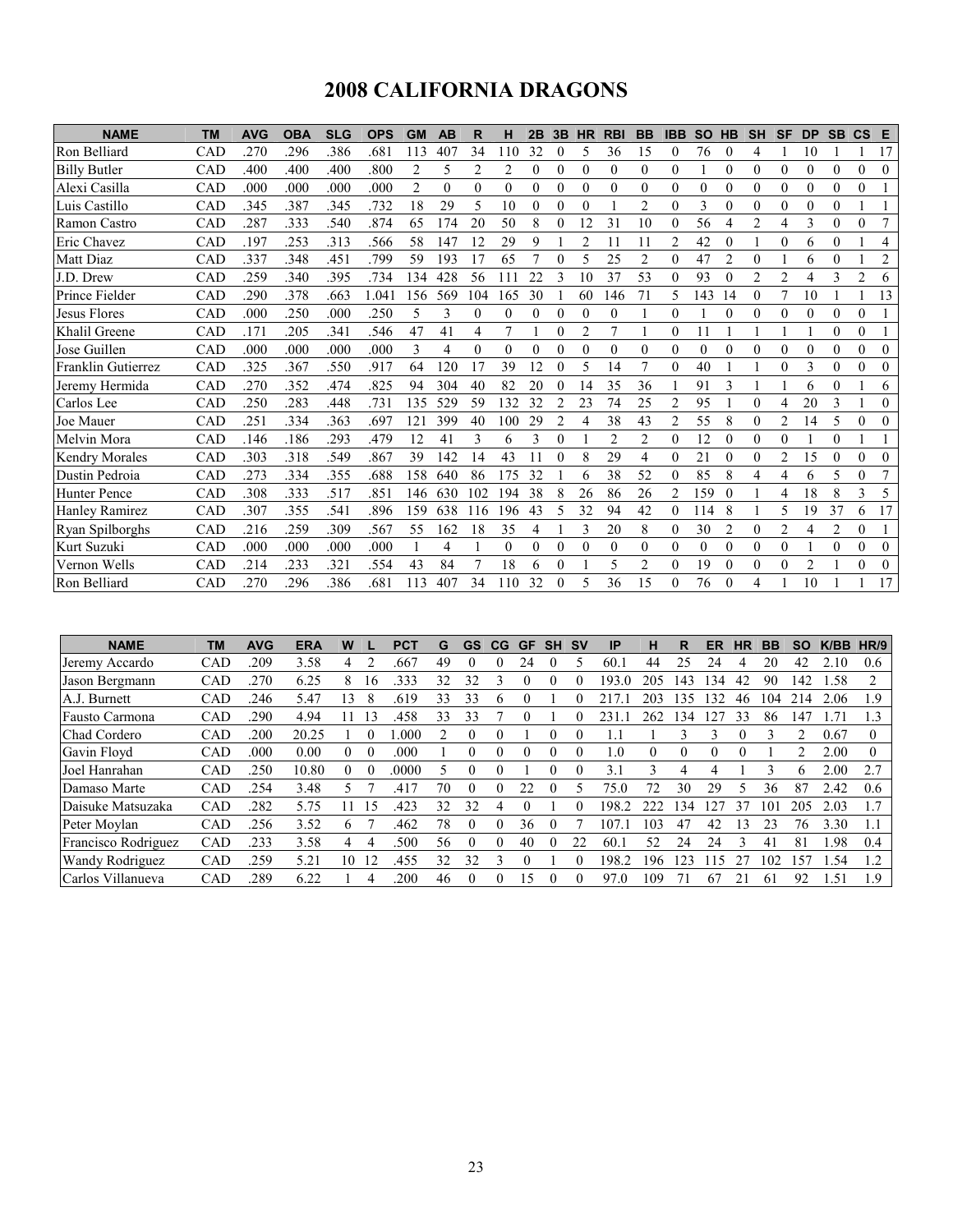# 2008 CHESAPEAKE CRABS

| <b>NAME</b>           | <b>TM</b>  | <b>AVG</b> | <b>OBA</b> | <b>SLG</b> | <b>OPS</b> | <b>GM</b> | <b>AB</b> | R            | н                | 2B             | 3B       | <b>HR</b> | <b>RBI</b>     | <b>BB</b>        | <b>IBB</b>     | <b>SO</b>    | <b>HB</b>      | <b>SH</b>        | <b>SF</b>      | <b>DP</b>      | <b>SB</b>      | $\mathsf{cs}$ | Е              |
|-----------------------|------------|------------|------------|------------|------------|-----------|-----------|--------------|------------------|----------------|----------|-----------|----------------|------------------|----------------|--------------|----------------|------------------|----------------|----------------|----------------|---------------|----------------|
| <b>Bobby Abreu</b>    | <b>CHC</b> | .276       | .386       | .396       | .783       | 135       | 497       | 87           | 137              | 23             | 2        | 11        | 67             | 89               |                | 99           | 3              | 3                | 4              | 9              | 23             | 4             | 3              |
| Josh Barfield         | CHC        | .000       | .000       | .000       | .000       |           | $\Omega$  | $\mathbf{0}$ | $\boldsymbol{0}$ | $\theta$       | 0        | $\theta$  | $\theta$       | $\mathbf{0}$     | $\theta$       | $\mathbf{0}$ | $\mathbf{0}$   | $\boldsymbol{0}$ | $\theta$       | 0              | $\theta$       | $\theta$      | $\Omega$       |
| Jason Bartlett        | <b>CHC</b> | .000       | .000       | .000       | .000       |           | $\Omega$  | $\theta$     | $\theta$         | $\theta$       | $\Omega$ | 0         | $\theta$       | $\theta$         | $\Omega$       | $\theta$     | $\theta$       | $\theta$         | $\theta$       | $\Omega$       | $\theta$       | $\theta$      | $\Omega$       |
| Miguel Cabrera        | <b>CHC</b> | 272        | 342        | .509       | .850       | 114       | 397       | 64           | 108              | 19             | $\theta$ | 25        | 69             | 36               | 4              | 99           | $\overline{7}$ | $\boldsymbol{0}$ | $\overline{c}$ | 13             |                | $\theta$      |                |
| Chris Coste           | <b>CHC</b> | .372       | .417       | .814       | 1.231      | 14        | 43        | 9            | 16               | 2              |          | 5         | 16             | $\overline{2}$   | $\Omega$       | 3            | $\overline{c}$ | $\boldsymbol{0}$ |                | $\Omega$       | $\theta$       | $\theta$      |                |
| Carl Crawford         | <b>CHC</b> | .274       | .308       | .365       | .673       | 139       | 543       | 70           | 149              | 29             | 4        | 4         | 50             | 20               | $\overline{c}$ | 119          | 8              | 4                | 3              |                | 27             | 9             |                |
| Coco Crisp            | <b>CHC</b> | .333       | 379        | .444       | .824       | 17        | 27        | 7            | 9                |                |          | $\theta$  | $\overline{2}$ | $\overline{2}$   | $\theta$       | 6            | $\theta$       |                  | $\theta$       |                | 3              |               | $\Omega$       |
| Rajai Davis           | CHC        | .280       | .351       | 373        | .724       | 51        | 118       | 22           | 33               | 9              |          | 0         | 11             | 9                | $\theta$       | 23           | 4              |                  | $\theta$       |                | 18             | 2             | $\Omega$       |
| <b>Ben Francisco</b>  | <b>CHC</b> | .000       | .000       | .000       | .000       | 2         | 3         | $\theta$     | $\boldsymbol{0}$ | $\theta$       | 0        | $\theta$  | $\theta$       | $\theta$         | 0              | 2            | $\theta$       | $\boldsymbol{0}$ | $\theta$       | $\Omega$       | $\theta$       | $\theta$      | $\Omega$       |
| Esteban German        | <b>CHC</b> | .000       | .000       | .000       | .000       |           |           | $\theta$     | $\boldsymbol{0}$ | 0              | 0        | $\theta$  | $\theta$       | $\boldsymbol{0}$ | $\theta$       | $\mathbf{0}$ | 0              | 0                | $\theta$       | $\Omega$       | $\theta$       | $\theta$      | $\Omega$       |
| Alex Gonzalez         | <b>CHC</b> | .258       | .287       | .458       | .745       | 119       | 419       | 52           | 108              | 24             |          | 20        | 65             | 14               | $\Omega$       | 74           | 4              | $\overline{c}$   | $\overline{c}$ | 15             | $\theta$       | $\theta$      | 11             |
| Carlos Guillen        | <b>CHC</b> | .273       | 312        | .417       | .729       | 41        | 132       | 15           | 36               | 6              | 2        | 3         | 16             | 8                |                | 35           | $\theta$       | $\boldsymbol{0}$ |                | $\overline{c}$ |                |               | 4              |
| Cristian Guzman       | <b>CHC</b> | .271       | 352        | .364       | .716       | 38        | 140       | 17           | 38               | 5              | 4        | 0         | 17             | 17               |                | 17           | 2              | $\boldsymbol{0}$ | 3              | $\Omega$       |                |               | 3              |
| <b>Travis Hafner</b>  | <b>CHC</b> | .232       | 348        | .461       | .809       | 62        | 228       | 36           | 53               |                | 4        | 11        | 33             | 38               | 0              | 56           | 3              | $\boldsymbol{0}$ |                | 10             |                | $\theta$      |                |
| Jerry Hairston Jr     | CHC        | .000       | .000       | .000       | 000        |           | 4         | $\theta$     | $\theta$         | $\Omega$       | $\theta$ | $\theta$  | $\theta$       | $\theta$         | $\theta$       | $\theta$     | $\theta$       | $\boldsymbol{0}$ | $\theta$       |                | $\theta$       | $\theta$      | $\Omega$       |
| J.J. Hardy            | <b>CHC</b> | 227        | .272       | .413       | .685       | 32        | 75        | 11           | 17               | 5              | 0        | 3         | 12             | 5                | $\theta$       | 10           | $\theta$       | 2                |                | $\Omega$       | $\theta$       | $\theta$      | 3              |
| <b>Brendan Harris</b> | <b>CHC</b> | .311       | .368       | .424       | .792       | 41        | 132       | 20           | 41               | 12             | 0        |           | 18             | 12               | 0              | 27           | $\Omega$       | $\boldsymbol{0}$ | $\theta$       | $\overline{c}$ | $\theta$       | $\theta$      | $\overline{c}$ |
| Corey Hart            | CHC        | .321       | 380        | .596       | .976       | 39        | 109       | 22           | 35               | 8              | 5        | 4         | 14             | 9                |                | 32           | $\mathcal{P}$  | $\theta$         |                |                | $\overline{2}$ | $\Omega$      | $\Omega$       |
| Kelly Johnson         | <b>CHC</b> | 257        | 374        | .470       | .844       | 138       | 479       | 76           | 123              | $\overline{2}$ | 3        | 25        | 82             | 83               |                | 122          | 10             | 4                | 5              | 10             | 8              | 3             | 14             |
| Mike Lamb             | <b>CHC</b> | .237       | .306       | .431       | .737       | 131       | 464       | 59           | 110              | $1^{\circ}$    | 2        | 25        | 70             | 47               | $\Omega$       | 78           |                | $\boldsymbol{0}$ | 4              | 20             | $\theta$       | $\theta$      | 27             |
| Victor Martinez       | <b>CHC</b> | .263       | 324        | .442       | .767       | 152       | 608       | 71           | 160              | 28             |          | 27        | 95             | 46               | 5              | 113          | 12             | 0                | 6              | 17             | $\Omega$       | $\theta$      | $\overline{c}$ |
| Greg Norton           | <b>CHC</b> | .213       | .337       | .284       | .621       | 105       | 348       | 46           | 74               | 10             |          | 5         | 31             | 66               | 0              | 111          | $\theta$       |                  | 2              | 6              |                | 6             | 3              |
| Aramis Ramirez        | <b>CHC</b> | .250       | 293        | .443       | .736       | 77        | 228       | 34           | 57               | 9              |          | 11        | 28             | 12               | $\overline{c}$ | 44           | $\overline{2}$ |                  | $\theta$       | 6              | $\theta$       | $\theta$      | 5              |
| Jarrod Saltalamacchia | <b>CHC</b> | .308       | .296       | .538       | .835       | 18        | 26        | 4            | 8                |                |          |           | 6              | $\theta$         | 0              | 6            | $\theta$       | $\theta$         |                | $\Omega$       | $\theta$       | $\theta$      |                |
| Jayson Werth          | <b>CHC</b> | .281       | .378       | .455       | .833       | 97        | 345       | 54           | 97               | 8              | 8        | 12        | 44             | 52               | 2              | 127          | $\overline{c}$ |                  |                | $\overline{c}$ | $\overline{c}$ | $\theta$      | 4              |
| Josh Willingham       | <b>CHC</b> | .281       | 371        | .556       | .927       | 105       | 356       | 63           | 100              | 26             |          | 24        | 68             | 46               | 5              | 85           | 6              |                  | $\mathfrak{D}$ | 5              |                | $\Omega$      | $\overline{c}$ |

| <b>NAME</b>       | <b>TM</b>  | <b>AVG</b> | <b>ERA</b> | w                  | <b>PCT</b> | G  | <b>GS</b> | CG.          | <b>GF</b> | <b>SH</b> | .SV | ΙP              | н           | R  | ER  | НR           | BВ  | <b>SO</b>    | K/BB | HR/9 |
|-------------------|------------|------------|------------|--------------------|------------|----|-----------|--------------|-----------|-----------|-----|-----------------|-------------|----|-----|--------------|-----|--------------|------|------|
| Mark Buehrle      | <b>CHC</b> | .455       | 18.00      |                    | .000       |    |           |              | O         |           |     | 2.0             |             | 4  | 4   |              |     |              | .00  | 0.0  |
| Kelvim Escobar    | <b>CHC</b> | .296       | 4.17       | h                  | .462       |    |           | h            |           | 0         |     | 105.            | $\sqrt{24}$ | 55 | 49  |              | 43  | 93           | 2.16 | 0.6  |
| Dan Haren         | <b>CHC</b> | 286        | 4.91       | $^{12}$            | 462<br> 4  | 39 | 39        |              |           |           |     | 256.2           | 290         | 53 | 140 | 40           | 78  | 238          | 3.05 | ı.4  |
| Carlos Marmol     | <b>CHC</b> | 225        | 2.84       |                    | 250        | 68 |           |              | 31        |           |     | 107.2           | 90          | 39 | 34  | 8            | 66  | 165          | 2.50 | 0.7  |
| Jake Peavy        | CHC        | 238        | 3.47       | 23                 | 639        | 40 | 40        | 14           |           | 4         |     | 298.0           | 263         | 30 | 15  | 34           | 109 | 310          | 2.84 | 1.0  |
| <b>Brad Penny</b> | CHC        | .291       | 4.94       | 5                  | 51<br>14   | 38 | 38        |              | U         |           |     | 248.0           | 287         | 43 | 36  |              | 100 | 144          | .44  | 0.8  |
| Rafael Perez      | CHC        | .230       | 3.11       | h.                 | .667       | 52 |           |              | 24        |           |     | 84.0            | 73          | 31 | 29  | $^{\prime}2$ | 24  | 88           | 3.67 |      |
| Jon Rauch         | CHC        | 294        | 4.72       | h                  | 143        | 58 |           |              |           |           |     | 74.             | 86          | 41 | 39  | 3            | 26  | 66           | 2.54 | . 6  |
| Tim Redding       | <b>CHC</b> | 188        | 0.00       |                    | .000       |    |           |              |           |           |     | 9.0             | 6           |    |     |              |     | <sub>t</sub> | 2.00 | 0.0  |
| Takashi Saito     | <b>CHC</b> | 195        | 2.69       | 8<br>h             | 57.        | 60 |           |              | 49        |           |     | 100.1           | 70          | 31 | 30  |              | 33  | 24           | 3.76 | 1.0  |
| <b>Ben Sheets</b> | CHC        | 260        | 4.38       | $^{\prime}2$<br>١ſ | 545        | 26 | 26        | <sub>b</sub> | $\theta$  |           |     | 191<br>$\Omega$ | 192         | 99 | 93  | 27           | 58  | .52          | 2.62 |      |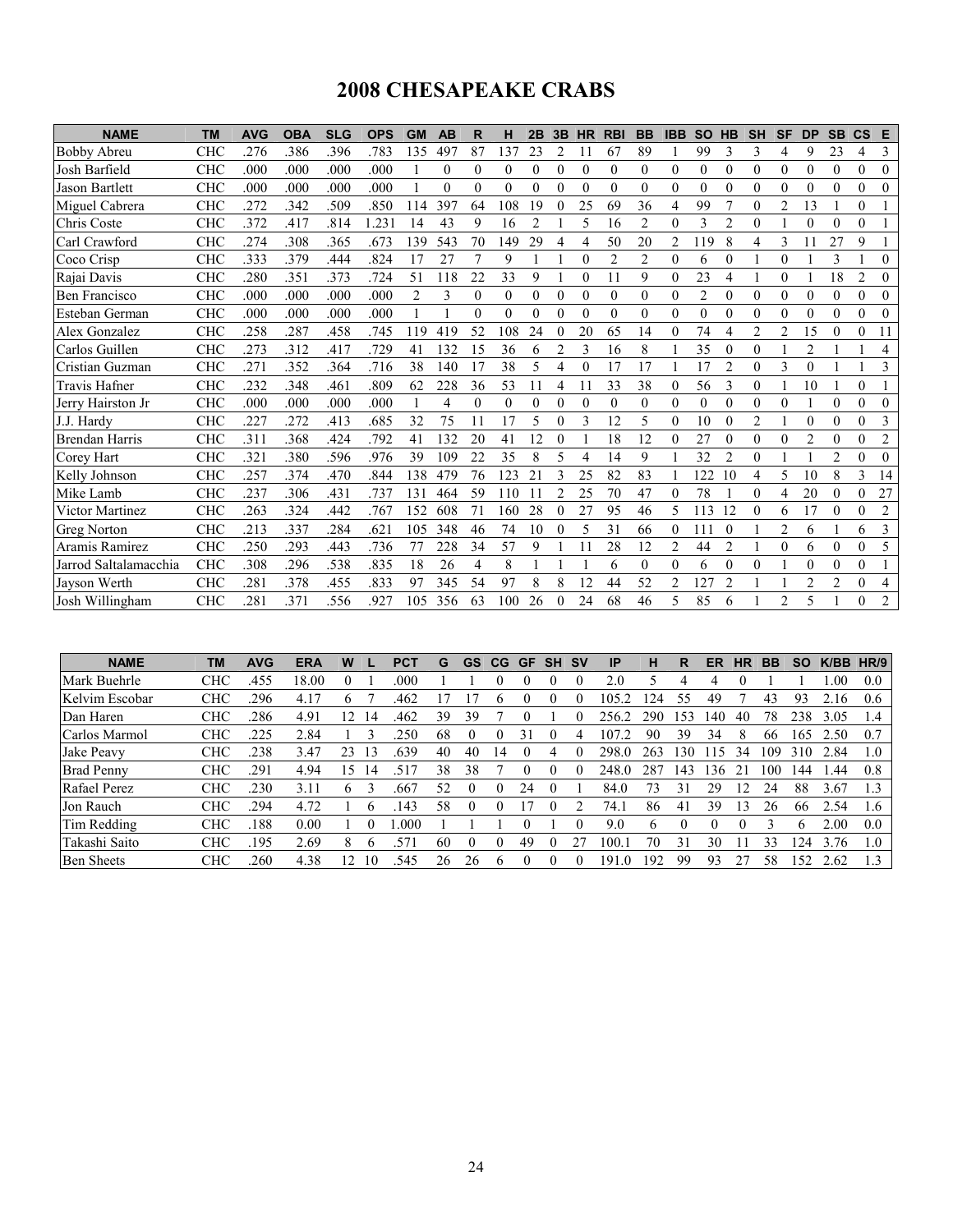# 2008 CENTRAL VALLEY CONDORS

| <b>NAME</b>        | <b>TM</b>         | <b>AVG</b> | <b>OBA</b> | <b>SLG</b> | <b>OPS</b> | <b>GM</b> | <b>AB</b>      | R        | н        | 2B       | 3B       | <b>HR</b>      | <b>RBI</b> | <b>BB</b> | <b>IBB</b>     | <b>SO</b>      | <b>HB</b>      | <b>SH</b>      | <b>SF</b>      | <b>DP</b>      | <b>SB</b>      | $\mathbf{c}\mathbf{s}$ | E              |
|--------------------|-------------------|------------|------------|------------|------------|-----------|----------------|----------|----------|----------|----------|----------------|------------|-----------|----------------|----------------|----------------|----------------|----------------|----------------|----------------|------------------------|----------------|
| Josh Anderson      | $_{\mathrm{CVC}}$ | .375       | .412       | .375       | .787       | 9         | 16             |          | 6        | $\theta$ | $\theta$ | $\theta$       | 2          |           | 0              |                |                | $\theta$       | $\theta$       | 0              | $\mathbf{0}$   | $\theta$               | $\Omega$       |
| Rod Barajas        | $_{\mathrm{CVC}}$ | .000       | .000       | .000       | .000       |           | $\overline{2}$ | $\theta$ | $\theta$ | $\theta$ |          | 0              | $\theta$   | $\theta$  | 0              |                |                | $\theta$       | $\theta$       | 0              | 0              | $\theta$               | $\Omega$       |
| Ryan Braun         | $_{\mathrm{CVC}}$ | .304       | .392       | .623       | 1.016      | 59        | 138            | 22       | 42       |          | 2        |                | 28         | 19        | 3              | 35             |                | $\theta$       | $\theta$       | $\overline{2}$ |                | $\theta$               | $\Omega$       |
| Orlando Cabrera    | $_{\mathrm{CVC}}$ | 222        | .238       | .259       | .497       | 28        | 81             | 8        | 18       | 3        |          | 0              | 8          | 2         | $\theta$       | 10             |                |                |                | $\overline{c}$ |                |                        | 4              |
| Robinson Cano      | $_{\mathrm{CVC}}$ | .301       | 333        | .501       | .834       | 131       | 485            | 48       | 146      | 42       | 8        | 13             | 43         | 18        | $\overline{c}$ | 75             |                | 4              | $\mathcal{E}$  | 17             |                | $\overline{2}$         | 13             |
| Willie Harris      | $_{\mathrm{CVC}}$ | .167       | .167       | .333       | .500       | 7         | 6              | $\theta$ |          |          | 0        | $\theta$       | $\Omega$   | $\theta$  | $\theta$       | $\overline{2}$ |                | $\theta$       | $\theta$       | 0              | 0              | $\theta$               | $\theta$       |
| Ryan Howard        | $_{\mathrm{CVC}}$ | 277        | .367       | .568       | .935       | 160       | 600            | 96       | 166      | 28       |          | 49             | 120        | 81        | $\overline{2}$ | 227            | 8              | $\theta$       | 6              | 12             | $\theta$       | $\theta$               | 6              |
| Jason Kendall      | CVC               | 333        | .333       | .333       | .667       | 5         | 3              | $\theta$ |          | $\theta$ |          | $\Omega$       | $\Omega$   | $\theta$  | 0              | $\theta$       |                | $\theta$       | $\theta$       | 0              | $\theta$       | $\theta$               | $\Omega$       |
| Kenny Lofton       | $_{\mathrm{CVC}}$ | 319        | 389        | .461       | .850       | 136       | 514            | 93       | 164      | 35       |          | 8              | 47         | 59        | $\theta$       | 72             | $\overline{c}$ | 3              | 3              | 4              | 23             | 15                     | $\theta$       |
| Mark Loretta       | CVC               | 285        | 321        | 392        | .714       | 46        | 130            | 16       | 37       | 8        |          | 2              | 16         | 8         | $\Omega$       | 13             |                | $\theta$       | $\overline{2}$ | 3              |                |                        |                |
| Mike Lowell        | <b>CVC</b>        | 292        | 337        | .475       | .812       | 140       | 541            | 63       | 158      | 19       |          | 26             | 86         | 37        |                | 70             | $\overline{c}$ | $\theta$       | 4              | 26             | $\overline{2}$ | 3                      | 14             |
| Doug Mientkiewicz  | <b>CVC</b>        | .182       | .182       | 182        | .364       | 28        | 11             |          | 2        | $\theta$ | $\Omega$ | $\theta$       | 0          | $\theta$  | 0              | $\overline{2}$ |                |                | $\theta$       | 0              | $\theta$       | 0                      | $\Omega$       |
| Ronny Paulino      | $_{\mathrm{CVC}}$ | .257       | 317        | 319        | .636       | 55        | 113            | 15       | 29       |          | $\Omega$ | 2              | 17         | 11        |                | 26             | $\theta$       |                | $\overline{2}$ | 5              | $\theta$       | $\theta$               | 3              |
| Scott Rolen        | CVC               | 125        | .222       | 125        | .347       | 3         | 8              |          |          | $\Omega$ |          | 0              | $\theta$   |           | 0              | $\overline{c}$ |                | $\theta$       | $\theta$       | 0              | $\theta$       | $\theta$               | 0              |
| Jimmy Rollins      | $_{\mathrm{CVC}}$ | 245        | .289       | .463       | .752       | 145       | 490            | 63       | 120      | 20       | 21       | 15             |            | 28        |                | 89             | 4              | $\overline{7}$ | $\overline{4}$ | 9              | 14             | 3                      | 13             |
| Carlos Ruiz        | $_{\mathrm{CVC}}$ | .266       | .331       | .366       | .697       | 143       | 432            | 42       | 115      | 32       |          | 3              | 48         | 35        | 0              | 75             |                | 25             | $\theta$       | 12             | 2              | $\overline{c}$         |                |
| Freddie Sanchez    | <b>CVC</b>        | 319        | .345       | .430       | 774        | 58        | 135            | 21       | 43       | 12       |          |                | 18         | 7         |                | 14             |                | $\theta$       | 3              | 4              | 0              | $\theta$               | $\overline{2}$ |
| Skip Schumaker     | $_{\mathrm{CVC}}$ | .307       | .338       | .436       | .774       | 116       | 433            | 57       | 133      | 28       |          | 8              | 60         | 22        | 2              | 59             |                | $\theta$       | 4              |                |                | $\theta$               | 4              |
| Grady Sizemore     | <b>CVC</b>        | 263        | .376       | .459       | .836       | 159       | 529            | 88       | 139      | 24       |          | 26             | 68         | 89        |                | 153            | 14             | 2              |                | 8              | 17             | 4                      | $\overline{c}$ |
| Alfonso Soriano    | CVC               | .257       | .325       | .386       | .710       | 42        | 70             | 11       | 18       | 3        |          | $\overline{2}$ | 9          | 5         |                | 22             |                | $\theta$       | $\theta$       | 2              | 3              |                        | $\Omega$       |
| Sammy Sosa         | $_{\mathrm{CVC}}$ | .550       | .571       | .850       | 1.421      | 12        | 20             | 3        | 11       | 3        | $\Omega$ |                | 3          |           | $\theta$       | 6              | 0              | $\theta$       | $\theta$       | 0              | $\theta$       | $\theta$               | $\Omega$       |
| <b>Matt Stairs</b> | CVC               | .111       | .200       | .111       | .311       | 8         | 9              |          |          | $\theta$ |          | 0              |            |           | 0              | 2              |                | $\mathbf{0}$   | $\mathbf{0}$   |                | $\mathbf{0}$   | $\theta$               |                |
| Ichiro Suzuki      | CVC               | .306       | .334       | .379       | .713       | 162       | 720            | 103      | 220      | 19       |          | 6              | 70         | 30        |                | 109            | 2              | 6              | 3              | 9              | 31             | 8                      |                |
| B.J. Upton         | $_{\mathrm{CVC}}$ | 310        | 385        | .510       | .894       | 80        | 210            | 39       | 65       |          |          | 9              | 33         | 26        | 0              | 62             |                | $\Omega$       | 2              | 2              | 6              | 5                      |                |

| <b>NAME</b>          | TM         | <b>AVG</b>      | <b>ERA</b> | W        |          | <b>PCT</b> | G  | GS | CG.            | <b>GF</b> | <b>SH</b> | <b>SV</b> | ΙP    | н   | R    | ER | HR | BВ | <b>SO</b> | K/BB | HR/9 |
|----------------------|------------|-----------------|------------|----------|----------|------------|----|----|----------------|-----------|-----------|-----------|-------|-----|------|----|----|----|-----------|------|------|
| Rafael Betancourt    | CVC        | .222            | 2.39       |          | 4        | .636       | 53 |    |                | 49        |           |           | 64.0  | 52  |      |    | 4  | 8  | 65        | 8.13 | 0.6  |
| Justin Germano       | <b>CVC</b> | 273             | 4.22       |          |          | 750        | 30 |    |                | 3         |           |           | 85.1  | 88  | 40   | 40 | 12 | 26 | 47        | .81  | 1.3  |
| Tim Hudson           | <b>CVC</b> | .259            | 3.49       |          | 13       | .618       | 40 | 40 |                |           |           |           | 304.2 | 299 | 36   | 18 | 26 | 88 | .58       | .80  | 0.8  |
| John Lackey          | <b>CVC</b> | 281             | 4.36       | ، 4      | 14       | 500        | 37 | 37 | Q.             |           |           |           | 243.  | 266 | 129  | 18 | 29 |    | 82        | 2.36 |      |
| Brandon Lyon         | <b>CVC</b> | 279             | 5.28       |          | 4        | 200        | 39 |    |                | 2         |           |           | 44.1  | 50  | 28   | 26 |    | 13 | 19        | .46  | 0.6  |
| Gil Meche            | CVC        | 257             | 3.87       | 23       | 10       | .697       | 41 | 41 | $\overline{2}$ |           |           |           | 279.0 | 276 | 26   | 20 | 37 | 86 | 208       | 2.42 | 1.2  |
| Chris Schroder       | <b>CVC</b> | 286             | 2.77       | $\Omega$ | $\theta$ | .000       | 10 |    |                |           |           |           | 13.0  | 14  |      |    |    |    |           | .40  | 0.0  |
| John Smoltz          | <b>CVC</b> | 247             | 3.77       | 24       | 12       | .667       | 42 | 42 | $\overline{4}$ |           |           |           | 313   | 296 | l 36 | 31 | 45 | 74 | 298       | 4.03 | 1.3  |
| Rafael Soriano       | <b>CVC</b> | 500             | 5.40       | $\theta$ |          | .000       |    |    |                |           |           |           | .2    | 4   |      |    |    |    | 0         | 0.00 | 0.0  |
| <b>Russ Springer</b> | <b>CVC</b> | 17 <sup>1</sup> | 2.1        | 6        |          | 750        | 53 |    | $^{(1)}$       | 23        |           |           | 72.2  | 43  |      |    |    | 28 | 82        | 2.93 | 0.4  |
| Derrick Turnbow      | CVC        | 218             | 4.42       |          |          | .667       | 30 |    |                | 8         |           |           | 36.2  | 29  | 19   | 18 |    | 33 | 43        | .30  | 1.2  |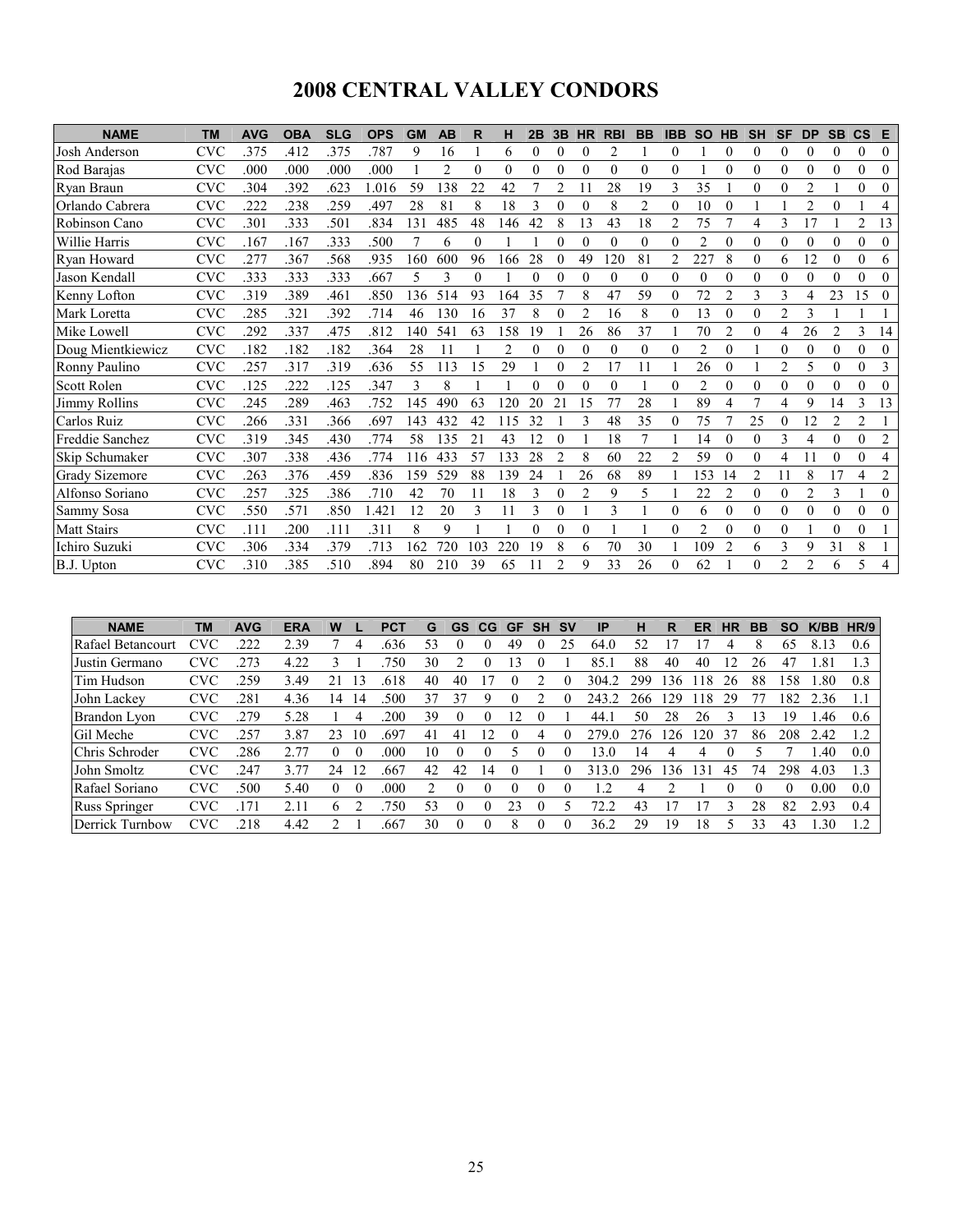# 2008 EMERALD CITY OSPREY

| <b>NAME</b>           | <b>TM</b> | <b>AVG</b> | <b>OBA</b> | <b>SLG</b> | <b>OPS</b> | <b>GM</b> | <b>AB</b>      | R        | н        | 2B          | 3B             | <b>HR</b> | <b>RBI</b> | <b>BB</b> | <b>IBB</b>     | <b>SO</b> | <b>HB</b> | <b>SH</b>        | <b>SF</b>      | <b>DP</b> | <b>SB</b>      | $\mathsf{cs}$ | E              |
|-----------------------|-----------|------------|------------|------------|------------|-----------|----------------|----------|----------|-------------|----------------|-----------|------------|-----------|----------------|-----------|-----------|------------------|----------------|-----------|----------------|---------------|----------------|
| <b>Garrett Atkins</b> | ECO       | 276        | .343       | .427       | .770       | 154       | 539            | 67       | 149      | 26          |                |           |            | 54        |                | 98        | 3         | $\theta$         | 4              | 16        | 2              | $\theta$      | 18             |
| Casey Blake           | ECO       | 243        | .289       | .426       | .716       | 86        | 284            | 32       | 69       | 11          | 4              | 11        | 35         | 15        | 0              | 71        | 4         | 2                |                | 11        | $\theta$       |               | 2              |
| Johnny Damon          | ECO       | 297        | .368       | .431       | .799       | 109       | 290            | 42       | 86       | 14          | 2              |           | 39         | 35        |                | 45        |           | 0                | 4              | 4         | 6              |               |                |
| Adam Dunn             | ECO       | 219        | .332       | .464       | .796       | 160       | 575            | 87       | 126      | 22          |                | 39        | 101        | 92        |                | 184       | 8         | $\theta$         | 6              | 9         | 3              | $\theta$      |                |
| Rafael Furcal         | ECO       | 226        | .278       | .297       | .576       | 138       | 508            | 57       | 115      | 16          |                | 6         | 49         | 39        |                | 73        | $\theta$  |                  | 6              |           | 12             | 5             | 17             |
| <b>Troy Glaus</b>     | ECO       | 363        | .463       | .716       | 1.179      | 49        | 102            | 21       | 37       | 15          |                |           | 25         | 18        | $\overline{c}$ | 24        | 2         | $\theta$         |                | 3         | $\theta$       | $\theta$      |                |
| Josh Hamilton         | ECO       | .227       | .290       | .417       | .707       | 118       | 427            | 56       | 97       | 21          |                | 18        | 56         | 34        | $\theta$       | 97        | 6         | $\boldsymbol{0}$ | 6              | 13        | 2              | 4             | 4              |
| Eric Hinske           | ECO       | .000       | 1.000      | .000       | 1.000      |           | $\theta$       | $\Omega$ | $\Omega$ | 0           | 0              | $\theta$  | 0          |           | $\theta$       | 0         | $\theta$  | 0                | $\theta$       | 0         | $\theta$       | $\theta$      | 0              |
| Norris Hopper         | ECO       | 316        | .352       | 368        | .720       | 86        | 250            | 30       | 79       | 9           | $\overline{2}$ | $\Omega$  | 26         | 15        |                | 37        | $\theta$  | 3                | $\overline{c}$ | 5         | $\overline{4}$ | $\theta$      | 3              |
| Raul Ibanez           | ECO       | 279        | .351       | .415       | .766       | 130       | 441            | 54       | 123      | 23          |                | 11        | 66         | 51        |                | 74        |           | 0                | 5              | 16        | $\theta$       | $\theta$      | $\Omega$       |
| Jeff Kent             | ECO       | 250        | .397       | .467       | .864       | 37        | 92             | 18       | 23       | 8           | $\theta$       | 4         | 15         | 23        | $\theta$       | 17        | $\theta$  | $\theta$         |                | 3         | $\theta$       | $\theta$      | $\overline{2}$ |
| Casey Kotchman        | ECO       | .256       | .323       | .427       | .750       | 44        | 117            | 15       | 30       | 9           |                | 3         | 11         | 11        |                | 17        |           | $\theta$         |                | 9         | $\theta$       | $\theta$      | 2              |
| Mark Kotsay           | ECO       | .111       | .111       | .111       | 222        |           | 9              | $\theta$ |          |             |                | $\Omega$  |            | $\theta$  | $\theta$       |           |           | 0                | 0              |           | $\theta$       | $\theta$      | $\theta$       |
| Derrek Lee            | ECO       | .290       | .368       | .424       | .792       | 145       | 514            | 65       | 149      | $2^{\circ}$ |                | 16        | 63         | 54        | 3              | 131       | 11        | $\theta$         | 3              | 23        | 3              | 3             | 7              |
| Bengie Molina         | ECO       | 220        | .240       | .355       | .596       | 114       | 391            | 30       | 86       |             | 0              | 14        | 49         | 11        | 3              | 45        |           | $\Omega$         | 5              | 15        | $\theta$       | $\theta$      | 2              |
| Donnie Murphy         | ECO       | 273        | .273       | .545       | .818       | 5         | 11             |          | 3        | $\theta$    | 0              |           |            | $\theta$  | $\theta$       | 6         | $\theta$  | $\theta$         | $\theta$       | $\Omega$  | $\Omega$       | $\theta$      | $\Omega$       |
| Mike Napoli           | ECO       | 229        | .330       | .434       | .764       | 30        | 83             | 17       | 19       | 5           | 0              | 4         | 10         | 10        | $\theta$       | 32        | 3         | $\Omega$         |                | 4         | $\theta$       | $\theta$      | 0              |
| Timo Perez            | ECO       | 369        | .434       | .508       | .942       | 27        | 65             | 11       | 24       | 5           | 2              | $\theta$  | 8          | 9         | 4              | 9         | $\theta$  | $\theta$         | $\overline{c}$ | 2         | $\theta$       | $\theta$      | $\Omega$       |
| <b>Brian Roberts</b>  | ECO       | 319        | .395       | .503       | .899       | 148       | 598            | 107      | 191      | 51          |                | 15        | 58         | 75        | $\theta$       | 92        | $\theta$  |                  | $\theta$       | 17        | 37             | 8             | 6              |
| Miguel Tejada         | ECO       | 323        | .354       | .509       | .863       | 49        | 167            | 26       | 54       | 13          | 0              | 6         | 27         | 8         |                | 23        |           | $\theta$         | $\overline{2}$ | 9         |                | $\theta$      | 5.             |
| Javier Valentin       | ECO       | .000       | .000       | .000       | .000       |           | $\overline{c}$ | $\Omega$ | $\theta$ | $\theta$    | $\theta$       | $\theta$  | $\Omega$   | $\theta$  | $\Omega$       | 0         | $\theta$  | $\theta$         | $\theta$       | $\Omega$  | $\theta$       | $\theta$      | $\Omega$       |
| Greg Zaun             | ECO       | 324        | .398       | .505       | .903       | 42        | 105            | 23       | 34       | 13          | 0              | 2         | 15         | 13        |                | 25        | $\theta$  | $\theta$         | $\theta$       | 3         | $\theta$       | $\theta$      | 5              |

| <b>NAME</b>            | <b>TM</b> | <b>AVG</b> | <b>ERA</b> | w        |              | PCT  | G  | GS         | CG           | GF | <b>SH</b>    | <b>SV</b> | ΙP              | н            | R          | ER | НR | BB | SΟ             | K/BB | HR/9      |
|------------------------|-----------|------------|------------|----------|--------------|------|----|------------|--------------|----|--------------|-----------|-----------------|--------------|------------|----|----|----|----------------|------|-----------|
| <b>Brian Bannister</b> | ECO       | 295        | 4.93       |          | l ()         | 524  | 34 | 34         |              |    |              |           | 213.            | 254          | 22         |    | 30 | 67 | 05             | .57  | 1.3       |
| Jonathan Broxton       | ECO       | 237        | 2.71       |          | 4            | 556  |    |            | 0            | 26 |              |           | 96.1            | 84           | 29         | 29 | 8  | 23 | 98             | 4.26 | 0.7       |
| Kevin Gregg            | ECO       | 227        |            |          |              | .000 | 8  | 0          | 0            | ∍  |              |           | $\vert$ 1.2     | 10           | 10         | 10 |    |    | 14             | .80  | 2.3       |
| Aaron Heilman          | ECO       | 232        | 3.21       | 8        |              | 727  | 58 | $\theta$   | 0            | 22 | $\mathbf{0}$ |           | 31              | 14           | 50         | 47 | 13 | 40 | 105            | 2.63 | 0.9       |
| Jason Isringhausen     | ECO       | 197        | 2.65       |          | <sub>(</sub> | 538  | 59 | $\theta$   | 0            | 48 | $^{(1)}$     | 27        | 78.0            | 54           | 25         | 23 |    | 32 | 76             | 2.38 | 0.6       |
| Tim Lincecum           | ECO       | 283        | 5.46       | Q        | 15           | 375  | 32 | 32         | <sub>t</sub> | 0  |              |           | 204.            | $22^{\circ}$ | 28         | 24 | 30 | 89 | 99             | 2.24 | 1.3       |
| <b>Troy Percival</b>   | ECO       | 237        | 3.70       |          | h            | 333  | 65 | $^{\circ}$ | 0            | 37 | $\mathbf{0}$ | 6         | 97.1            | 87           | 43         | 40 | 12 | 31 | 92             | 2.97 |           |
| Tim Wakefield          | ECO       | 300        | 6.12       | 10       | $\mathbf{L}$ | 476  | 28 | 28         | 3            |    |              |           | 163.            | 192          | 14         |    |    | 70 | 82             |      | $\cdot$ 3 |
| Chien-Ming Wang        | ECO       | 320        | 5.24       | 10       | 14           | 417  | 33 | 33         | 5            | 0  |              |           | 201<br>$\theta$ | 262          | $\vert$ 31 |    | 15 | 68 | 105            | .54  | 0.7       |
| <b>Brandon Webb</b>    | ECO       | 290        | 4.50       | 13       | 13           | 500  | 35 | 35         |              |    |              |           | 234.0           | 266          | 132        |    | 27 | 69 | ۱93            | 2.80 | 1.0       |
| Dan Wheeler            | ECO       | .455       | 9.00       | $_{0}$   | $\theta$     | .000 |    | $\theta$   | 0            |    |              |           | 2.0             |              |            |    |    |    | C              | 2.00 | 4.5       |
| Mike Wuertz            | ECO       | .600       | 27.00      | $\Omega$ | $\Omega$     | .000 |    | $\Omega$   | 0            |    | 0            |           | $\cdot$ 2       | 6            |            |    |    | າ  | $\mathfrak{D}$ | .00  | 5.4       |
| Joel Zumava            | ECO       | 256        | 2.70       |          |              | 667  | 6  | 0          | 0            |    | 0            |           | 10.0            | 10           | 3          | 3  |    |    | 8              | 8.00 | 0.9       |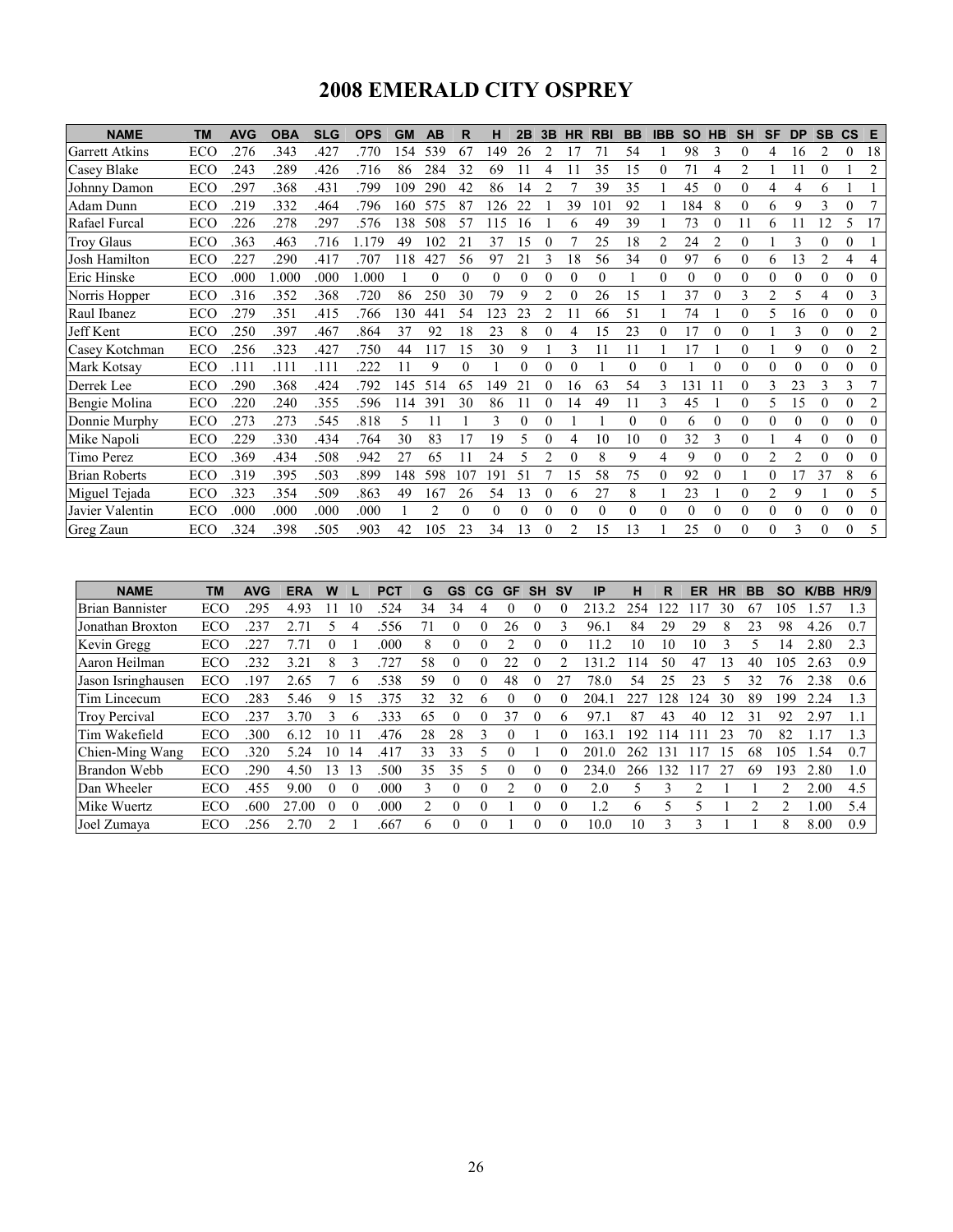# 2008 GALAPAGOS TORTOISES

| <b>NAME</b>           | <b>TM</b>  | <b>AVG</b> | <b>OBA</b> | <b>SLG</b> | <b>OPS</b> | <b>GM</b> | <b>AB</b> | R   | н   | 2B             | 3B             | <b>HR</b>      | <b>RBI</b>     | <b>BB</b> | <b>IBB</b>   | <b>SO</b> | <b>HB</b>             | <b>SH</b>      | <b>SF</b>      | <b>DP</b>      | <b>SB</b>      | $\mathsf{cs}$ | E              |
|-----------------------|------------|------------|------------|------------|------------|-----------|-----------|-----|-----|----------------|----------------|----------------|----------------|-----------|--------------|-----------|-----------------------|----------------|----------------|----------------|----------------|---------------|----------------|
| Aaron Boone           | GAT        | .294       | .368       | 453        | .822       | 116       | 408       | 52  | 120 | 23             | 0              | 14             | 68             | 26        | $\theta$     | 99        | 23                    |                | $\overline{2}$ | 6              | 4              | $\Omega$      | 18             |
| <b>Milton Bradley</b> | GAT        | 268        | .366       | .525       | .89        | 107       | 425       | 91  | 114 | 14             |                | 31             | 64             | 62        |              | 109       | 4                     | $\Omega$       |                | 10             |                | 4             | 5              |
| Travis Buck           | GAT        | .306       | .386       | .555       | .940       | 110       | 366       | 63  | 112 | 29             | 10             | 14             | 60             | 44        |              | 106       | 4                     | 4              |                | 8              | 5              | 2             | $\theta$       |
| Marlon Byrd           | GAT        | 270        | 327        | .389       | .716       | 123       | 452       | 49  | 122 | 14             |                | 10             | 51             | 33        | 5            | 103       | 6                     | 3              | 2              | 9              | $\theta$       |               | 3              |
| Andre Ethier          | GAT        | .212       | 263        | .339       | .602       | 66        | 236       | 25  | 50  | 15             | 3              | 3              | 27             | 13        | $\Omega$     | 46        | 4                     | 3              | 2              | 10             | $\theta$       | $\theta$      | $\overline{2}$ |
| Jeff Francoeur        | GAT        | .258       | 299        | .417       | .716       | 53        | 163       | 23  | 42  | 8              | $\theta$       | 6              | 17             | 10        | $\mathbf{3}$ | 33        | $\theta$              | $\overline{2}$ |                | 7              | $\overline{2}$ | $\theta$      | $\theta$       |
| Ryan Garko            | GAT        | 313        | .371       | .545       | .916       | 35        | 112       | 20  | 35  | 11             | $\Omega$       | 5              | 21             | 4         | $\Omega$     | 25        | 7                     | $\Omega$       |                | 4              | 0              | $\Omega$      | $\Omega$       |
| Ruben Gotav           | GAT        | .273       | .337       | 443        | .780       | 138       | 472       | 64  | 129 | 38             |                | 14             | 84             | 46        | 4            | 99        | $\overline{2}$        |                | 5              | 15             | 10             | 6             | 14             |
| Maicer Izturis        | GAT        | .256       | .356       | .308       | .663       | 26        | 39        | 4   | 10  | 2              | 0              | $\theta$       | 4              | 6         | $\Omega$     | 3         | $\theta$              |                | 0              |                | 0              | 0             |                |
| Adam Jones            | GAT        | .333       | 333        | .333       | .667       | 3         | 3         | 0   |     | $\theta$       | $\Omega$       | $\theta$       |                | $\theta$  | $\Omega$     |           | $\theta$              | $\Omega$       | $\theta$       | 0              | 0              | $\theta$      | $\theta$       |
| Howie Kendrick        | GAT        | .304       | .317       | .443       | .760       | 28        | 79        | 12  | 24  | 8              | $\theta$       |                | $\overline{7}$ | $\theta$  | $\theta$     | 13        | $\overline{c}$        |                |                | $\overline{2}$ |                |               | 3              |
| Jeff Keppinger        | GAT        | 298        | .364       | 405        | .769       | 147       | 590       | 103 | 176 | 24             | 3              | 11             | 63             | 59        |              | 58        | 4                     |                | 4              | 22             | 5              |               | 3              |
| Jason Kubel           | GAT        | .000       | .000       | 4.000      | 5.000      |           |           |     |     | $\theta$       | $\theta$       |                |                | $\theta$  | $\theta$     | $\Omega$  | $\theta$              | $\theta$       | $\theta$       | $\theta$       | $\theta$       | $\theta$      | $\theta$       |
| <b>Fred Lewis</b>     | GAT        | .290       | 375        | 420        | .795       | 61        | 224       | 38  | 65  | 6              | 4              | 5              | 23             | 27        | $\Omega$     | 45        | 4                     | $\Omega$       |                | 5              | 6              |               |                |
| <b>Russell Martin</b> | GAT        | .294       | .359       | .476       | .835       | 161       | 603       | 86  | 177 | 33             | 4              | 23             | 91             | 57        | 2            | 126       |                       | $\theta$       | 5              | 12             | 18             | 4             | 10             |
| Yadier Molina         | GAT        | .143       | .333       | .143       | .476       | 8         |           | 2   |     | $\theta$       | $\Omega$       | $\theta$       | $\theta$       |           | $\Omega$     |           |                       | $\Omega$       | $\theta$       | 0              | 0              | $\theta$      | $\Omega$       |
| Jhonny Peralta        | GAT        | .190       | .261       | .302       | .562       | 28        | 63        | 7   | 12  |                | 0              | $\overline{c}$ | 4              | 6         | $\Omega$     | 14        | $\theta$              | $\Omega$       | $\theta$       | 6              | 0              | $\Omega$      | $\theta$       |
| Mark Teixeira         | GAT        | .330       | .423       | .604       | 1.026      | 11        | 376       | 74  | 124 | 31             | $\mathbf{3}$   | 22             | 82             | 56        | 5            | 78        | 6                     | $\theta$       | $\overline{2}$ | 14             | $\theta$       | $\theta$      | 3              |
| Jim Thome             | GAT        | .309       | .430       | .682       | 1.1<br>12  | 134       | 466       | 111 | 44  | 21             |                | 51             | 117            | 97        | 7            | 143       | 6                     | $\Omega$       | 6              | 9              | $\theta$       | $\theta$      | $\Omega$       |
| <b>Rickie Weeks</b>   | GAT        | .192       | 364        | .333       | .697       | 30        | 78        | 20  | 15  | $\overline{c}$ | $\Omega$       | 3              | 9              | 16        | $\Omega$     | 23        | 5                     | $\theta$       | $\theta$       | 0              | 2              | $\theta$      | $\overline{2}$ |
| Ty Wigginton          | GAT        | .277       | 327        | .587       | .915       | 52        | 155       | 26  | 43  | 15             |                | 11             | 34             | 11        |              | 38        | $\overline{2}$        | $\Omega$       | 3              |                |                | $\theta$      | 4              |
| Kevin Youkilis        | GAT        | .255       | .346       | .400       | .746       | 91        | 330       | 50  | 84  | 14             | $\overline{c}$ | 10             | 36             | 36        | 2            | 86        | 12                    | $\Omega$       | 4              | 6              | $\theta$       |               | 3              |
| Delmon Young          | GAT        | 282        | .293       | .487       | .780       | 12        | 39        | 3   | 11  | 5              | $\Omega$       |                | 8              |           | $\Omega$     |           | $\theta$              | $\theta$       |                | 0              | 0              | $\theta$      | $\theta$       |
| Aaron Boone           | <b>GAT</b> | .294       | .368       | .453       | .822       | 116       | 408       | 52  | 120 | 23             |                | 14             | 68             | 26        | $\Omega$     | 99        | 23                    |                | 2              | 6              | 4              | $\theta$      | 18             |
| <b>Milton Bradley</b> | GAT        | 268        | 366        | .525       | .891       | 107       | 425       | 91  | 114 | 14             |                | 31             | 64             | 62        |              | 109       | $\boldsymbol{\Delta}$ | $\Omega$       |                | 10             |                | 4             | 5              |

| <b>NAME</b>            | ТM         | <b>AVG</b> | <b>ERA</b> | W            |    | PCT  | G   | <b>GS</b> | CG | GF | <b>SH</b> | .SV      | ΙP               | н               | R   | ER       | <b>HR</b> | BB | SO  | K/BB  | HR/9 |
|------------------------|------------|------------|------------|--------------|----|------|-----|-----------|----|----|-----------|----------|------------------|-----------------|-----|----------|-----------|----|-----|-------|------|
| Joaquin Benoit         | GAT        | .268       | 5.22       | <sub>(</sub> |    | 857  | 48  |           |    | 14 |           |          | 70.2             | 72              | 41  | 41       | 12        | 32 | 74  | 2.31  | 1.5  |
| Joe Blanton            | GAT        | .340       | 5.69       | 16           |    | .552 | 37  | 37        | 4  |    |           |          | 234.             | 335             | 156 | 148      | 39        | 58 | 33  | 2.29  | 1.5  |
| <b>Taylor Buchholz</b> | GAT        | .376       | 8.56       |              |    | 000  | l 1 |           |    |    |           |          | 27               | 44              | 26  | 26       |           | 8  | 20  | 2.50  | 1.0  |
| Matt Cain              | GAT        | 282        | 5.54       | 13           | 16 | 448  | 37  | 37        | 3  |    |           | $\Omega$ | 263.<br>$\theta$ | 293             |     | 62       | 45        | 19 | 239 | 2.01  | 1.5  |
| Francisco Cordero      | GAT        | 232        | 2.90       | 4            |    | .571 | 70  | 0         |    | 48 |           | 18       | 105.2            | 90              | 36  | 34       |           | 42 | 37  | 3.26  | 0.9  |
| <b>Scott Downs</b>     | GAT        | 240        | .60        | 8            |    | .727 | 58  | $\Omega$  |    | 29 |           | 10       | 84.1             | 75              | 19  | .5       | 4         | 23 | 83  | 3.61  | 0.4  |
| Rich Hill              | GAT        | .340       | 8.71       |              |    | .000 |     |           |    |    |           |          | 10.1             | 16              |     | $\Omega$ |           |    | 4   | 14.00 | 2.6  |
| Greg Maddux            | GAT        | .350       | 7.40       | 4            | b  | .400 | 13  | 13        |    |    |           | $\theta$ | 69.1             | 107             | 61  | 57       | 14        |    | 35  | 3.18  | 1.8  |
| Dustin McGowan         | GAT        | .274       | 5.07       | 9            | 9  | .500 | 29  | 29        | 6  |    |           | $\Omega$ | 186.             | 19 <sup>7</sup> | 15  | 105      | 32        |    | 165 | 2.14  | 1.5  |
| <b>Odalis Perez</b>    | <b>GAT</b> | 280        | 5.68       |              | 0  | .000 |     |           |    |    |           |          | 6.1              |                 | 4   |          |           |    |     | .00.  | 2.8  |
| James Shields          | GAT        | 287        | 4.90       | 22           | 18 | 550  | 44  | 43        | 19 |    |           |          | 312.             | 359             | 79  | 70       | 63        |    | 259 | 3.36  | 1.8  |
| Jamie Walker           | GAT        | 247        | 2.61       | 4            |    | 500  | 53  | 0         |    | 20 |           | 6        | 69.0             | 64              | 21  | 20       | h         | 18 | 33  | -83   | 0.8  |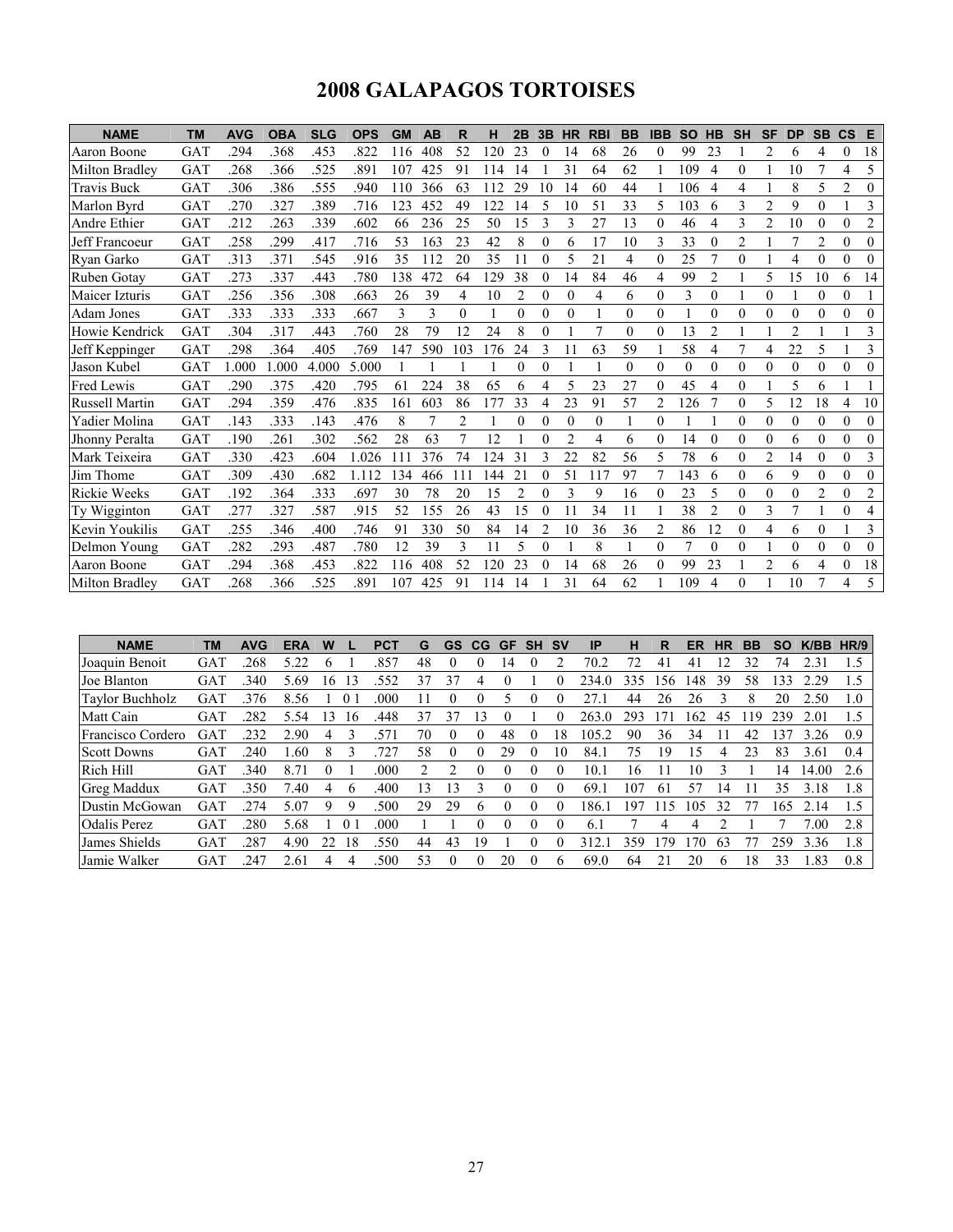# 2008 JACKSON HOLE GUIDES

| <b>NAME</b>          | <b>TM</b> | <b>AVG</b> | <b>OBA</b> | <b>SLG</b> | <b>OPS</b> | <b>GM</b>      | <b>AB</b> | R  | н              | 2B             | 3B       | <b>HR</b> | <b>RBI</b>    | <b>BB</b> | <b>IBB</b> | <b>SO</b>       | <b>HB</b>   | <b>SH</b>      | <b>SF</b>      | <b>DP</b>      | <b>SB</b>      | <b>CS</b>    | E              |
|----------------------|-----------|------------|------------|------------|------------|----------------|-----------|----|----------------|----------------|----------|-----------|---------------|-----------|------------|-----------------|-------------|----------------|----------------|----------------|----------------|--------------|----------------|
| Erick Aybar          | JAG       | .111       | .158       | .111       | 269        | 6              | 18        | 2  | $\overline{c}$ | $\Omega$       | $\Omega$ | $\theta$  | $\theta$      |           | $\Omega$   | 2               | $\theta$    | $\Omega$       | $\theta$       | $\theta$       |                |              | 3              |
| <b>Clint Barmes</b>  | JAG       | .250       | 250        | .438       | .688       | 6              | 16        | 2  | 4              | 3              | $\Omega$ | 0         | $\theta$      | $\theta$  | 0          | 5               | $\theta$    | $\theta$       | $\theta$       | 0              | $\theta$       | 0            | $\theta$       |
| Yuniesky Betancourt  | JAG       | .276       | 288        | .397       | 684        | 157            | 580       | 55 | 160            | 29             | 4        | 11        | 64            | 10        |            | 77              | 0           | 7              |                | 12             |                | 5            | 24             |
| Michael Bourn        | JAG       | .000       | .000       | .000       | .000       | $\overline{2}$ |           | 0  | 0              | 0              | $\theta$ | 0         | $\theta$      | $\theta$  | $\Omega$   |                 | 0           | $\Omega$       | $\theta$       | 0              | $\theta$       | 0            | $\theta$       |
| Mike Cameron         | JAG       | .240       | .324       | .413       | .737       | 43             | 121       | 20 | 29             | 6              | $\Omega$ | 5         | 18            | 16        | $\Omega$   | 38              | $\Omega$    | $\theta$       | $\overline{2}$ | 3              | 8              |              | $\theta$       |
| Chris Duncan         | JAG       | .318       | .403       | .690       | 1.094      | 73             | 255       | 44 | 81             | 8              | $\theta$ | 29        | 63            | 34        |            | 72              | 4           | $\theta$       | $\overline{2}$ | 7              |                |              | $\theta$       |
| Edwin Encarnacion    | JAG       | .291       | 342        | .408       | .750       | 61             | 213       | 23 | 62             | 10             | 0        | 5         | 19            | 4         |            | 33              | 13          | $\theta$       |                | 3              | $\overline{2}$ |              | $\tau$         |
| Chone Figgins        | JAG       | 313        | 378        | 382        | .760       | 115            | 450       | 60 | 141            | 29             |          | $\Omega$  | 30            | 47        | $\Omega$   | 98              | $\Omega$    | 3              |                | 6              | 37             | 16           | 10             |
| Nomar Garciaparra    | JAG       | .000       | .000       | .000       | .000       | 2              | 2         | 0  | $\theta$       | $\theta$       | $\theta$ | $\theta$  | $\theta$      | $\theta$  | $\theta$   | $\theta$        | $\theta$    | $\theta$       | $\theta$       | 0              | $\theta$       | 0            | $\Omega$       |
| Jason Giambi         | JAG       | .231       | 346        | .352       | .697       | 32             | 91        | 10 | 21             | 2              | $\theta$ | 3         |               | 11        | 0          | 25              | 5           | $\theta$       | $\Omega$       | $\overline{2}$ | $\theta$       | $\theta$     |                |
| Carlos Gomez         | JAG       | .104       | .196       | .135       | .332       | 38             | 96        | 4  | 10             |                |          | $\theta$  | $\theta$      | 6         | $\Omega$   | 39              | 5           | $\theta$       | $\theta$       |                | 5              | 4            | 4              |
| Luis Gonzalez        | JAG       | .206       | .265       | .333       | .598       | 22             | 63        | 13 | 13             | $\mathfrak{D}$ | $\theta$ | 2         | 7             | 4         | $\theta$   | 14              |             | $\theta$       | $\theta$       | 5              |                | 0            | $\theta$       |
| Ramon Hernandez      | JAG       | .217       | .262       | 370        | 633        | 59             | 189       | 19 | 41             | 11             | $\Omega$ | 6         | 25            | 6         | $\Omega$   | 39              | 6           |                |                | $\overline{2}$ | $\theta$       |              |                |
| Aaron Hill           | JAG       | .231       | .259       | .368       | .627       | 136            | 568       | 53 | 131            | 34             |          | 14        | 54            | 23        | $\Omega$   | 106             | $\theta$    | 6              | 4              | 19             | 6              | 2            | 8              |
| Aubrey Huff          | JAG       | .284       | .321       | .471       | .792       | 69             | 257       | 34 | 73             | 15             | 3        | 9         | 33            | 14        | $\theta$   | 35              | $\theta$    | $\Omega$       | $\theta$       | 12             | $\overline{0}$ | $\theta$     |                |
| Chris Iannetta       | JAG       | .167       | .265       | 284        | 549        | 106            | 341       | 29 | 57             | 17             | 4        | 5         | 31            | 35        | $\Omega$   | 101             | 11          | 3              | $\overline{c}$ | 8              | $\theta$       | $\theta$     | $\Omega$       |
| Geoff Jenkins        | JAG       | .200       | .200       | .200       | .400       |                | 5         | 0  |                | $\theta$       | $\Omega$ | $\Omega$  |               | $\theta$  | $\Omega$   |                 | $\theta$    | 0              | $\theta$       | 0              | $\theta$       | $\theta$     | $\Omega$       |
| <b>Austin Kearns</b> | JAG       | .238       | 329        | .365       | .694       | 122            | 433       | 50 | 103            | 20             |          | 11        | 44            | 50        | $\Omega$   | 11 <sup>7</sup> | $1^{\circ}$ | $\Omega$       | 4              | 9              | 3              |              | $\Omega$       |
| Jose Lopez           | JAG       | .208       | .227       | 248        | 475        | 31             | 125       |    | 26             | 5              | $\Omega$ | $\Omega$  | $\mathcal{E}$ | 3         | $\Omega$   | 20              | $\Omega$    | $\theta$       | $\theta$       | 4              | $\theta$       | $\theta$     |                |
| Nick Markakis        | JAG       | .270       | 328        | .441       | .769       | 133            | 512       | 60 | 138            | 34             |          | 18        | 79            | 40        | $\Omega$   | 107             |             | $\Omega$       | 5              | 14             | 9              | 6            | 3              |
| Xavier Nady          | JAG       | .305       | .341       | .587       | .928       | 43             | 167       | 23 | 51             | 9              |          | 12        | 24            | 5         |            | 41              | 4           | $\Omega$       | $\theta$       | 5              | $\theta$       | $\theta$     | $\theta$       |
| Albert Pujols        | JAG       | .311       | 388        | .514       | .902       | 145            | 549       | 87 | 171            | 26             | 2        | 27        | 72            | 63        | 3          | 68              |             | $\Omega$       | $\overline{c}$ | 22             |                | 6            | 9              |
| J.R. Towles          | JAG       | .556       | .579       | .667       | 1.246      | 6              | 18        | 2  | 10             | $\overline{2}$ | $\theta$ | $\theta$  |               | $\theta$  | $\theta$   |                 |             |                | $\theta$       | $\theta$       | $\overline{0}$ | $\mathbf{0}$ | $\theta$       |
| Randy Winn           | JAG       | .313       | .333       | .469       | .802       | 11             | 32        | 6  | 10             | $\overline{2}$ | $\theta$ |           |               | $\theta$  | $\theta$   | 5               |             | 0              | $\theta$       | 3              | $\theta$       | $\theta$     |                |
| Chris Young          | JAG       | .187       | .237       | 373        | .610       | 147            | 541       | 56 | 101            | 24             |          | 25        | 58            | 27        | $\Omega$   | 155             | 9           | $\mathfrak{D}$ | っ              | 14             |                | 7            | $\overline{4}$ |

| <b>NAME</b>           | <b>TM</b> | <b>AVG</b> | <b>ERA</b> | W        |                | <b>PCT</b> | G  | GS       | <b>CG</b> | <b>GF</b> | <b>SH</b>      | <b>SV</b> | IP    | н              | R   | <b>ER</b> | <b>HR</b> | <b>BB</b> | <b>SO</b> | K/BB | <b>HR/9</b> |
|-----------------------|-----------|------------|------------|----------|----------------|------------|----|----------|-----------|-----------|----------------|-----------|-------|----------------|-----|-----------|-----------|-----------|-----------|------|-------------|
| <b>Bronson Arroyo</b> | JAG       | .297       | 6.09       | 4        |                | .190       | 23 | 23       | 6         |           | $\theta$       | $\Omega$  | 150.2 | 183            | 113 | 102       | 33        | 63        | 100       | 1.59 | 2.0         |
| Homer Bailey          | JAG       | 311        | 7.16       | $\Omega$ | 5              | .000       | 5  | 5        | $\theta$  |           | $\theta$       | $\theta$  | 27.2  | 37             | 25  | 22        |           | 15        | 26        | .73  | 2.3         |
| Kevin Correia         | JAG       | 280        | 5.44       | 3        | 5              | .375       | 47 |          |           | 26        | $\overline{0}$ | 4         | 102.2 | 116            | 69  | 62        | 20        | 38        | 85        | 2.24 | 1.8         |
| John Danks            | JAG       | .267       | 5.97       | $\theta$ | 6              | .000       | 12 | 12       |           |           | $\theta$       | $\theta$  | 63.1  | 68             | 46  | 42        | 14        | 29        | 42        | .45  | 2.0         |
| Ryan Dempster         | JAG       | 243        | 3.74       | 3        |                | 750        | 25 | $\Omega$ | $\theta$  |           | $\theta$       | $\Omega$  | 45.2  | 43             | 21  | 19        | 5         | 21        | 44        | 2.10 | 1.0         |
| Ryan Franklin         | JAG       | .272       | 4.42       |          | 5              | .167       | 45 | $\Omega$ | $\theta$  | 25        | $\theta$       | 6         | 77.1  | 82             | 41  | 38        | 16        | 15        | 41        | 2.73 | 1.9         |
| <b>Brian Fuentes</b>  | JAG       | .155       | 2.45       | 3        |                | .750       | 45 | $\Omega$ | $\theta$  | 21        | $\theta$       | 3         | 66.0  | 35             | 18  | 18        | 8         | 24        | 57        | 2.38 | 1.1         |
| <b>Brendan Morrow</b> | JAG       | 371        | 9.28       |          |                | .500       | 20 | $\Omega$ | $\theta$  | 3         | $\theta$       | $\Omega$  | 21.1  | 36             | 23  | 22        |           | 24        | 32        | 1.33 | 0.8         |
| Mike Mussina          | JAG       | .335       | 6.71       |          | 8              | .111       | 11 | 10       | $\theta$  |           | $\theta$       | $\Omega$  | 61.2  | 84             | 47  | 46        | 9         | 25        | 31        | .24  | 1.3         |
| Mike Myers            | JAG       | 286        | 0.00       | 0        | $\theta$       | .000       | 2  | 0        | $\theta$  |           | $\theta$       | $\Omega$  | 1.2   | $\overline{2}$ |     | $\theta$  | $\Omega$  |           | $\Omega$  | 0.00 | 0.0         |
| Mike Pelfrey          | JAG       | .418       | 15.58      | $\theta$ | 4              | .000       | 8  | 5.       | $\Omega$  | 3         | $\Omega$       | $\Omega$  | 17.1  | 33             | 30  | 30        | 5         | 20        | 12        | 0.60 | 2.6         |
| Tony Pena             | JAG       | 251        | 5.58       | 2        | 3              | .400       | 39 | $\theta$ | $\theta$  | 26        | $\theta$       | 4         | 59.2  | 56             | 38  | 37        |           | 25        | 34        | .36  | 1.7         |
| Andy Pettitte         | JAG       | 278        | 4.58       | 3        |                | 300        | 13 | 13       | 3         | 0         | $\theta$       | $\Omega$  | 90.1  | 98             | 47  | 46        | 13        | 30        | 48        | 1.60 | 1.3         |
| Ervin Santana         | JAG       | 321        | 6.39       | 5.       | 10             | .333       | 24 | 22       |           |           | $\theta$       | $\Omega$  | 132.  | 178            | 97  | 94        | 29        | 58        | 116       | 2.00 | 2.0         |
| Johan Santana         | JAG       | .278       | 5.85       | 3        | 10             | 231        | 19 | 19       |           |           | $\theta$       | $\theta$  | 124.2 | 142            | 86  | 81        | 28        | 32        | 146       | 4.56 | 2.0         |
| Joe Saunders          | JAG       | .401       | 10.98      | $\theta$ | 12             | .000       | 14 | 14       |           |           | $\theta$       | $\Omega$  | 69.2  | 128            | 89  | 85        | 20        | 35        | 29        | 0.83 | 2.6         |
| Kevin Slowev          | JAG       | .286       | 5.63       | 3        | 2              | .600       | 9  | 9        | $\theta$  | $\theta$  | $\theta$       | $\theta$  | 54.1  | 63             | 36  | 34        | 14        | 12        | 34        | 2.83 | 2.3         |
| Andy Sonnanstine      | JAG       | .314       | 5.65       | 8        | 10             | .444       | 21 | 21       | 3         | 0         | $\theta$       | $\Omega$  | 138.2 | 178            | 88  | 87        | 28        | 27        | 106       | 3.93 | 1.8         |
| <b>Matt Thornton</b>  | JAG       | .296       | 6.75       |          | $\overline{c}$ | 333        | 21 | 0        | $\theta$  | 8         | $\theta$       | $\Omega$  | 34.2  | 40             | 26  | 26        | 5         | 13        | 33        | 2.54 | 1.3         |
| Edinson Volquez       | JAG       | 252        | 4.61       | 2        | 5              | .286       | 8  | 8        | 4         | 0         | $\theta$       | $\Omega$  | 56.2  | 54             | 30  | 29        | 10        | 20        | 54        | 2.70 | 1.6         |
| Bob Wickman           | JAG       | 358        | 10.13      | 2        | 3              | .400       | 45 |          | 0         | 14        | $\theta$       | $\theta$  | 45.1  | 73             | 51  | 51        | 12        | 23        | 31        | 1.35 | 2.4         |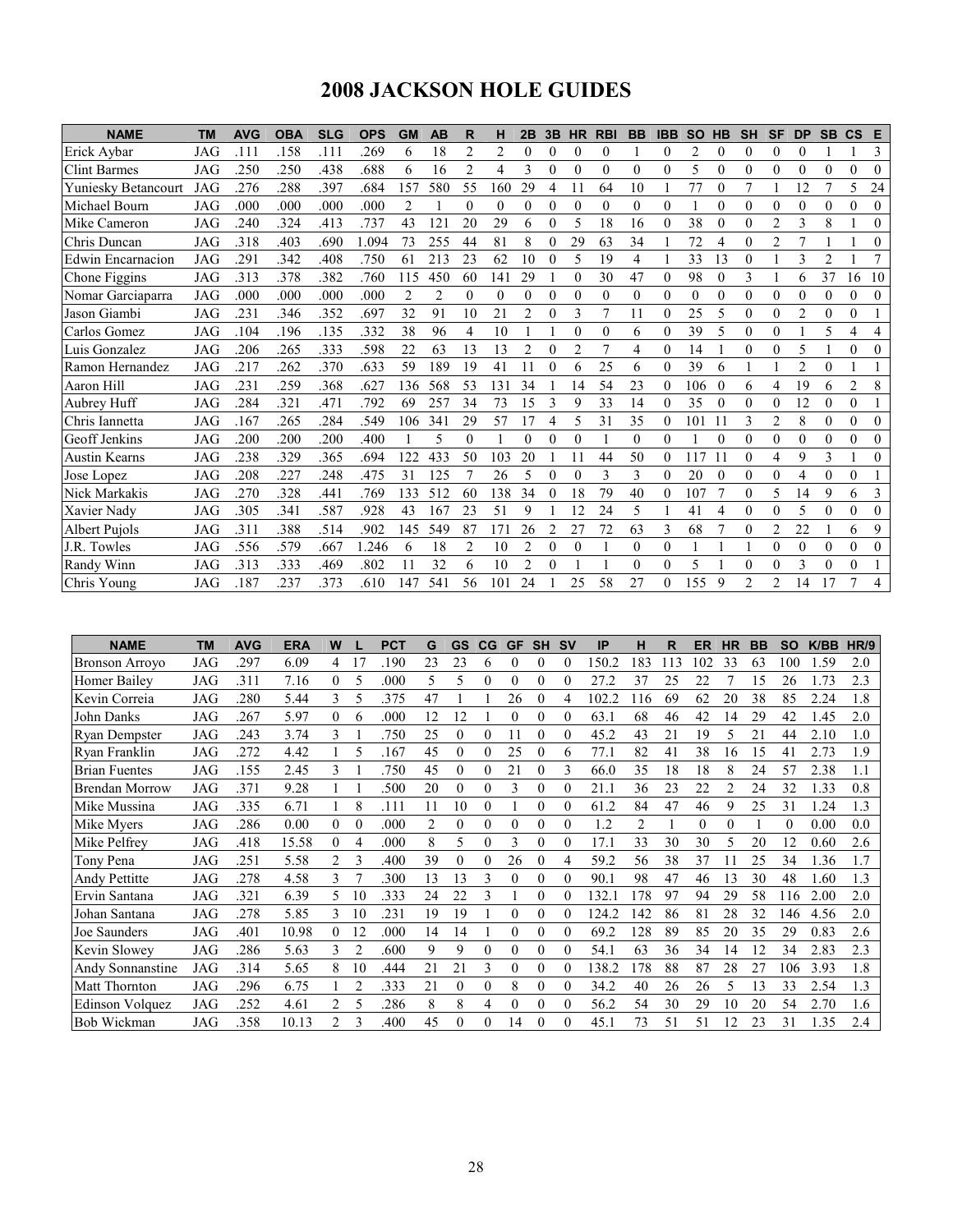#### 2008 MALIBU WAVE

| <b>NAME</b>          | <b>TM</b>  | <b>AVG</b> | <b>OBA</b> | <b>SLG</b> | <b>OPS</b> | <b>GM</b>      | <b>AB</b>      | R              | н              | 2B             | 3B             | <b>HR</b>      | <b>RBI</b>     | <b>BB</b>        | <b>IBB</b>   | <b>SO</b>      | <b>HB</b>        | <b>SH</b>      | <b>SF</b>      | <b>DP</b> | <b>SB</b>        | $\mathsf{cs}$  | E              |
|----------------------|------------|------------|------------|------------|------------|----------------|----------------|----------------|----------------|----------------|----------------|----------------|----------------|------------------|--------------|----------------|------------------|----------------|----------------|-----------|------------------|----------------|----------------|
| <b>Rick Ankiel</b>   | MAW        | .270       | .344       | .396       | .741       | 101            | 270            | 35             | 73             | 12             | $\overline{2}$ | 6              | 35             | 32               | 6            | 75             | $\theta$         |                | 3              | 13        |                  | $\theta$       |                |
| <b>Adrian Beltre</b> | <b>MAW</b> | .221       | .250       | .421       | .671       | 65             | 95             | 14             | 21             | 10             | $\theta$       | 3              | 12             | $\overline{4}$   |              | 18             | $\theta$         | $\theta$       |                | 4         |                  |                | 5              |
| Asdrubal Cabrera     | <b>MAW</b> | .350       | .417       | .529       | .946       | 71             | 157            | 31             | 55             | 10             | 3              | 4              | 26             | 17               | $\mathbf{0}$ | 34             |                  | $\overline{c}$ | 0              |           | $\boldsymbol{0}$ | $\mathbf{0}$   | 4              |
| Jorge Cantu          | <b>MAW</b> | 333        | .333       | .500       | .833       | 5              | 6              |                | $\overline{c}$ |                | $\mathbf{0}$   | $\theta$       |                | 0                | $\theta$     |                | $\mathbf{0}$     | $\mathbf{0}$   | $\mathbf{0}$   | $\Omega$  | $\theta$         | $\theta$       |                |
| Elijah Dukes         | <b>MAW</b> | .267       | .313       | .533       | .846       |                | 15             | $\overline{c}$ | 4              |                | $\theta$       |                | $\overline{c}$ |                  | $\mathbf{0}$ | 6              | $\mathbf{0}$     | $\overline{0}$ | $\overline{0}$ |           | $\theta$         | $\theta$       | $\Omega$       |
| David Eckstein       | <b>MAW</b> | .174       | .208       | .217       | .426       | 10             | 23             | 4              | $\overline{4}$ |                | $\theta$       | $\theta$       | 3              | $\theta$         | $\theta$     | $\overline{2}$ |                  | $\theta$       | $\theta$       | $\theta$  | $\theta$         | $\theta$       | 3              |
| Jim Edmonds          | <b>MAW</b> | .000       | .000       | .000       | .000       | 3              | 3              | $\Omega$       | 0              | $\Omega$       | $\theta$       | $\theta$       | $\theta$       | $\Omega$         | $\theta$     |                | $\theta$         | $\theta$       | 0              | 0         | $\theta$         | $\theta$       | $\theta$       |
| Johnny Gomes         | <b>MAW</b> | .444       | .545       | 1.444      | 1.990      | 4              | 9              | 3              | 4              | 0              | $\theta$       | $\mathbf{3}$   | 4              | $\overline{2}$   | $\Omega$     | $\overline{2}$ | $\theta$         | $\theta$       | $\theta$       | $\theta$  | $\theta$         | $\theta$       |                |
| Ken Griffey Jr       | <b>MAW</b> | .236       | .322       | .411       | .732       | 143            | 499            | 73             | 118            | 24             | $\theta$       | 21             | 72             | 66               | $\theta$     | 114            | $\theta$         | $\overline{0}$ | 7              | 16        | $\theta$         |                | 7              |
| <b>Brad Hawpe</b>    | <b>MAW</b> | .267       | .366       | .543       | .910       | 142            | 484            | 90             | 129            | 35             | 3              | 31             | 83             | 75               | 5            | 133            | 3                | $\theta$       | 3              | 16        | $\theta$         | $\overline{0}$ | 7              |
| Akinori Iwamura      | <b>MAW</b> | .237       | .256       | .316       | .572       | 15             | 38             | 4              | 9              | $\theta$       | $\theta$       |                | $\overline{4}$ |                  | $\theta$     | $\overline{7}$ | $\theta$         | 1              | $\theta$       | $\Omega$  |                  | $\Omega$       |                |
| Chipper Jones        | <b>MAW</b> | .306       | .394       | .650       | 1.045      | 153            | 563            | 127            | 172            | 41             | 6              | 47             | 130            | 84               |              | 108            | $\theta$         | 0              | 2              | 20        | 3                | $\theta$       | 9              |
| Paul Konerko         | <b>MAW</b> | .179       | .303       | .357       | .660       | 25             | 28             | 3              | 5              | $\overline{c}$ | $\theta$       |                | 3              | 5                | $\theta$     | 6              | $\theta$         | 0              | $\theta$       | $\theta$  | $\theta$         | $\theta$       |                |
| Kevin Kouzmanoff     | <b>MAW</b> | .000       | .000       | .000       | .000       |                |                | $\Omega$       | $\theta$       | $\overline{0}$ | $\mathbf{0}$   | $\theta$       | $\theta$       | $\boldsymbol{0}$ | $\theta$     |                | $\theta$         | $\overline{0}$ | $\theta$       | 0         | $\theta$         | $\theta$       | $\theta$       |
| Gerald Laird         | MAW        | .500       | .500       | .500       | 1.000      | $\overline{2}$ | $\overline{c}$ | $\theta$       |                | 0              | $\theta$       | $\theta$       | $\theta$       | 0                | $\theta$     |                | $\theta$         | $\overline{0}$ | $\theta$       | $\theta$  | $\theta$         | $\theta$       | $\overline{0}$ |
| Kaz Matsui           | <b>MAW</b> | .254       | .313       | .353       | .667       | 137            | 481            | 69             | 122            | 23             | 8              | 3              | 46             | 43               |              | 89             | $\theta$         | 15             | 3              | 5         | 25               | 7              | $\overline{c}$ |
| Magglio Ordonez      | MAW        | .357       | .415       | .584       | .999       | 160            | 613            | 87             | 219            | 56             |                | 27             | 121            | 64               | 5            | 112            |                  | $\theta$       | 7              | 20        |                  |                | $\theta$       |
| Carlos Pena          | <b>MAW</b> | .255       | .384       | .564       | .948       | 145            | 518            | 109            | 132            | 28             | $\theta$       | 44             | 117            | 93               | $\theta$     | 168            | 17               | $\theta$       | $\overline{2}$ |           | 7                | $\theta$       | 8              |
| Juan Pierre          | MAW        | .077       | .143       | .077       | 220        | 9              | 13             |                |                | $\overline{0}$ | $\theta$       | $\mathbf{0}$   |                |                  | $\mathbf{0}$ |                | $\theta$         | 2              | $\mathbf{0}$   | 0         | $\overline{2}$   | $\overline{2}$ | $\overline{0}$ |
| A.J. Pierzynski      | <b>MAW</b> | .200       | .200       | .400       | .600       | 9              | 15             | $\overline{2}$ | 3              | $\theta$       | $\theta$       |                | 4              | $\theta$         | $\theta$     | $\overline{2}$ | $\theta$         | $\theta$       | $\theta$       |           | $\theta$         | $\mathbf{0}$   | $\overline{0}$ |
| Edgar Renteria       | <b>MAW</b> | .280       | .326       | 362        | .688       | 140            | 608            | 81             | 170            | 29             | $\theta$       |                | 63             | 44               | $\theta$     | 118            | $\boldsymbol{0}$ | 3              | 5              | 14        | 5                | 4              | 16             |
| Dave Roberts         | <b>MAW</b> | .222       | .276       | 222        | .498       | 45             | 27             | 5              | 6              | $\theta$       | $\theta$       | $\theta$       | $\overline{2}$ | $\overline{2}$   | $\theta$     |                | $\theta$         | $\overline{0}$ | $\theta$       |           | 6                | $\theta$       |                |
| Marco Scutaro        | <b>MAW</b> | .353       | .421       | .412       | .833       | 11             | 17             | 2              | 6              |                | $\theta$       | $\theta$       | $\overline{2}$ | $\overline{2}$   | $\theta$     | 3              | $\theta$         | $\theta$       | $\theta$       |           | $\theta$         | $\theta$       | $\theta$       |
| Kelly Shoppach       | <b>MAW</b> | .277       | .290       | .523       | .813       | 30             | 65             | 12             | 18             | 7              | $\theta$       | $\mathbf{3}$   | 8              | $\overline{2}$   | $\Omega$     | 19             | $\theta$         | $\theta$       | $\overline{2}$ | $\theta$  | $\Omega$         | $\theta$       | 3              |
| <b>Willy Taveras</b> | <b>MAW</b> | .294       | .330       | .342       | .672       | 130            | 436            | 70             | 128            | 8              | 5              |                | 34             | 17               | 3            | 73             | 7                | 14             | $\theta$       | 6         | 41               | 13             | 4              |
| Frank Thomas         | <b>MAW</b> | .267       | .345       | .453       | .798       | 44             | 75             |                | 20             | 2              | $\mathbf{0}$   | $\overline{4}$ | 16             | 6                |              | 17             | 4                | 0              | 2              | 2         | $\theta$         | $\mathbf{0}$   | $\theta$       |
| Jason Varitek        | <b>MAW</b> | .205       | .290       | .352       | .642       | 147            | 483            | 58             | 99             | 19             | $\overline{2}$ | 16             | 63             | 50               | $\theta$     | 153            | 9                | 1              | 3              | 10        | $\theta$         | $\overline{2}$ | 4              |
| Dmitri Young         | <b>MAW</b> | 324        | .373       | .542       | .915       | 58             | 142            | 22             | 46             |                | $\Omega$       | 8              | 24             | 11               |              | 26             | 0                | 0              | 0              | 6         | $\Omega$         | $\theta$       | $\overline{2}$ |

| <b>NAME</b>        | TМ         | <b>AVG</b> | ERA  | w          |    | PCT  | G  | GS | CG.      | GF | <b>SH</b> | .sv | ΙP           | н   | R   | ER  | HR | BВ | SO    | K/BB | HR/9 |
|--------------------|------------|------------|------|------------|----|------|----|----|----------|----|-----------|-----|--------------|-----|-----|-----|----|----|-------|------|------|
| Heath Bell         | <b>MAW</b> |            | .83  | 13         |    | 765  | 75 |    |          | 38 |           |     | 3 C<br>J.    | 80  | 29  |     | h  | 59 | 145   | 2.46 | 0.4  |
| Manny Delcarmen    | MAW        | 188        | 3.00 |            |    | 500  | 65 |    |          | 23 |           |     | 87.0         | 58  | 29  | 29  | L5 | 37 | 70    | .89  | . 6  |
| Zack Greinke       | <b>MAW</b> | 282        | 4.87 | $\sqrt{3}$ | 10 | 565  | 44 | 33 |          |    |           |     | 229.0        | 258 | 33  | 124 | 38 | 74 | 207   | 2.80 | 1.5  |
| Cole Hamels        | MAW        | 270        | 4.24 | 18         |    | 783  | 33 | 33 |          |    |           |     | $\Omega$     | 236 | 13  | 104 | 35 | 52 |       | 4.06 | ı .4 |
| Shawn Hill         | <b>MAW</b> | .287       | 4.79 | 13         |    | 542  | 33 | 33 | $\theta$ |    |           |     | 229.         | 265 | .29 | 122 | 41 | 58 | 160   | 2.76 | 1.6  |
| Trevor Hoffman     | MAW        | .232       | 3.07 |            |    | .000 | 40 |    |          | 10 |           |     | 55.2         | 48  | 19  | 19  |    |    | 40    | 2.35 | 0.2  |
| <b>Bobby Jenks</b> | <b>MAW</b> | 274        | 3.57 | 6          | 8  | .429 | 60 |    |          | 43 |           | 22  | 75.2         | 80  | 31  | 30  |    | 14 | 76    | 5.43 | 0.6  |
| Ubaldo Jimenez     | MAW        | .267       | 5.59 |            |    | 357  | 23 | 23 |          |    |           |     | 124.0        | 30  | 86  |     | 29 | 68 |       | .69  | 2.1  |
| George Sherrill    | <b>MAW</b> |            | 3.03 |            |    | .000 | 54 |    |          |    |           |     | 59           | 46  | 22  | 20  |    | 32 | 69    | 2.16 | 0.5  |
| Carlos Zambrano    | <b>MAW</b> | 260        | 4.31 | 19         | 8  | 704  | 41 | 40 |          |    |           |     | 267<br>( ( ) | 265 | 38  | 128 | 37 | 28 | $19-$ | .54  | 1.2  |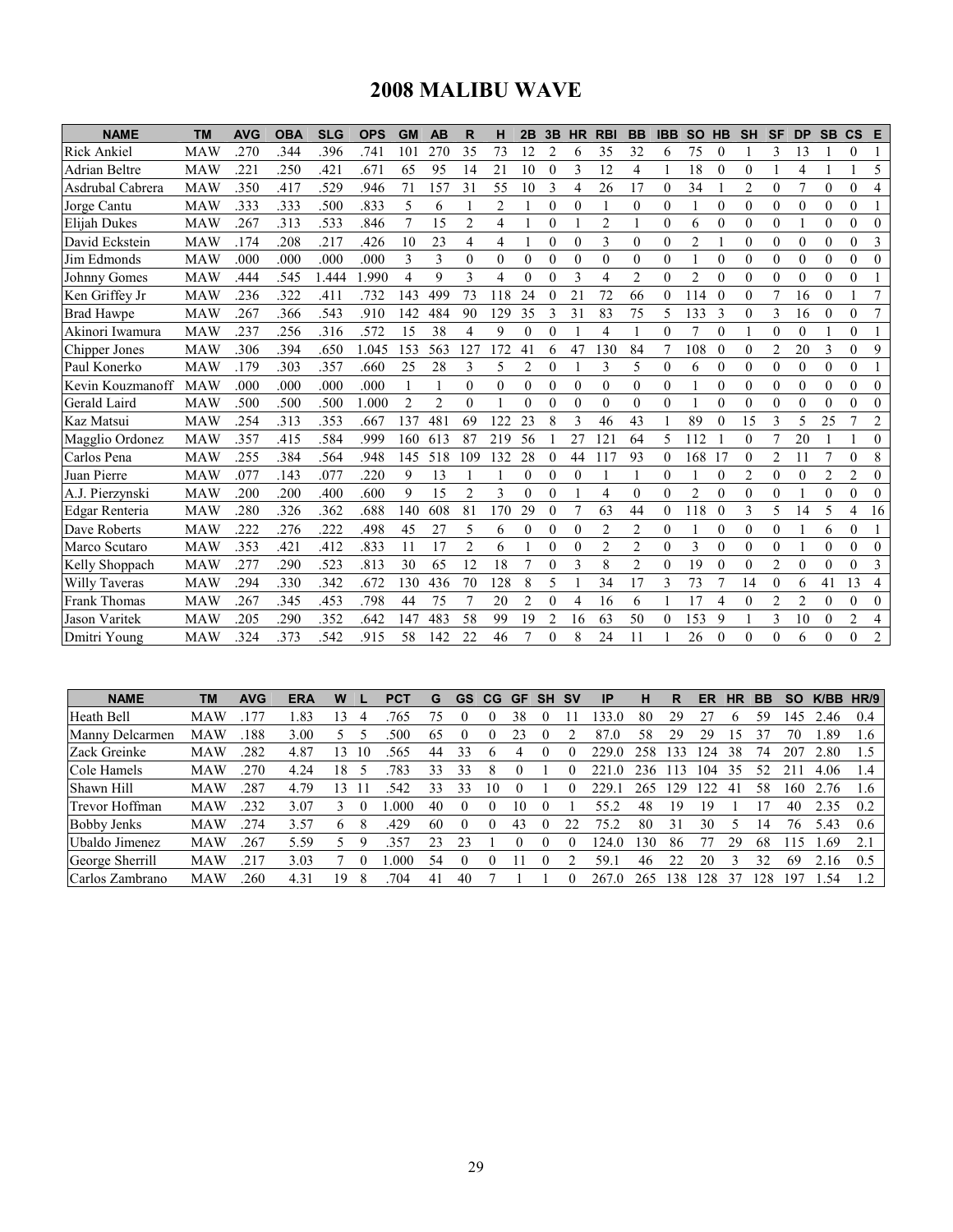# 2008 NEW YORK KNIGHTS

| <b>NAME</b>            | <b>TM</b>  | <b>AVG</b> | <b>OBA</b> | <b>SLG</b> | <b>OPS</b> | <b>GM</b>      | <b>AB</b> | R  | н        | 2B       | 3B       | <b>HR</b> | <b>RBI</b>     | <b>BB</b> | <b>IBB</b>     | <b>SO</b>      | <b>HB</b>      | <b>SH</b>      | <b>SF</b>      | <b>DP</b> | <b>SB</b>      | <b>CS</b>      | E              |
|------------------------|------------|------------|------------|------------|------------|----------------|-----------|----|----------|----------|----------|-----------|----------------|-----------|----------------|----------------|----------------|----------------|----------------|-----------|----------------|----------------|----------------|
| Wilson Betemit         | NYK        | .203       | .309       | .413       | .722       | 129            | 385       | 59 | 78       | 16       |          | 21        | 59             | 56        | $\theta$       | 136            | $\overline{4}$ | $\theta$       | $\overline{2}$ | 8         | $\theta$       | $\theta$       | 15             |
| Melky Cabrera          | NYK        | .000       | .000       | .000       | .000       | 6              | 5         |    | $\theta$ | 0        | $\theta$ | $\theta$  | $\Omega$       | $\theta$  | $\theta$       | $\theta$       | $\theta$       | $\Omega$       | $\theta$       |           | $\theta$       | $\Omega$       | $\Omega$       |
| David Dejesus          | NYK        | .217       | 320        | 320        | .640       | 93             | 253       | 21 | 55       | 8        | 6        | 2         | 26             | 24        | 0              | 40             | 15             |                | $\overline{2}$ | 3         | 2              |                |                |
| Morgan Ensberg         | NYK        | .190       | .316       | 394        | .710       | 63             | 142       | 20 | 27       | 8        | 0        |           | 21             | 27        | 0              | 44             | $\mathbf{0}$   | 0              | 2              | 6         | $\theta$       | $\mathbf{0}$   | 9              |
| Mark Grudzielanek      | <b>NYK</b> | .273       | .293       | .414       | .707       | 67             | 128       | 14 | 35       | 15       | $\theta$ |           | 9              | 3         |                | 16             |                | $\theta$       |                | 4         | $\theta$       | $\theta$       | $\overline{c}$ |
| Vladimir Guerrero      | <b>NYK</b> | .321       | 367        | 522        | .889       | 147            | 548       | 83 | 176      | 39       |          | 23        | 108            | 36        |                | 82             | 9              | $\theta$       | 9              | 23        | $\theta$       | $\overline{2}$ | 14             |
| <b>Scott Hatteberg</b> | <b>NYK</b> | .309       | .389       | 447        | .836       | 138            | 488       | 68 | 151      | 33       | 2        | 10        | 60             | 64        | $\theta$       | 68             | $\overline{2}$ | $\overline{0}$ | 4              | 19        | $\theta$       | $\theta$       | 3              |
| Wes Helms              | NYK        | 318        | 348        | 364        | .711       | 9              | 22        | 2  | 7        |          | $\theta$ | $\theta$  | 3              |           | $\theta$       | 5              | $\theta$       | $\theta$       | $\theta$       | $\Omega$  | $\theta$       | $\theta$       | 2              |
| Mike Jacobs            | NYK        | .333       | .333       | .333       | .667       | $\overline{2}$ | 3         |    |          | 0        | $\theta$ | $\theta$  | $\Omega$       | $\theta$  | $\theta$       | $\overline{2}$ | $\theta$       | $\theta$       | $\theta$       |           | $\theta$       | $\theta$       | $\Omega$       |
| Gary Matthews Jr       | NYK        | .245       | 305        | .486       | .791       | 95             | 278       | 46 | 68       | 9        | 5        | 16        | 45             | 24        | 0              | 53             |                | $\Omega$       | $\overline{2}$ | 6         |                | $\overline{2}$ | 3              |
| Brian McCann           | NYK        | .255       | .296       | .407       | .703       | 134            | 435       | 45 | 111      | 36       | $\theta$ | 10        | 57             | 22        | $\mathfrak{D}$ | 59             | 4              | 6              | 2              | 10        | $\theta$       | $\theta$       | 10             |
| Jason Michaels         | NYK        | .250       | .303       | 500        | .803       | 26             | 60        | 12 | 15       | 6        | $\Omega$ | 3         | 12             | 4         |                | 13             |                |                |                | 3         | $\theta$       | $\theta$       | $\Omega$       |
| Kevin Millar           | NYK        | .236       | .353       | .484       | .837       | 71             | 182       | 31 | 43       | 9        | $\theta$ | 12        | 32             | 29        | $\theta$       | 36             | 4              | 0              | $\theta$       | 5         | $\theta$       | $\theta$       |                |
| Jose Molina            | NYK        | .211       | .218       | .330       | .548       | 45             | 109       | 8  | 23       |          | $\theta$ | 2         | 16             |           | $\theta$       | 31             | $\theta$       | 12             | $\theta$       | 3         | $\mathfrak{D}$ | $\theta$       | 3              |
| David Ortiz            | NYK        | .294       | .417       | 548        | .964       | 158            | 557       | 98 | 164      | 39       | $\theta$ | 34        | 97             | 113       |                | 118            | 6              | $\overline{0}$ | 3              | 21        | $\overline{2}$ | $\overline{2}$ | 7              |
| Lyle Overbay           | NYK        | .000       | 1.000      | .000       | 1.000      |                | $\theta$  |    | 0        | 0        | $\theta$ | $\theta$  | $\Omega$       |           | $\theta$       | $\theta$       | $\theta$       | $\theta$       | $\theta$       | $\Omega$  | $\theta$       | $\theta$       | $\Omega$       |
| Jose Reves             | NYK        | .249       | .308       | 353        | .661       | 127            | 465       | 67 | 116      | 16       |          | 6         | 39             | 41        | $\theta$       | 71             | $\theta$       | 5              | 4              | 5         | 42             | 13             | 11             |
| Cody Ross              | NYK        | 330        | .376       | .642       | 1.019      | 109            | 397       | 84 | 131      | 40       | $\theta$ | 28        | 79             | 27        | 3              | 99             | 5              |                | 4              | 13        | $\Omega$       | $\theta$       | 5              |
| <b>Brian Schneider</b> | NYK        | .190       | .320       | .190       | .510       | 17             | 21        | 2  | 4        | 0        | 0        | $\theta$  | $\overline{2}$ | 3         | $\theta$       |                |                | $\theta$       | $\theta$       |           | $\theta$       | $\theta$       | $\Omega$       |
| So Taguchi             | <b>NYK</b> | .255       | 340        | 343        | .683       | 54             | 137       | 20 | 35       | 9        | $\theta$ |           | 6              | 16        | $\mathbf{3}$   | 18             | $\overline{2}$ |                |                | $\Omega$  | 8              | 3              | $\overline{2}$ |
| Mark Teahen            | NYK        | .266       | .314       | 378        | .691       | 80             | 143       | 16 | 38       | 11       |          |           | 16             | 8         |                | 39             | $\overline{2}$ |                | $\theta$       | 8         | $\overline{2}$ | $\Omega$       | 3              |
| Ryan Theriot           | NYK        | .000       | .000       | .000       | .000       | 4              | $\Omega$  | 0  | $\Omega$ | $\theta$ | $\theta$ | $\Omega$  | $\Omega$       | 0         | $\theta$       | $\Omega$       | $\theta$       | $\theta$       | $\Omega$       | 0         | $\theta$       | $\theta$       | $\Omega$       |
| Dan Uggla              | NYK        | .176       | .356       | .353       | .708       | 21             | 34        |    | 6        |          |          |           | 5              | 6         | 0              | 10             | 4              | $\overline{0}$ |                | 0         | $\theta$       | $\theta$       |                |
| Jose Vidro             | NYK        | .279       | 343        | 359        | .702       | 142            | 538       | 76 | 150      | 25       | $\theta$ | 6         | 52             | 55        | 2              | 74             | $\theta$       | 10             | 4              | 10        |                | $\theta$       | 15             |
| Jack Wilson            | NYK        | .300       | .356       | 451        | .806       | 80             | 233       | 34 | 70       | 6        |          | 9         | 25             | 15        |                | 39             | 5              |                | $\Omega$       | 3         |                | $\overline{2}$ | $\overline{2}$ |

| <b>NAME</b>            | ТM         | <b>AVG</b> | <b>ERA</b>    | W        |              | <b>PCT</b> | G  | <b>GS</b> | <b>CG</b> | <b>GF</b> | <b>SH</b> | <b>SV</b> | <b>IP</b> | н            | R   | ER  | HR       | BВ | <b>SO</b> | $K/BB$ HR/9 |                |
|------------------------|------------|------------|---------------|----------|--------------|------------|----|-----------|-----------|-----------|-----------|-----------|-----------|--------------|-----|-----|----------|----|-----------|-------------|----------------|
| Jared Burton           | NYK        | 229        | 4.52          | b.       |              | .462       | 93 |           | 0         |           |           | 13        | 33        | $\mathbf{1}$ | 76  | 67  | 13       | 68 | 13        | .66         | 0.9            |
| Kiko Calero            | NYK        | 200        | 2.25          |          |              | .000       |    | $_{0}$    |           |           |           |           | 4.0       |              |     |     |          |    |           | 5.00        | 2.3            |
| Roger Clemens          | NYK        | 272        | $4.5^{\circ}$ |          | <sub>b</sub> | .429       | 32 | 32        | h.        |           |           |           | 201       |              | l 4 |     | 37       | 85 | 41        | .66         |                |
| Jon Garland            | NYK        | 299        | 4.67          | 15       | 3            | 536        | 40 | 40        |           | $\Omega$  | 0         |           | 264.      | 321          | 55  | 37  | 44       | 79 | 18        | .49         | 1.5            |
| <b>Brian Hennessey</b> | <b>NYK</b> | 143        | .42           | $\theta$ |              | .000       | 4  | 0         | $\theta$  | $\theta$  |           |           | 6.1       | ٦            |     |     | $\Omega$ | 4  | 4         | .00.        | 0.0            |
| Braden Looper          | <b>NYK</b> | 340        | 8.23          | 6        | 6            | .500       | 18 | 18        |           |           |           |           | 89.2      | 127          | 87  | 82  | 15       | 44 | 42        | 0.95        | 1.5            |
| Ron Mahay              | <b>NYK</b> | 271        | 4.58          | 4        |              | 444        | 74 | $\theta$  |           | 30        |           |           | 108.0     | 12           | 64  | 55  | 8        | 84 | 91        | .08         | 0.7            |
| John Maine             | <b>NYK</b> | 249        | 5.06          | 13       | 2            | 520        | 34 | 34        | 8         | $\theta$  |           |           | 218.2     | 203          | 29  | 123 | 39       | 19 | 196       | .65         | 1.6            |
| Pedro Martinez         | NYK        | 326        | 4.60          |          |              | .333       |    |           |           | $\Omega$  |           |           | 31.7      | 43           |     | 16  |          |    | 30        | 2.73        | 0.0            |
| Guillermo Mota         | NYK        | 326        | 6.15          |          |              | 500        | 31 | $\Omega$  |           | 14        |           |           | 52.2      | 71           | 37  | 36  | 8        | 5  | 54        | 3.60        | 1.4            |
| Joakim Soria           | NYK        | 209        | 2.44          | 9        |              | 563        | 76 | 0         |           | 63        |           | 26        | .29.      | 100          | 41  | 35  | 9        | 38 | -51       | 397         | 0.6            |
| <b>Barry Zito</b>      | <b>NYK</b> | 298        | 5 73          | 12       | 4            | 462        | 33 | 33        | 4         |           |           |           | 96.       | 233          | 34  | 25  | 35       | 76 | 16        | -53         | 6 <sub>6</sub> |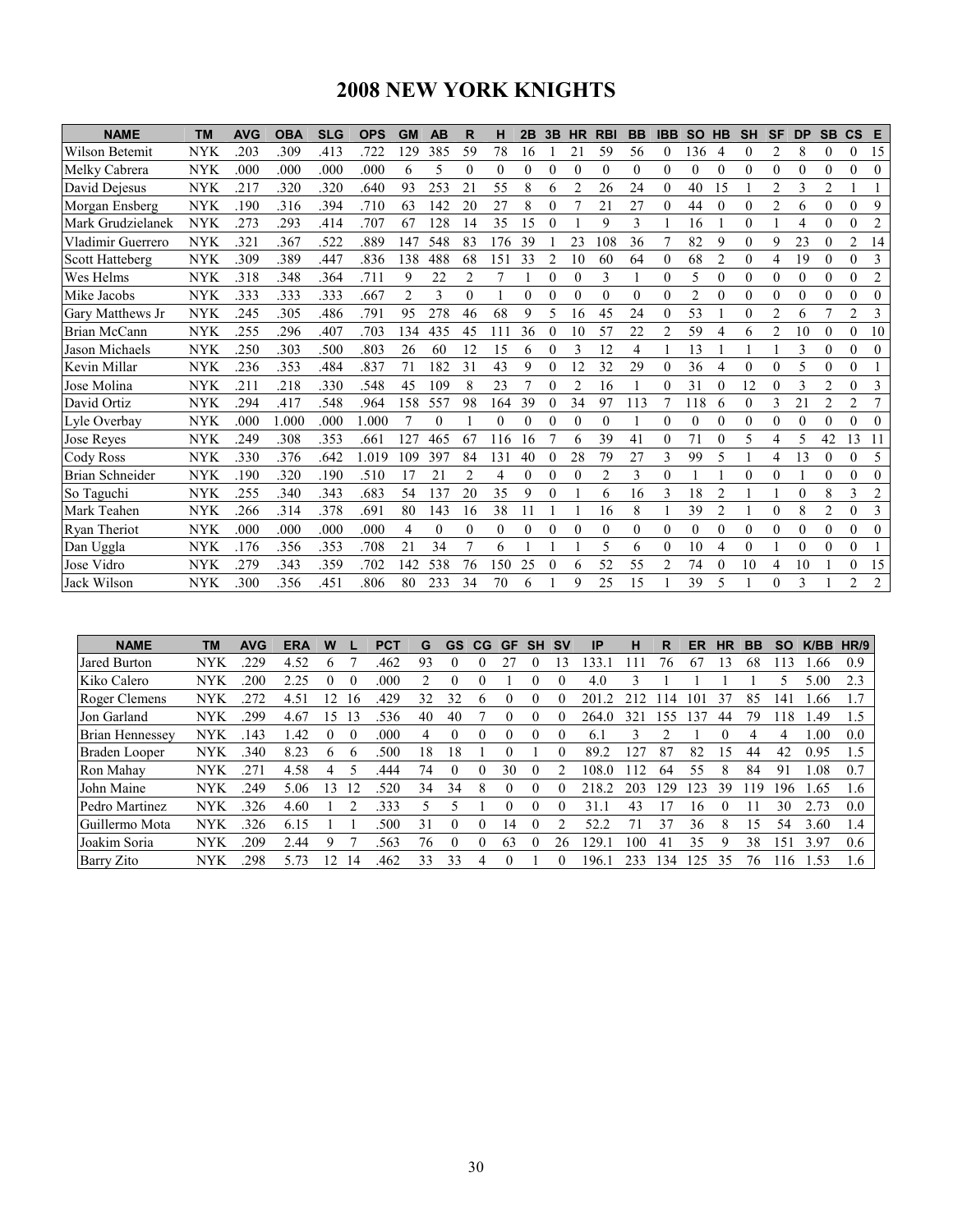# 2008 ST. GEORGE SUN RAYS

| <b>NAME</b>         | <b>TM</b> | <b>AVG</b> | <b>OBA</b> | <b>SLG</b> | <b>OPS</b> | <b>GM</b> | <b>AB</b>       | R        | н   | 2B       | 3B | <b>HR</b> | <b>RBI</b> | <b>BB</b> | <b>IBB</b>       | <b>SO</b> | <b>HB</b> | <b>SH</b> | <b>SF</b> | <b>DP</b>      | <b>SB</b> | $\mathsf{cs}$  | E            |
|---------------------|-----------|------------|------------|------------|------------|-----------|-----------------|----------|-----|----------|----|-----------|------------|-----------|------------------|-----------|-----------|-----------|-----------|----------------|-----------|----------------|--------------|
| John Buck           | SGS       | .218       | .284       | .440       | .725       | 67        | 193             | 21       | 42  | 13       |    | 10        | 26         | 13        | 0                | 56        | 5         |           |           |                |           |                | $\theta$     |
| Tony Clark          | SGS       | 222        | 257        | .491       | .748       | 61        | 234             | 31       | 52  | 4        |    | 19        | 53         | 13        | $\theta$         | 71        | $\theta$  |           | 6         |                | $\theta$  | $\theta$       | $\theta$     |
| Carlos Delgado      | SGS       | 238        | 303        | .446       | 749        | 94        | 294             | 32       | 70  | 13       |    | 16        | 32         | 23        |                  | 59        | 5         |           |           |                | 3         | $\theta$       | $\theta$     |
| Ryan Doumit         | SGS       | 251        | .315       | .431       | .746       | 70        | 211             | 29       | 53  | 19       |    | 5         | 20         | 19        | $\theta$         | 50        | 2         | $\theta$  | 3         | 10             |           |                | 3            |
| Damion Easley       | SGS       | 263        | .354       | .343       | .697       | 34        | 99              | 17       | 26  |          |    |           | 9          | 10        | $\theta$         | 19        | 4         |           |           |                | 0         |                | $\Omega$     |
| Mark Ellis          | SGS       | 261        | .302       | .462       | .765       | 46        | 19              | 24       | 31  |          | 2  | 6         | 19         | 7         | $\theta$         | 24        |           |           | 2         |                | $\theta$  | $\theta$       | 2            |
| Yunel Escobar       | SGS       | 263        | 359        | .313       | .671       | 27        | 80              | 12       | 21  | 4        |    |           | 6          | 8         | $\theta$         | 5         | 4         |           |           |                |           | $\theta$       | 2            |
| <b>Brian Giles</b>  | SGS       | .300       | .365       | .511       | .876       | 88        | 280             | 43       | 84  | 16       |    | 13        | 47         | 28        |                  | 52        | 2         | $\Omega$  | 2         | 5              |           | $\overline{2}$ | $\mathbf{0}$ |
| Curtis Granderson   | SGS       | .337       | .389       | .570       | .959       | 144       | 570             | 97       | 192 | 42       |    | 19        | 76         | 40        | 2                | 44        | q         |           |           | Q              |           |                | 4            |
| Matt Holliday       | SGS       | .298       | .362       | .529       | .891       | 162       | 641             | 103      | 19  | 48       |    | 32        | 13         | 53        | 2                | -61       | 14        |           | 5         | 26             | 8         | $\overline{c}$ | 3            |
| Orlando Hudson      | SGS       | 245        | 330        | .355       | .684       | 126       | 482             | 65       | 118 | 27       |    | 4         | 32         | 58        |                  | 100       | 4         | 8         | 2         | 14             | 3         |                | 8            |
| <b>Andruw Jones</b> | SGS       | .185       | .271       | .366       | .637       | 85        | 238             | 32       | 44  | 10       |    | 11        | 29         | 24        | $\theta$         | 73        | 5         |           | 2         | 6              |           |                | 2            |
| Matt Kemp           | SGS       | .311       | .341       | .487       | .828       | 104       | 380             | 49       | 118 | 12       |    | 13        | 52         | 19        | $\theta$         | 104       | $\theta$  |           | 3         | 9              | 5         | 2              | 11           |
| Adam Lind           | SGS       | .182       | .250       | .212       | .462       | 9         | 33              | 3        | 6   |          |    | 0         | 3          | 3         | 2                | 8         |           | $\theta$  | 0         | 3              | $\theta$  | $\theta$       | $\theta$     |
| <b>Steve Pearce</b> | SGS       | 250        | .250       | .500       | .750       | 5         | 4               |          |     |          |    | 0         |            | $\Omega$  | $\Omega$         | 2         | $\theta$  |           | $\Omega$  | $\Omega$       | $\Omega$  | $\Omega$       | $\theta$     |
| Carlos Quentin      | SGS       | .000       | .000       | .000       | .000       |           |                 | $\theta$ | 0   | $\theta$ |    | $\Omega$  | $\theta$   | $\theta$  | $\theta$         | 0         | $\theta$  | $\Omega$  | 0         | $\Omega$       | $\theta$  | $\theta$       | $\theta$     |
| Alex Rodriguez      | SGS       | .320       | .414       | .700       | 1.114      | 162       | 62 <sup>1</sup> | 36       | 199 | 35       |    | 67        | 46         | 80        |                  | 161       | 21        |           | 3         | 20             | 12        | 3              | 11           |
| Ivan Rodriguez      | SGS       | .274       | 283        | .374       | .657       | 86        | 310             | 28       | 85  | 20       |    | 3         | 29         | 4         |                  |           |           |           |           | 6              |           |                |              |
| Dave Ross           | SGS       | .235       | 297        | .529       | .827       | 11        | 34              | 4        | 8   |          |    | 3         | 5          | 3         | $\theta$         | 8         | 0         |           |           | $\mathfrak{D}$ | $\theta$  | 0              | $\theta$     |
| Chad Tracy          | SGS       | 227        | 325        | 425        | 750        | 82        | 247             | 35       | 56  | 23       |    | 8         | 31         | 36        | $\boldsymbol{0}$ | 52        |           |           | 2         | 12             | 0         | 0              |              |

| <b>NAME</b>         | TМ         | <b>AVG</b>   | <b>ERA</b> | W            |                | <b>PCT</b> | G            | GS       | CG | <b>GF</b> | <b>SH</b> | <b>SV</b> | <b>IP</b> | н   | R            | ER  | <b>HR</b> | BB | <b>SO</b> | K/BB | HR/9          |
|---------------------|------------|--------------|------------|--------------|----------------|------------|--------------|----------|----|-----------|-----------|-----------|-----------|-----|--------------|-----|-----------|----|-----------|------|---------------|
| Eric Bedard         | SGS        | .260         | 4.68       | 14           | 10             | 583        | 30           | 30       | 8  |           |           | 0         | 205.2     | 209 | 12           | 107 | 41        | 72 | 241       | 3.35 | 1.8           |
| Chad Billingsley    | <b>SGS</b> | .316         | 6.85       |              | 0              | .412       | 30           | 24       |    |           |           | 0         | 36.2      | 180 |              | 104 | 26        |    | 101       | .42  |               |
| <b>Manny Corpas</b> | SGS        | 265          | 3.37       | <sub>n</sub> |                | 750        | 72           |          |    | 21        |           |           | 01.1      | 104 | 39           | 38  |           | 33 | 64        | .94  |               |
| Yovani Gallardo     | <b>SGS</b> | 272          | 4.24       |              | $\overline{4}$ | 440        | 36           | 31       | 4  |           |           | 0         | 208.0     | 216 | 108          | 98  | 19        | 19 | 84        | .55  | 0.8           |
| Chad Gaudin         | <b>SGS</b> | 291          | 6.75       |              |                | .000       | 12           | 9        | 0  |           | 0         | 0         | 53.1      | 60  | 41           | 40  |           | 35 | 40        | . 14 | 1.2           |
| Felix Hernandez     | SGS        | .335         | 6.88       | 8            | $\overline{2}$ | .400       | 31           | 31       |    |           |           |           | 168.2     | 235 | 37           | 29  | 34        | 57 | 39        | 2.44 | 1.8           |
| Randy Johnson       | <b>SGS</b> | 226          | 3.43       | 3            |                | 750        | <sub>b</sub> | 6        |    | 0         |           | 0         | 44.2      | 38  |              |     | 4         | 9  | 61        | 6.78 | 0.8           |
| Jensen Lewis        | <b>SGS</b> | 326          | 4.22       | 0            |                | .000       | 9            | $\Omega$ | 0  | 3         | 0         | $\Omega$  | 10.2      | 15  | <sub>n</sub> |     |           |    |           | 5.50 | 1.7           |
| Pat Neshek          | SGS        | .212         | 4.18       |              |                | 733        | 68           | $\Omega$ |    | 20        |           | 0         | 92.2      | 72  | 44           | 43  | 15        | 32 | 90        | 2.81 | 1.5           |
| Micah Owings        | <b>SGS</b> | $27^{\circ}$ | 5.11       | 8            | 10             | .444       | 31           | 31       | 4  | $\Omega$  | 0         | 0         | 78.0      | 188 | 108          | 101 | 28        |    | 24        | -75  | $\epsilon$ .4 |
| J.J. Putz           | <b>SGS</b> | 194          | 3.60       |              |                | 222        | 66           | $\Omega$ | 0  | 54        | $\theta$  | 39        | 75.0      | 51  | 33           | 30  | 16        | 19 | 89        | 4.68 | 1.9           |
| <b>Scot Shields</b> | SGS        | .188         | 3.58       |              |                | 750        | 42           |          |    | Q         |           |           | 78.0      | 51  | 31           | 31  | 18        | 26 | 91        | 3.50 | 2.1           |
| Jose Valverde       | <b>SGS</b> | 200          | 3.73       |              |                | 500        | 74           | $\theta$ |    | 28        | 0         | 3         | 103.2     | 75  | 43           | 43  | 13        | 54 | 20        | 2.22 |               |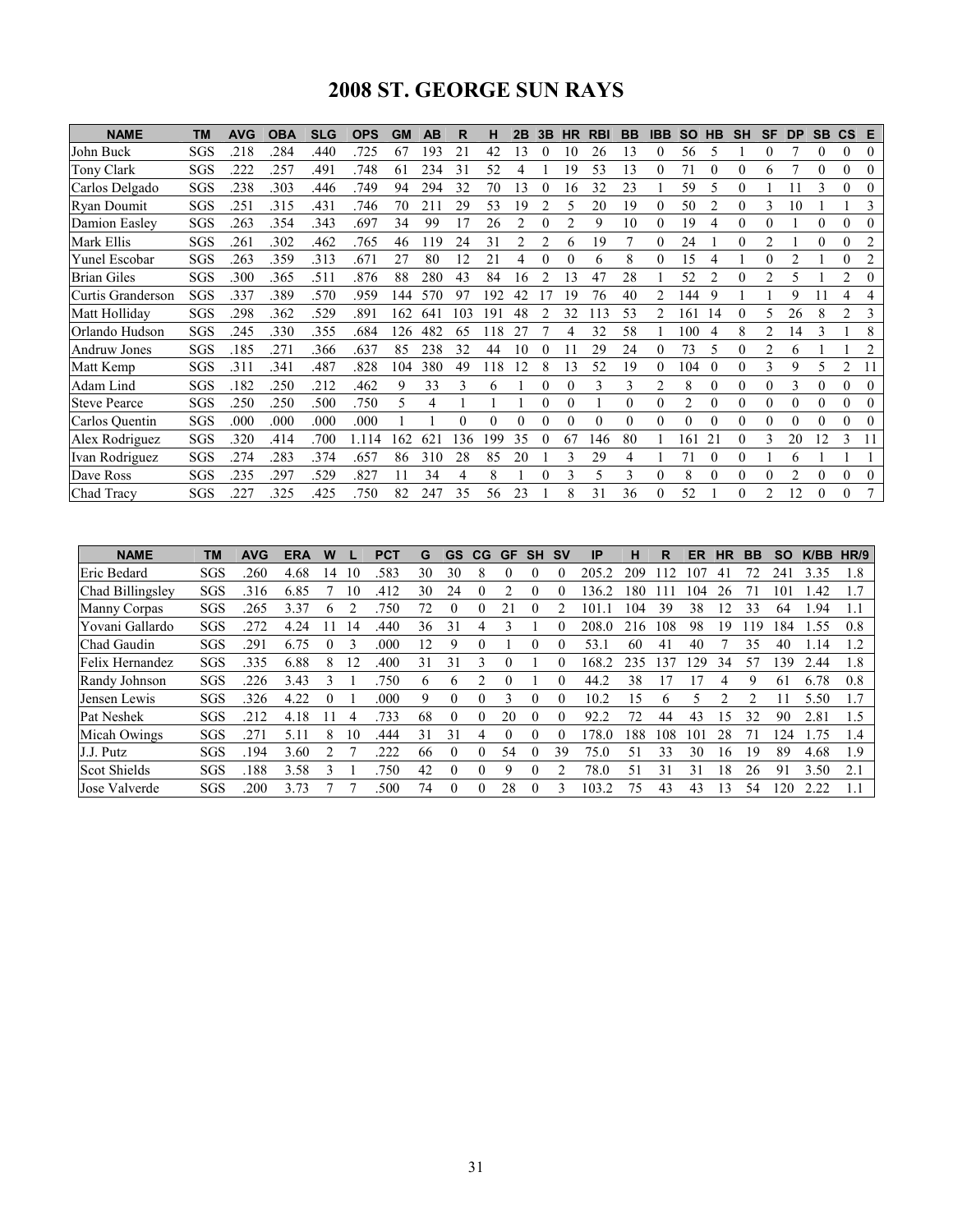# 2008 VERNAL EQUINOX

| <b>NAME</b>             | <b>TM</b>  | <b>AVG</b> | <b>OBA</b> | <b>SLG</b> | <b>OPS</b> | <b>GM</b>      | AB       | R                | н              | 2B       | 3B       | <b>HR</b>      | <b>RBI</b>      | <b>BB</b>      | <b>IBB</b>     | <b>SO</b> | HВ             | SΗ             | <b>SF</b>      | <b>DP</b>      | <b>SB</b> | <b>CS</b>      | E              |
|-------------------------|------------|------------|------------|------------|------------|----------------|----------|------------------|----------------|----------|----------|----------------|-----------------|----------------|----------------|-----------|----------------|----------------|----------------|----------------|-----------|----------------|----------------|
| Moises Alou             | <b>VEE</b> | .352       | .407       | 545        | .951       | 90             | 213      | 44               | 75             | 3        |          | $\overline{2}$ | 42              | 19             |                | 17        | $\overline{2}$ | $\theta$       | $\overline{c}$ | 11             |           | $\theta$       | 3              |
| Joe Crede               | VEE        | .000       | .000       | .000       | .000       |                | $\theta$ | $\boldsymbol{0}$ | 0              | $\theta$ |          | 0              | $\theta$        | $\theta$       | 0              |           | $\theta$       |                |                | $\Omega$       | 0         | $\theta$       | $\Omega$       |
| <b>Jack Cust</b>        | <b>VEE</b> | .247       | .396       | .531       | .927       | 150            | 478      | 89               | 118            | 31       |          | 33             | 98              | 120            | $\theta$       | 171       | $\theta$       |                | 3              | 3              | 0         | $\theta$       | $\Omega$       |
| Josh Fields             | <b>VEE</b> | .000       | .111       | .000       | .111       | 6              |          | 0                | 0              | 0        |          | 0              |                 |                | 0              | 4         | $\theta$       | 0              |                | $\theta$       | 0         | $\theta$       | 0              |
| Mike Fontenot           | VEE        | .309       | .357       | .414       | 771        | 136            | 466      | 70               | 144            | 24       |          | 3              | 44              | 38             | $\overline{c}$ | 70        | $\Omega$       | 0              | 6              | 6              | 12        | 3              | 14             |
| Adrian Gonzalez         | VEE        | .261       | 313        | .440       | .753       | 154            | 564      | 66               | 147            | 44       |          | 19             | 82              | 43             | 3              | 147       | $\overline{c}$ | 0              | 4              | 8              | 0         | $\theta$       | 12             |
| Torii Hunter            | <b>VEE</b> | 270        | 293        | .547       | .840       | 118            | 296      | 51               | 80             | 14       |          | 22             | 56              | 9              | $\theta$       | 62        | 3              | 0              | 6              |                |           |                | $\Omega$       |
| Kenji Johjima           | <b>VEE</b> | .235       | 263        | .359       | .622       | 149            | 493      | 46               | 116            | 19       |          | 14             | 63              |                | 0              | 61        | 13             |                | 4              | 15             | 0         | $\theta$       | 2              |
| Reed Johnson            | VEE        | .125       | 222        | .125       | .347       | 25             | 8        | $\theta$         |                | $\theta$ |          |                | $\theta$        |                | 0              |           | $\theta$       |                | 0              | $\Omega$       | 0         | $\Omega$       | 0              |
| Hideki Matsui           | <b>VEE</b> | 299        | 375        | 458        | .833       | 131            | 384      | 59               | 115            | 16       |          | 13             | 65              | 47             | $\theta$       | 64        |                | 0              | 3              | 8              | 0         | $\theta$       | 4              |
| Nate McLouth            | VEE        | .224       | 325        | .416       | .741       | 126            | 375      | 62               | 84             | 22       |          | 16             | 56              | 41             |                | 83        | 16             | $\mathfrak{D}$ | 2              |                | 23        | 6              | 3              |
| Dioner Navarro          | <b>VEE</b> | .222       | .417       | 333        | .750       | $\overline{7}$ | 9        |                  | $\overline{c}$ |          | $\theta$ | $\theta$       |                 | 3              | $\theta$       |           | $\theta$       | $\overline{c}$ | $\theta$       | $\theta$       | 0         | $\theta$       | 2              |
| Corey Patterson         | <b>VEE</b> | .000       | .000       | .000       | .000       |                | 3        | $\theta$         | 0              | $\theta$ |          | 0              | $\theta$        | $\theta$       | 0              | 0         | $\theta$       | 0              | 0              | $\Omega$       | 0         | $\theta$       | $\Omega$       |
| <b>Brandon Phillips</b> | <b>VEE</b> | .264       | .304       | .418       | .722       | 104            | 182      | 34               | 48             | 5        |          |                | 20              | 6              | $\theta$       | 33        | 5              | $\theta$       |                | 10             | 13        | $\overline{2}$ | $\overline{2}$ |
| Manny Ramirez           | <b>VEE</b> | 324        | .431       | .637       | 1.068      | 53             | 102      | 22               | 33             | 8        |          | 8              | 27              | 17             |                | 27        | 3              |                |                |                | 0         | $\theta$       |                |
| Mike Redmond            | <b>VEE</b> | .286       | .342       | .343       | .685       | 38             | 70       | 7                | 20             | 4        | $\theta$ | $\theta$       | 9               | $\overline{2}$ | $\theta$       |           | 4              | $\theta$       | $\theta$       |                | $\Omega$  | $\theta$       | 0              |
| B.J. Ryan               | VEE        | .361       | 395        | .486       | .881       | 28             | 72       | 9                | 26             | 3        | $\Omega$ | 2              | 9               | 4              | $\theta$       | 8         | $\Omega$       |                | $\theta$       | $\mathfrak{D}$ | 3         | $\Omega$       |                |
| Luke Scott              | VEE        | 271        | .397       | .531       | .928       | 45             | 96       | 18               | 26             | 5        |          | 6              | 24              | 21             |                | 23        |                | $\theta$       | 3              | 2              |           |                | 2              |
| Nick Swisher            | <b>VEE</b> | .254       | 345        | .429       | .773       | 62             | 126      | 15               | 32             |          |          | 5              | $\overline{2}1$ | 17             | 0              | 35        |                | 0              |                |                |           | $\theta$       | $\Omega$       |
| Omar Vizquel            | VEE        | .250       | 294        | .313       | .607       | 20             | 16       | $\Omega$         | 4              |          |          | 0              | 2               |                | 0              |           | $\theta$       |                | 0              | 0              |           | $\theta$       |                |
| Reggie Willits          | <b>VEE</b> | .262       | 354        | .296       | .650       | 125            | 500      | 84               | 131            | 17       |          |                | 30              | 67             | 0              | 13        | 5              | 6              |                |                | 34        | 8              | 4              |
| David Wright            | <b>VEE</b> | .301       | .397       | .502       | .899       | 162            | 627      | .27              | 189            | 32       |          | 30             | 119             | 102            | 6              | 37        | 4              |                |                | 18             | 25        | 4              | 15             |
| Michael Young           | VEE        | 299        | 340        | 381        | 722        | 148            | 582      | 69               | 174            | 22       |          | 8              | 63              | 30             | 6              | 10        | 8              | 0              | 3              | 15             | 4         | $\mathfrak{D}$ | 13             |

| <b>NAME</b>            | TM         | <b>AVG</b> | <b>ERA</b> | W        |          | <b>PCT</b> | G  | GS       | CG     | <b>GF</b> | <b>SH</b> | <b>SV</b> | ΙP    | н   | R   | ER  | HR           | BВ             | SO  | K/BB | HR/9 |
|------------------------|------------|------------|------------|----------|----------|------------|----|----------|--------|-----------|-----------|-----------|-------|-----|-----|-----|--------------|----------------|-----|------|------|
| Matt Capps             | VEE        | 253        | 2.92       | 6        |          | 545        | 69 |          |        |           |           |           | 89.1  | 86  | 29  | 29  | <sub>b</sub> | 10             | 74  | .40  | 0.6  |
| Jeremy Guthrie         | VEE        | .291       | 4.90       | 2        |          | 444        | 36 | 33       | 4      |           |           |           | 224.0 | 263 | 39  | 22  | 30           | 75             | .55 | 2.07 | 1.2  |
| <b>Matt Lindstrom</b>  | VEE        | 327        | 5.17       |          |          | 600        | 33 | $\theta$ |        | 13        |           |           | 38.   | 50  | 22  | 22  | $\Omega$     | $\overline{4}$ | 37  | .64  | 0.0  |
| <b>Scott Linebrink</b> | <b>VEE</b> | 063        | 0.00       | $^{(1)}$ | $\Omega$ | 000        | 4  | 0        | 0      |           |           |           | 4.1   |     | 0   |     |              |                |     | 0.50 | 0.0  |
| Derek Lowe             | VEE        | 263        | 4.68       | 16       |          | .696       | 33 | 33       |        |           |           |           | 225.0 | 223 | 25  |     | 32           | 96             | 47، | -53  | 1.3  |
| Hideki Okajima         | VEE        | 220        | 3.06       |          | 4        | .429       | 70 | $\Omega$ | $_{0}$ | 27        | $_{0}$    |           | 85.1  | 70  | 34  | 29  | 14           |                | 83  | 3.07 | 1.5  |
| Jonathan Papelbon      | VEE        | 228        | 3.14       |          | 4        | 429        | 75 |          | 0      | 48        |           | 29        | 97.1  | 82  | 34  | 34  |              | 35             | 35  | 3.86 | 1.4  |
| C.C. Sabathia          | VEE        | 296        | 4.85       | 20       | 18       | 526        | 41 | 41       | 13     |           |           |           | 280.0 | 335 | 165 | 151 | 41           | 55             | 231 | 4.20 | 1.3  |
| Ian Snell              | VEE        | 311        | 6.26       | 6        | 18       | 471        | 41 | 41       |        |           |           |           | 264.7 | 335 | 87ء | 84  | 49           | 10             | 231 | 2.10 |      |
| <b>Huston Street</b>   | <b>VEE</b> | 206        | 2.63       | 4        |          | 667        | 52 | $\Omega$ | 0      | 23        | $\Omega$  | h         | 61.2  | 44  | 19  | 18  |              | 20             | 72  | 3.60 | 0.7  |
| Jake Westbrook         | VEE        | 298        | 5.31       |          |          | 500        | 14 | 4        | 0      |           | $\Omega$  |           | 79.2  | 92  | 47  | 47  | 12           | 32             | 52  | .63  | 1.4  |
| Matt Capps             | VEE        | 253        | 2.92       | 6        |          | 545        | 69 | $\theta$ |        |           |           |           | 89.1  | 86  | 29  | 29  | <sub>b</sub> | 10             | 74  | .40  | 0.6  |